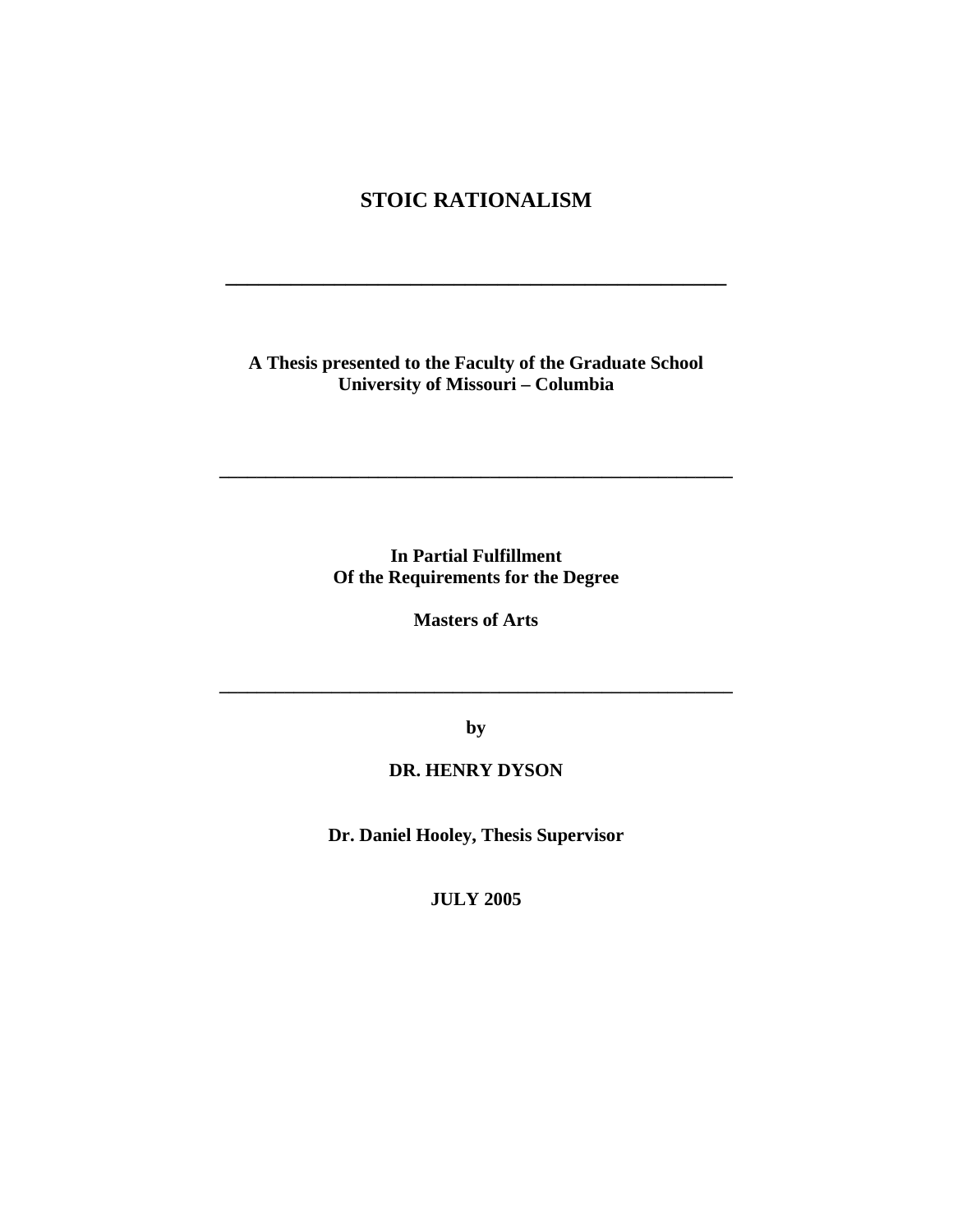The undersigned, appointed by the Dean of the Graduate School, have examined the thesis entitled

#### STOIC RATIONALISM

Presented by Dr. Henry Dyson

A candidate for the degree of Master of Arts

And hereby certify that in their opinion it is worthy of acceptance.

Duytohy<br>Mussing<br>Lavis Schenler<br>Antre Molyk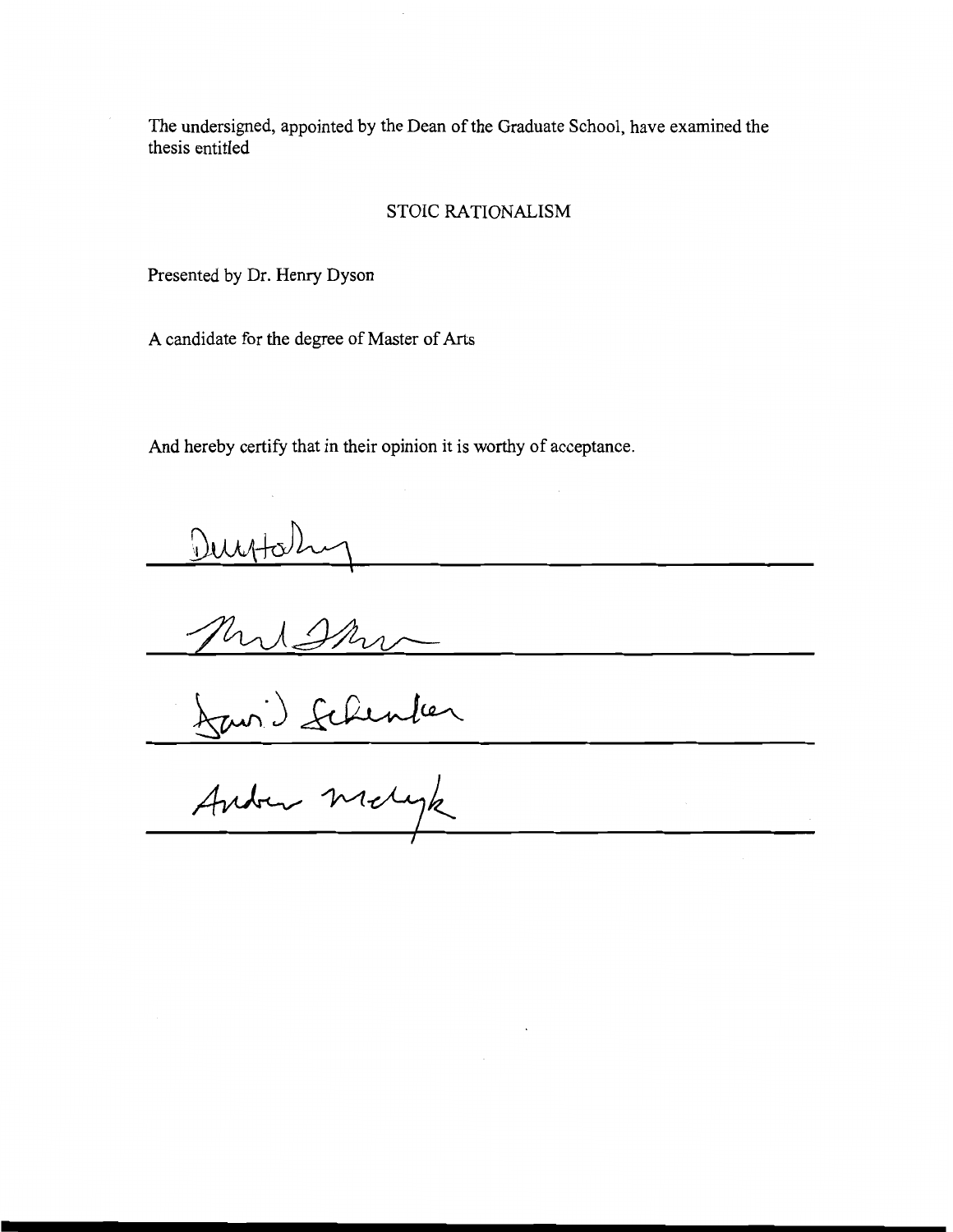#### **ACKNOWLEDGEMENTS**

I would like to thank the Department of Classical Studies and Ancient Studies Program for their generous funding and support during my time at the University of Missouri. I am especially grateful to Daniel Hooley for his advice, encouragement, and direction of this thesis. I would also like to thank my departmental committee members, David Schenker and Ray Marks, and external readers, Andrew Melnyk from the Philosophy Department at the University of Missouri and John M. Cooper from the Program in Classical Philosophy at Princeton University, for their helpful comments on the penultimate draft. I owe a special debt of gratitude to Brian Kierland for many hours of engaging conversation that helped me formulate and clarify the main points of my argument. Finally, I would like to thank Osama, Bilal, Issam, and the rest of the crew at Coffee Zone (where the majority of this thesis was actually written). And as always, my greatest thanks go to my wife, Melissa, for her loving support in so many areas of life that make my intellectual pursuits worthwhile.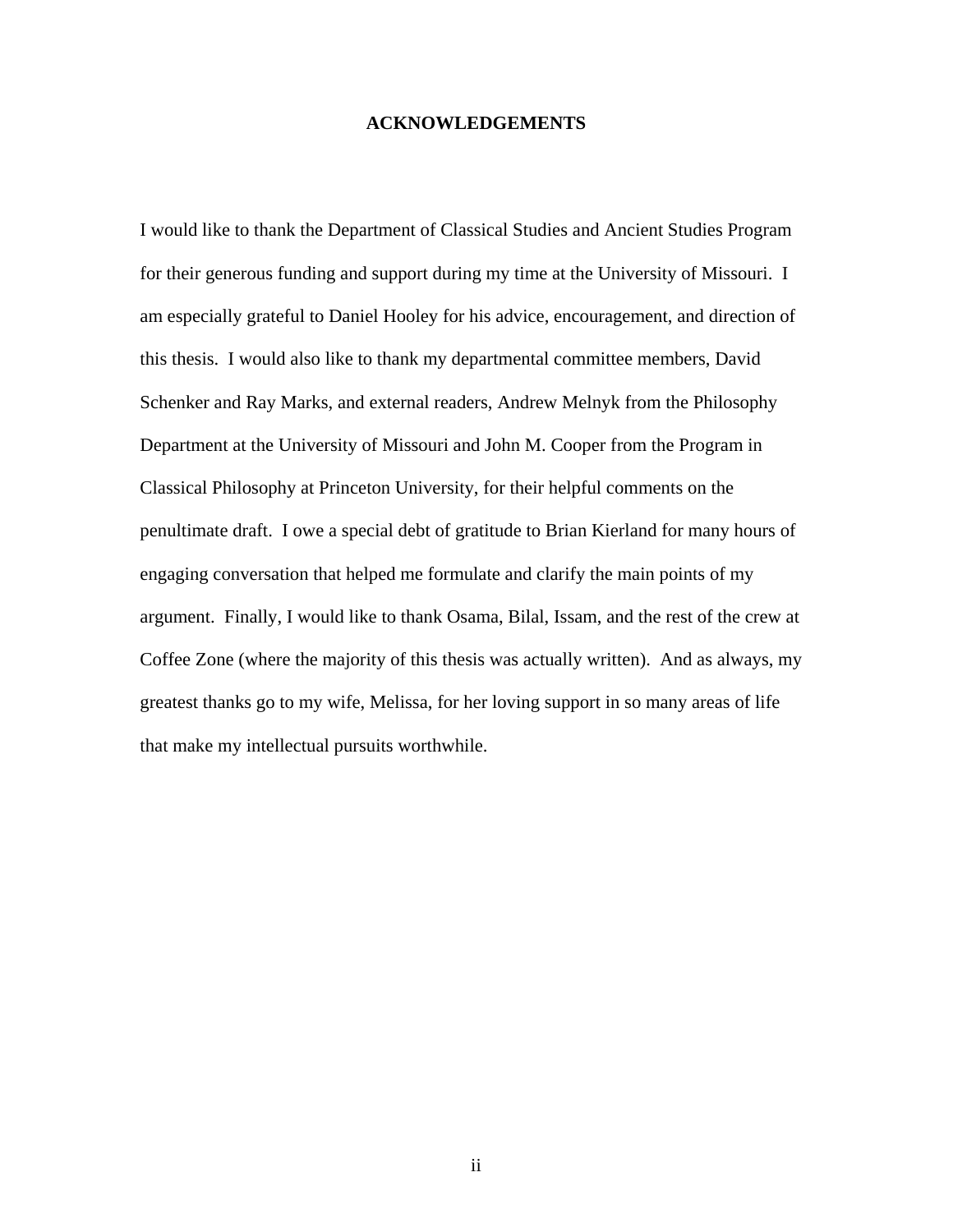## **TABLE OF CONTENTS**

|                                                                                                                                                                                                                                                                           | $\overline{11}$ |
|---------------------------------------------------------------------------------------------------------------------------------------------------------------------------------------------------------------------------------------------------------------------------|-----------------|
|                                                                                                                                                                                                                                                                           | 1 <sub>V</sub>  |
|                                                                                                                                                                                                                                                                           | V               |
| Chapters                                                                                                                                                                                                                                                                  |                 |
| <b>INTRODUCTION: EMPIRICISM AND RATIONALISM IN HELLENISTIC</b>                                                                                                                                                                                                            |                 |
| 1. SOME PRELIMINARY DISTINCTIONS CONCERNING                                                                                                                                                                                                                               |                 |
| 1.1 The Definitions of Epistemological Empiricism and Rationalism<br>1.2 The Separability of Psychological and Epistemological Rationalism<br>1.3 Criteria for Empiricist and Rationalist Readings of Stoic Epistemology                                                  |                 |
| 2. CRITICISM OF EMPIRICIST READINGS OF STOIC                                                                                                                                                                                                                              |                 |
| 2.1 Perceptual and Rational Comprehension<br>2.2 Refinement of the Criterion for Empiricist Readings<br>2.3 Criticism of the Inferential Reading<br>2.4 Criticism of the Causal Reading                                                                                   |                 |
| PROLEPSIS AND A PRIORI KNOWLEDGE IN STOICISM 59<br>3.                                                                                                                                                                                                                     |                 |
| 3.1 Concepts and Conceptions<br>3.2 Concepts and Conceptual Objects<br>3.3 The Formation of Concepts, Conceptions, and Conceptual Objects<br>3.4 The Tacit Function of Conceptions in Human Rationality<br>3.5 Two Conceptions of Conceptions: Prolepses and Suppositions |                 |
| CONCLUSION: THE HISTORICAL PLACE OF STOIC EPISTEMOLOGY 102                                                                                                                                                                                                                |                 |
|                                                                                                                                                                                                                                                                           |                 |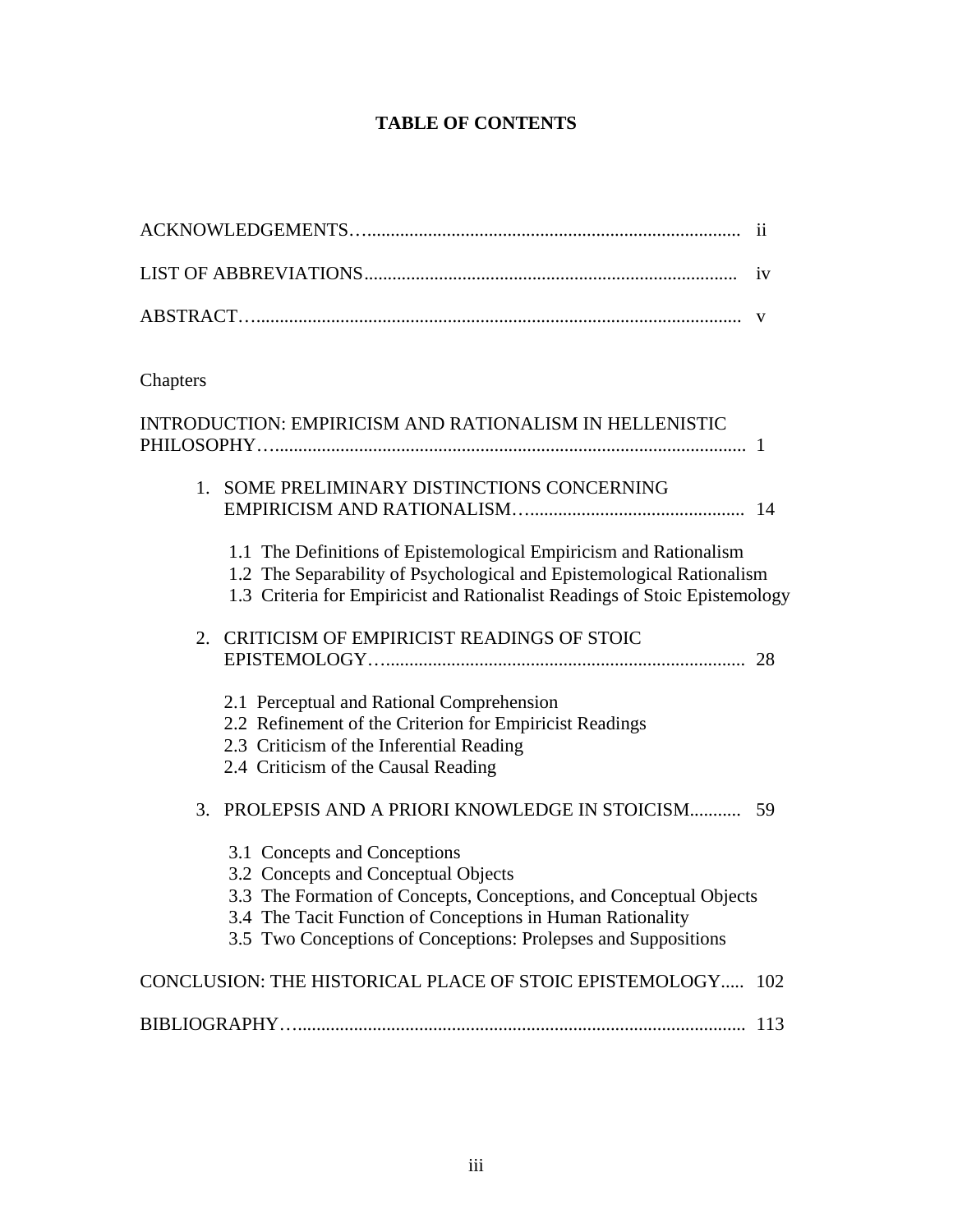## **LIST OF ABBREVIATIONS**

| Acad.             | Cicero: De Academica                                                               |
|-------------------|------------------------------------------------------------------------------------|
| AP <sub>o</sub> . |                                                                                    |
| CN                | Aristotle: Analytica Posteriora<br>Plutarch: De communibus notitiis contra Stoicos |
|                   |                                                                                    |
| DA                | Aristotle: De anima                                                                |
| <b>DL</b>         | Diogenes Laertius: Lives of Philosophers                                           |
| Did.              | Alcinous, Didaskalias tôn Platônos dogmatôn                                        |
| Diss.             | Epictetus: Dissertationes                                                          |
| EM                | Seneca: Epistulae Morales                                                          |
| Fin.              | Cicero: De finibus                                                                 |
| Gorg.             | Plato: Gorgias                                                                     |
| IG                | Inwood and Gerson: Hellenistic Philosophy: Introductory Readings                   |
| In An.            | Simplicius: In Aristotelis De Anima                                                |
| In Cat.           | Simplicius: In Aristotelis Categorias                                              |
| In Met.           | Syrianus: In Aristotelis Metaphysica                                               |
| In Tim.           | Calcidius: In Platonis Timaeum                                                     |
| Leg.              | Cicero: De legibus                                                                 |
| LS                | Long and Sedley: The Hellenistic Philosophers                                      |
| M                 | Sextus Empiricus: Adversus Mathematicos                                            |
| Met.              | Aristotle: Metaphysica                                                             |
| <b>ND</b>         | Cicero: De natura deorum                                                           |
| Parm.             | Plato: Parmenides                                                                  |
| Plac.             | Ps-Plutarch: Placita                                                               |
| Phd.              | Plato: Phaedo                                                                      |
| Phdr.             | Plato: Phaedrus                                                                    |
| Prot.             | Plato: Protagoras                                                                  |
| PH                | Sextus Empiricus: Pyrrhoniae hypotyposeis                                          |
| PHP               | Galen: De placitis Hippocratis et Platonis                                         |
| Rep.              | Plato: Republic                                                                    |
| <b>RN</b>         | Lucretius: De rerum natura                                                         |
| <b>SA</b>         | Plutarch: De sollertibus animis                                                    |
| Sign.             | Philodemus: De signis                                                              |
| Soph.             | Plato: Sophist                                                                     |
| <b>SR</b>         | Plutarch: De Stoicorum repugnantiis                                                |
| Stob.             | Stobaeus: Eclogae                                                                  |
| <b>SVF</b>        | Von Arnim: Stoicorum Veterum Fragmenta                                             |
| Theat.            | Plato: Theaetetus                                                                  |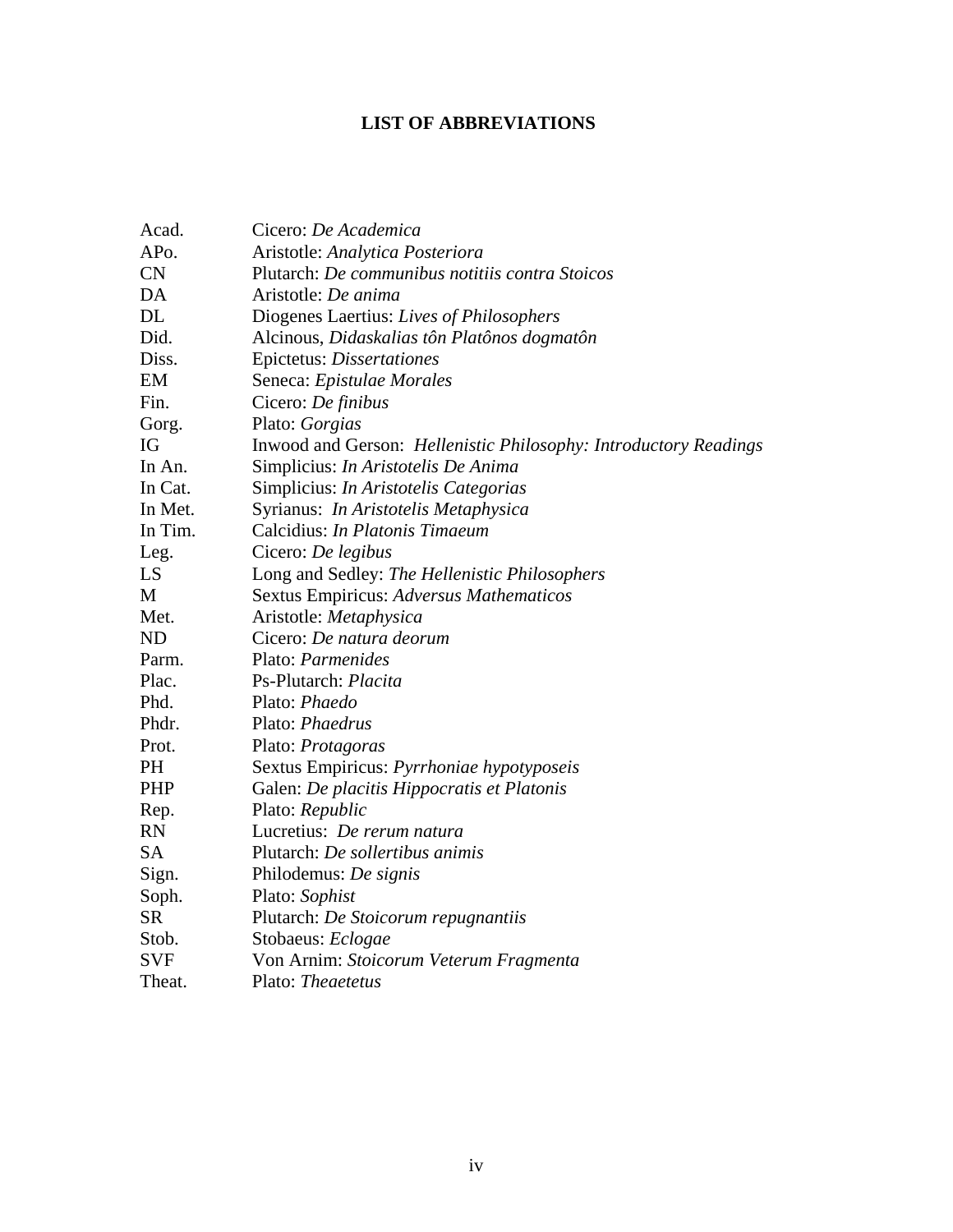#### **ABSTRACT**

The prevailing scholarly opinion is that the Stoics are empiricists rather than rationalists. Empiricism is a branch of epistemology that gives priority to sense-perception whereas rationalism gives priority to reason's grasp of necessary truths. One should distinguish, however, between psychological theories of concept-formation and epistemological theories of justification. The Stoics are both epistemological rationalists and psychological empiricists. I support this claim by criticizing various empiricist readings of Stoic epistemology. I argue that these readings do not adequately account for the Stoics' doctrine of rational comprehension. I provide further support by explaining how a particular type of conception, called 'prolepsis,' is both derived from sense-perception and grounds reason's *a priori* comprehension of necessary truths. I conclude by exploring the historical implications of this reading of Stoic epistemology. I argue that, contrary to the prevailing opinion, the Stoics see themselves as belonging to the same rationalist tradition in epistemology as Plato.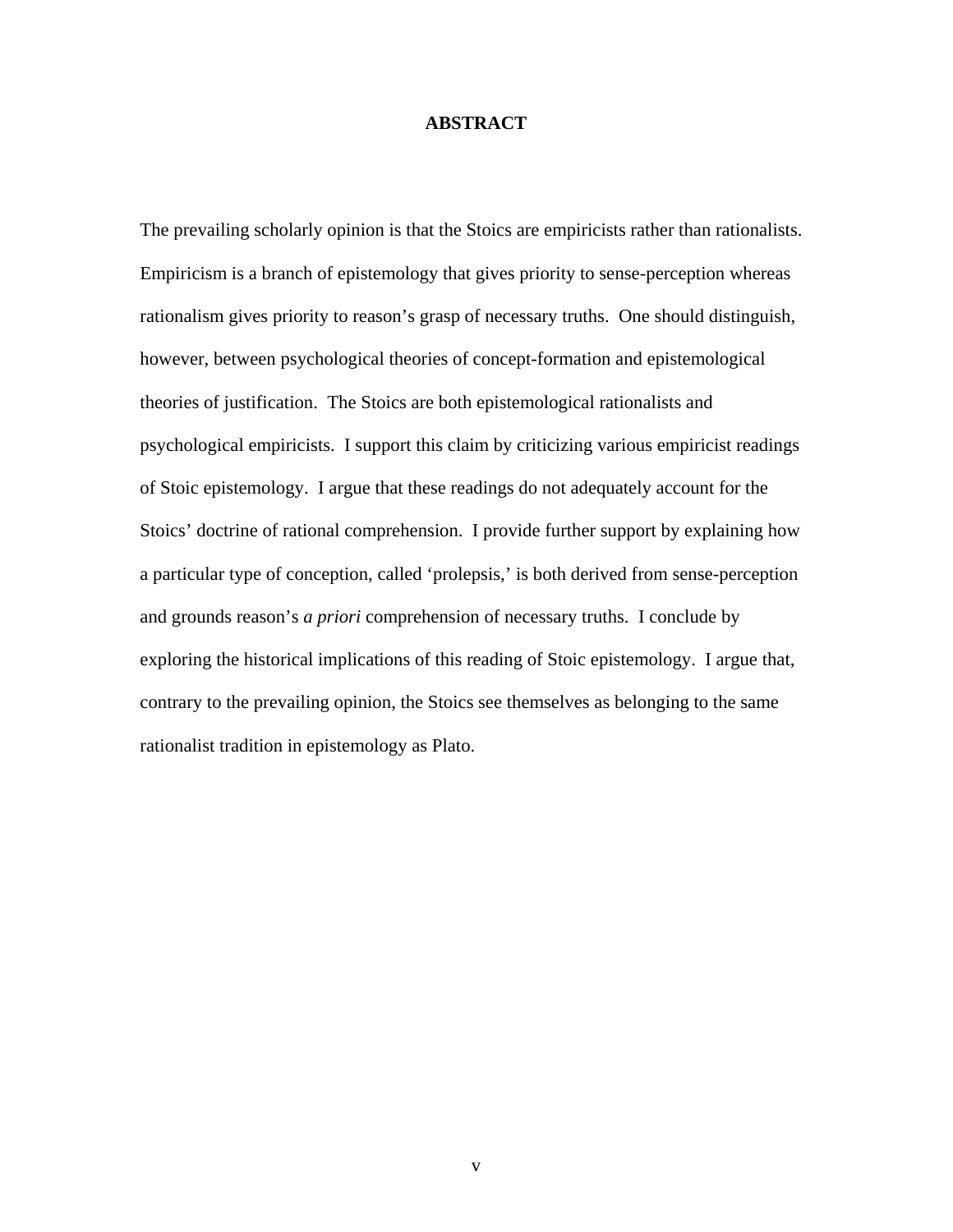#### **INTRODUCTION: EMPIRICISM AND HELLENISTIC PHILOSOPHY**

Scholarly discussions of Stoic epistemology generally present their doctrines in the context of their debate with the Academic and Pyrrhonian skeptics. One of the main focal points of this debate is the existence of the so-called "comprehensible presentation" (*phantasia katalêptikê*). This is defined as a presentation that "arises from what is [the case] and is stamped and impressed exactly in accordance with what is [the case], of such a kind that it could not arise from what is not [the case]. $n<sup>1</sup>$  $n<sup>1</sup>$  $n<sup>1</sup>$  In other words, the comprehensible presentation is one that presents the corresponding state of affairs in such a way that its propositional content could not be false. Assent to such a presentation produces the cognitive state the Stoics call "comprehension" (*katalêpsis*) because it allows one to grasp a fact about the world with absolute certainty. Comprehension is the basic unit of knowledge and criterion of truth in Stoic epistemology. By comparison with comprehensions other beliefs may are judged to be true or false; and scientific understanding(*epistêmê*) is defined as a mutually supporting system of comprehensions.<sup>2</sup>

The Academic and Pyrrhonian skeptics deny that there are any presentations that meet these requirements for comprehension. There is no presentation, they say, which is so clear that it could not come from some other state of affairs.<sup>[3](#page-6-2)</sup> In support of this counter-argument they offer the standard skeptical examples of perceptual illusions, hallucinations, and the indiscernibility of twins and eggs. They conclude that certainty is not possible and that knowledge in the strict sense defined by the Stoics does not exist.

<span id="page-6-0"></span><sup>&</sup>lt;sup>1</sup> Sextus M 7.248. All translations are from LS (1987) unless otherwise noted, although I have made occasional alterations.  $2^2$  Cf. Stob. 2.73,16-74,3.

<span id="page-6-1"></span>

<span id="page-6-2"></span> $3^3$  Cf. Cicero Acad. 2.78 and Sextus M 7.251-2.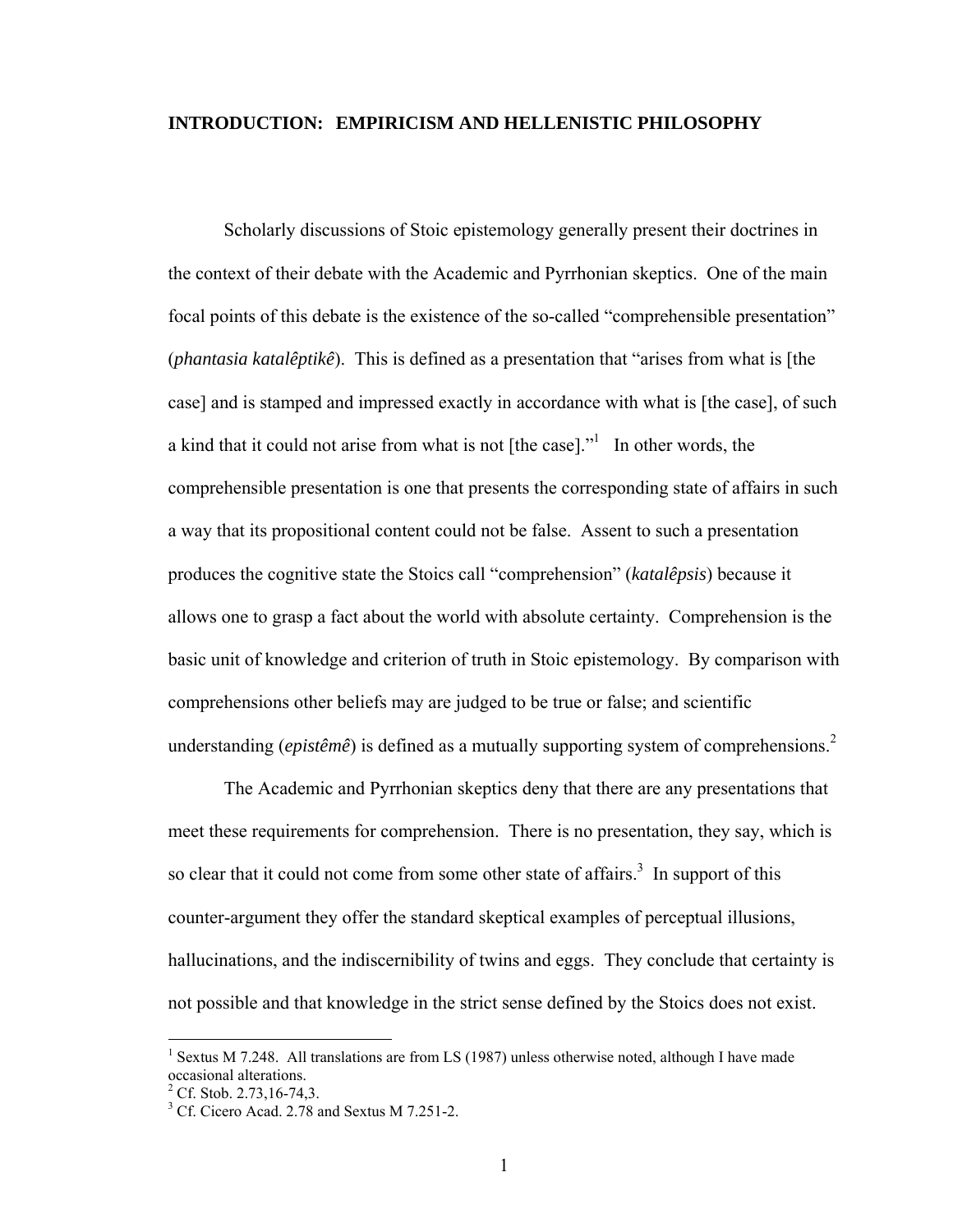Consistent with the Academics' dialectical method, the basis for this skeptical conclusion is one of the Stoics' own arguments. Indeed, it seems to have been one that Zeno originally posed against the dogmatic Platonists of the late  $4<sup>th</sup>$  $4<sup>th</sup>$  century.<sup>4</sup> According to Zeno, sense-perception is the link between the mind and the world and is thus the source for all knowledge. He then asserted the following counterfactual conditional: if sense-perception were not certain, then no knowledge would be certain. Since the Stoics and Platonists agree that certainty is a necessary condition for knowledge, the consequent amounts to a denial of the existence of knowledge. Of course, both Zeno and his Platonic opponents believe that knowledge and certainty are possible. The Platonists, however, say that only reason's comprehension of intelligible forms by reason is capable of certainty. They relegate the grasp of sensible things by sense-perception to the realm of mere opinion or belief (*doxa*). Zeno used the above conditional to argue via *modus tollens* that sense-perception is indeed capable of certainty.<sup>[5](#page-7-1)</sup> Arcesilaus, in turn, used the same conditional to arrive at his skeptical conclusion via *modus ponens*. Senseperception is not capable of certainty, he argues, since there are no comprehensible presentations. Thus, knowledge in the strict sense is not possible.<sup>[6](#page-7-2)</sup>

It has been a commonplace of scholarship for at least the last century that the Stoics are empiricists.<sup>[7](#page-7-3)</sup> Given the emphasis placed on sense-perception, both by Zeno himself and by his skeptical opponents, this characterization is not surprising. It is especially associated with two aspects of the Stoic doctrine. First, we are told by

 $\overline{a}$ 

<span id="page-7-2"></span> $<sup>6</sup>$  Cf. Cicero Acad. 2.77-8.</sup>

<span id="page-7-0"></span> $^{4}$  Cf. Cicero Acad. 1.40-1.

<span id="page-7-1"></span> $<sup>5</sup>$  The same argument structure can be observed in Epicurus and has roots in Democritus.</sup>

<span id="page-7-3"></span><sup>&</sup>lt;sup>7</sup> Cf. in particular Annas (1981, 85 and 93-4), (1990) and (1992, 86-7), Hankinson (2003, 63-4 and 76), Long (1974, 125), LS (1987, 1:239), Schofield (1981, 289), Sedley (1980, 13-4), and Sharples (1996, 11- 2). The issue was also debated in the  $19<sup>th</sup>$  century. Cf. Bonhöffer (1890) for a summary of the various positions.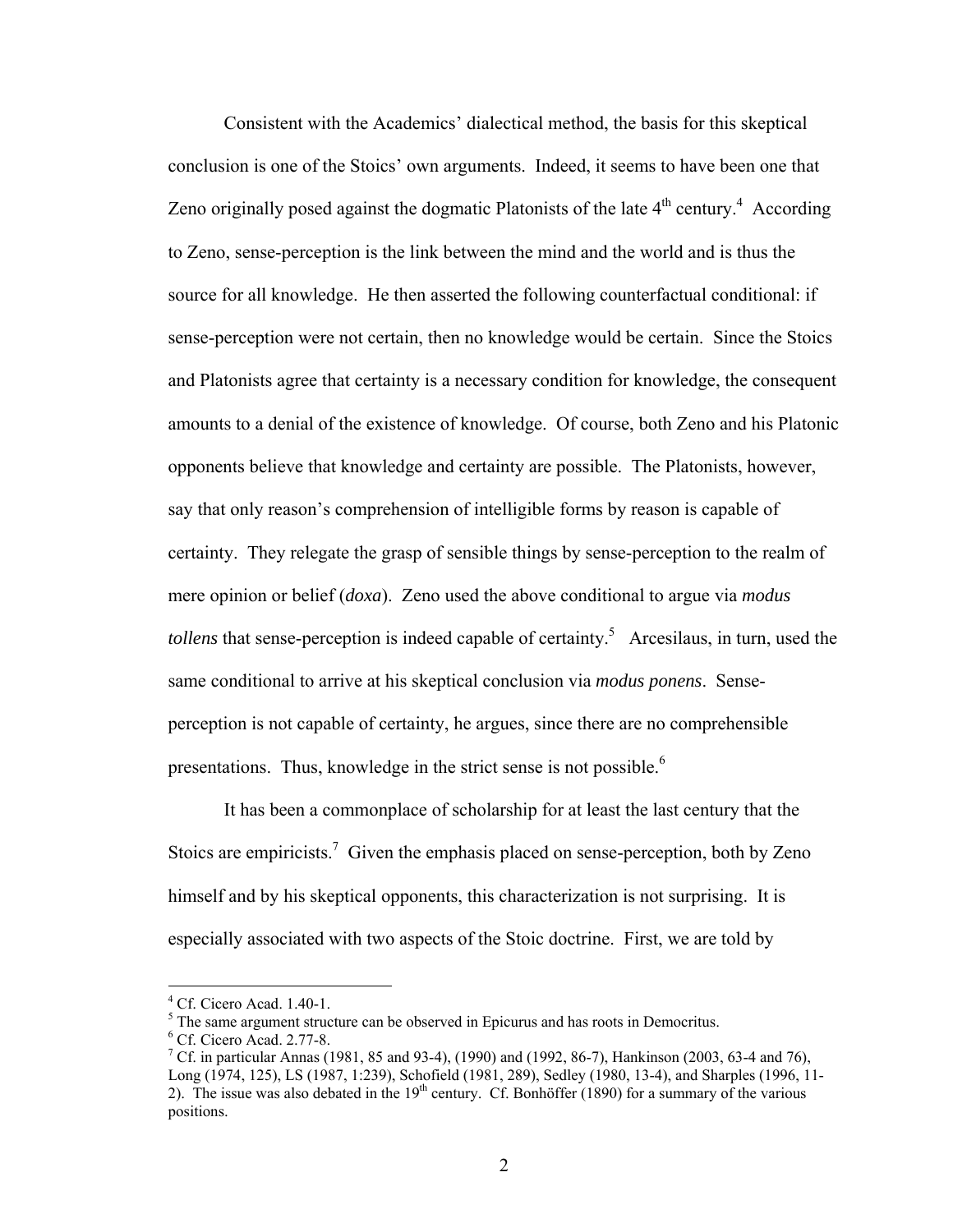numerous sources that the Stoics identified comprehension or the comprehensible presentation as the criterion of knowledge. Both the skeptics' attacks and Stoic defenses take sense-perception as the paradigm for the debate over the existence of the comprehensible presentation. Thus, it seems that the Stoics took sense-perception to be the criterion by which all other beliefs must be judged to be true or false. Even more important, however, is Zeno's claim that all knowledge is derived from sense-perception. Two texts have been especially influential. At Plac. 4.11.1 we are told by Ps-Plutarch that the mind of the newborn is a *tabula rasa* and that sense-perception is the first way in which conceptions are written upon it. Similarly, Sextus claims at M 8.56 that "every" conception comes either from sense-perception or not without sense-perception." He supports this with a list of the various associative processes by which conceptions are derived from sense-perceptions. He concludes at M 8.68 that "there is nothing in our conceptions that is not known by direct experience." On the basis of these texts the Stoics are often compared with Locke and Hume.

Empiricism is something that the Stoics are often said to share with Aristotle and the other Hellenistic schools. Indeed, the turn toward empiricism is an integral part of the wider narrative that scholars tell about the development of Hellenistic philosophy. $8$ According to this narrative the common denominator among the Hellenistic schools is their rejection of Platonic rationalism and idealism in favor of empiricism and materialism. In both ontology and epistemology Aristotle represents a middle position and bridge between Platonism and the other Hellenistic schools. In ontology, for example, Aristotle merely rejects the transcendence and priority of incorporeal forms and

<span id="page-8-0"></span><sup>&</sup>lt;sup>8</sup> Again, this narrative can be found in a number of sources. Perhaps the clearest statement is at Sedley (1980, 13-4). Cf. also Zeller (1892), Long (1974), Sharples (1996).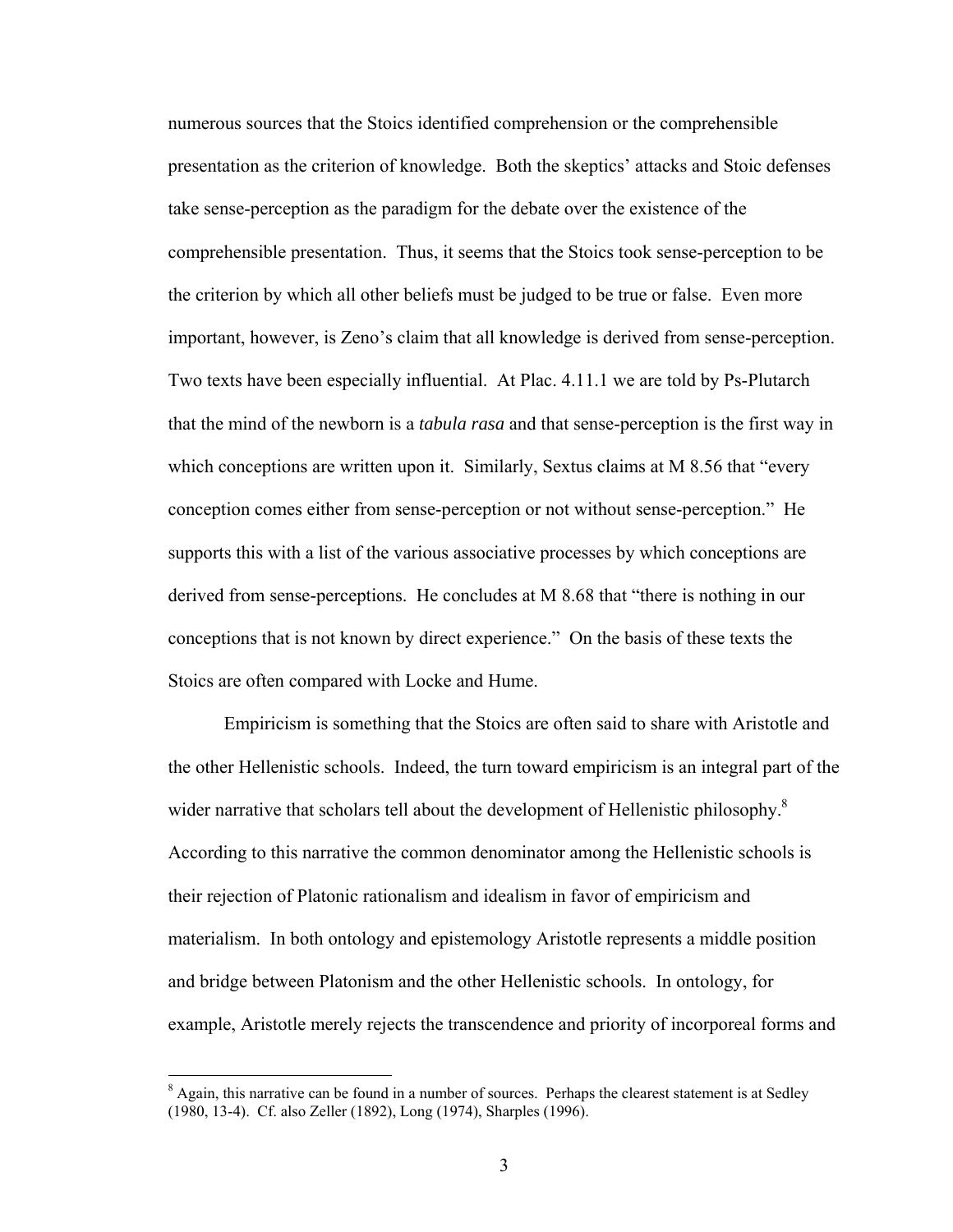universals. The Stoics and Epicureans, on the other hand, reject the existence of such forms and universals altogether. Their primary objection is the causal and explanatory role that is assigned to incorporeals by Plato and Aristotle. According to the Stoics, the criterion for existence is the ability to enter into causal relations. Thus, they argue that only corporeal bodies and their various modifications exist.<sup>[9](#page-9-0)</sup> The Stoics do hold that there are certain incorporeals such as time, the void, and 'the sayables.' Incorporeal things, subsist (rather than exist) and have no causal efficacy. Moreover, the Stoics assert that all things, corporeals and incorporeals, are particular. They deny that there are any shared or common universals. The Stoics suggest that Platonic and Aristotelian ontology is misled by language into positing such universals.<sup>10</sup> Specifically, Platonists and Aristotelians mistakenly believe that appellatives  $-$  i.e. general terms denoting genera, species, and properties, and relations – are names for reified forms and universals. The Stoics hold that the causal functions of Platonic and Aristotelian forms can be explained by the ways that particular corporeal entities are modified. The logical and semantic functions of forms, on the other hand, can be explained by particular conceptions generated by the mind. The Epicureans offer a similar account on the basis of their atomistic ontology.

According to the standard narrative, there is a parallel movement away from Platonic rationalism in Hellenistic epistemology. Plato limits knowledge in the strict sense to reason's comprehension of intelligible forms. This is because, as Parmenides originally showed, only intelligible forms possess the universality and stability that allow

<span id="page-9-0"></span><sup>&</sup>lt;sup>9</sup> Brunschwig (1994b) has shown that the Stoics' causal criterion of existence in actually derived from Plato's Soph. The Stoics do include certain incorporeal entities in their ontology, but hold that they merely subsist rather than exist and deny that they have any causal efficacy. Cf. LS (1987, 1:162-83) for texts and commentary on Stoic ontology.<sup>10</sup> Cf. Caston (1999).

<span id="page-9-1"></span>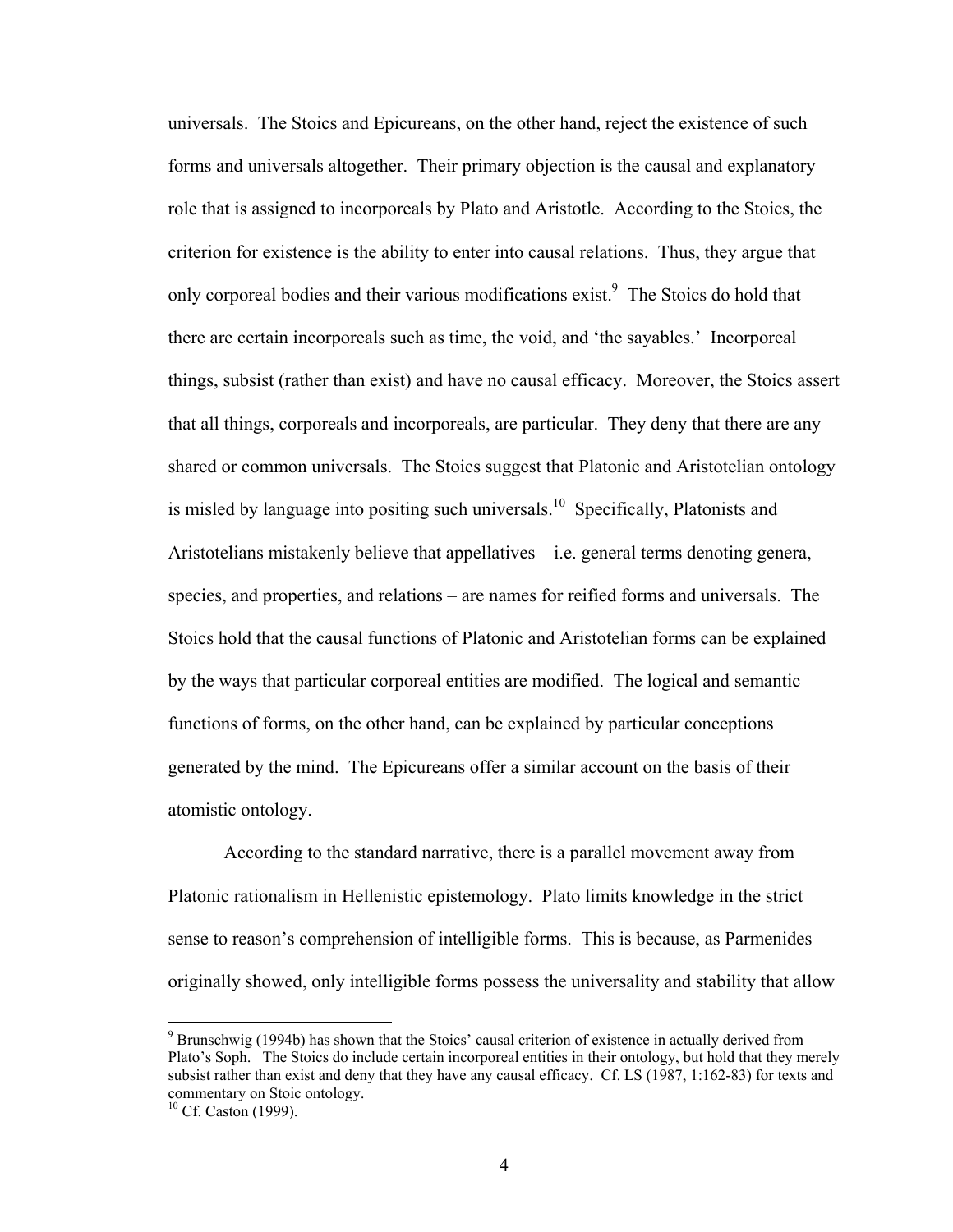them to be grasped with certainty. Deficient sensibles, since they are always shifting and perspectival, can only be grasped by opinion or mere belief. According to the doctrine of recollection, this comprehension is made possible by the recollection of reason's direct acquaintance with the forms in its prenatal existence. Again, Aristotle's epistemology represents a compromise between Platonic rationalism and Hellenistic empiricism. With his doctrine of immanent universals Aristotle re-establishes the ontological sufficiency of particulars. He thus rejects recollection as the basis for knowledge of universals. Since universals only exist in combination with matter in composite entities, they are originally known to us through sense-perception. For this reason, Aristotle is often himself called an empiricist. This claim is further supported by his advocacy of detailed observation in science and, in general, by his preference for the natural sciences over mathematics and astronomy. Aristotle's Platonism re-emerges, however, when we consider his doctrine of the intellect. Intellect is essentially the ability to take on intelligible form without the matter. This is possible because intellect alone among all human faculties is immaterial. Although Aristotle holds that all knowledge originally depends on sense-perception, he denies that sense-perception is a form of knowledge properly speaking. The truth of sense-perception, memory, and experience is always tied to the contingent existence of particular material things. Knowledge proper is limited to intelligible forms for much the same reason as in Platonism, namely only relations between intelligible forms and universals can be grasped as universal and necessary. Moreover, this knowledge comes about through demonstration from self-evident first principles. In this sense, Aristotle's epistemology is clearly a form of rationalism. $^{11}$  $^{11}$  $^{11}$ 

<span id="page-10-0"></span> $11$  Cf. Frede (1996a).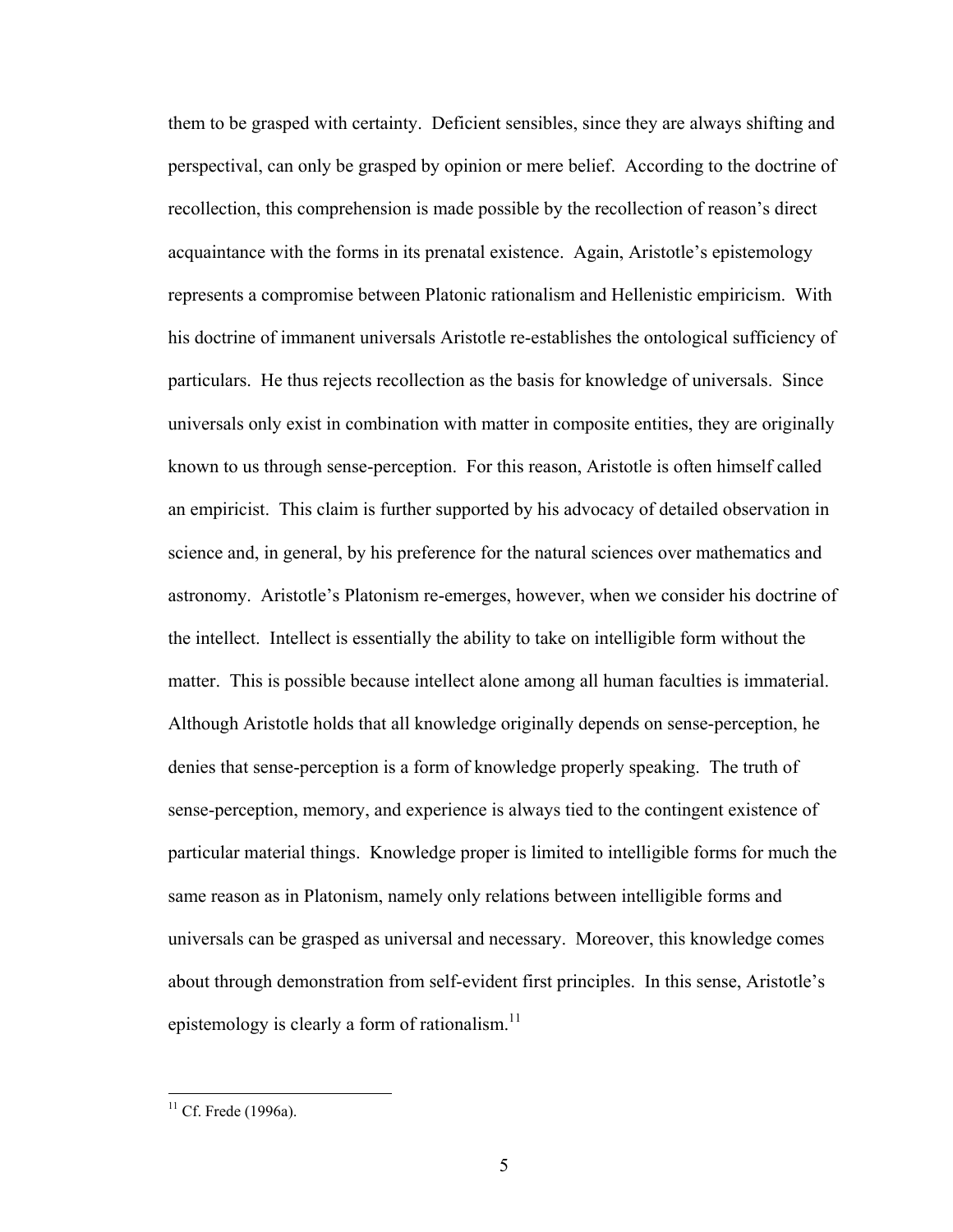The Hellenistic schools are supposed to offer a purer form of empiricism. Since the Stoics and Epicureans hold that only corporeal entities exist and have causal efficacy, they reject Aristotle's immanent forms and incorporeal intellect as well as the Platonic doctrines of transcendent forms and recollection. According to the Epicureans and Stoics the mind is corporeal and the senses provide the link between it and corporeal objects. Thus, in their epistemologies knowledge of particulars becomes paradigmatic and knowledge of universals becomes problematic. The Stoics and Epicureans compensate in two ways. First, they hold that the mind is able to abstract universal conceptions from presentations of particulars. Second, they widen the scope of sense-perception to include objects that Plato and Aristotle take to be incorporeal. The standard explanation is that the Stoics take qualities like virtue, moral obligatoriness, and even extrinsic relations to be identical with corporeal modifications of bodies.<sup>12</sup>

The rise of skepticism is thought to be a natural consequence of this turn towards empiricism and thus to be something of a watershed between the  $4<sup>th</sup>$  century and Hellenistic philosophy.<sup>13</sup> It is now widely accepted that Plato and Aristotle do not think of knowledge as justified true belief. Indeed, they are largely unconcerned with issues of justification. Such issues only gain prominence in response to skeptical challenges, whereas Plato and Aristotle are famously dismissive of such challenges and take for granted that knowledge and certainty are possible. This is often attributed to their belief in natural teleology. Their primary concern, rather, is with knowledge as an explanatory understanding of the essential causes of things. Their epistemological discussions focus

<span id="page-11-0"></span> $12$  Cf. Annas (1990). The Epicureans, on the other hand, explain these qualities as supervening on the primary qualities of atomic composites.<br><sup>13</sup> Cf. Burnyeat (1981).

<span id="page-11-1"></span>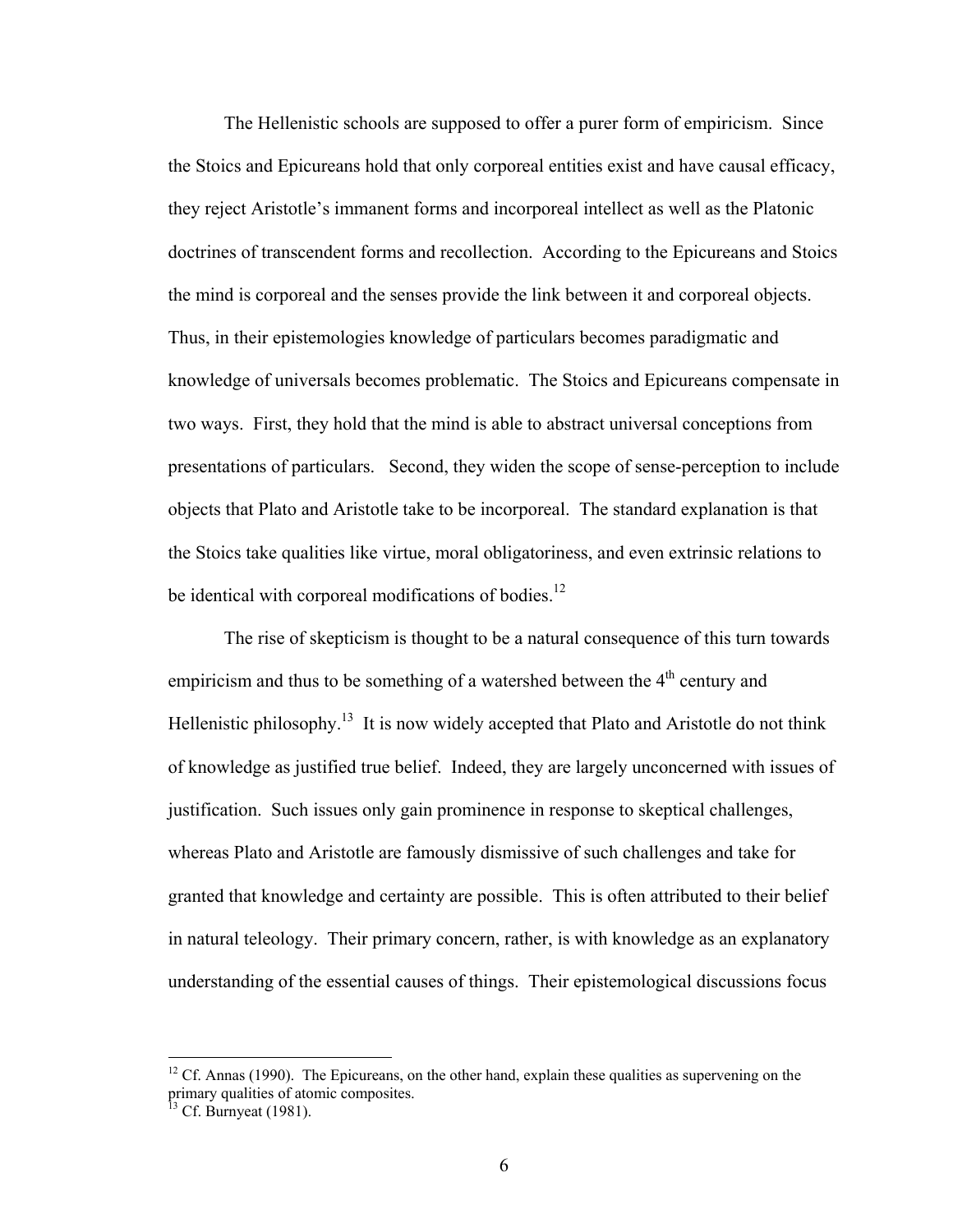less on knowledge of particular propositions than on demonstration and the systematic structure of the sciences.

Zeno's epistemology seems to have begun with many of the same presuppositions about the nature and possibility of knowledge. As with Plato and Aristotle, this is presumably due to his strong commitment to providential teleology.<sup>14</sup> In his later years, however, Zeno was forced by the skeptical attacks of Arcesilaus to give closer consideration to issues of justification. And among later Stoics such as Antipater of Tarsus interest in justification took on a life of its own. By the time we arrive at the reliablist theories of the later Academic skeptics justification has clearly become the center of epistemological discussion.

This standard narrative about the development of Hellenistic philosophy is certainly correct as a general sketch. Like all such narratives in the history of philosophy, however, it contains the inherent risk of anachronism and over-simplification. In particular, I will argue in this thesis that placing too strong an emphasis on the Stoics' rejection of Platonism has obscured a certain rationalist streak in their own epistemology. Indeed, I believe that it is misleading to characterize the Stoics as empiricists without making certain qualifications about what this claim entails.

Let me introduce my argument by briefly comparing the narrative sketched above about the development of Hellenistic philosophy with the standard division between British Empiricists and Continental Rationalists in the Early Modern period. Indeed, the frequent comparisons of the Stoics to Locke and Hume suggest that this latter narrative has had a formative influence on our view of the Hellenistic period. According to what

<span id="page-12-0"></span> $14$  Epicurus, on the other hand, is concerned with skeptical challenges from the beginning because of his Democritean heritage.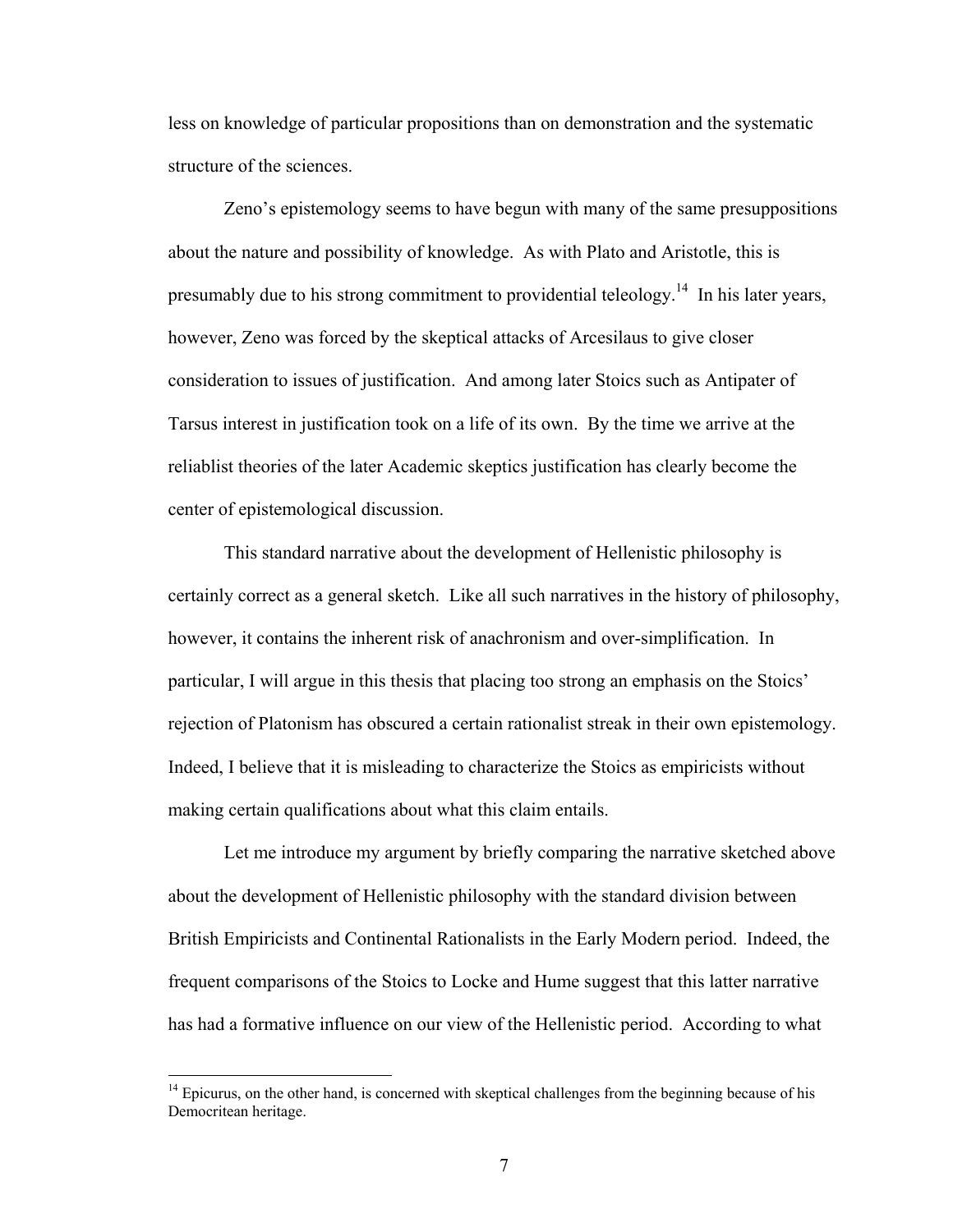Louis Loeb calls "the standard theory" Descartes introduces the basic principles of Continental Rationalism in his rejection of scholasticism in favor of a geometrical approach to knowledge.<sup>15</sup> Descartes holds that the incorporeal mind possesses innate ideas. Thus, reason is able to intuit certain necessary truths about the world with absolute certainty. These intuitions provide the first principles for demonstrations that extend certainty to derived theorems through a step-wise procedure in which each step of the deduction can be grasped as self evident. Beginning from the first principles of metaphysics, this method of deduction is capable of extending certainty to the natural sciences and morals. Descartes holds that intuition and demonstration are the only faculties capable of certainty and thus the only sources of knowledge proper. In particular, he rejects the reports of the senses as inherently confused and indistinct. According to the standard narrative, these doctrines set the epistemological agenda for other Continental Rationalists such as Malebranche, Spinoza, and Leibniz. The epistemological agenda of the British Empiricists, on the other hand, is set by Locke's rejection of Cartesian rationalism. Locke's *Essay* begins with his famous rejection of innate ideas. Instead, he holds that sense-perception is the source of all ideas and therefore of all knowledge of the world. Beginning from this starting point, the doctrine of empiricism is refined and advanced until it arrives at its natural consequence in Hume's moderate or "academic" skepticism.

Recent scholarship on Early Modern philosophy has largely rejected this narrative as an historical description of the period.<sup>16</sup> It has been recognized that the division between Continental Rationalists and British Empiricists does not accurately represent

<span id="page-13-0"></span> $15$  Loeb (1981, 25-75).

<span id="page-13-1"></span> $<sup>16</sup>$ Cf. Curley (1992) for a discussion of the relevant issues and literature.</sup>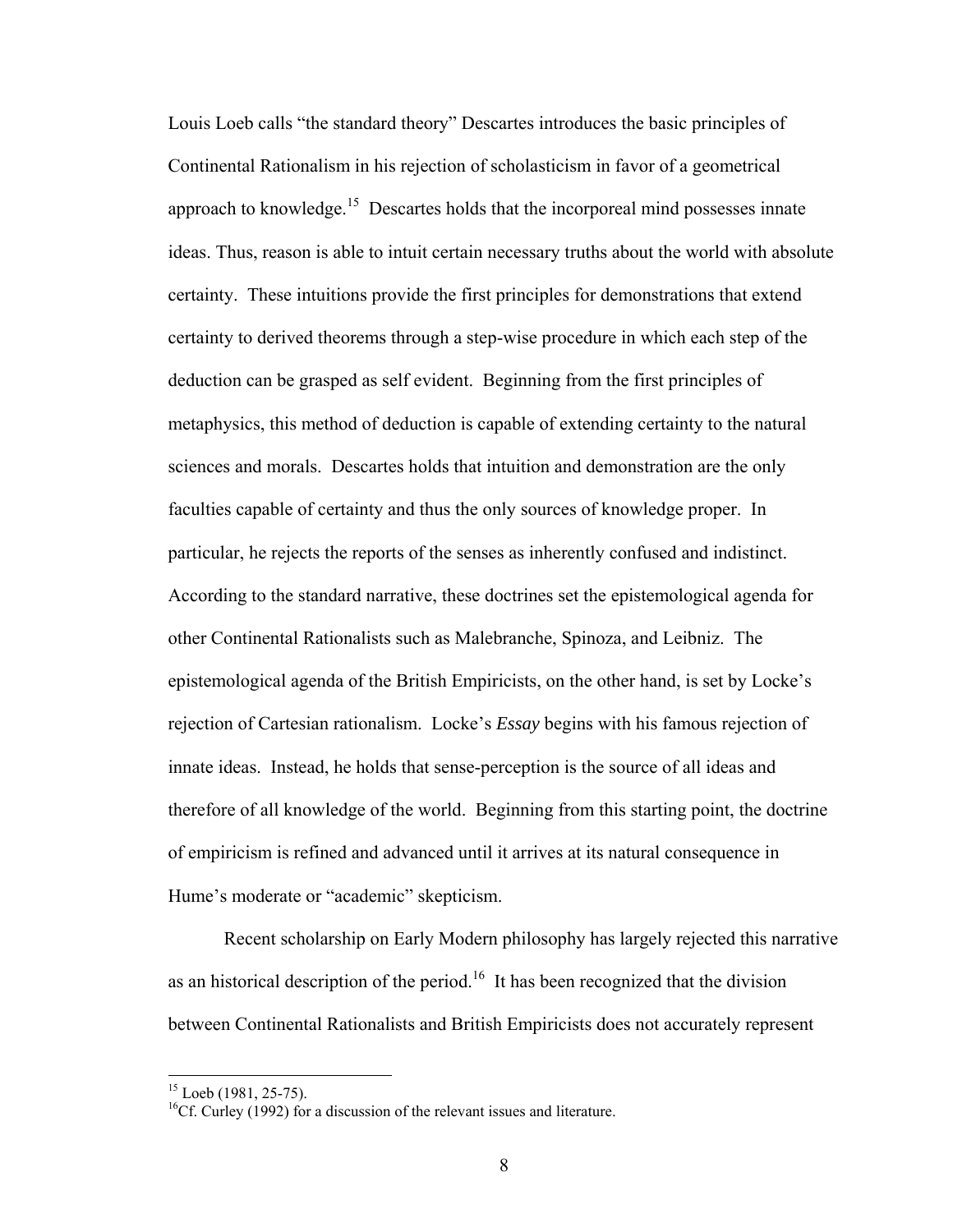the actual lines of influence and often obscures thematic similarities across the Channel. Loeb offers one example that will be particularly relevant for my own discussion of Stoic epistemology. As part of his critique of "the standard theory" Loeb argues that it does not account for the extensive Cartesian influence on Locke's epistemology. In brief, Loeb argues that "if Descartes is a Rationalist, so is Locke."<sup>17</sup> His strategy is to identify a list of features that individually or jointly qualify Descartes as a rationalist and then examine whether Locke's epistemology also has these features. "The standard theory would lead us to expect considerable divergence in the view of Descartes and Locke on these issues. This expectation is not fulfilled.["18](#page-14-1) Rather, Loeb argues that Locke also holds (a) that certainty is the standard for knowledge, (b) that the truths known by intuition are self-evident, (c) that demonstration is a progression of intuitive or selfevident steps, (d) that intuition and demonstration are the sole sources of knowledge in the proper sense, (e) that intuitions do not allow support by arguments, but are rather the foundations of knowledge, and (f) that the sciences of metaphysics, natural philosophy, and ethics susceptible to same degree of certainty as arithmetic and geometry. Indeed, he argues that although Locke identified sense-perception as a type of knowledge, he relegates it to the lowest form of knowledge. Loeb concludes that, despite his rejection of the doctrine of innate ideas, "Locke can be classified as an Empiricist only at the cost of considerably obscuring and distorting the Cartesian epistemology that is prominent in the *Essay*.["19](#page-14-2) Rather, he suggests that the best overall description of Locke's epistemological project is as an attempt to show that the Cartesian standards for demonstrative knowledge are consistent with a certain kind of naturalism.

<span id="page-14-0"></span><sup>&</sup>lt;sup>17</sup> Loeb (1981, 36).<br><sup>18</sup> Loeb (1981, 36).<br><sup>19</sup> Loeb (1981, 57-8).

<span id="page-14-1"></span>

<span id="page-14-2"></span>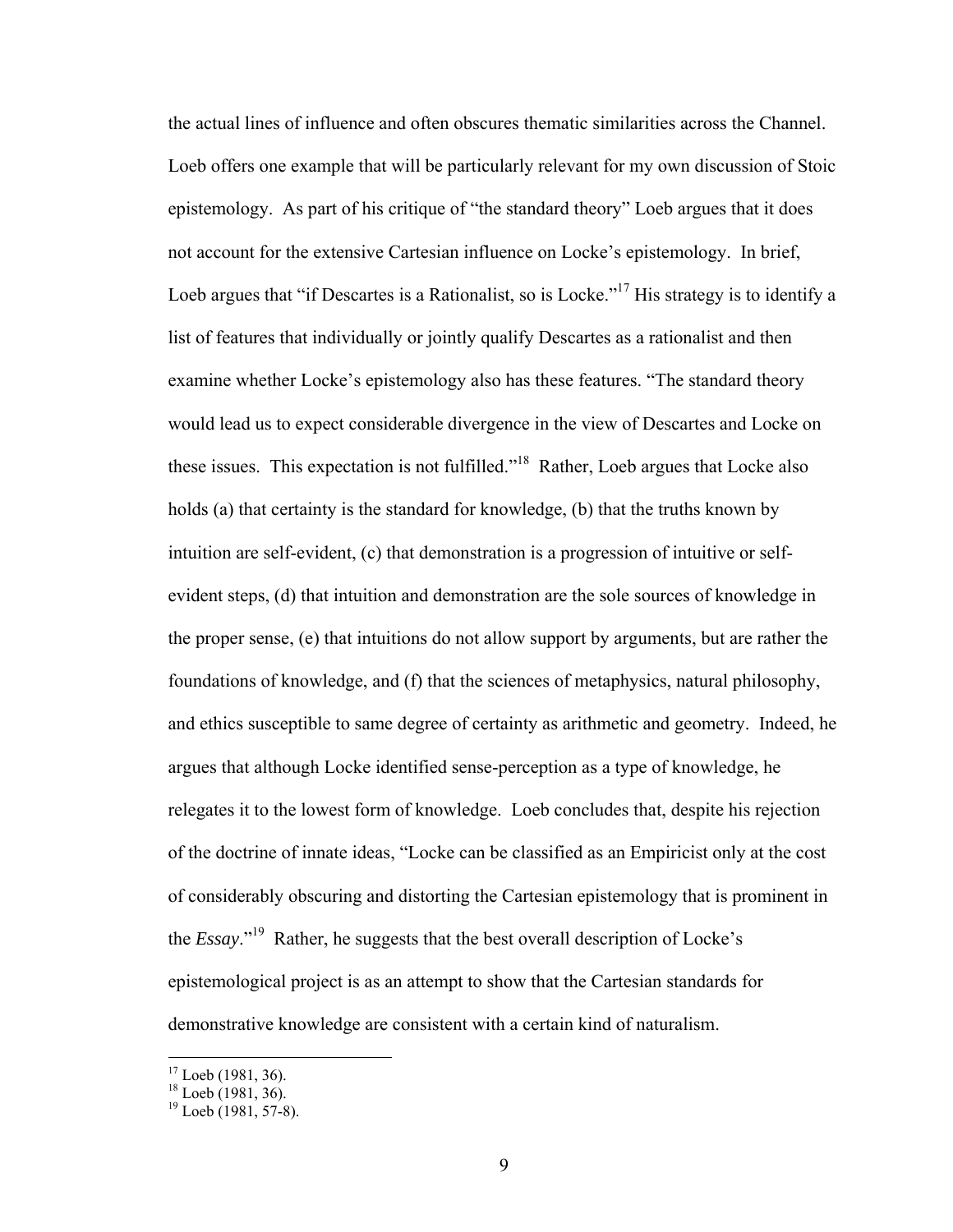My argument in this thesis is that the description of the Stoics as empiricists, and the standard division between Hellenistic empiricism and Platonic rationalism, has had a similarly distorting effect on our view of Stoic epistemology as a whole. Specifically, it has led scholars to overlook an aspect of the Stoic doctrine that can only be described as rationalist and which shows considerable Platonic influence. Rather than viewing the Stoics as concerned with a different epistemological view altogether, or as offering an account of knowledge that is entirely opposed to Plato's, I will argue that we should view the Stoics as attempting to show that the Platonic theory of knowledge can be explained without appeal to the existence of either transcendent or immanent incorporeal forms.

The characterization of the Stoics as empiricists is misleading largely due to an ambiguity in the term itself. The first chapter thus makes a distinction between two types of empiricism. Psychological empiricism is the doctrine that all concepts are derived from sense-perception. Epistemological empiricism, on the other hand, is the claim that all knowledge of the world is a posteriori. It is clear that the Stoics are psychological empiricists. It is would be incorrect, however, to infer that they are epistemological empiricists. Rather, I argue in the subsequent chapters that the Stoics retain the Platonic view of scientific understanding (*epistêmê*) as primarily consisting of a demonstrative structure of necessary and universal truths that are grasped by reason. By the criteria set out in chapter one, therefore, they must be considered epistemological rationalists.

The second chapter gives the negative argument against regarding the Stoics as empiricists. The empiricist reading must show either that comprehension is a species of sense-perception itself or that its justification is dependent upon sense-perception. Neither is the case. The Stoics make a distinction between perceptual and rational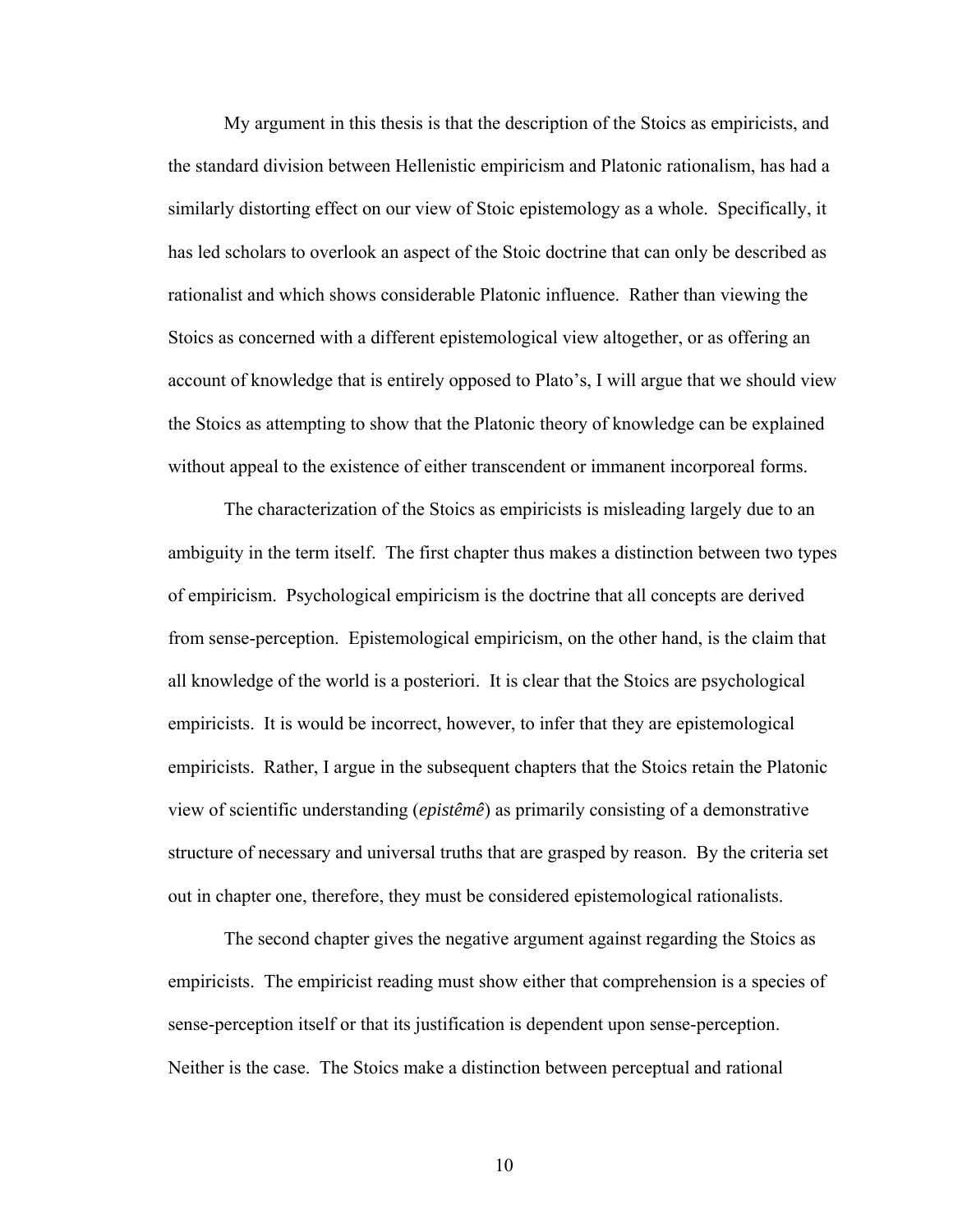comprehension. Perceptual comprehension is limited to particular, contingent truths. Rational comprehension is the grasp of universal, necessary truths. Specifically, it includes the comprehension of self-evident definitions and axioms, and the propositions that follow deductively from them. Since the Stoics criticize the Epicurean attempt to justify necessary truths by empirical induction, this cannot be their own position. Nor is it the case that rational comprehension is justified non-inferentially by the causal history that links it, via the senses, to objects in the world. Rather, it is sufficient for rational comprehension to count as knowledge that reason be able to grasp certain propositions as necessarily true based on the understanding of their component terms and logical connectives. This is possible because reason is defined as the collection of implicit conceptions – called prolepses – that provide the essential definitions of such terms. Since rational comprehension is a priori, the Stoics are rationalists. The development of prolepses on the basis of sense-perception should not be regarded as an epistemological justification, but rather as a psychological explanation of how rational comprehension is possible without recollection of Platonic forms.

The third chapter offers a positive account of prolepsis as the source of a priori knowledge. My discussion begins with a consideration of the Stoics' psychological terminology. I show that for the Stoics concepts are mental items that represent general qualities and provide the meaning of appellatives such as 'human.' Conceptions, on the other hand, are dispositional connections between concepts. Finally, prolepses are a species of conceptions that come about naturally on the basis of experience and represent necessary conceptual relations. Concepts, conceptions, and prolepses should each be distinguished from *ennoêmata* which are the objects of general conceptions and are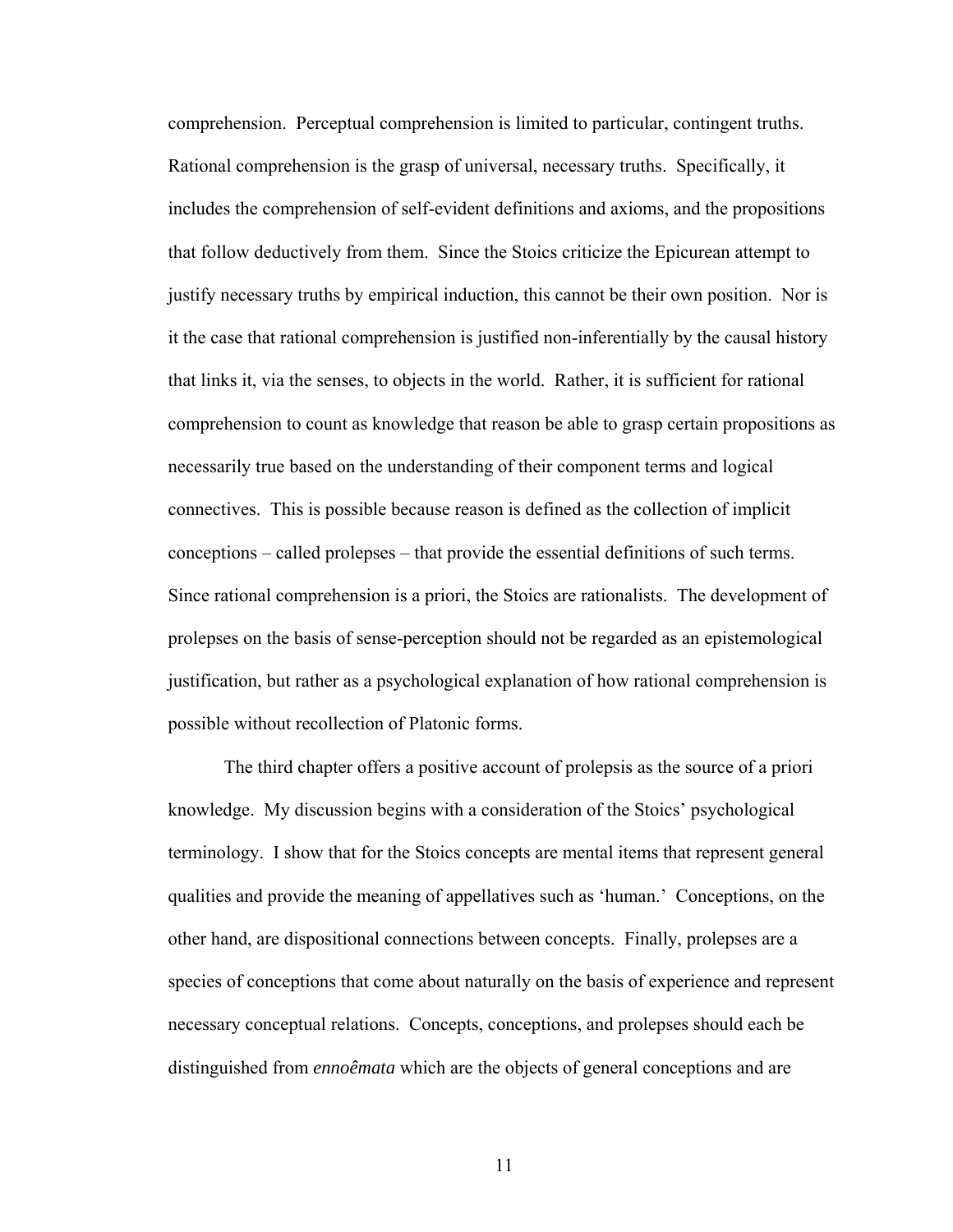paradigmatically thought of as mental images. I suggest that the early Stoic theory of Zeno and his immediate followers emphasized the role of these conceptual objects as replacements for the Platonic forms. In response to skeptical criticism, however, Chrysippus reformulated the Stoic theory around the incorporeal propositions that supervene on the physical structure of prolepses. These propositions express the relation between qualities as conditionals (e.g. 'if something is human, it is mortal'). Such propositions are universal and necessary. Their content is not reducible to individual experience. Rather, the development of concepts and conceptions from sense-perception merely explains how the mind is organized in such a way that these particular propositions come to supervene on its structure. Finally, I discuss the role of prolepses in human rationality as the basis for transitions between thoughts. Inference and demonstration are the articulation and refinement of these thought-patterns. Similarly, prolepses provide implicit definitions of words in ordinary discourse. Progress towards wisdom is made through the articulation and refinement of these definitions and their linking together into a mutually supporting system of knowledge through demonstration.

The conclusion returns to the question of the relation between Platonic and Stoic epistemology. I argue that Stoic epistemology should be viewed in the context of a number of late  $4<sup>th</sup>$  and early  $3<sup>rd</sup>$  century philosophers that offer a two-fold criterion of truth. These include the Platonists Speusippus and Xenocrates. I conclude that, despite their criticism, the Stoics see themselves as belonging to the same Socratic tradition as the Platonists. We can see a pattern of Stoic doctrines in ethics, psychology, and even ontology that reply to specific arguments in Plato's dialogues. In each case the Stoics defend what they take to be the authentic 'Socratic' position against later Platonic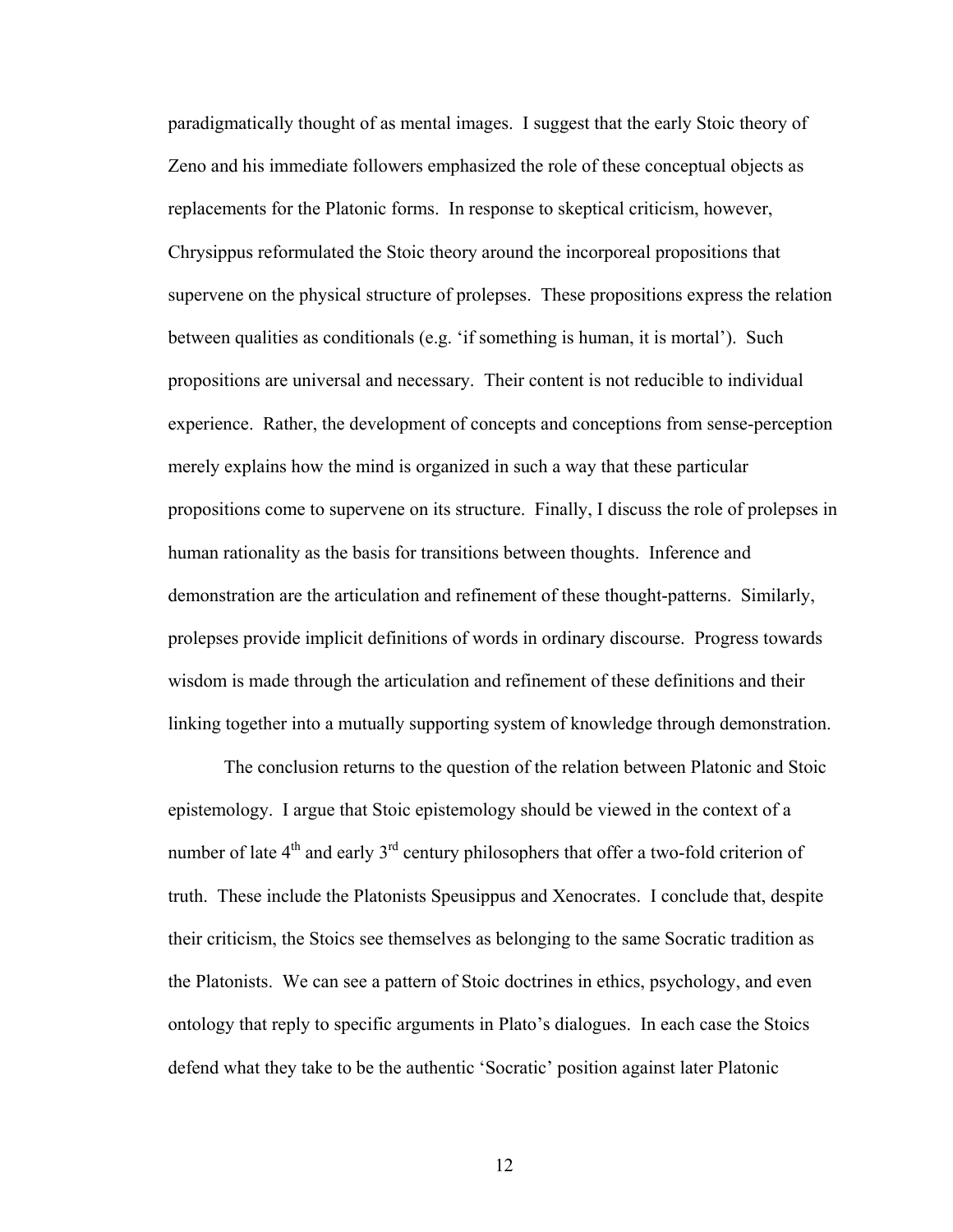deviations. This also seems to be the case with Stoic epistemology. I suggest that the Stoic doctrine of prolepsis was offered as a 'Socratic' answer to Meno's Paradox and an alternative to recollection. The Stoics hold that Socrates' ethical practice requires attributing a tacit knowledge of moral truth to his interlocutors. They also accept many aspects of the Platonic account of universal knowledge. Their doctrine of prolepsis is a naturalized account of how this a priori knowledge can be explained without recourse to Platonic forms or recollection.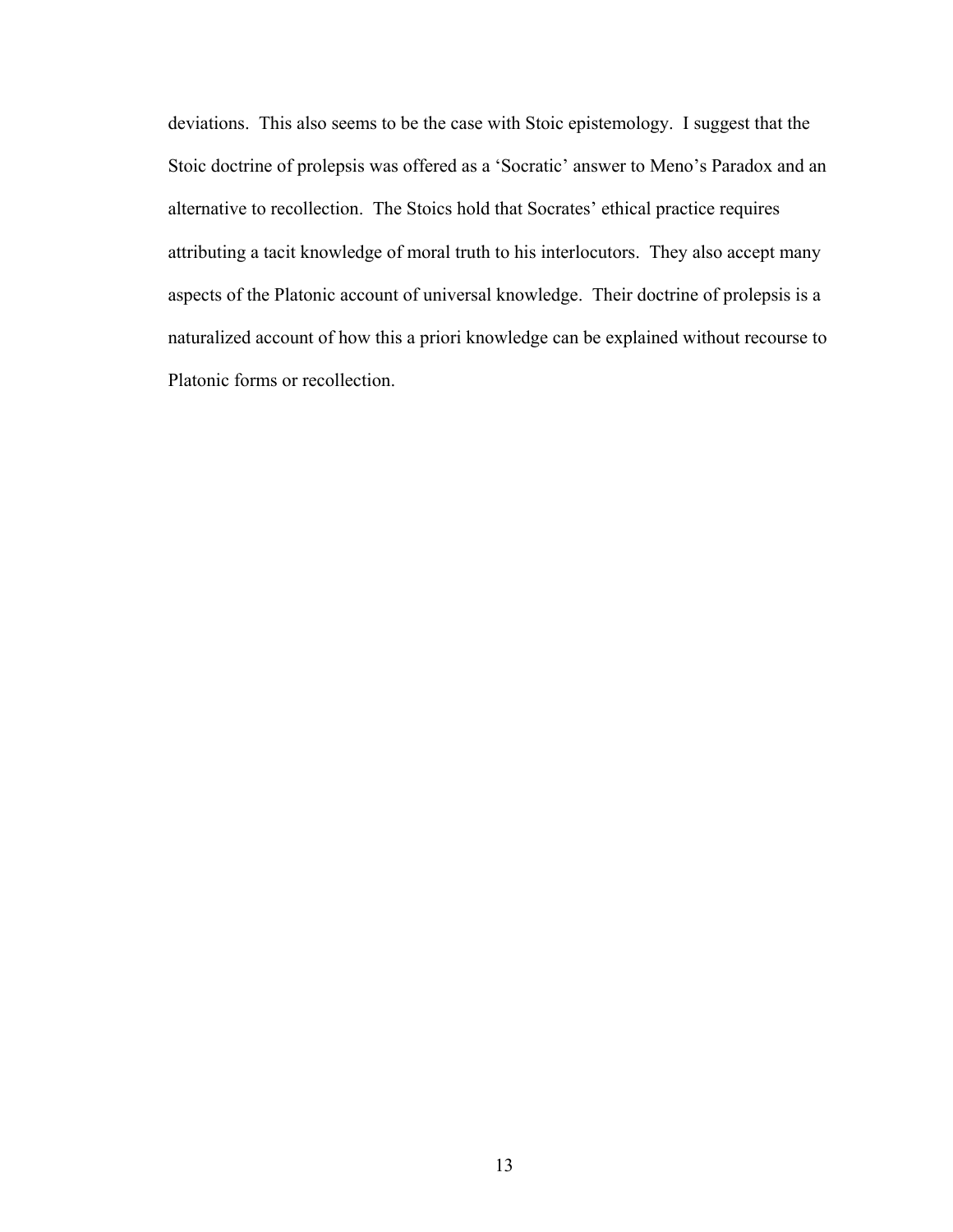#### **CHAPTER ONE: SOME PRELIMINARY DISTINCTIONS CONCERNING EMPIRICISM AND RATIONALISM**

Epistemology was dominated for most of the  $20<sup>th</sup>$  century by various forms of empiricism. In recent years, however, rationalism has made something of a come back in the works of philosophers like Laurence BonJour and Christopher Peacocke.<sup>20</sup> This has sparked an attempt to more clearly demarcate the boundary between empiricism and rationalism. The focal point of this discussion is the possibility of a priori knowledge, i.e. knowledge that is justificationally independent of sense-perception. Historically, the justificatory independence of a priori knowledge has often been associated with claims for causal independence from sense-perception. Thus, some rationalists (e.g. Plato, Descartes, and Leibniz) have held that a priori knowledge is grounded in the existence of innate ideas; others (e.g. Frege, Gödel, and Roger Penrose) have grounded a priori knowledge in a faculty of rational intuition. Recent proponents of a priori knowledge, however, emphasize its consistency with naturalist psychology.<sup>21</sup> Instead of claiming that a priori knowledge is justificationally independent of sense-perception because of its causal independence, they stress the importance of maintaining a distinction between psychological and epistemological dependence. Contemporary rationalists like BonJour and Peacocke claim that a priori knowledge can be explained in terms of concepts are psychologically derived from sense-perception and operate in common psychological functions. Indeed, this is a key part of their 'moderate,' naturalist approach to rationalism.

<span id="page-19-0"></span><sup>&</sup>lt;sup>20</sup> Cf. in particular BonJour (1998), Peacocke (2000) and (2004).<br><sup>21</sup> Cf. especially BonJour (1998, 106-110) and Peacocke (2000, 256-8).

<span id="page-19-1"></span>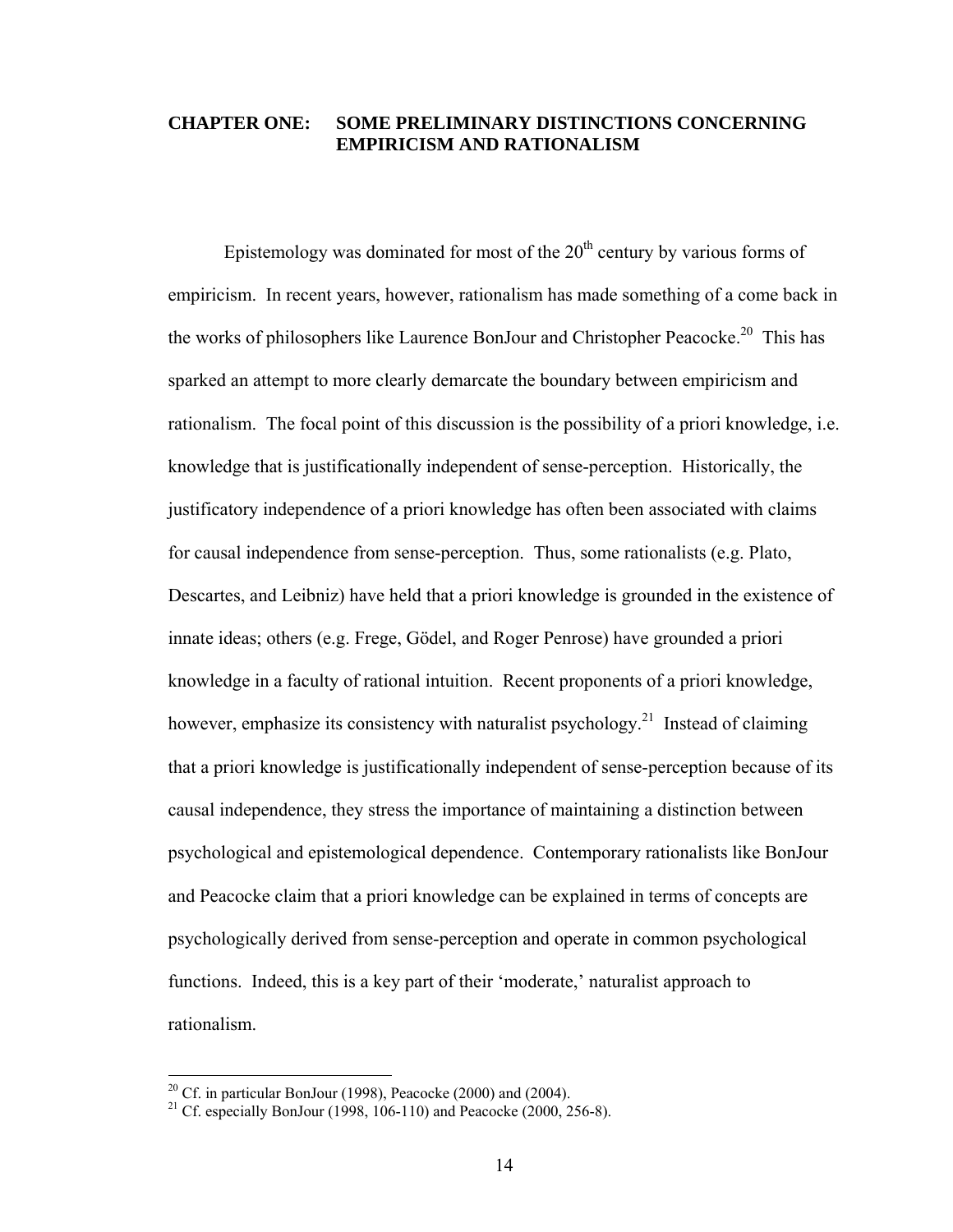This distinction between psychological and epistemological dependence on senseperception is not limited to contemporary philosophy. Leibniz and Kant famously made similar distinctions and recent scholarship has highlighted the hermeneutic importance of this distinction for understanding Locke.<sup>22</sup> I propose that the same is true for ancient philosophy. In the next chapter I will argue that the Stoics cannot properly be considered empiricists because they hold that a priori knowledge plays a necessary role in the development of knowledge proper. This chapter provides the background for that argument. Section 1.1 sets out a number of definitions and distinctions as a basis for discussion. The most important of these is the distinction between psychological and epistemological empiricism. The former is the doctrine that all concepts are derived from sense-perception. It is thus opposed to theories of innate ideas. The latter is the doctrine that all knowledge of the world is justificationally dependent upon sense-perception. It is thus opposed to rationalism. Section 1.2 argues one can consistently maintain both psychological empiricism and rationalism. My initial illustrations are drawn from Peacocke. I also argue, however, that this distinction was recognized in the ancient world. Indeed this distinction is the key to understanding Aristotle's discussion of first principles in the *Posterior Analytics*. In Section 1.3 a brief discussion of Stoic epistemological terminology translates these definitions and distinctions into a set of criteria for determining whether the Stoics are epistemological empiricists or rationalists.

<span id="page-20-0"></span> $22$  E.g. Loeb (1981, 36-70) and Lowe (1995, 31-2).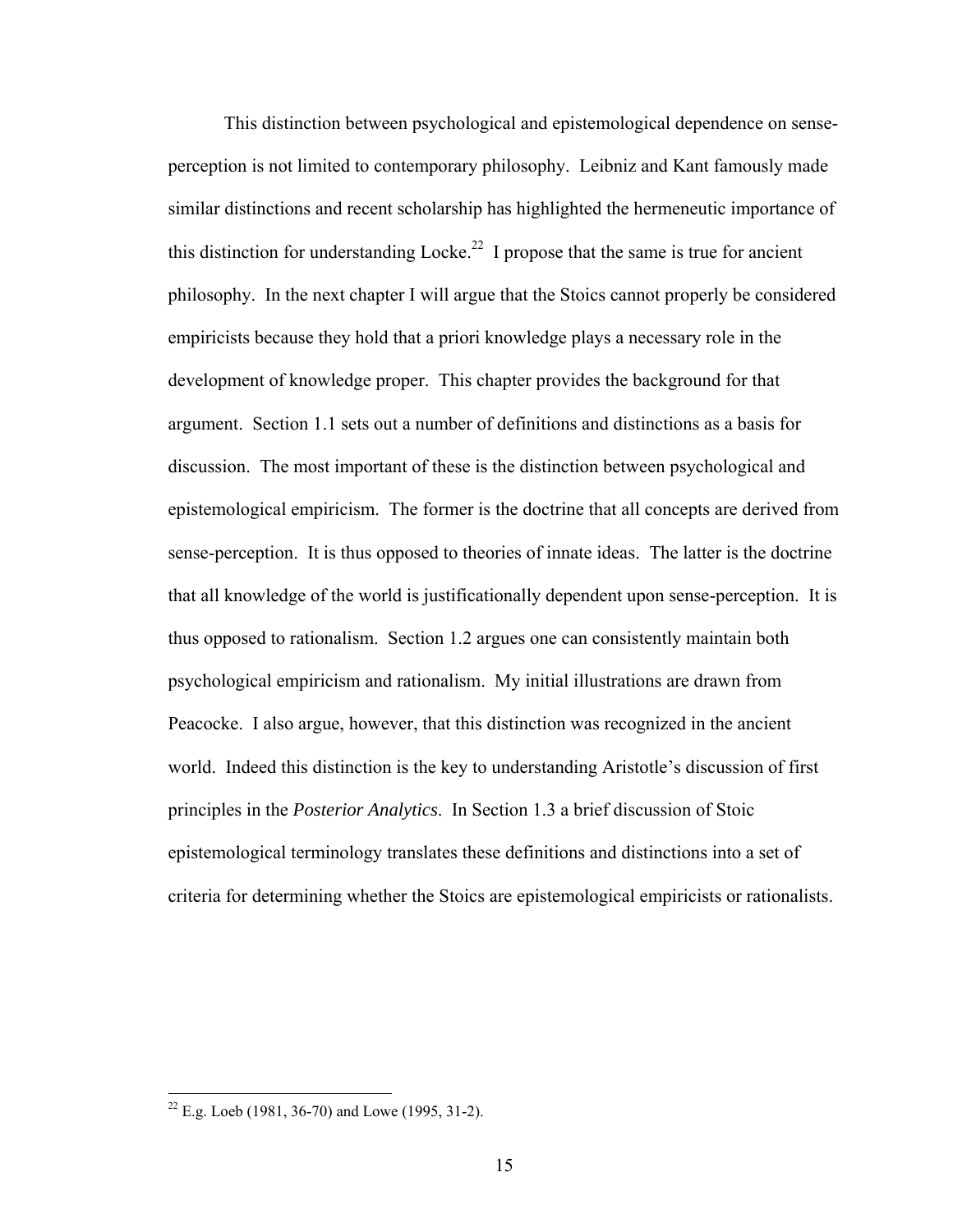#### **1.1 The Definitions of Epistemological Empiricism and Rationalism**

Let us call the doctrine that all concepts are derived from sense-perception 'psychological empiricism.'[23](#page-21-0) Various forms of psychological empiricism may differ on the nature of concepts and the various ways in which they are derived from senseperception. They are all united, however, in their opposition to the existence of innate ideas. Likewise, we should allow that there are various forms of innatism. Indeed, it is likely that psychological empiricism and innatism lie on a continuum along which we might plot a variety of extreme and moderate positions.<sup>24</sup> Determining the precise nature of the distinction between psychological empiricism and innatism might, therefore, turn out to be a more complicated matter than our initial distinction suggests. But our initial distinction will be sufficient for the present discussion.

Let us call the doctrine that all knowledge of the world is a posteriori 'epistemological empiricism.' The definition of this doctrine depends on that of several key terms. Knowledge is a privileged epistemic state. It is privileged in two senses. First, it is by definition true. In other words,  $\Box(x \text{ knows } p \supset p)$ . Second, this truth is not merely accidental. It is this second aspect of its privileged status that distinguishes knowledge of lower cognitive states that might also happen to be true (e.g. mere true belief or opinion). Let us call the explanation for the privileged epistemic status that distinguishes knowledge from lesser cognitive states its 'justification.' Epistemological theories differ on the nature of justification. One major division is between internalist and externalist theories of justification. Internalist theories require that all justifying factors be cognitively accessible from the perspective of the knower. Externalist theories

<span id="page-21-1"></span><span id="page-21-0"></span> $^{23}$  The distinction offered in this section between psychological and epistemological empiricism can be found under a variety of names in many sources, e.g. Wolterstorff (1992) and Noonan (1999, 39). <sup>24</sup> Cf. Scott (1995, 91-5; esp. 91n.2).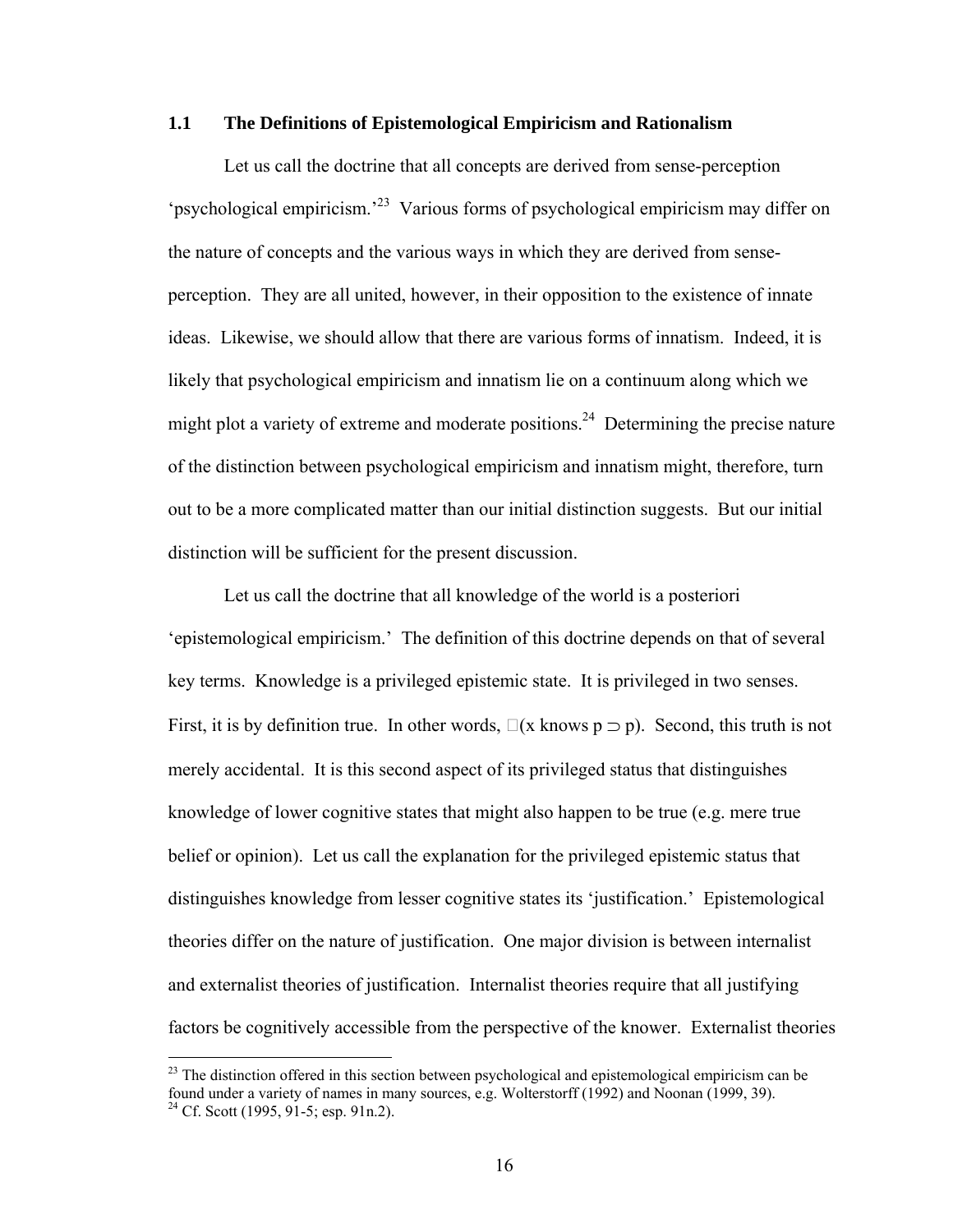allow that at least some justifying factors are not cognitively accessible – they are external to the knower's perspective.<sup>25</sup>

A posteriori knowledge can be defined as a true cognitive state the justification of which includes the fact that it stands in an appropriate relation to sense-perception. Various forms of epistemological empiricism will differ in their accounts of justification and specifications of what counts as standing in an appropriate relation to senseperception, including whether they are internalist or externalist. These various theories are united, however, in their opposition to rationalism. Rationalism can be defined as the doctrine that some knowledge of the world is a priori; in other words, there is some knowledge of the world the justification of which does not include the fact that it stands in an appropriate relation to sense-perception. As in the case of epistemological empiricism, various forms of rationalism will differ according to the scope and explanation they give to a priori knowledge. They are united, however, by the claim that this knowledge is about the world. This specification leaves open the possibility that an empiricist may accept that there is a priori knowledge of certain statements or propositions, but hold that these do not constitute knowledge of the world. Rather, the empiricist holds that they are true by some type of convention and so merely consist of knowledge of relations between ideas or symbols. Indeed, this is position held by Hume and the Logical Positivists.<sup>26</sup>

<span id="page-22-0"></span><sup>&</sup>lt;sup>25</sup> I borrow this formulation of the distinction from BonJour (1992). There are also famous counterexamples to the definition of knowledge and justified true belief and some contemporary theorists prefer to use different terminology altogether (e.g. 'entitlement'); however, these definitions are sufficient for our

<span id="page-22-1"></span> $^{26}$  BonJour (1998, 16-9) distinguishes between 'moderate' and 'radical' empiricism. The former accepts the existence of some a priori knowledge, but denies that it is knowledge of the world. The latter denies the existence of a priori knowledge altogether.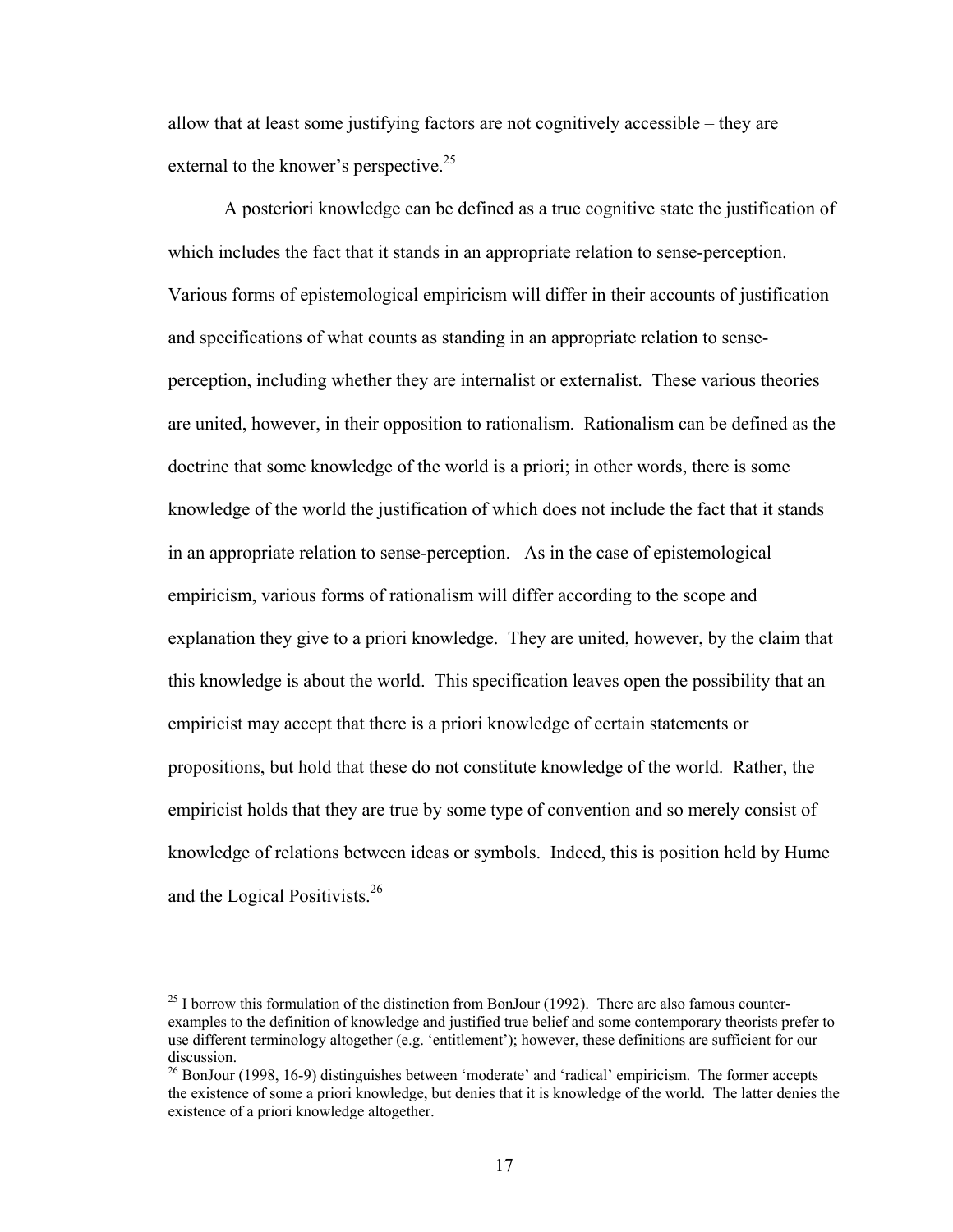Defined in this way the terms 'epistemological empiricism' and 'rationalism' are mutually exclusive and jointly exhaustive contradictories. There is an asymmetry in their definitions. Rationalism is defined as the denial of epistemological empiricism. Likewise, a priori knowledge is defined as knowledge that is not a posteriori. This asymmetry is useful for the sake of precision and can be justified by the fact that almost all rationalists admit that knowledge of particular and contingent facts is a posteriori. Rationalists typically claim that only a subset of truths, usually necessary truth, is known a priori. The initial case for a priori knowledge is, therefore, usually a negative one. It is often claimed, for example, that a posteriori entitlement cannot account for cognitive grasp of necessary truths and that these must be grasped in some other way. Rationalists differ amongst themselves as to the way that such a priori knowledge is to be explained. It is true that some rationalists hold the stronger position that all knowledge is a priori. But this is usually because they distinguish between stricter and looser meanings of 'knowledge' and limit the strict sense to knowledge of universal and necessary truths.<sup>[27](#page-23-0)</sup> When considering historical examples, we may feel the need to bolster this strict distinction. Rationalists are philosophers who place emphasis on the role of reason – taken as the source of a priori knowledge – as necessary and ineliminable to our understanding of the world.

<span id="page-23-0"></span> $27$  Frede (1996a), for example, argues that this is the case with Aristotle. Aristotle clearly holds that one can only have knowledge in the proper sense of truths that are universal and necessary. Since knowledge proper is exhausted by intuition of first principles and demonstrative understanding of what follows from them, he holds that all knowledge in the strict sense is known a priori. Aristotle's epistemology is an example of what we might call 'extreme rationalism.' It is also clear, however, that Aristotle admits a looser sense of 'knowledge' that includes particular and contingent facts known by sense-perception and experience. On the analysis of Aristotle's epistemological terminology, see Burnyeat (1981).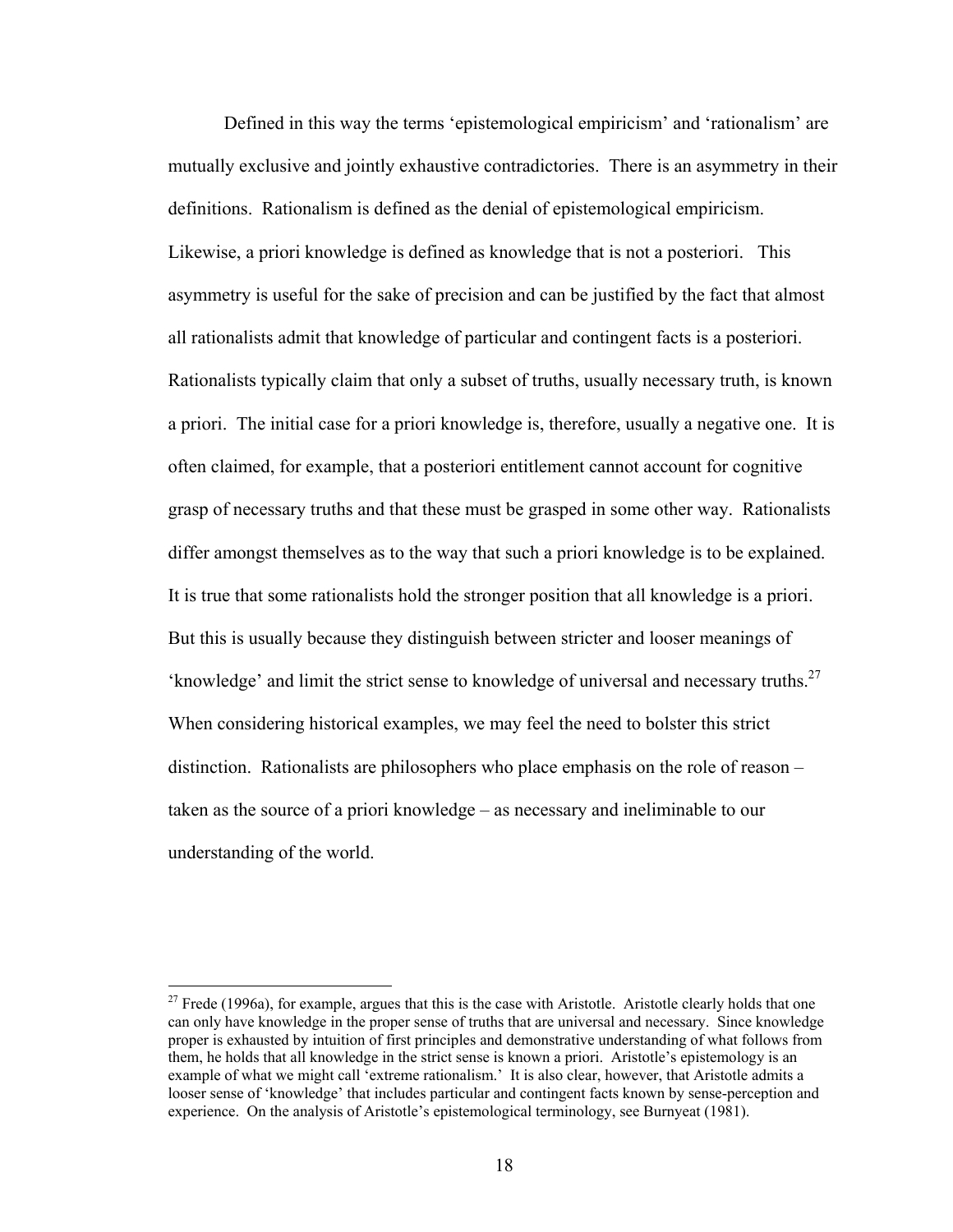#### **1.2 The Separability of Psychological and Epistemological Empiricism**

In both the *Treatise of Human Nature* and *Enquiry Concerning Human* 

*Understanding*, Hume bases his arguments for epistemological empiricism on his doctrine of psychological empiricism.<sup>28</sup> As noted above, many rationalists have forged a similar link between their theories of a priori knowledge and innate ideas (or some other faculty of knowledge that is causally independent of sense-perception). Such arguments have led to the expectation that psychological and epistemological doctrines imply one another. This expectation has had a pernicious effect on our understanding of the Stoics: scholars often cite their rejection of innate ideas and Platonic recollection as evidence that they are epistemological empiricists.<sup>29</sup> It is critical for my argument, therefore, not only to show that we should make a distinction between these psychological and epistemological doctrines, but also that that they can be held independently of one another.

Recent rationalist proponents place a great deal of emphasis on the consistency of a priori knowledge and psychological empiricism as part of their effort to offer a 'moderate' or naturalist version of rationalism.<sup>30</sup> Thus, it will be convenient to start with the following example from Paul Boghossian and Christopher Peacocke:

> Now consider someone who comes to know a logical truth,  $(p\supset q)v(q\supset p)$ say, by reading a proof of it. His seeing the lines of the proof, and his seeing the citations of the rules used at each step, cause his belief that  $(p\supset q)v(q\supset p)$ . We must, however, distinguish sharply between the relation of causation and the relation of entitlement. The thinker is entitled to his belief that (p⊃q)v(q⊃p) because he has an outright proof of it, resting on no assumptions. The proof itself provides an entitlement to belief in its

<span id="page-24-2"></span><span id="page-24-1"></span>

<span id="page-24-0"></span><sup>&</sup>lt;sup>28</sup> Cf. Noonan (1999, 39-45).<br><sup>29</sup> E.g. Hankinson (2003, 63) and Annas (1992, 86).<br><sup>30</sup> Cf. Boghossian and Peacocke (2000), Peacocke (1998), Peacocke (2000), and Peacocke (2004).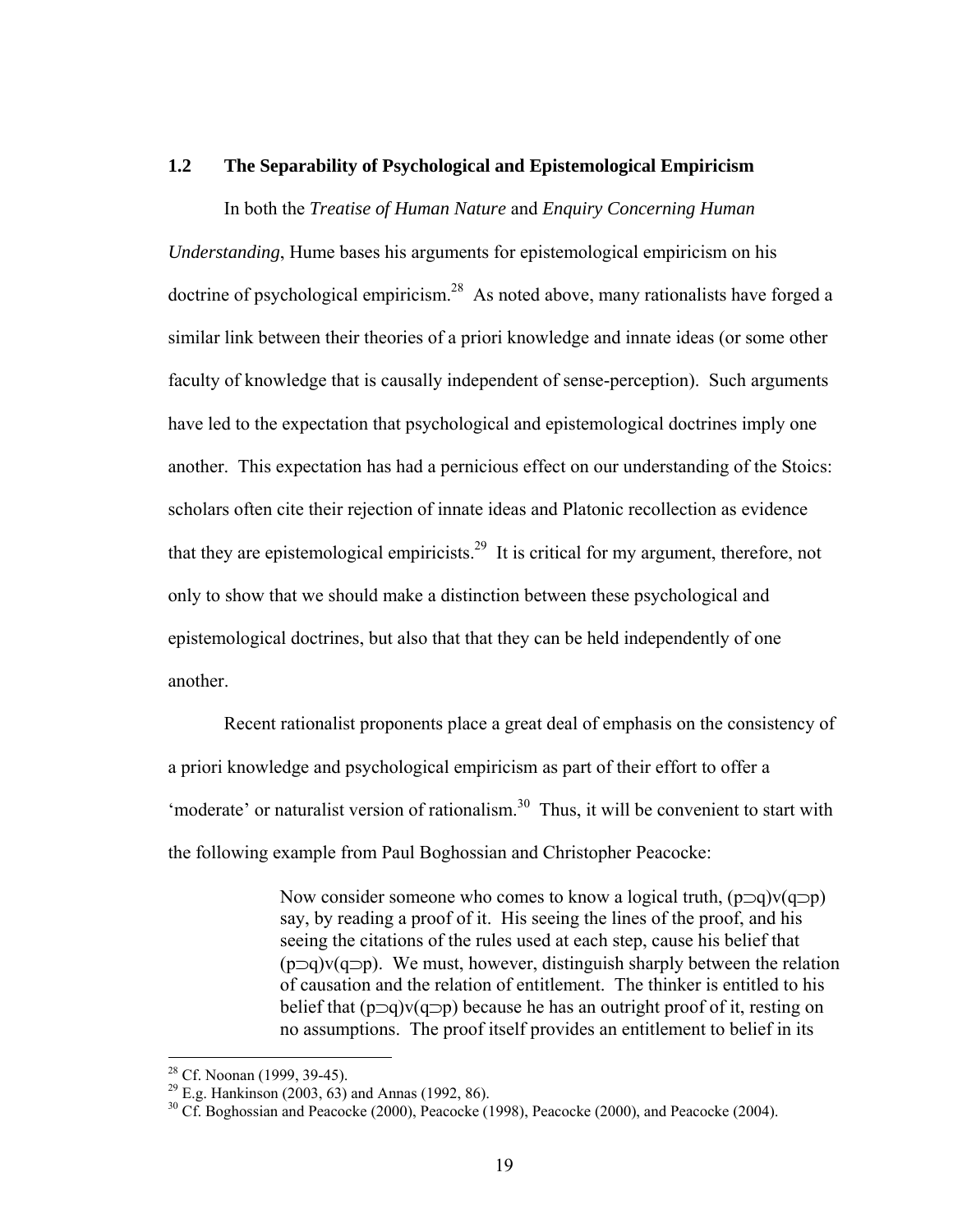last line. Perception of the written proof gives access to that entitlement, but is not itself a part of that entitlement  $31$ 

In a separate example Peacocke asks us to consider someone learning – let us call him Dion – for the first time the logical principle A  $\supset$  (A or B).<sup>32</sup> The principle is expressed by the sentence 'from A, the conclusion A or B can be inferred.' Peacocke suggests that Dion draws on his understanding of the expressions in the rule and comes to appreciate that the principle is valid. This appreciation provides the justification that makes his cognitive state a form of knowledge – but how shall we explain this? Peacocke rules out from the beginning the possibility that Dion infers the principle from some previous knowledge. The principle is a primitive axiom and so cannot be justified in terms of any other axioms or rules. That the principle is simply a matter of stipulation is also unlikely since the axiom is appreciated as valid upon reflection on expressions such as 'or' that are already understood. Nor is it psychologically plausible to hold that this appreciation comes from any explicit inference from the truth-tables for the connectives involved. Rather, the truth tables are recognized as correct based on our understanding of these expressions. Thus, Peacocke offer the following explanation. Dion imagines a situation in which A is true and B is false and recognizes that 'A or B' will be true in this case. He then proceeds to a case in which A and B are both true and recognizes that 'A or B' will again be true. Finally, he recognizes that there is no case in which the antecedent is true and the consequence false. Thus, he comes to rationally accept the axiom as true and this rational acceptance results in a judgment that has the status of knowledge.

Peacocke gives explanatory priority to Dion's understanding-based capacity to evaluate particular alterations in everyday situations, a capacity that is exercised prior to

<span id="page-25-0"></span><sup>&</sup>lt;sup>31</sup> Boghossian and Peacocke (2000, 1-2).<br><sup>32</sup> Peacocke (1998a, 44-54).

<span id="page-25-1"></span>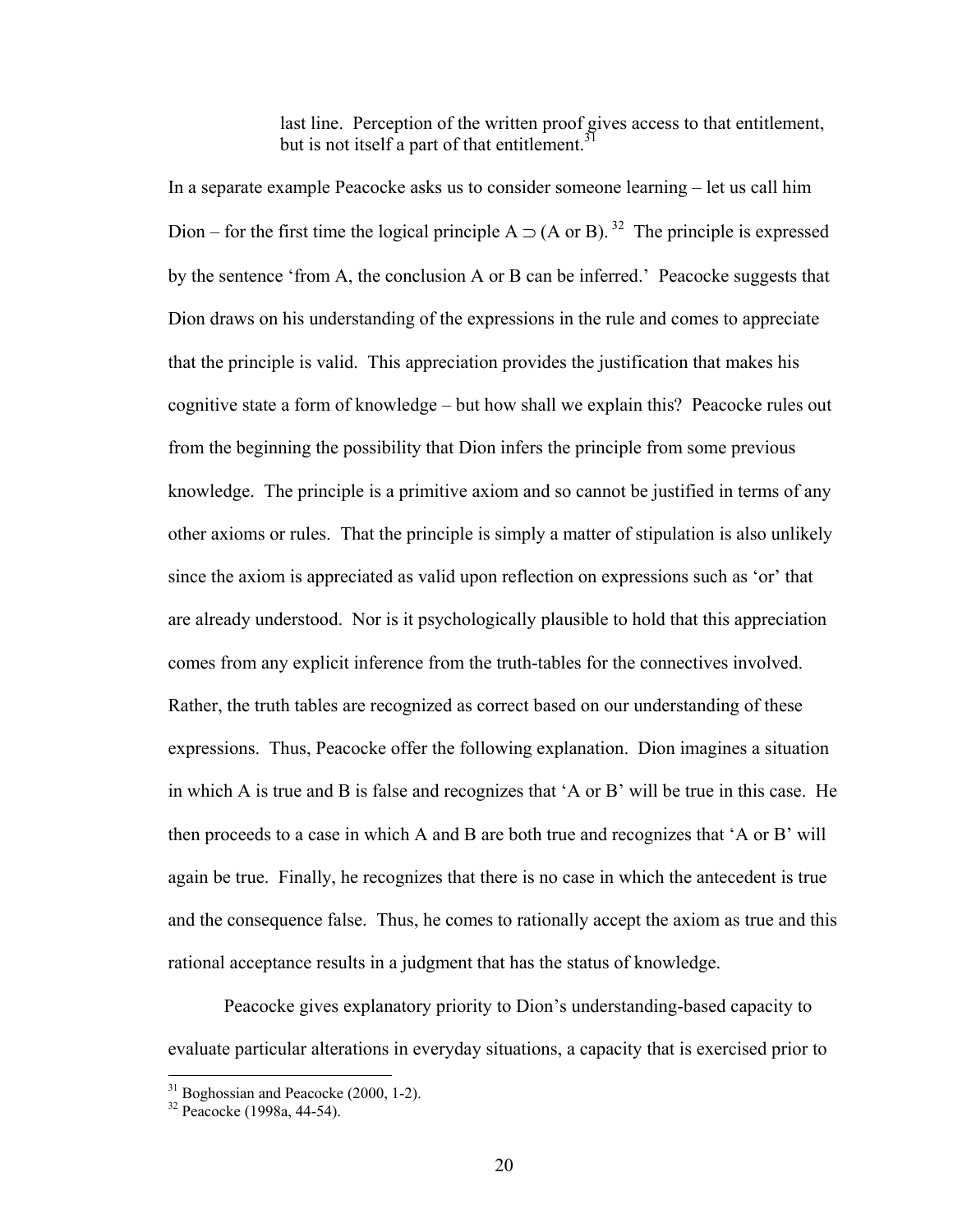any reflection upon or explicit knowledge of general logical principles or truth-tables. This same capacity is run off-line in the simulation as Dion draws upon his understanding of these expressions in coming to recognize the validity of the logical principle. It is a constraint on suppositionally imagining properly that one carry over to the supposed state of affairs the hold of certain transitions that one would be prepared to make in the actual world – this insures that the same understanding-based capacity is exercised in the suppositional case.

Peacocke identifies a thinker's understanding of the expression 'or' with the possession of an implicit conception with the following content:

Any sentence of the form 'A or B' is true iff either A is true or B is true. Or, at the level of thought:

> Any thought (content) of the form A or B is true iff either A is true or B is true.

This implicit conception is influential in the thinker's evaluation of alternations given information about the truth-values of their components. This influence, however, is not a matter of inferring anything from the content of the implicit conception. Nor is explicit knowledge of this content required for such influence. Rather, the thinker's possession of this implicit conception explains his patterns of semantic evaluation of the complex given information about the truth-values of its components. Possession of (at least some) concepts consists in the possession of a corresponding implicit conception. There are many cases, however, in which one has an implicit conception but is unable to make its content explicit. Indeed, Peacocke holds that there are even cases in which thinkers mischaracterize the content of their implicit conceptions. Even the explicit endorsement of an incorrect definition does not mean that they do not have an implicit conception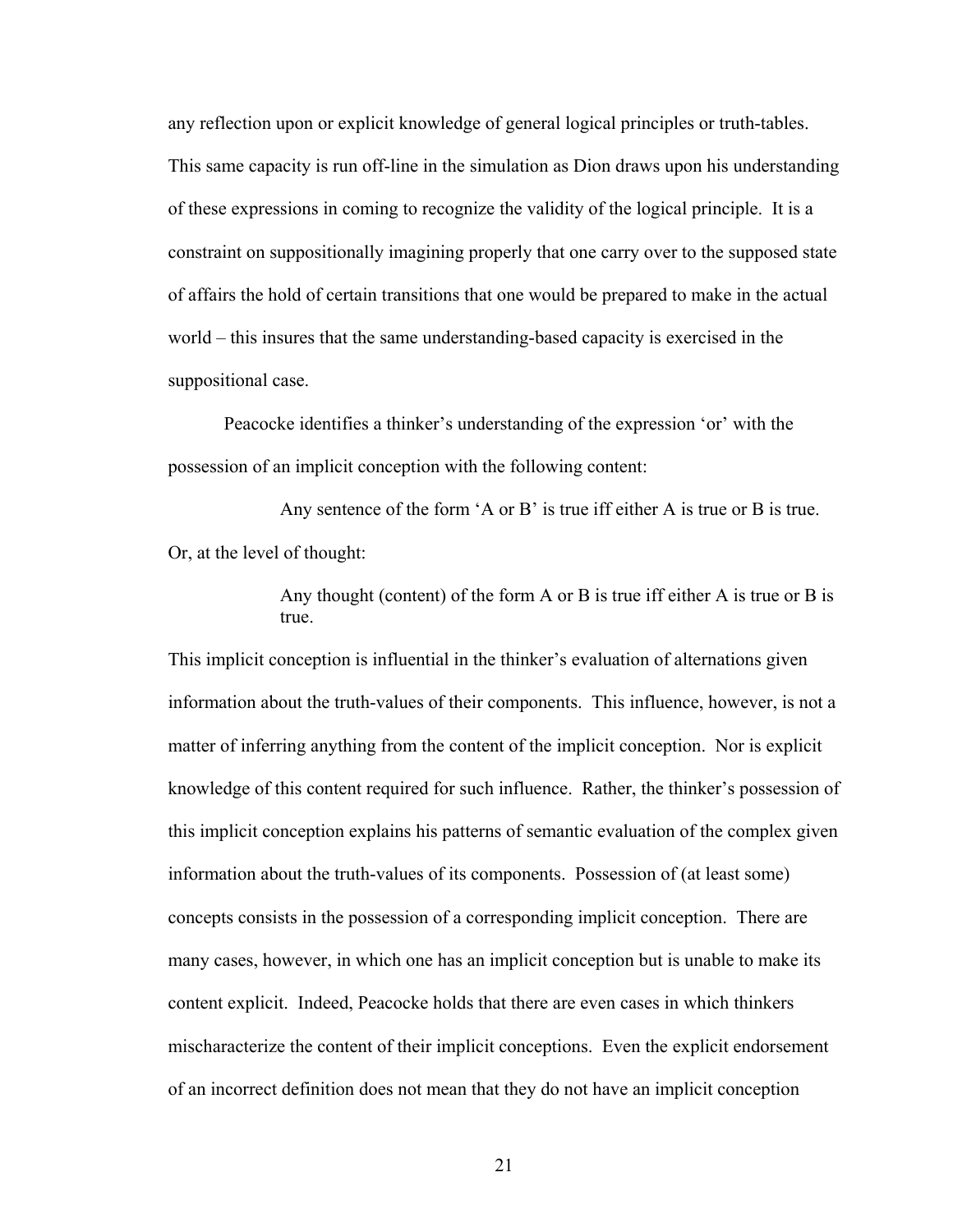whose content is the correct definition. The attribution of content to implicit conceptions is fundamentally answerable to its role in explaining the thinker's ordinary application of the concept in question – and not her explicit statements about the matter. Thinkers can be good at classifying cases but bad at articulating the principles guiding their classifications

The crucial point for our present concerns is that the concepts involved in such implicit conceptions are psychologically derived from sense-perception. Nevertheless, the justification for Dion's acceptance of the logical principle is fundamentally a priori. Dion grasps that the principle is necessarily true based on his understanding of its constituent terms. This understanding makes use of the concepts derived from senseperception; but sense-perception itself does not a play a justificatory role in understanding the principle.

I offer this illustration because Peacocke's analysis of the role of implicit conceptions is very close to the Stoic doctrine of prolepsis set out in chapters two and three. Reliance on such a contemporary example, however, may raise concerns about the anachronism of applying to the Stoics this distinction between psychological and justificatory dependence on sense-perception. Such concerns can be dispelled by considering Aristotle's statements about first principles in the *Posterior Analytics*. [33](#page-27-0) 

There is an initial paradox in Aristotle's statement about knowledge of first principles. On the one hand, he claims in APo. 1.18 that all knowledge is dependent upon sense-perception. The argument may be summarized as follows:

- (i) Understanding comes from demonstration.
- (ii) Demonstration depends on knowledge of first principles.
- (iii) Knowledge of first principles comes about through induction.

<u>.</u>

<span id="page-27-0"></span> $33$  The interpretation of Aristotle offered here is largely derived from Frede (1996a).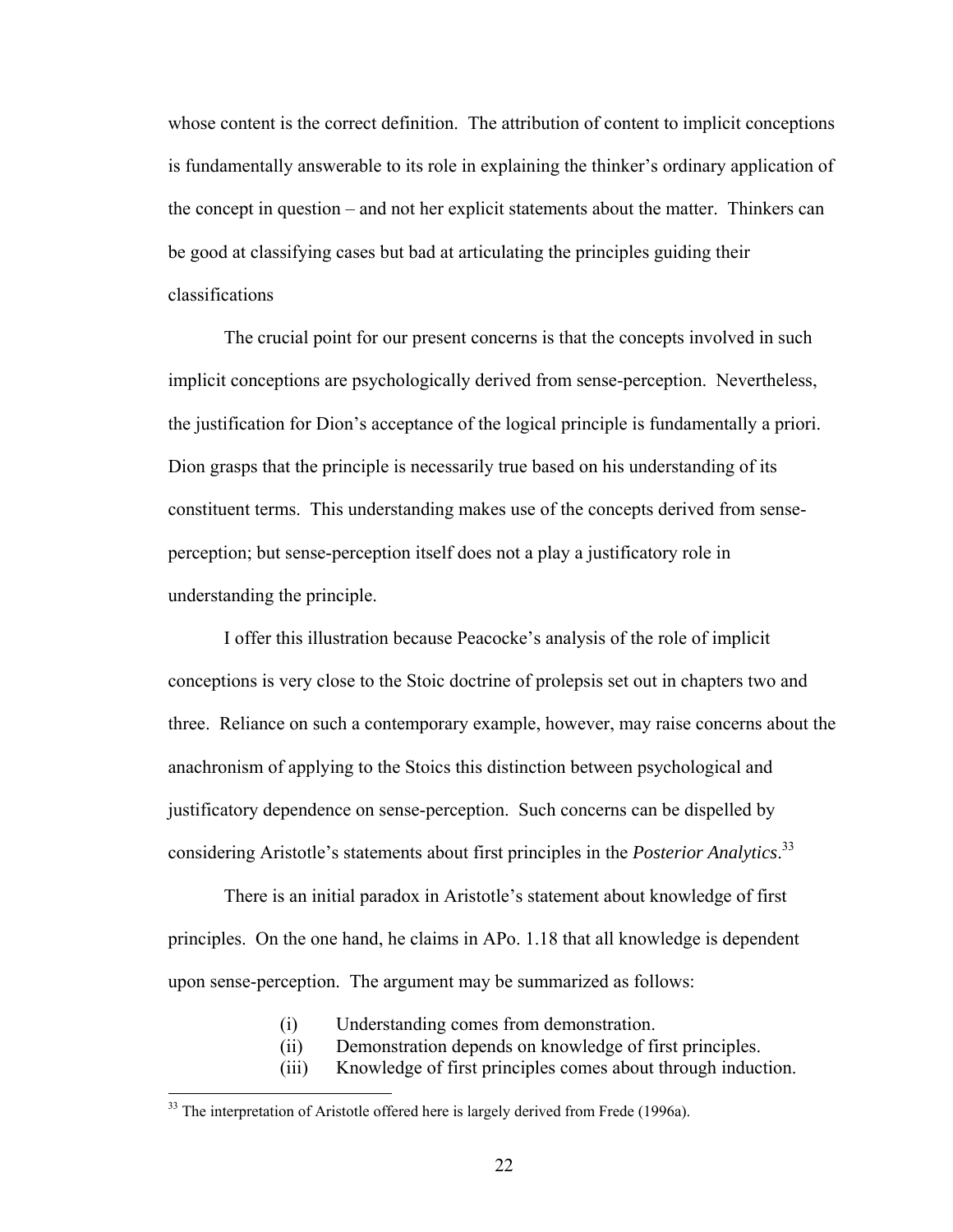(iv) Induction requires sense-perception of individuals.

Nevertheless, it would be misleading to characterize Aristotle's epistemology as empiricist without qualification since this would imply that he disavows a priori knowledge of the world. This is clearly not the case. Aristotle holds that whereas senseperception is "more knowable to us," first principles are "more knowable by nature."<sup>34</sup> By this he means that, although the particular facts grasped through sense-perception are the first things that we come to 'know' during the course of our cognitive development, first principles are the first objects of knowledge proper.<sup>35</sup> This is because first principles are necessarily and universally true. All that is required in order to grasp their truth is a sufficient understanding of their constituent concepts. The cognitive state in which first principles are grasped, which Aristotle calls 'intellect' (*nous*), neither requires nor admits of any further support for its epistemic status. Thus, Frede writes:

> Our knowledge of [first principles] is not a posteriori. They owe their status as known truths to the fact that they are seen by reason to be immediate truths. And since he also thinks that whatever else we know we know by deduction from first principles, that is to say a priori, his view is clearly that all knowledge, properly speaking, is knowledge by reason. Things are known a posteriori only in a debased sense of 'knowledge.' That is to say, Aristotle is the paradigm of an extreme rationalist.<sup>[36](#page-28-2)</sup>

Frede goes on to explain that the solution to the initial paradox is to attribute to Aristotle something like the above distinction between psychological and epistemological dependence on sense-perception. We should understand the argument of APo. 1.18 as indicating psychological dependence only. Induction from perception of individuals is the way that we come to acquire the concepts necessary for grasping first principles as necessary truths. But induction and sense-perception do not play a justificatory role in

<span id="page-28-1"></span><span id="page-28-0"></span>

<sup>&</sup>lt;sup>34</sup> APo. 1.2 72a1-15.<br><sup>35</sup> APo. 2.19 99b15-100b18.<br><sup>36</sup> Frede (1996a, 157-8).

<span id="page-28-2"></span>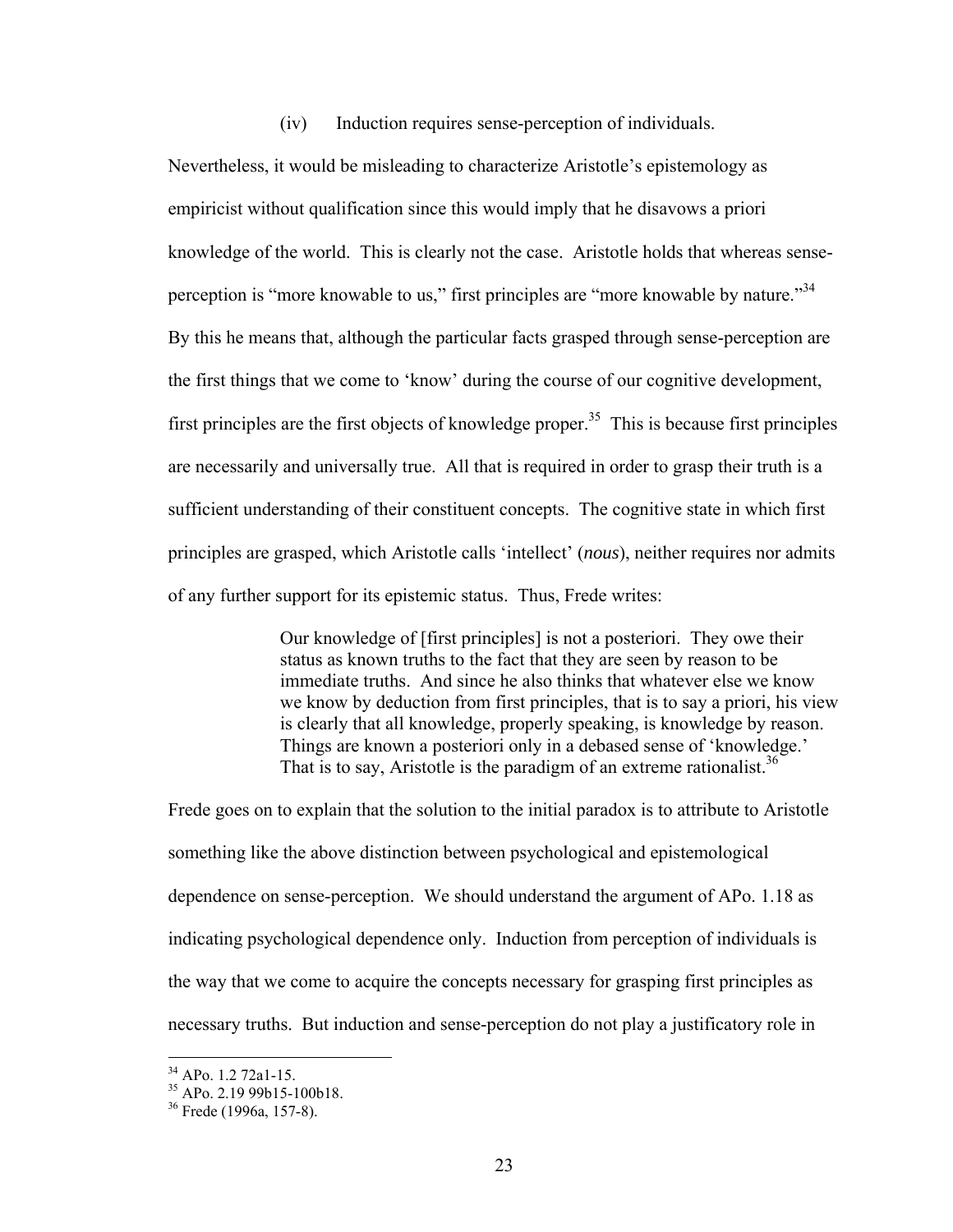our knowledge of first principles. This is secured by the fact that the principles themselves are immediate, necessary truths. In short, Aristotle is a psychological empiricist, but an epistemological rationalist.

Aristotle is led to this distinction by his desire to account for certain aspects of Plato's epistemology – namely knowledge of universal and necessary truths – while rejecting the recollection of transcendent forms as the psychological basis of such knowledge. I will argue that the same motivations are present in Stoic epistemology. Thus, we should not be surprised to find the same distinction between psychological and epistemological dependence on sense-perception in their account of knowledge proper.

#### **1.3 Criteria for Empiricist and Rationalist Readings of Stoic Epistemology**

Having set out these distinctions, my objection to the characterization of Stoic epistemology as empiricist may be summarized as follows: this characterization is misleading since it does not take account of the distinction between psychological and epistemological empiricism. We should distinguish two questions here. Are the Stoics psychological empiricists or innatists? And, are the Stoics epistemological empiricists or rationalists? My discussion will be concerned only with the second of these questions. Although there is some support for the claim that the Stoics are innatists about moral concepts, the majority of evidence suggests that the Stoics are indeed psychological empiricists.<sup>37</sup> I am willing to grant this claim for the sake of the present discussion. The above consideration of Aristotle's doctrine of first principles shows, however, that the

<span id="page-29-0"></span> $37$  The innatist interpretation is argued by Bonhöffer (1980, 187-222). The literature on both sides of this topic are summarized by Scott (1995, 201n.24). Scott himself supports a dispositional innatist reading for moral concepts, but notes that the Stoics are most likely psychological empiricists with respect to all other concepts (1988) and (1995, 201-210). Cf. also comments by Sharples (1996,21) and Glidden (1994, 135).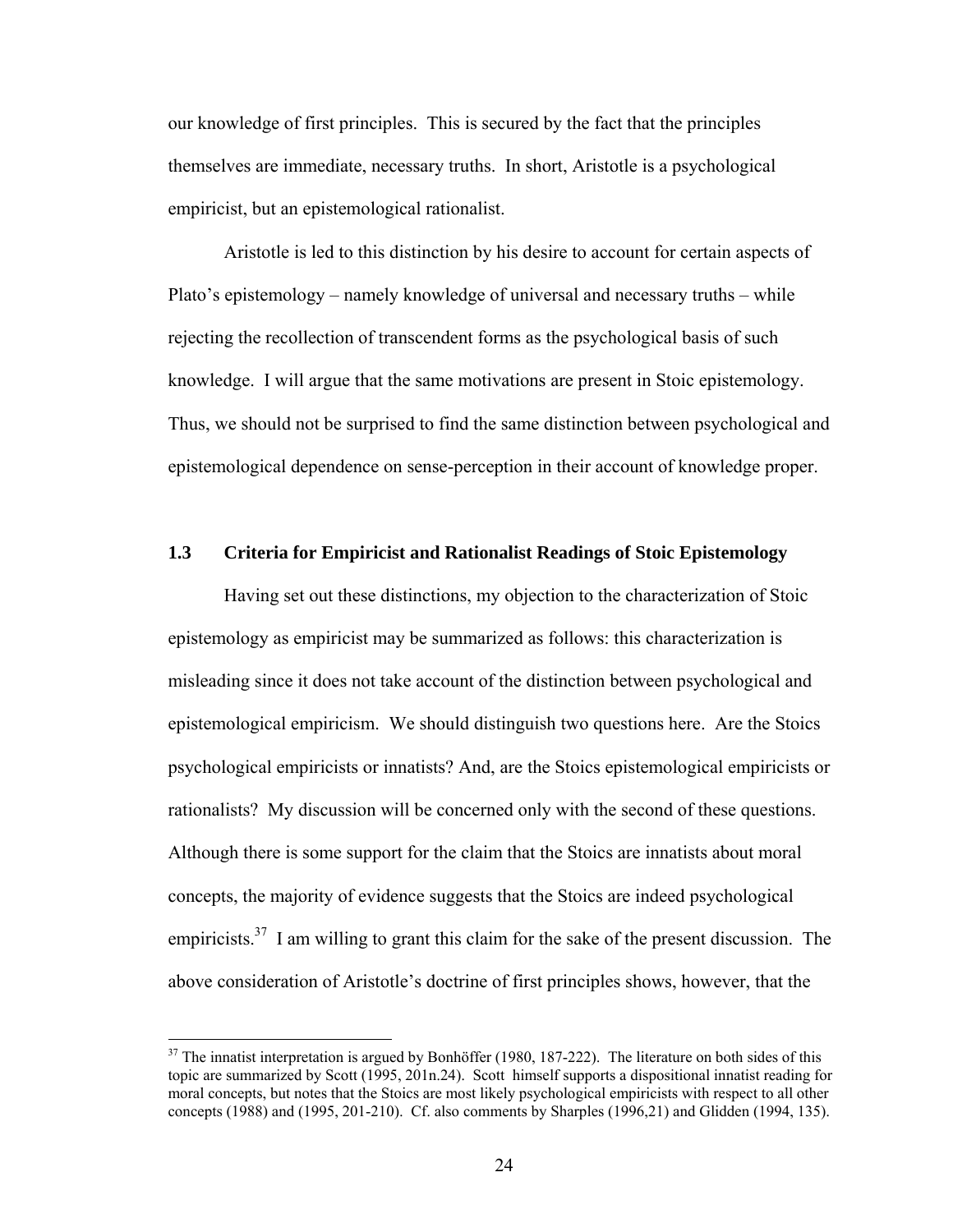Stoics' psychological empiricism does not imply epistemological empiricism. To establish this claim one would have to show that they also hold that all knowledge is a posteriori.

The evaluating of whether Stoic epistemology is properly considered a form of empiricism or rationalism must take into account their epistemological terminology. The Stoic term that is normally translated as 'knowledge' is *epistêmê.* As with Plato and Aristotle, however, this translation can be misleading.<sup>38</sup> *Epistêmê* carries connotations of systematic or explanatory understanding that go beyond the connotations of 'knowledge' in contemporary epistemological discussions. For example, according to Stobaeus 2.73,16-74,3 '*epistêmê*' refers not only to the cognitive grasp of individual propositions, but also to the mind's systematic understanding of a whole body of mutually supporting propositions. I will therefore translate *epistêmê* as 'scientific understanding.' The Stoics distinguish three types of cognitive states that grasp (true) individual propositions: mere belief or opinion (*doxa*), comprehension (*katalêpsis*), and scientific understanding.<sup>39</sup> These are distinguished according to the way that the proposition is grasped. When it is possible that the grasped proposition could be false, the cognitive state is a form of mere belief. We might express the epistemic status of mere belief as  $\Diamond$ (x opines p & ~p). The Stoics tend to treat cases of false assent as paradigmatic of mere belief. $40$  In the strict sense, however, assent even to persuasive (*pithanai*) impressions that turn out true are also cases of mere belief.<sup>41</sup> Comprehension requires that the mind grasp an impression in

<span id="page-30-0"></span><sup>&</sup>lt;sup>38</sup> For Plato and Aristotle, cf. Burnyeat (1981). For similar comments concerning the Stoics, cf. Annas (1991, 84-5).<br><sup>39</sup> Cf. Cicero Acad. 1.41-2, 2.145, and Sextus M 7.151-7.<br><sup>40</sup> Cf. Annas (1991).<br><sup>41</sup> Cf. DL 7.75: "A persuasive proposition is one which leads to assent, for example, 'if someone gave birth

<span id="page-30-1"></span>

<span id="page-30-2"></span>

<span id="page-30-3"></span>to something, she is its mother.' But this is false; for the bird is not the mother of the egg." (Trans. IG).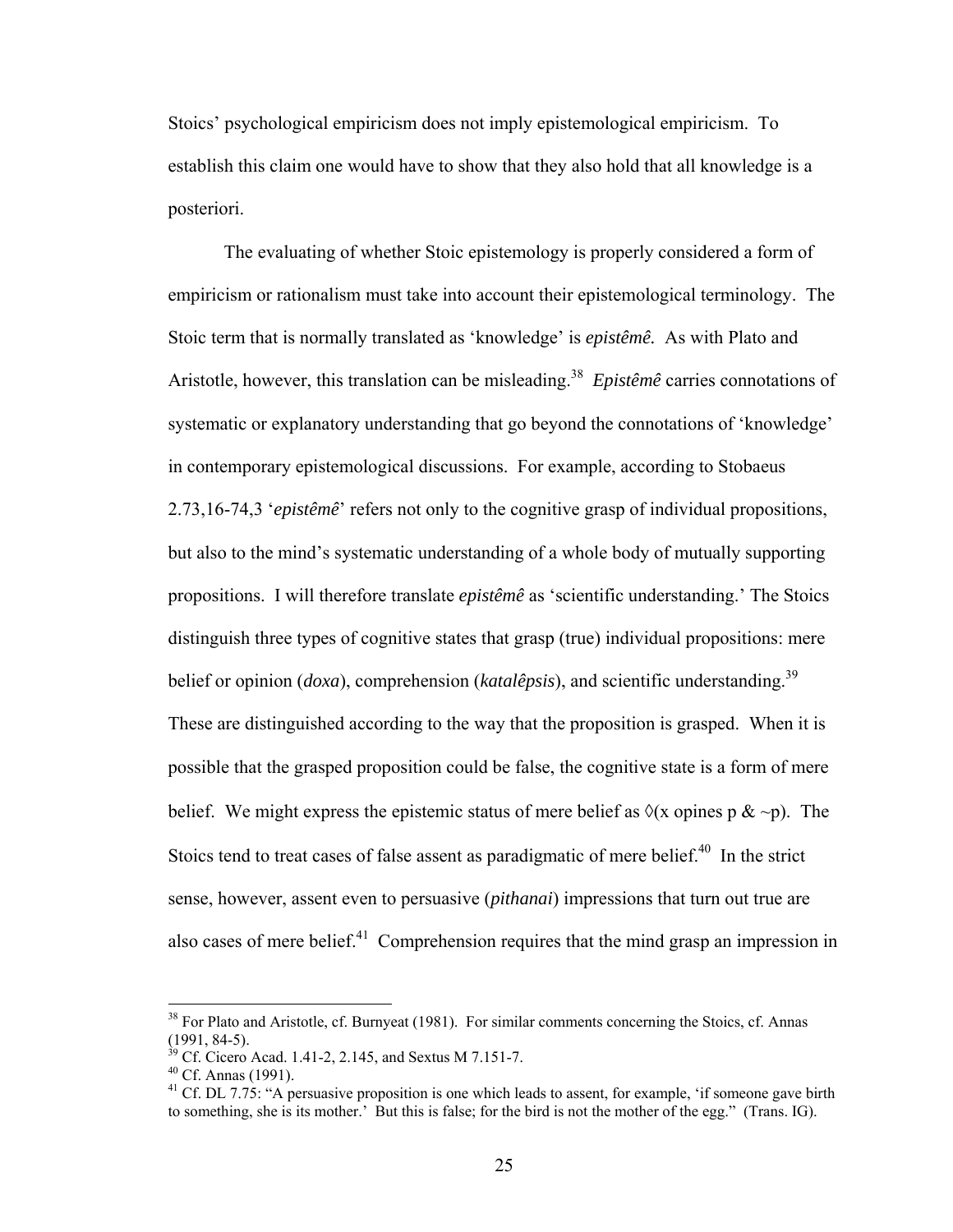such a way that it is not possible that the corresponding proposition could be false. In other words,  $\Box(x$  comprehends  $p \supset p$ ). The Stoics call impressions that are capable of being grasped in this way 'comprehensible' (*katalêptikai*). In cases of scientific knowledge the mind also assents to a comprehensible impression. In this case, however, the Stoics say that the mind's grasp is such that it could not be shaken by any possible argument.<sup>42</sup> This is because the mind brings to bear on the proposition its comprehensible understanding of the relevant body of knowledge. It thus understands why the proposition is true and could not be otherwise. Whereas comprehension often occurs in all humans, the Stoics limit scientific knowledge to the wise person.

Comprehension is thus the closest Stoic approximation to contemporary conceptions of knowledge. Indeed, LS note that in many cases the Stoic term '*katalêpsis*' could be translated as 'knowledge.<sup>43</sup> This is true, provided we give a particularly strong reading to justified true belief. The Stoics require that the propositional content of comprehension be causally linked to its corresponding state of affairs in such a way that this state of affairs is itself the explanation for why the comprehension is true and could not be false. This requirement rules out Gettier cases in which a belief is justified in one way and is only accidentally true in some totally unrelated way.<sup>44</sup> Such cases exploit the fact that according to many modern theories justification and truth are separate requirements for knowledge. Thus, one can be justified in holding a belief that may nevertheless be false. This is not the case for Stoic comprehension. The Stoics do have a category corresponding to a looser notion of justification, namely assent to a reasonable

<span id="page-31-1"></span><span id="page-31-0"></span>

<sup>&</sup>lt;sup>42</sup> Cf. Sextus M 7.151 and Stob. 2.73,16-74,3.<br><sup>43</sup> LS (1987, 1:257). Cf. also Schofield (1980, 284).<br><sup>44</sup> Cf. Frede (1999, 304).

<span id="page-31-2"></span>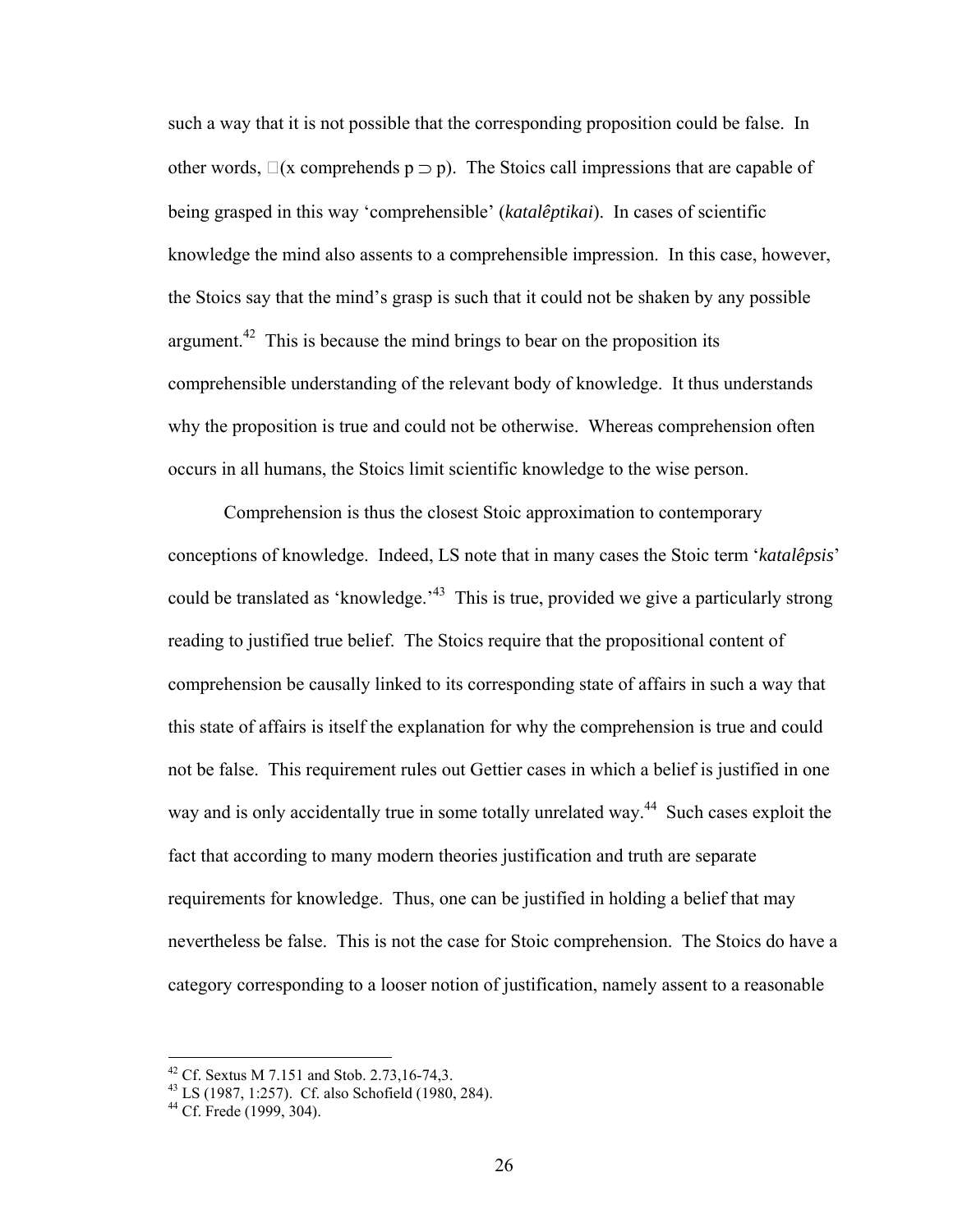(*eulogon*) impression. But since a reasonable impression may turn out to be false, this type of grasp does not qualify as comprehension; it is a case of opinion.<sup>45</sup>

In the following discussion I will use comprehension as the basis for translating the above definitions of epistemological empiricism and rationalism. Thus, we can offer the following criteria for answering our central question:

> (EC) The Stoics are empiricists iff all cases of comprehension are a posteriori.

(RC) The Stoics are rationalists iff some cases of comprehension are a priori.

The epistemic status of comprehension is:  $\Box$  (x comprehends  $p \supset p$ ). I will call the explanation for why this entailment holds the justification of the comprehension. Thus, (i) implies that sense-perception is an essential part of the justification for all cases of comprehension. Similarly, (ii) implies that for at least some cases of comprehension sense-perception does not play a role in explaining why their propositional content could not possibly be false. In the following chapters I will argue that the Stoics do indeed recognize such cases of comprehension and should thus be considered rationalists

<span id="page-32-0"></span> $45$  Cf. DL 7.76: "A reasonable proposition is one which has more chances of being true [than not], such as 'I will be alive tomorrow.'" (Trans. IG). That assent to a reasonable impression is justified, although fallible, is suggested by the famous story of Sphaerus (reported at DL 7.178). Cf. Brennan (1996) for discussion of the possible interpretations of what is required for such justification.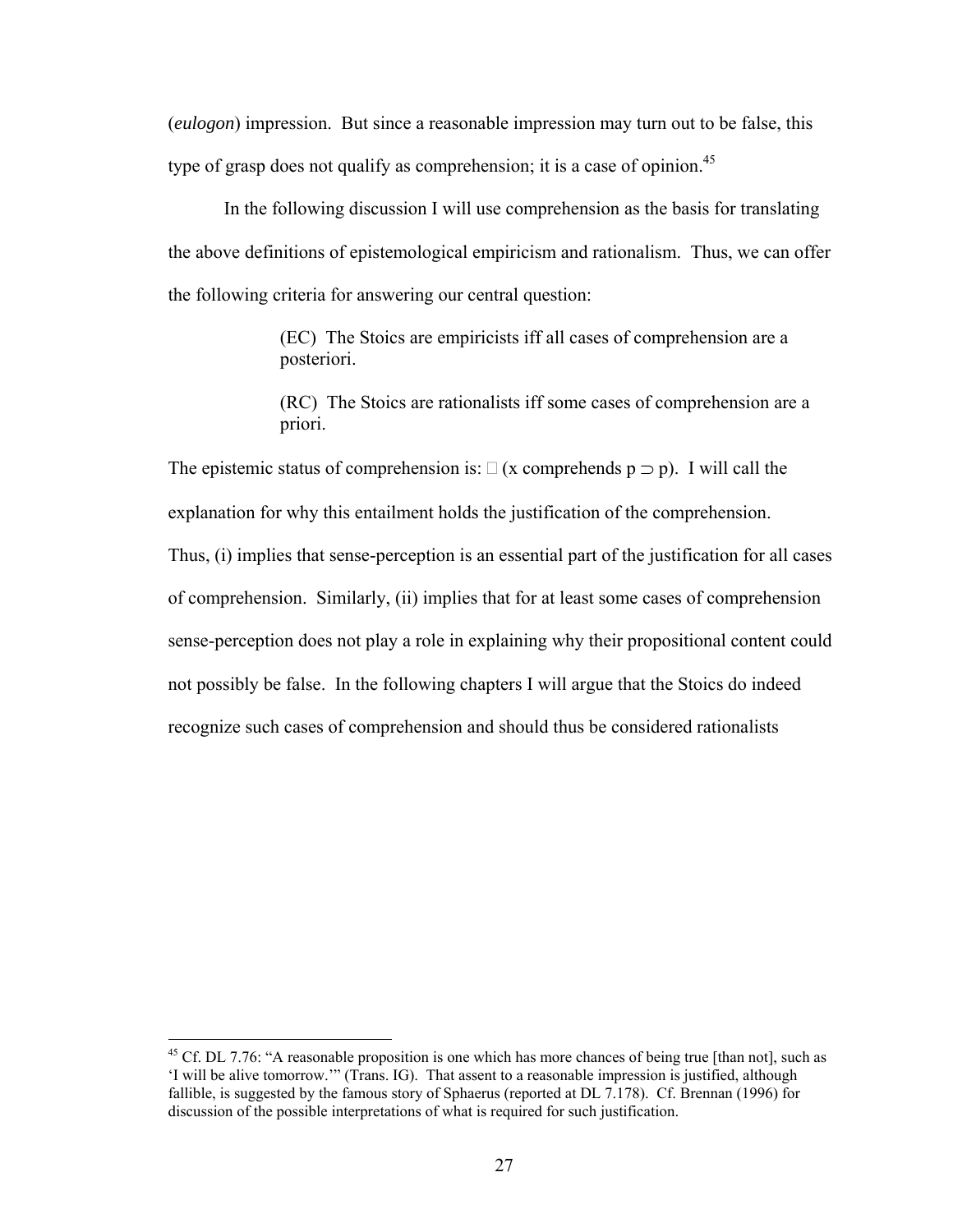#### **CHAPTER TWO: CRITICISM OF EMPIRICIST READINGS OF STOIC EPISTEMOLOGY**

The analysis of chapter one established the following criterion for an empiricist reading of Stoic epistemology:

> (EC) The Stoics are empiricists iff all cases of comprehension are a posteriori.

This claim might be supported in two ways. First, the Stoics might hold that comprehension is a posteriori because it is a species of sense-perception itself. Section 2.1 shows that this interpretation is not correct. The Stoics distinguish two types of comprehension: perceptual and rational. Rational comprehension deals with conceptual relations and clearly extends beyond the scope of sense-perception. A second possible interpretation is that sense-perception plays an essential role in the justification of rational comprehension. In section 2.2 consideration of this possibility leads to a further refinement of the criterion for the empiricist reading. Sense-perception might play this justificatory role in either an inferential or causal justification of rational comprehension. Sections 2.3 and 2.4 argue against these two possibilities respectively. What emerges from this discussion is that the Stoics hold a position very similar to Aristotle's account of first principles. Chrysippus offers two criteria of truth, sense-perception and prolepsis, which correspond to perceptual and rational comprehension. Prolepses allow reason to grasp certain axioms and definitions as necessary truths. These axioms and definitions provide the first principles for valid demonstrations of the other conceptual relations that are grasped by rational comprehension. As in Aristotle's account of first principles, the Stoics hold that the development of prolepses is psychologically dependent on sense-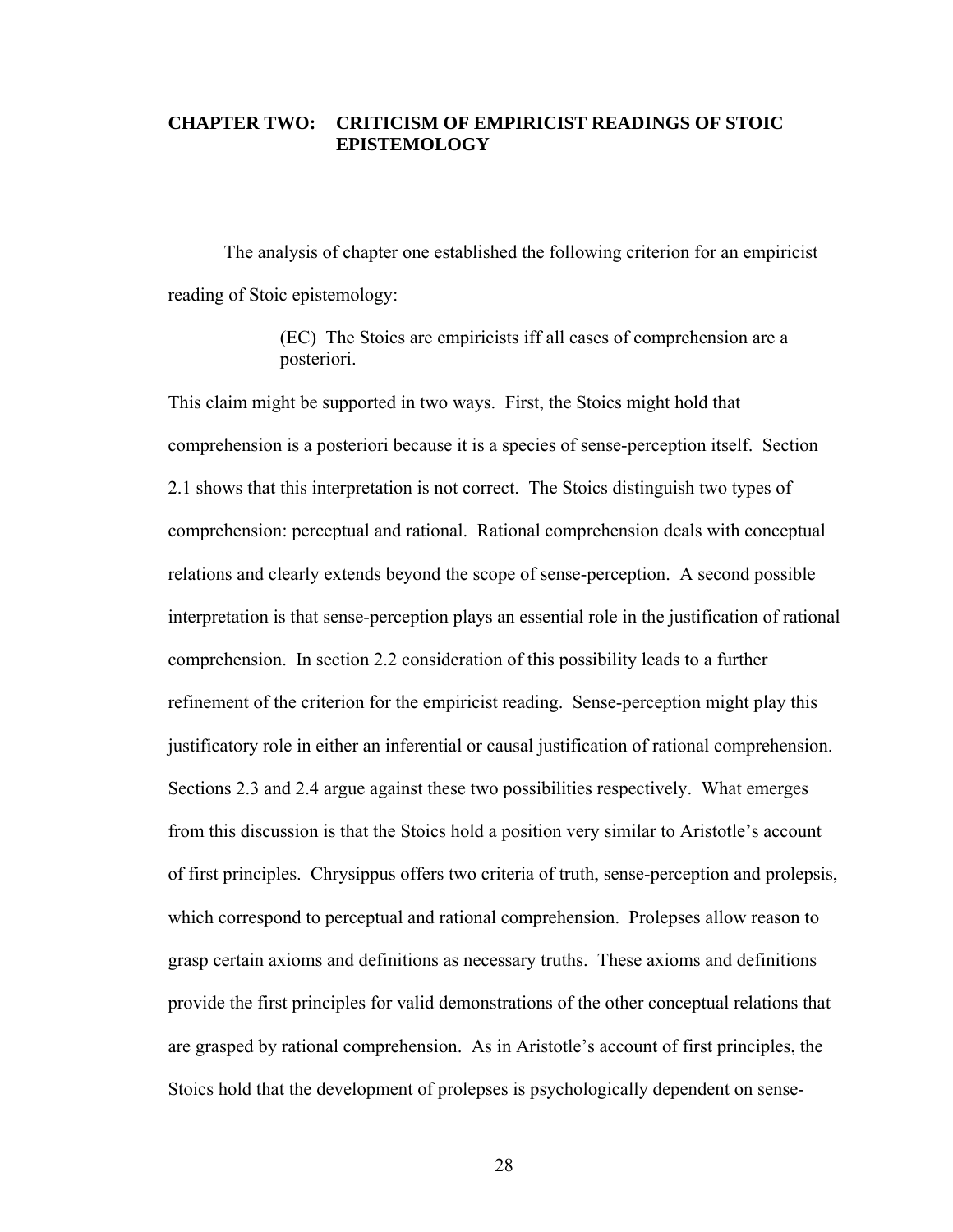perception, but that sense-perception does not play a justificatory role in accounting for the privileged epistemic status of prolepses.

#### **2.1 Perceptual and Rational Comprehension**

That comprehension is a species of sense-perception might easily suggest itself to a casual reader of the Stoics' debate with the Academic and Pyrrhonian skeptics. I know, however, of no scholar who fully endorses this position.<sup>46</sup> It is clear from other texts that the Stoics believe certainty is possible outside the scope of sense-perception. Nevertheless, it is interesting to explore how this interpretation might be plausibly inferred from certain interpretations that are widely accepted. This discussion will set out the groundwork for my own interpretation of the Stoic doctrine by introducing the distinction between perceptual and rational comprehension.

From the reports of Cicero and Sextus it seems that Zeno named comprehension as the criterion of truth.<sup>47</sup> He claims, in other words, that comprehension is a cognitive state the propositional content of which is guaranteed to be true. Comprehensions can, therefore, be used as 'measuring-sticks' (*kanones*) for judging the truth of other beliefs. Comprehension is defined by Sextus as assent to a comprehensible presentation.<sup>48</sup> As noted above, this is a presentation the propositional content of which is guaranteed to be

<span id="page-34-0"></span> $46$  The closest is perhaps Annas (1991, 185), although she ultimately rejects this interpretation for the reasons cited below. Her position is best interpreted as a version of the reductive account criticized in section 2.2; she writes: "Like all Hellenistic theories, the Stoic theory is empiricist; it focuses on how we acquire information through the senses, assuming optimistically that with this start from the senses the mind can eventually grasp everything that we recognise to be knowledge. The Stoics have no doubt that we do have knowledge of the truths of logic and mathematics, though they put surprisingly little effort into showing how we get to these from the mind's operations on the data of sense." Cf. her similar criticism of

<span id="page-34-2"></span><span id="page-34-1"></span>the Stoic account of mathematics at Annas (1992, 86).<br><sup>47</sup> Cicero Acad. 1.42 and Sextus M 7.150; cf. Striker (1996b) for commentary on these texts.<br><sup>48</sup> M 8.85-6.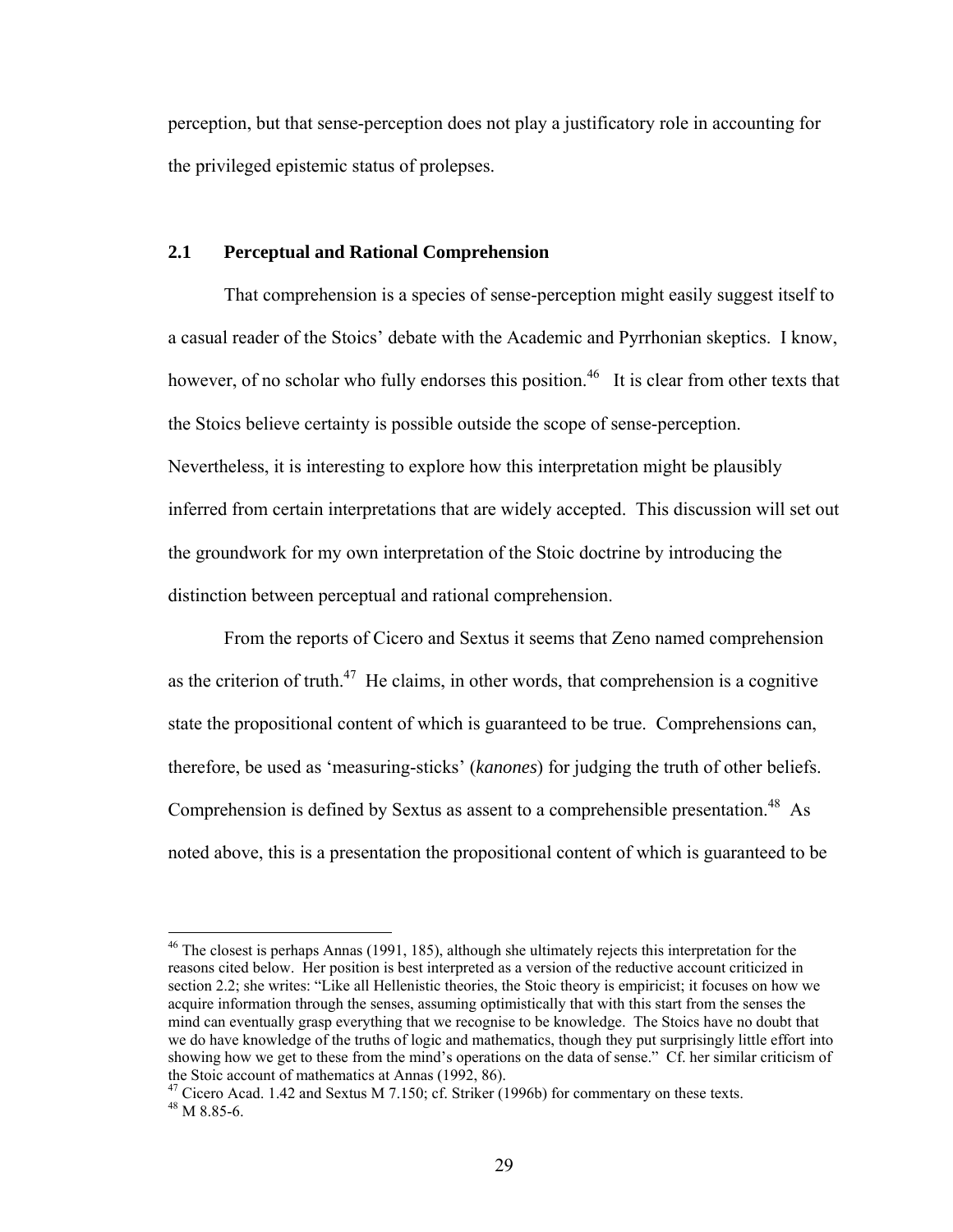true by the causal history linking the presentation and the corresponding state of affairs.<sup>49</sup> All of our examples of comprehensible presentations take sense-perception as their paradigm. This is also true of the skeptical counter-arguments. This might suggest that only sense-perception satisfies the requirements for comprehension. This argument is bolstered by consideration of the Stoics' causal account of comprehensible presentations. The Stoics might hold that only sense-perceptions can stand in the appropriate causal relation to the corresponding state of affairs that guarantees them to be true. Thus, Striker has argued that there is no positive evidence for extending the scope of comprehensible impressions beyond sense-impressions.<sup>50</sup> This conclusion could be combined with Sextus' definition of comprehension to infer that comprehension is limited to sense-perception. The argument can be summarized as follows:

- (1) Sense-perception is assent to a sensible impression.
- (2) Comprehension is assent to a comprehensible impression.
- (3) Comprehensible impression is a species of sensible impression.
- (4) Thus, comprehension is a species of sense-perception.

The Stoic position might be, then, that all other beliefs are (explicitly or implicitly) inferred from sense-perceptions and may be known with varying degrees of plausibility; but none possess the certainty of sense-perception itself. This is why Zeno names senseperception as the criterion of truth.

The plausibility of this reading might be increased by consideration of the scope of sense-perception in Stoic epistemology. It is often noted that the Stoics extended the

<span id="page-35-0"></span> $49$  Cf. Annas (1991), Frede (1986b) and (1999), and Hankinson (2003) for discussion of the standard Stoic definitions of the comprehensible presentation and the skeptical counter-arguments. I accept the causal reading of the Stoic doctrine put forward by Frede and endorsed by Hankinson.

<span id="page-35-1"></span> $50$  Striker (1996b, 73-6). The argument is endorsed by Annas (1991, 183n.) quoted below.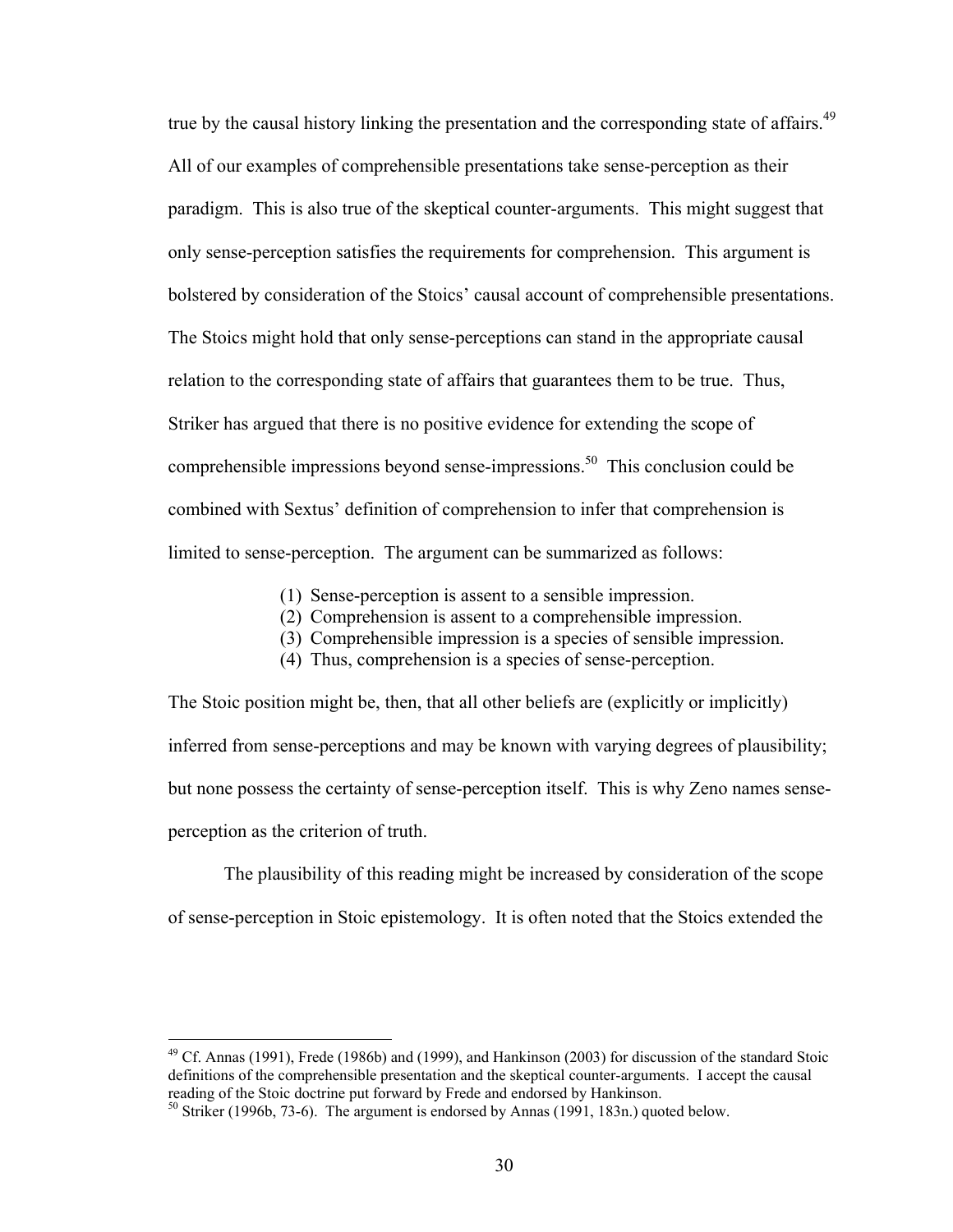scope of sense-perception well beyond what we might expect, including for example ethical properties.<sup>51</sup> Plutarch CN 1042e-f provides textual support for this interpretation:

> [Chrysippus] says that good things and bad are perceptible, writing as follows in *On the End* Book 1: "… Not only are the passions, grief, and fear, and the like, perceptible along with [peoples'] appearances, but also it is possible to perceive theft and adultery and similar things, and in general, folly and cowardice and many other vices, and not only joy and benefactions and many other right actions, but also prudence and courage and the remaining virtues.

The standard explanation is that, according to the Stoics' physical doctrine virtues and other ethical properties are corporeal.<sup>52</sup> The implicit assumption is that all corporeal entities are, at least in principle, perceptible. If this assumption is true, the Stoics give a very wide scope to sense-perception since they hold that all existing entities are corporeal. Indeed, they hold that properties and even extrinsic relations are in some sense corporeal modifications of these entities.<sup>53</sup> The Stoics explicitly deny the existence of incorporeal forms and universals, the traditional objects of 'pure thought.' Thus, Annas goes so far as to assert that for the Stoics perceiving and thinking are identical: thought is simply the articulation of perceived content.<sup>54</sup>

One might draw further support for this interpretation from the distinction

between sensory and non-sensory presentations at DL 7.49:

<span id="page-36-0"></span> $51$  E.g. Annas remarks "I agree with Striker that there are no apprehensive appearances that strike the mind without the mediation of the senses. This does not narrow their scope as much as it might in some modern theories: for the Stoics comprehension of value, even of obligatoriness, is empirical, since we perceive that some item is good, or that some action is what we should do. This should not surprise us; there is not need for empiricist theories to be narrow or restrictive, if they accept a natural and intuitive notion of what experience is, rather than one narrowly limited, for example by modern philosophical conceptions of what science requires. (The Stoics have a further support for their empiricism in their materialism: for them virtues and values are, strange as it may sound, really physical. But this is a theoretical backing not really required by the intuitive position.)" (1991, 185n.3). Cf. similar comments at Annas (1992, 80-1).<br><sup>52</sup> E.g. Annas (1991, 185n.3) quoted above.<br><sup>53</sup> Cf. the texts and commentary by LS (1987, 1:162-79).<br><sup>54</sup> Thus, Annas goe

<span id="page-36-2"></span><span id="page-36-1"></span>

<span id="page-36-3"></span>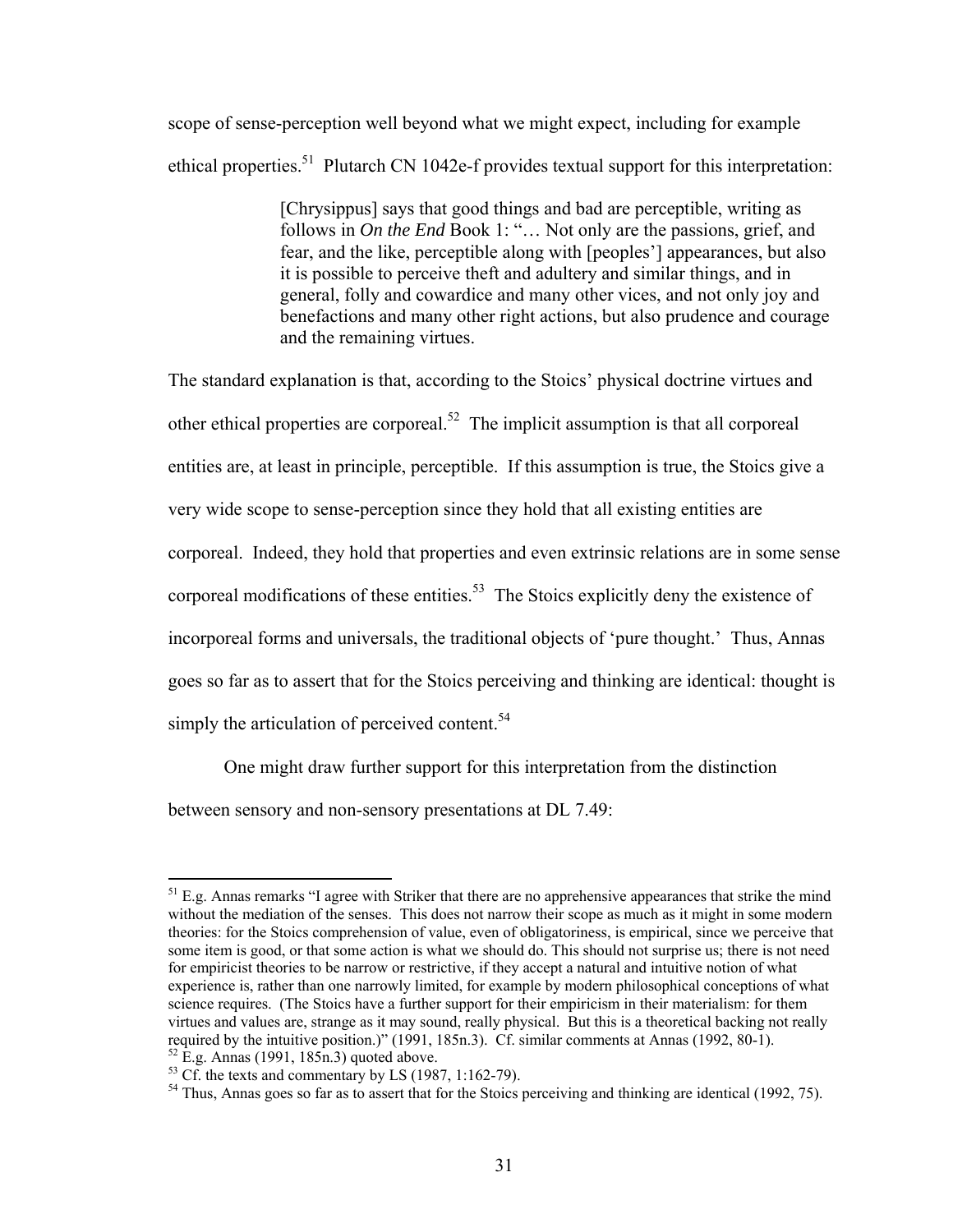[The Stoics] divide presentations into those which are sensory (*aisthêtikai*) and those which are not. Sensory presentations are obtained through one or more sense-organs, non-sensory are ones obtained through thought (*dia tês dianoias*) such as those of the incorporeals and of the other things grasped by reason (*tôn logôi lambanomenôn*).

The fact that Diogenes lists the incorporeals as an example of objects of non-sensory presentations might be taken as confirmation that all corporeal things are the objects of sensory presentations. Thus, only knowledge of incorporeal things such as space, time, and the void – things that we cannot perceive and which do not exist, but whose subsistence we can infer – extends beyond the scope of sense-perception. It might be plausibly held that the Stoics believe we can have no certain knowledge of such incorporeals. [55](#page-37-0)

The problem with this line of argument is that it does not take into account the distinction between particular and general propositions. Consider for example, the difference between the propositions 'this (thing) is sweet' and 'sweetness is pleasurable.' The Stoics classify the first as a definite proposition.<sup>56</sup> It predicates a concept ('sweet') of a particular corporeal object indicated through demonstrative reference ('this thing'). The Stoics say that a definite proposition is true whenever its predicate belongs to the thing that falls under the demonstrative reference.<sup>57</sup> It is likely that the contents of sensepresentations are definite propositions of this type.<sup>58</sup> The statement, 'sweetness is

<span id="page-37-0"></span> $55$  This is implied by Annas' comments on mathematics (1992). She notes that the Stoics maintain that there is certainty in mathematics, but implies that their theory cannot account for this assertion.

<span id="page-37-3"></span><span id="page-37-2"></span>

<span id="page-37-1"></span><sup>&</sup>lt;sup>56</sup> Cf. Sextus M 8.93-8.<br><sup>57</sup> Cf. Sextus M 8.100.<br><sup>58</sup> This is especially clear from Cicero Acad. 2.21 quoted below. Cf. also Calcidius Tim. 220: "[Chrysippus says] The soul as a whole dispatches the senses (which are its proper functions) like branches from the trunk-like commanding-faculty to be reporters of what they sense, while itself like a monarch passes judgment on their reports. The objects of sensation, as bodies, are composite, and the individual senses sense one definite thing, this one colors, another sounds…and in all cases of the present; no sense remembers what is past or foresees the future. It is the function of internal reflection and reasoning to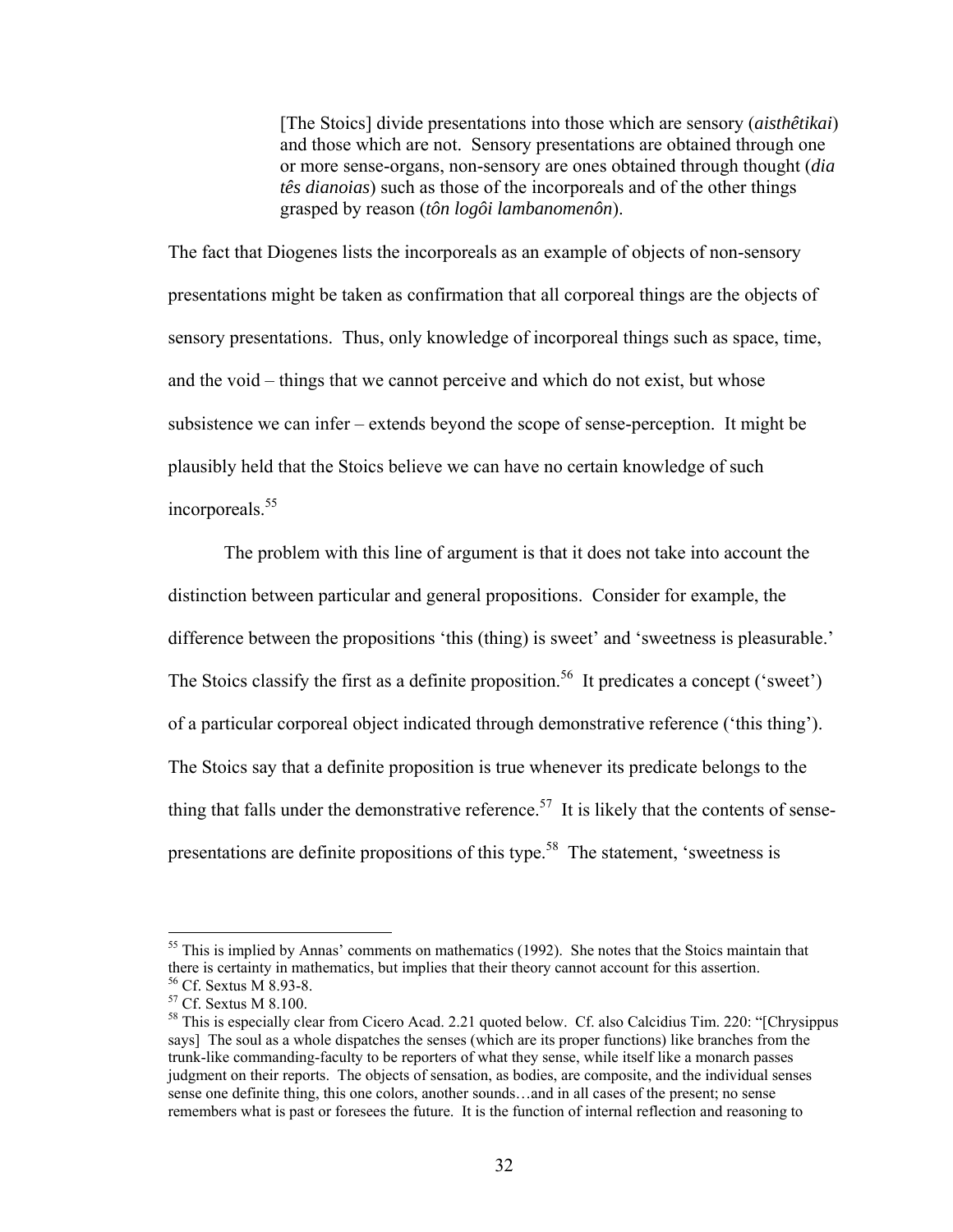pleasurable,' on the other hand, makes a statement about a conceptual relation.

According to Sextus M 11.8-11, Chrysippus held that the proper analysis of this type of categorical statement is an indefinite conditional with the form: 'if something is sweet, then it is pleasurable.' This type of conditional acts like a universally quantified proposition – i.e.  $(\forall x)(x)$  is sweet  $\Rightarrow$  x is pleasurable) – and so performs the same function in Stoic logic as categorical statements in Aristotelian logic. The conditional asserts that the quality of sweetness is a species of the pleasurable. Although we may arrive at knowledge of this conceptual relation from sense-perceptions of particular things that are both sweet and pleasurable, the presentation of this conceptual relation is not itself a matter of sense-perception. Thus, Ps-Plutarch 4.9.13 states:

> Chrysippus [says] that the generic sweet is intelligible (*noêton*), but the specific sweet which is encountered [i.e. in sense-perception] is perceptible (*aisthêton*).

The Stoic position is that the generic sweet does not exist. It is, rather, a conceptual object that subsists in accordance with thought.<sup>59</sup> The same is true of all species and genera.<sup>60</sup>

It seems that that the distinction at DL 7.49 between sensory and non-sensory presentations corresponds to that between definite and universal propositions. Moreover, it is clear that many propositions that are grasped by comprehension are expressions of conceptual relations. Indeed, this is the case with the most important propositions in Stoic ethics and physics. Consider, for example, the following Stoic arguments at DL 7.103:

understand each sense's affection, and to infer from their reports what it [i.e. the object] is, and to accept it when present, remember it when past, and foresee it when future."

<span id="page-38-0"></span><sup>&</sup>lt;sup>59</sup> Their exact ontological status is controversial; cf. Caston (1999). The passage is quoted and discussed below in chapter three.

<span id="page-38-1"></span> $60$  Cf. DL 7.60-1 quoted below.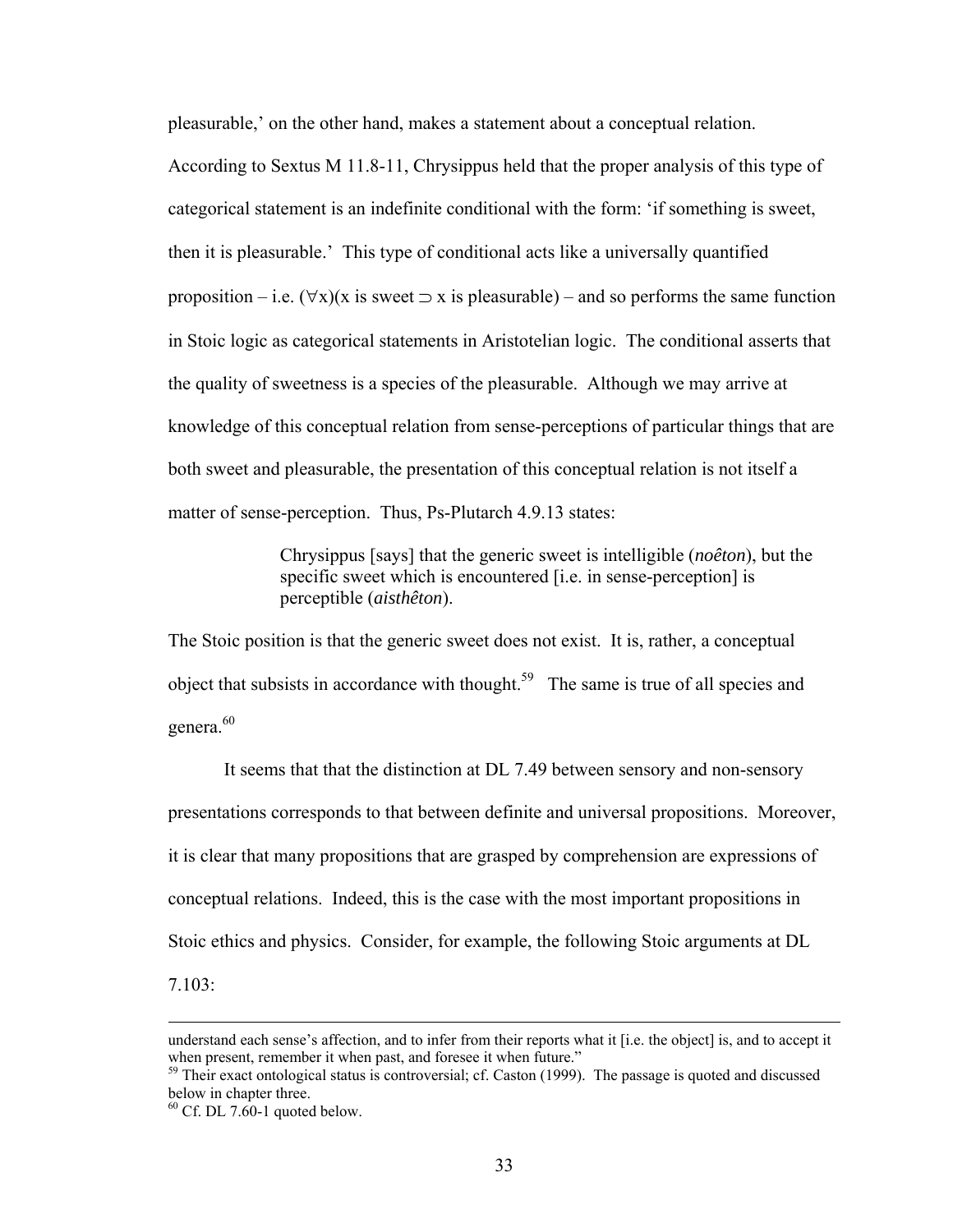For as the property of hot is to warm, not to cool, so the property of good is to benefit, not to injure; but wealth and health do no more benefit than injury, therefore neither wealth nor health is good. $61$ 

Each of these arguments could be formulated in terms of indefinite conditionals tracing out conceptual relations between the given qualities. The Stoics clearly hold that such propositions are possible objects of comprehension and scientific understanding.<sup>62</sup>

DL 7.52 reports that the Stoics make a similar distinction between two types of comprehension:

> According to [the Stoics] comprehension occurs [a] by sense-perception (in the case of white objects, black objects, rough objects, smooth objects); and [b] by reason (in the case of conclusion drawn through demonstration, for example, that there are gods and that they are provident). $63$

I propose that this distinction corresponds to that between sensory and non-sensory

presentations. Sensory presentations offer to the mind particular propositions (e.g. 'this

is white'). Thus, comprehension of particular facts about the world occurs by sense-

perception. We can call this perceptual comprehension. The comprehensible

presentation is the criterion of truth for perceptual comprehension because it forms the

causal link between the mind and the world that makes it possible to grasp this fact. Non-

sensory presentations offer the mind universal propositions (e.g. 'the divine is provident'

or, more correctly, 'if something is divine, then it is provident').<sup>64</sup> The comprehension of

<span id="page-39-2"></span>

<span id="page-39-0"></span><sup>&</sup>lt;sup>61</sup> Trans. Hicks.

<span id="page-39-1"></span> $62$  Unlike Plato and Aristotle, the Stoics do not seem to hold that scientific understanding is entirely composed of generic propositions. That it includes at least some particular propositions is made clear by its identification with the mind of the wise person (since it is clear that she will have knowledge of some particular facts) and of god (who knows all particular facts). Nevertheless, the greater and more important part of scientific understanding is the knowledge of necessary conceptual relations by which these particular facts are grasped.<br><sup>63</sup> Trans. IG.<br><sup>64</sup> It is problematic whether we should analyze the statement 'god is provident' as an intermediate

<span id="page-39-3"></span>proposition like 'Socrates is a man,' or the indefinite conditional 'if something is god, then it is provident.' The question is whether 'god' functions as a name or an appellative with only one possible referent. I believe that the latter interpretation is correct. It is clear from the texts quoted below that we have a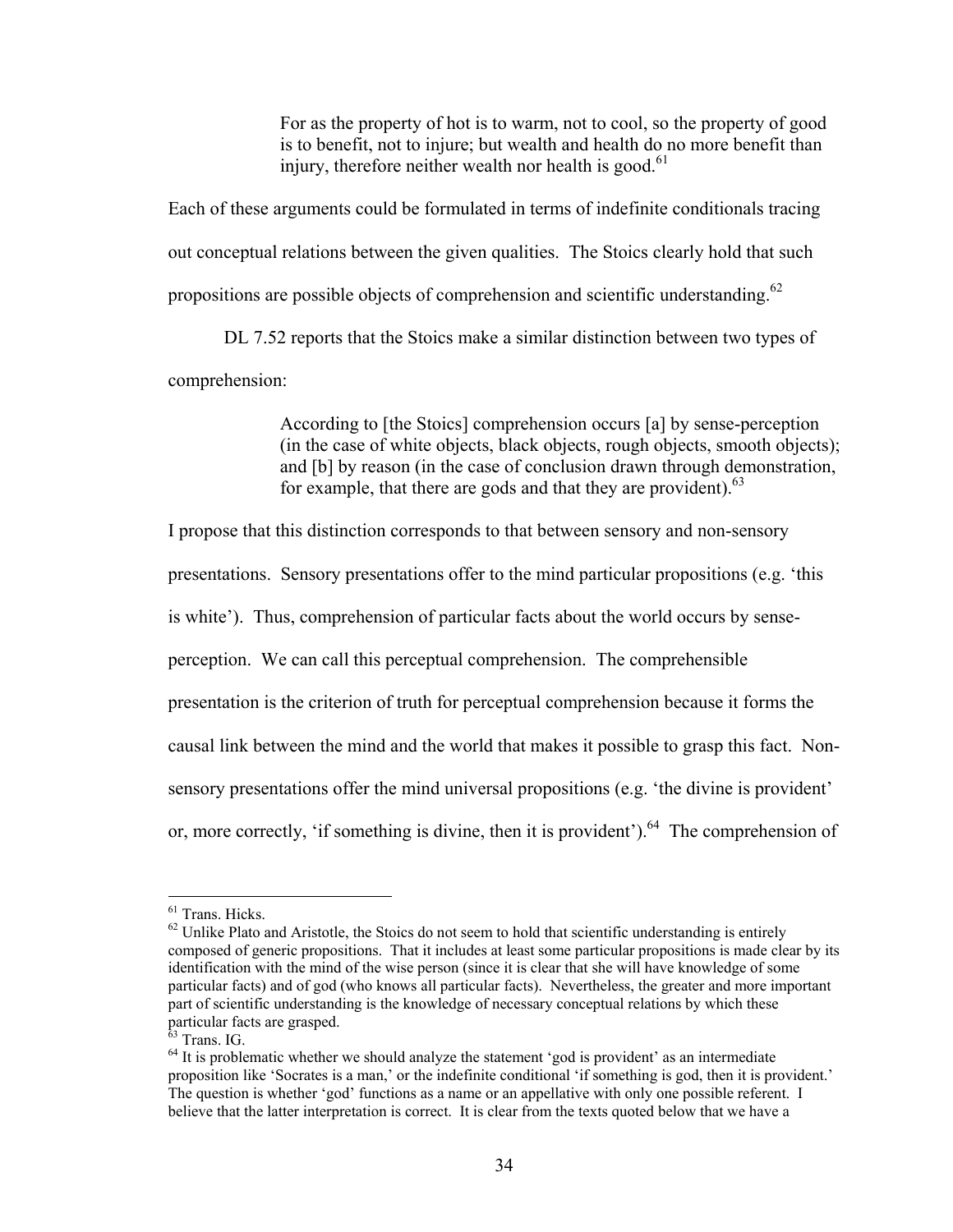these propositions occurs by reason. Thus, we can call this rational comprehension. The criterion for rational comprehension will be discussed below.

 The correlation of these distinctions can be supported by further consideration of the examples that Diogenes offers of rational comprehension. Diogenes says that rational comprehension includes things known by means of demonstration, e.g. that the gods exist and are provident. Comparison with passages from Plutarch that report the actual Stoic arguments show that these propositions are considered to be conceptual truths. Here is Plutarch's statement at CN 1075e:

> Moreover they themselves [the Stoics] are unceasingly busy crying woe against Epicurus for ruining the prolepsis of the gods by abolishing providence. For, they say, god is preconceived and thought of not only as immortal and blessed, but also as benevolent, caring and beneficent.

At SR 1051e Plutarch attributes this argument to Chrysippus:

He fights especially against Epicurus and against those who do away with providence, basing his attack upon the conceptions (*apo tôn ennoiôn*) that we have of the gods in thinking of them as beneficent and humane.<sup>65</sup>

A few lines further down at SR 1051f Plutarch offers the following quote from

Antipater's *On the Gods*:

As a preliminary to the whole discourse we shall take a concise reckoning of the clear comprehension (*tên enargeian*) which we have of god. Well then, we conceive (*nooumen*) god to be an animate being, blessed and indestructible, and beneficent towards humans.<sup>66</sup>

The argument in favor of divine providence, for example, might be summarized as

follows:

concept of divinity in a way that we do not have of other individuals. I have, therefore, skirted the issue here by translating *to theon* as 'the divine.' Cf. also Schofield (1980).<br><sup>65</sup> Trans. Cherniss (1976). In this passage it is clear that '*ennoiai*' should be taken as '*koinai ennoiai*'

<span id="page-40-0"></span>which I argue is equivalent to '*prolêpseis*.' Cf. Dyson (2004). <sup>66</sup> Antipater fr. 33 (SVF 3.249), trans. Cherniss (1976).

<span id="page-40-1"></span>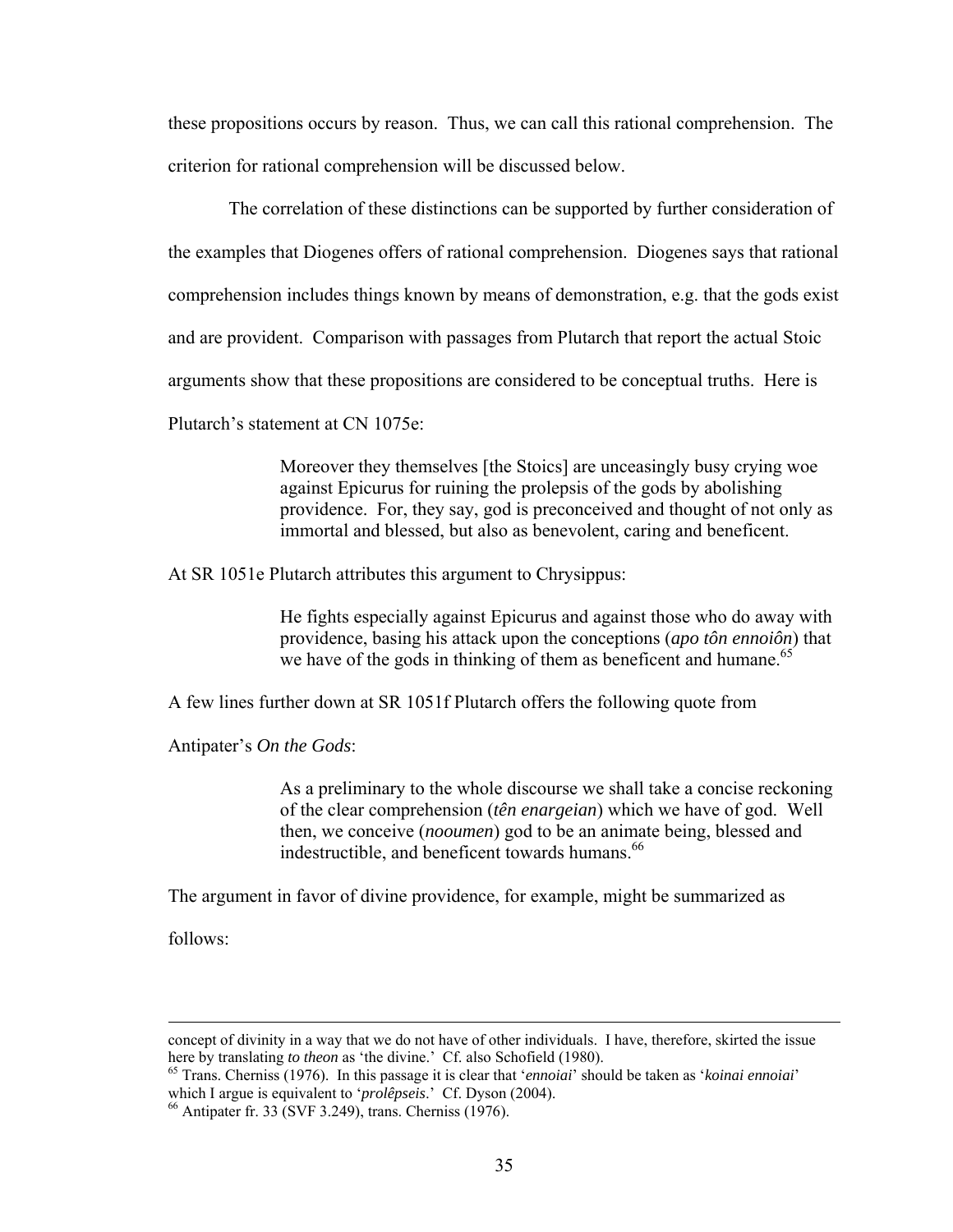- (1) The gods are beneficent.
- (2) If the gods are beneficent, they care for human affairs.
- (3) Divine concern for human affairs is providence.
- (4) Therefore, the gods are provident.

Diogenes tells us that the conclusion of this demonstration is grasped with

comprehension. The conclusion, however, cannot have a stronger epistemic status than

its premises. Thus, the Stoics must hold that we have comprehension of the premises.

This is also made clear by Antipater's statement that our conception of god is evident

(*enargês*), the quality that makes comprehension possible.<sup>67</sup> Plutarch reports that premise

(1) follows from our conception of 'god.' This is also the case with premises (2) and (3):

they follow from conceptions of 'beneficence' and 'providence' respectively.<sup>[68](#page-41-1)</sup>

The fact that Plutarch identifies the relevant conceptions of these qualities as

"prolepses" in important. DL 7.54 reports that Chrysippus distinguished two criteria of

truth. Diogenes writes:

 $\overline{a}$ 

And Chrysippus, at variance with himself, says in the first of his books *On Reason* that sense-perception and prolepsis are the criteria. Prolepsis is a natural conception of universals.<sup>[69](#page-41-2)</sup>

I propose that these criteria correspond to perceptual and rational comprehension

respectively. The latter claim is supported by Chrysippus' definition of reason as a

<span id="page-41-0"></span><sup>67</sup> Cf. Frede (1986b) and (1999) for discussion of the relation between evidence (*enargeia*) and comprehensibility.<br><sup>68</sup> This is especially clear in Epictetus' version of the argument quoted above from DL 7.103. Cf. Diss.

<span id="page-41-1"></span><sup>2.11.19-21</sup> and 2.17.5-10 quoted below. The passages are compared by Striker (1996b). 69 Diogenes' statement that Chrysippus is "at variance with himself" stems from his statement just above

<span id="page-41-2"></span>that the comprehensible presentation is the criterion of truth. Striker (1996b) has shown that we can resolve this apparent discrepancy by distinguishing between two senses of 'criterion.' It seems, moreover, that the relevant meaning of 'sense-perception' at DL 7.54 is assent to a comprehensible presentation. Cf. the various meanings of 'sense-perception' listed at DL 7.52.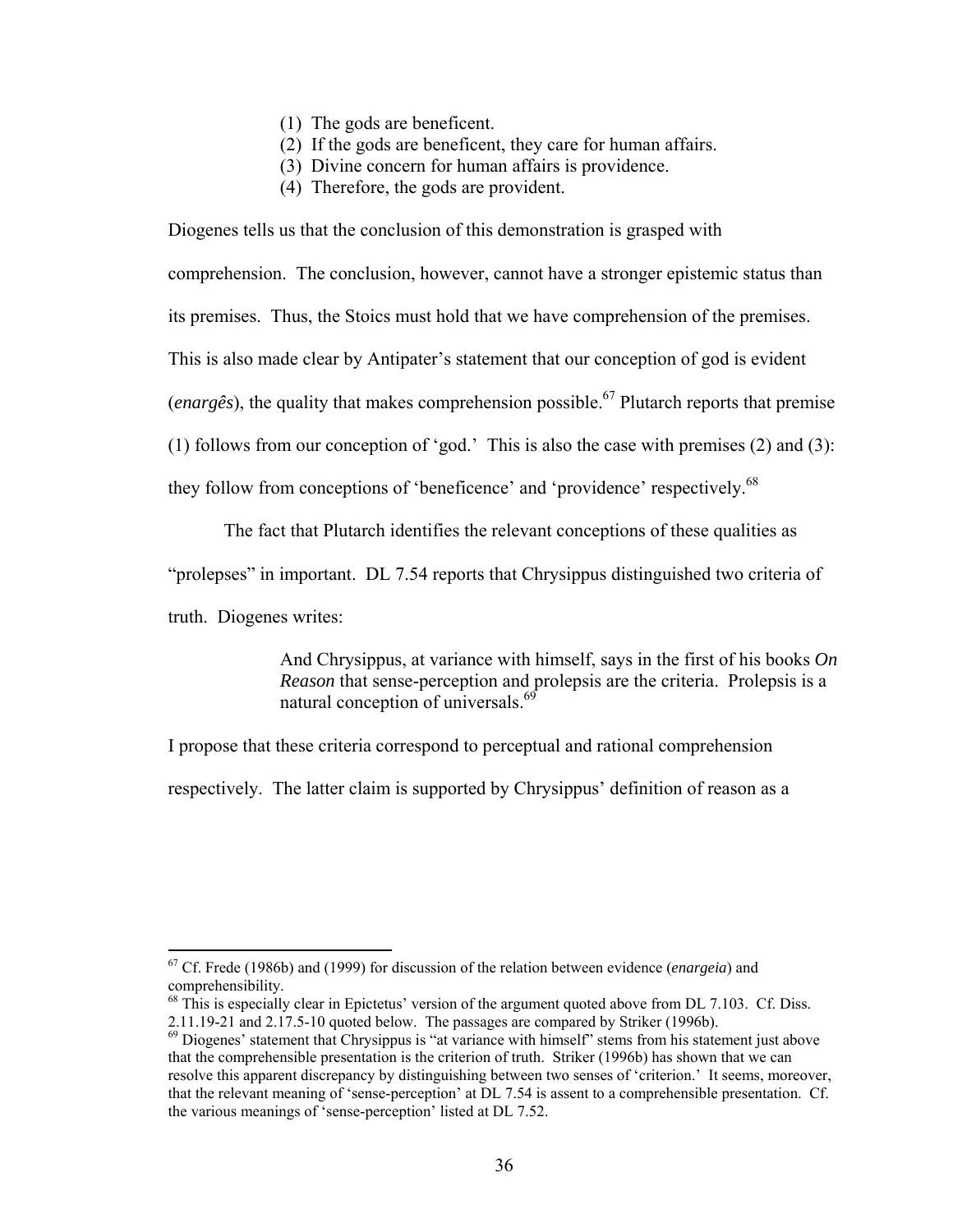collection of prolepses and conceptions, a definition that is also attributed to Chrysippus' work *On Reason*. [70](#page-42-0)

It seems, then, that prolepses function as the criteria of truth for rational comprehension just as comprehensible presentations function as the criteria for perceptual comprehension. The precise nature of prolepses that allows them to function as the criteria will be the subject of the next chapter. From the above passages, however, we can summarize their criterial function as follows. Reason can apprehend that certain propositions  $-e.g.$  'if something is divine, it is provident' or 'if something is good, it is beneficial' – are necessarily true based simply upon its understanding of their constituent terms and the way these are semantically linked. The conceptions that make this understanding-based comprehension possible are the prolepses. It is clear that the Stoics think everyone possesses the concept of divinity or goodness – they are among the socalled "common conceptions" (koinai *ennoiai*).<sup>71</sup> Thus, everyone can potentially recognize the truth of these propositions. They only fail to do so if, like the Epicureans, they are confused about the nature of their own conceptions.<sup>72</sup> Since prolepsis is itself a form of comprehension – this is implied by its status as a criterion of truth – these definitions are guaranteed to be true.

These considerations make it clear that comprehension cannot be regarded as a species of sense-perception. Let me conclude this section by briefly responding to the argument that made this position initially plausible, namely Striker's argument that

<span id="page-42-0"></span> $70$  This quote is given by Galen at PHP 5.3.1 Still further support comes from Alexander of Aphrodisias' Mixt. 217. He quotes Chrysippus as holding that the common conceptions (*koinai ennoiai*) are most of all the criteria of truth. I have argued in Dyson (2004) that the *koinai ennoiai* should be identified with prolepses.<br><sup>71</sup> Cf. Cicero ND 2.13, Epictetus Diss. 1.22, Plutarch SR 1041e, and Sextus M 11.22.<br><sup>72</sup> Cf. Epictetus Diss. 2.17.5-10.

<span id="page-42-1"></span>

<span id="page-42-2"></span>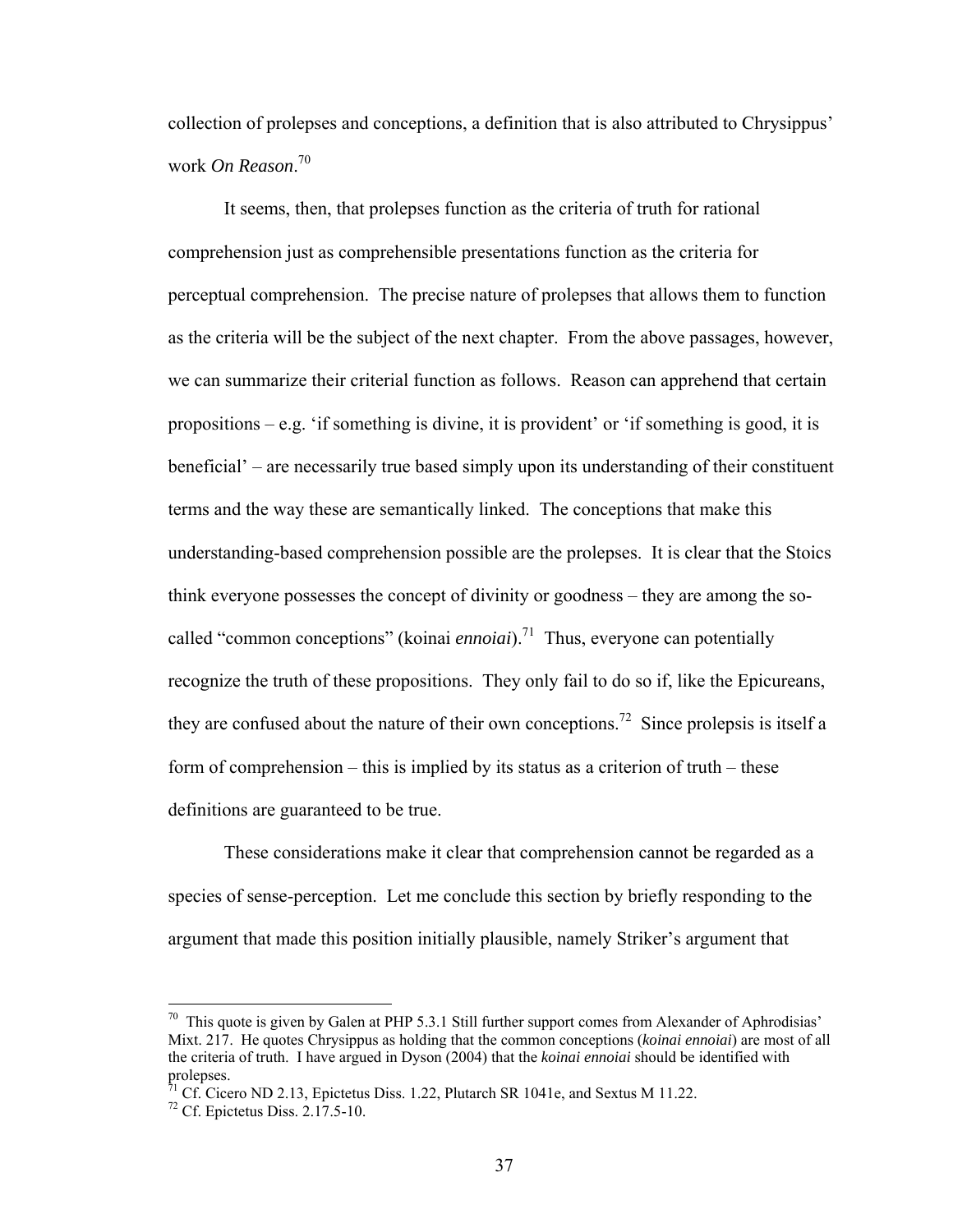comprehensible impressions are a subset of sensible impressions. I should begin by noting that Striker herself does not endorse the conclusion that comprehension is a species of sense-perception. Rather, she recognizes that the distinction between perceptual and rational comprehension at DL 7.52 could support the following counterargument:

- (1) Comprehension is assent to a comprehensible impression.
- (2) Comprehension by reason grasps non-sensible impressions.
- (3) Therefore, the scope of comprehensible impressions extends beyond that of sensible impressions.[73](#page-43-0)

In response Striker claims that we should reject  $(1)$ .<sup>74</sup> She argues that this definition comes from Sextus himself and not the Stoics. The implication of her argument is that comprehension through reason should not be explained in terms of comprehensible impressions. Striker is correct to point out that the standard definition of the comprehensible impression takes sense-perception as its paradigm and could not easily be extended to the above analysis of prolepsis. We will return to this point at the end of the chapter. This provides a final element of support for my own interpretation that sense-perception (in the strict sense of assent to a comprehensible presentation) is the criterion of truth for perceptual comprehension whereas prolepsis is the criterion for rational comprehension.

# **2.2 Refinement of the Criterion for Empiricist Readings**

We began this chapter by noting that the criterion for an empiricist reading could be satisfied in either of two ways: comprehension might be a posteriori either because it is a species of sense-perception itself or because it is necessarily justified in terms of

<span id="page-43-0"></span><sup>&</sup>lt;sup>73</sup> Frede (1999) offers this argument in favor of non-sensory comprehensible impressions.<br><sup>74</sup> Frede (1996b, 75-6).

<span id="page-43-1"></span>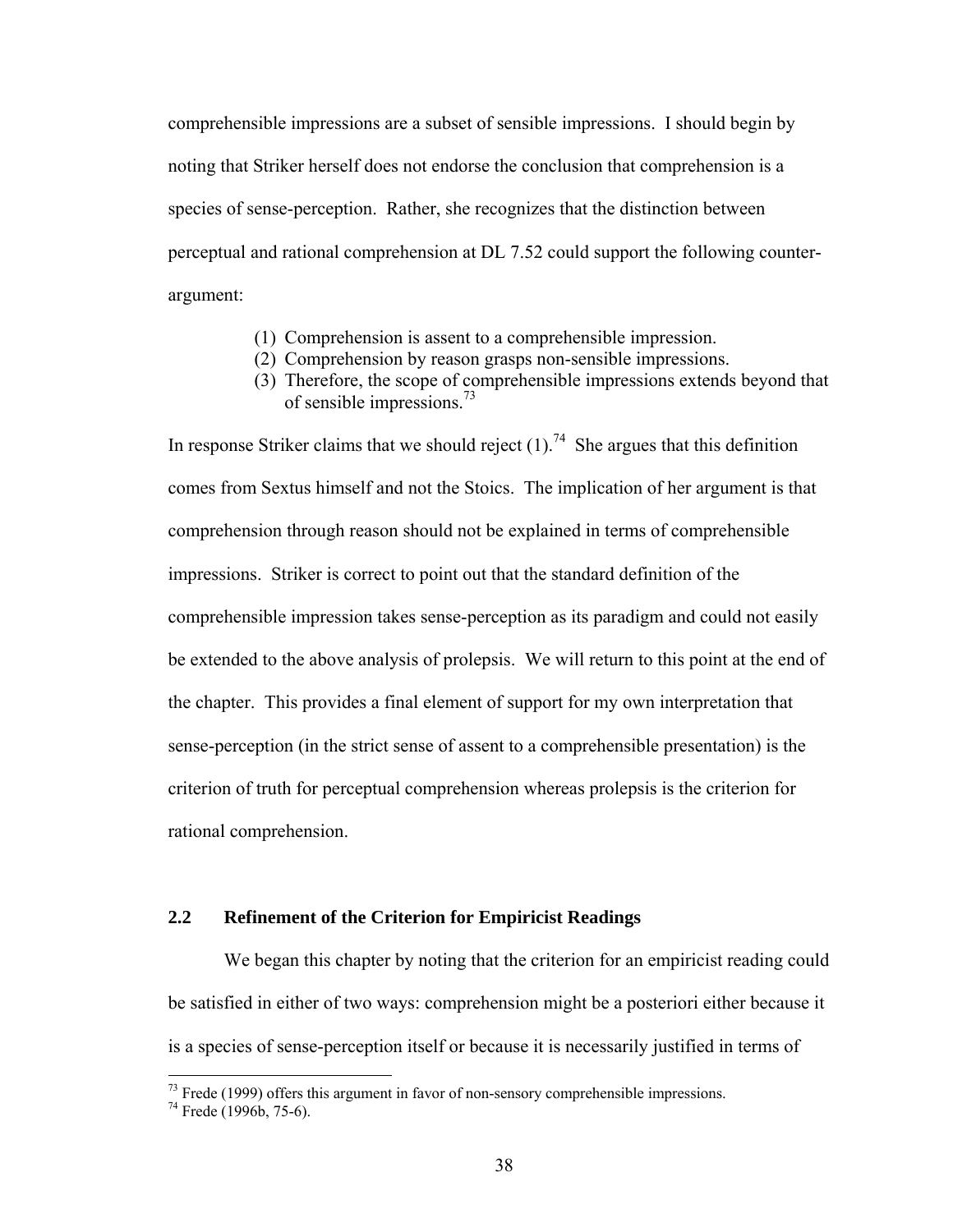sense-perception. We have now eliminated the first possibility by noting the Stoic distinction between perceptual and rational comprehension. On the basis of this distinction we can specify further what is required of an empiricist reading:

> (ECii) Stoic epistemology is empiricist iff rational comprehension is a posteriori.

Indeed, our discussion has also shown that rational comprehension consists of (a) the grasp of definitions and axioms known by prolepsis and (b) the grasp of conclusions that follow deductively from such definitions and axioms. Finally, we noted that the epistemic status of these conclusions depends upon that of prolepsis itself. Thus, the criterion for the empiricist reading can be still further refined as:

(ECiii) Stoic epistemology is empiricist iff prolepsis is a posteriori. The remaining sections will examine this possibility.

That the epistemic status of prolepsis does indeed depend on its relation to senseperception is the most common interpretation. Scholars recognize that many Stoic doctrines rely on propositions about conceptual relations and that their arguments are based on definitions and common conceptions. Explicitly or implicitly, however, most scholars imply that since these conceptions are derived from sense-perception, the justification for their epistemic status must include reference to sense-perception. For example, it is often suggested that prolepses are true because they develop on the basis of comprehensible presentations. This interpretation is suggested by the following argument by Antiochus of Ascalon, recorded by Cicero at Acad. 2.22. Against the skeptics' denial of comprehensible impressions, Cicero responds: if there were no comprehensible impressions, prolepsis would not be a criterion of truth. Following the above analysis, we can substitute 'comprehension' for 'criterion of truth.' In the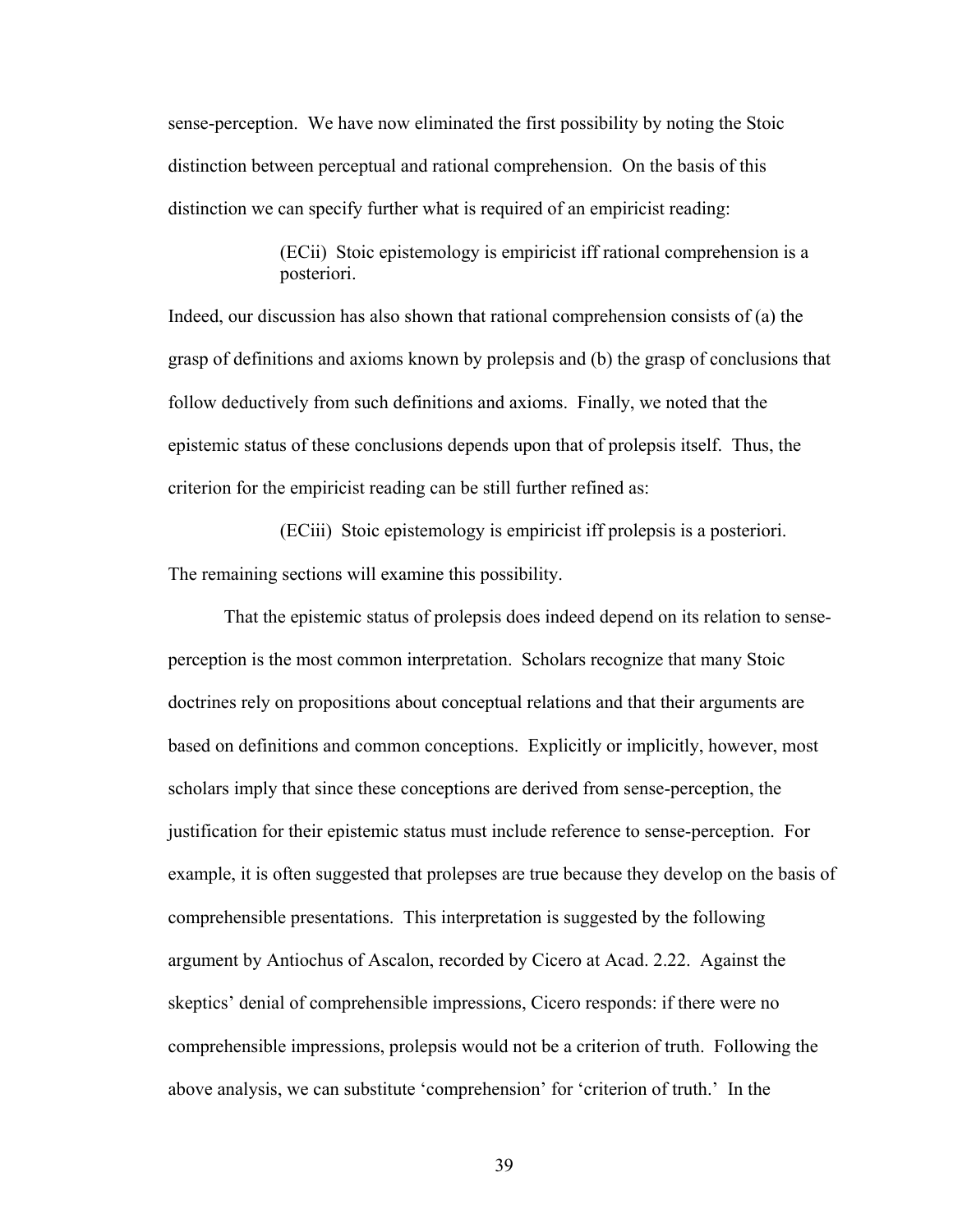immediately preceding passage Cicero discusses the development of prolepses from sense-perception.<sup>75</sup> He introduces this discussion with the statement that these conceptions are comprehensible since they are derived from comprehensible impressions[.76](#page-45-1) The implicit assumption seems to be that prolepsis is a form of comprehension iff (i) it is derived from sense-perceptions that are themselves comprehensions and (ii) are derived from them in a way that excludes the possibility of error.<sup>77</sup> Thus, the argument seems to imply that prolepsis owes its epistemic status to the fact that it is derived from a certain type of sense-perception – in other words, that prolepsis is a posteriori.

The derivation of prolepses from sense-perception can be understood in two ways. First, it might be the case that they are derived via implicit or explicit inference from comprehensible sense-presentations. In other words, one might say that sense-perception supplies something like the initial premises from which prolepses are inferred by means of valid inference. Since this argument supplies the justification for the prolepsis, senseperception is a necessary element in it. We can call this the inferential reading.

A second possibility is that prolepses come about as the result of some noninferential cognitive mechanism. Frede, for example, proposes that the human mind has a cognitive mechanism that is only initiated by comprehensible presentations and is teleologically designed such that it does not itself introduce any error in the content of prolepses[.78](#page-45-3) This mechanism, in effect, extends the causal history linking the prolepsis to

<span id="page-45-1"></span>

<span id="page-45-3"></span><span id="page-45-2"></span>

<span id="page-45-0"></span><sup>&</sup>lt;sup>75</sup> Acad. 2.21, quoted below.<br><sup>76</sup> Acad. 2.21 quoted below.<br><sup>77</sup> Cf. Frede (1999, 319-20).<br><sup>78</sup> Cf. Frede (1999, 320). Frede does not hold that this qualifies the Stoics as empiricists. Rather, his rationalist reading implicitly relies on a distinction between psychological and justificatory dependence similar to my own interpretation (1999, 321-2). Hankinson (2003, 63), however, appeals to Frede's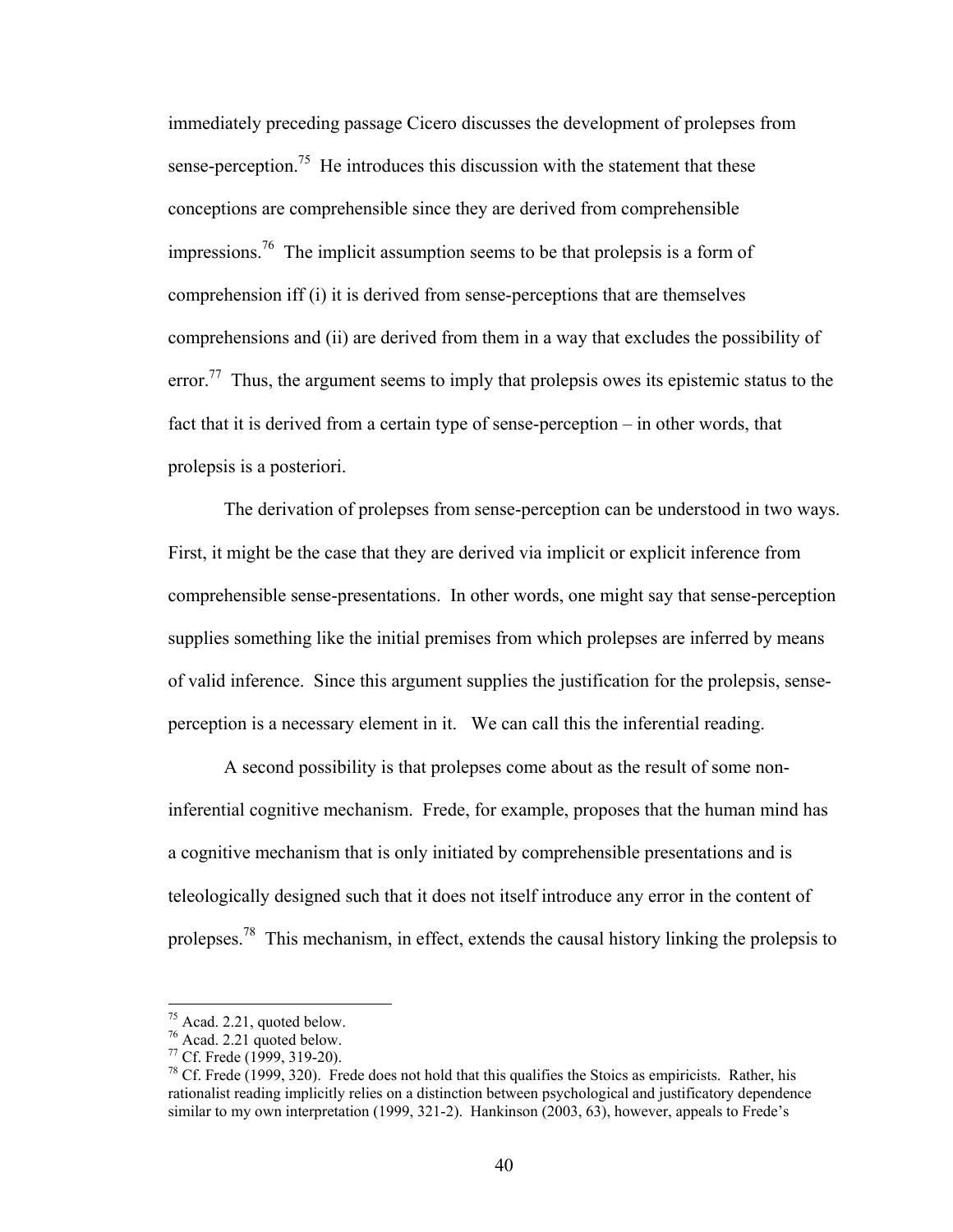the world. We might say, therefore, that the prolepsis has the same sort of externalist justification as the comprehensible presentation. We can call this the causal reading. Sections 2.3 and 2.4 examine the inferential and causal readings respectively.

# **2.3 Criticism of the Inferential Reading**

The most widely accepted view of prolepses is that they are empirical generalizations.<sup>79</sup> After repeated perception of similar things the mind naturally (i.e. unconsciously) moves to the universal. This might be taken to imply that definitions of natural kinds and other axioms that are known through prolepsis are arrived at through an implicit inductive inference from experience that has the form:

\n- (1) F(a) and G(a).
\n- (2) F(b) and G(b).
\n- ...
\n- (N) 
$$
(\forall x)(Fx \supset Gx)
$$
\n

Here the conclusion (N) represents the content of a certain prolepsis. According to the inferential reading, the truth of premises (1) through (N-1) depends on perceptual comprehension and the argument as a whole provides the justification for the conclusion.

This interpretation is not directly supported by any Stoic text.<sup>80</sup> Perhaps the strongest argument that can be made in its favor is one that moves backwards from the skeptical argument against induction to the Stoic argument against which it is directed. At PH 2.201 Sextus explains the argument against induction as follows:

interpretation of prolepses as support for his empiricist interpretation. His position is discussed further

<span id="page-46-0"></span>below.<br><sup>79</sup> Cf. Sandbach (1930) and Todd (1973). These authors are commonly cited by other scholars who mention prolepses in passing; e.g., most recently, Algra (2003, 157n.13).

<span id="page-46-1"></span><sup>&</sup>lt;sup>80</sup> The closest are perhaps Acad. 2.21 and Ps-Plutarch 4.11.1-4, although this is not the most likely interpretation of either.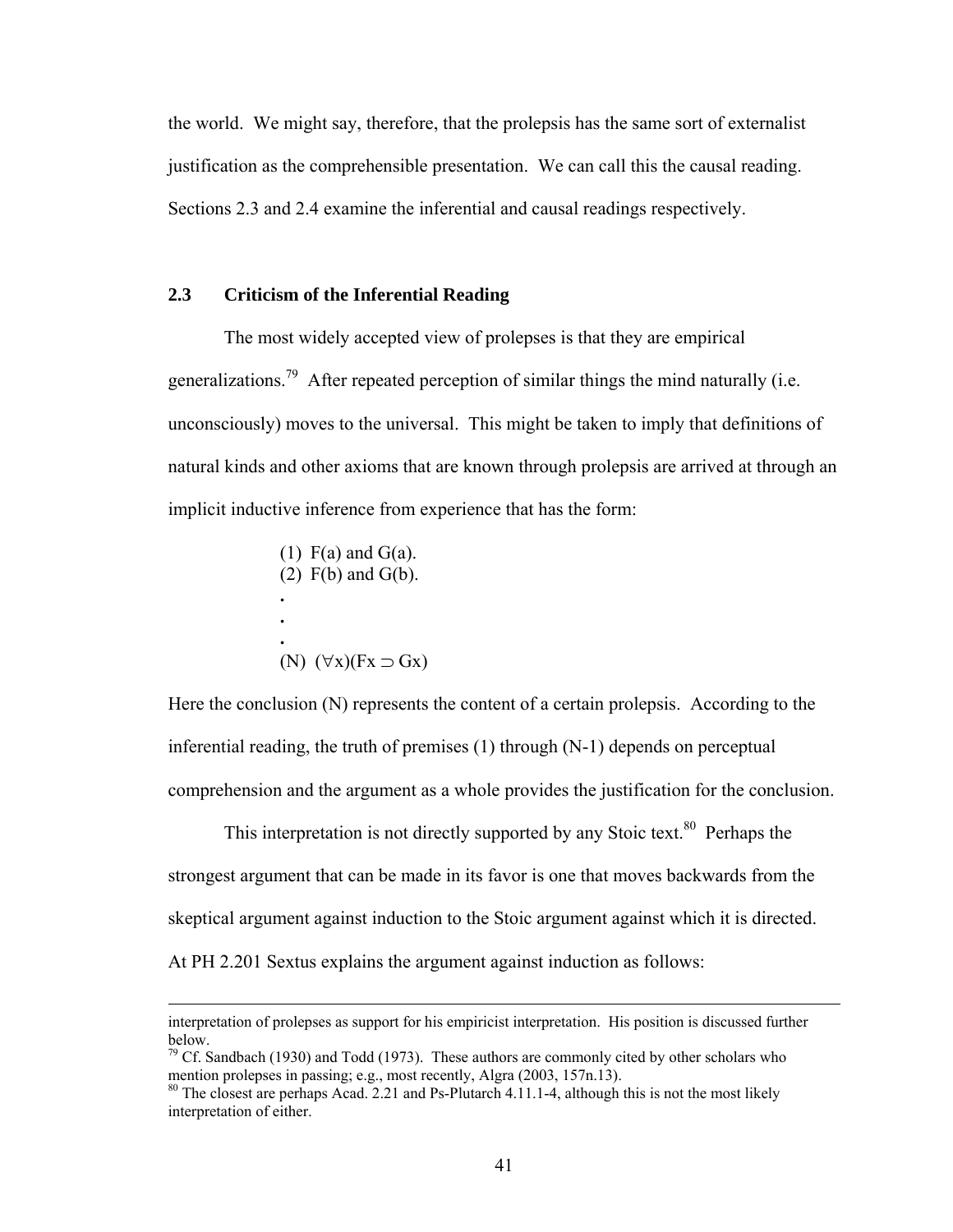- (A) An empirical generalization must be based on either a complete or an incomplete survey of particulars.
- (B) A complete survey is impossible since the number of particulars is indefinite.
- (C) An incomplete survey leaves open the possibility of error since some unexamined particular may contradict the generalization.
- (D) Thus, induction cannot provide an adequate basis for comprehension.

In other words, even if we grant that there is perceptual comprehension of premises (1) through (N-1), the above inference is formally insufficient to guarantee the truth of its universal conclusion. One might argue that the very fact that this argument is aimed at the Stoics shows that they claimed that prolepses are empirical generalizations derived by inductive inference from experience. Otherwise the skeptical argument would misfire.<sup>81</sup>

Without any further textual support, however, this is an extremely weak historical argument. The assumption is that the skeptics do not put forward arguments of their own, but merely argue from premises their opponents would accept or which can be validly inferred from them. This is a very unreliable strategy for approaching the skeptical arguments. Plutarch and Sextus offer numerous examples of highly uncharitable interpretations put forward by the Academics and Pyrrhonists as the basis for their own arguments. Regardless of the general strategy, however, it should be noted that Sextus does not specify that the argument against induction is aimed against the Stoics in particular. It is addressed to the dogmatists generally (i.e. the Stoics, Epicureans, Aristotelians, and dogmatic Platonists). The term 'induction' (*epagogê*) does not appear in any of the Stoic accounts of concept-formation. Since the term is featured prominently in Aristotle's account of first principles, it is likely that the skeptical argument is primarily aimed at the Peripatetics.

<span id="page-47-0"></span> $81$  Cf. Annas (1991, 189n.18) for an example of an argument that works backwards from the skeptical position in this way.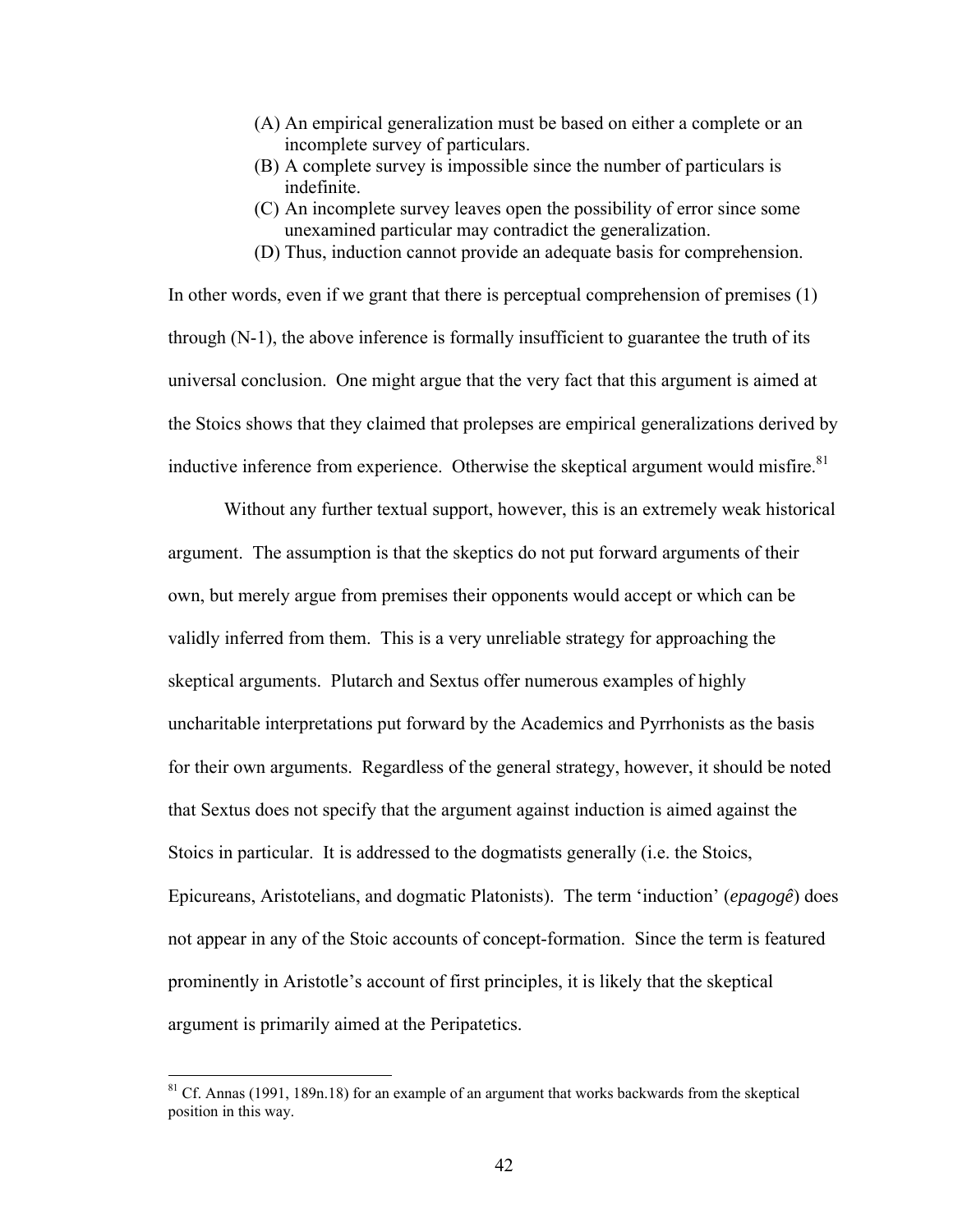Indeed, the argument recorded by Philodemus' reports at *On Signs* 1.2-4.13 provides good textual evidence that the Stoics themselves offered a very similar argument against induction; and this provides the strongest case against taking Stoic prolepses as empirical generalizations. According to Philodemus, the Stoics criticized the Epicureans for relying on inductive inference in their theory of signs. Specifically, they claimed that the following argument is invalid:

- (1) All humans known to me are mortal.
- (2) Thus, all humans are mortal.

Analyzed into its proper logical form, (2) is:

(2b) If something is human, then it is mortal.

The Stoics analyze signs as having this type of conditional structure.<sup>82</sup> In other words, the evident fact that something is human is a sign of the non-evident fact that it is mortal. The Stoics agree that (2b) is a true conditional and the object of comprehension. They do not, however, agree that the above argument provides an adequate justification for its epistemic status. They retort that the Epicurean inference relies on the implicit assumption:

 (1b) All humans unknown to me are similar to the ones known to me. Since future experience may prove (1b) to be false, the conclusion of the argument as a whole is empirically defeasible. If (2b) relied on this inference for its justification, it would not be a matter of comprehension, but rather of mere belief or opinion.

The Stoics propose that a true sign is one in which the elimination of the consequent is *eo ipso* the elimination of the antecedent. In other words, (2b) is true because anything that is not mortal would for that very reason not be human. In other

<u>.</u>

<span id="page-48-0"></span><sup>&</sup>lt;sup>82</sup> Cf. Sextus PH 2.104-6.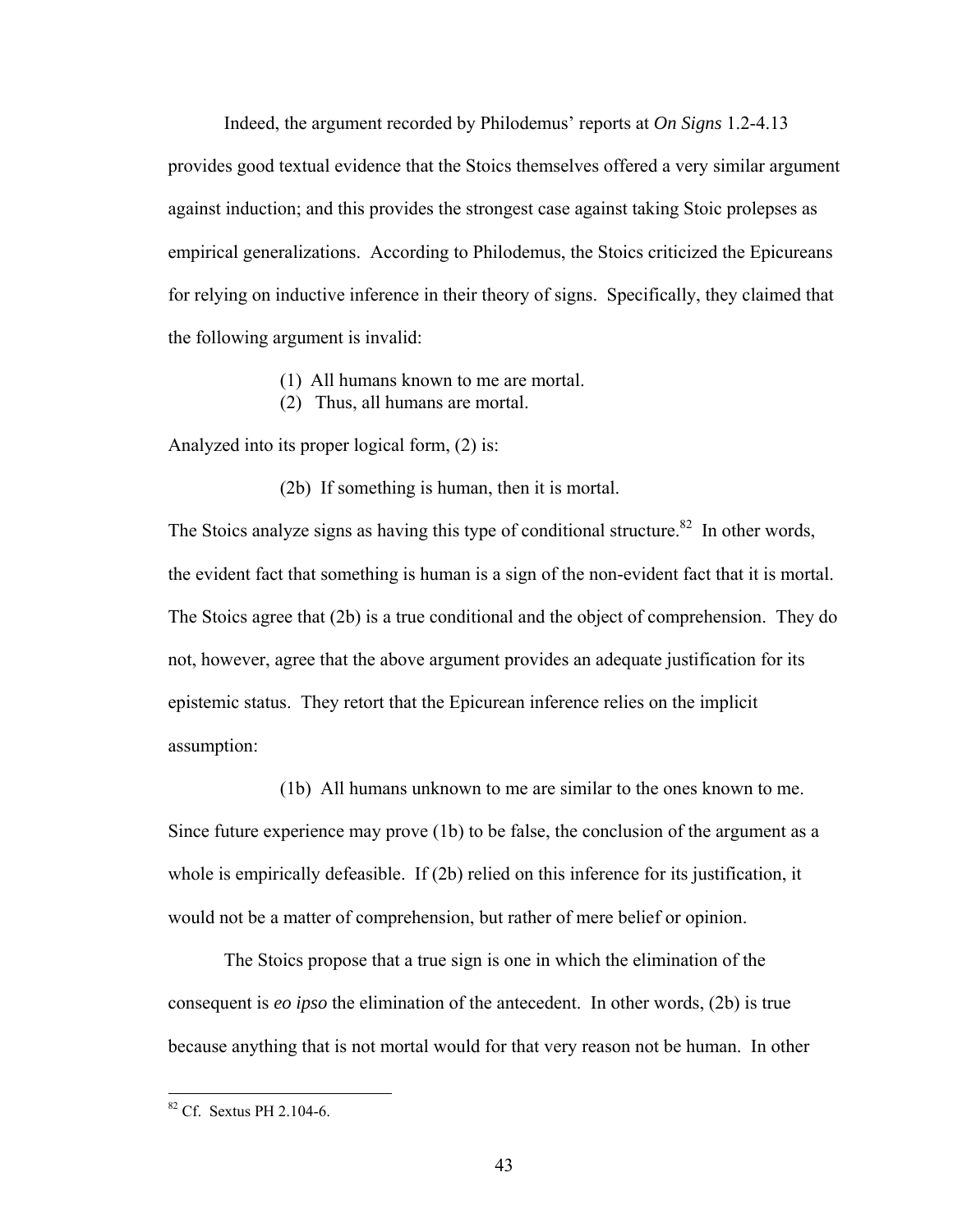words, there is a necessary conceptual entailment between 'being human' and 'being mortal<sup>383</sup>

Comparison with other texts on Chrysippus' analysis of conditional propositions suggests an even stronger reading. The Stoics offer a stricter and looser analysis of the conditional. The looser interpretation is equivalent to material implication: the conditional as a whole is false only if the antecedent is true and the consequent false. In other words, it is sufficient for the truth of 'p  $\supset q$ ' that it be a contingent fact that there is no counter-example such that 'p  $\& \sim q$ .' According to the stricter interpretation, the conditional is only true if there is a necessary conceptual entailment between the antecedent and consequence. It must be a necessary fact that there is no counterexample. In other words, propositional content of the conception is empirically indefeasible and would not fall to the argument against induction.<sup>84</sup>

What evidence is there that the stricter analysis of the conditional is appropriate to the propositional content of prolepsis? First, like the doctrine of prolepsis, this analysis of the conditional can be traced to Chrysippus.<sup>85</sup> Sextus reports at M 11.10-11 that Chrysippus analyzed categorical propositions (e.g. 'all humans are mortal'), including definitions, as indefinite conditionals (e.g. 'if something is a human, then it is mortal'). Sextus adds that such conditionals are true iff there cannot be any counter-example, i.e.  $\sim \sqrt{(\exists x)(x \text{ is human } \& x \text{ is not mortal})}.$ 

<span id="page-49-0"></span><sup>&</sup>lt;sup>83</sup> The Stoics do recognize empirical generalizations of the sort supported by the Epicureans. But they hold that such generalizations are 'common' or 'commemorative' signs and that conclusions based upon them remain at the level of opinion rather than comprehension. These two types of sign correspond to the stricter and looser interpretations of the conditional discussed below. Cf. LS (1987, 1:263-7) for commentary. <sup>84</sup> Cf. LS (1987, 1:210-1). <sup>85</sup> Cf. DL 7.71-4 and commentary by LS (1987, 1:210-1).

<span id="page-49-2"></span><span id="page-49-1"></span>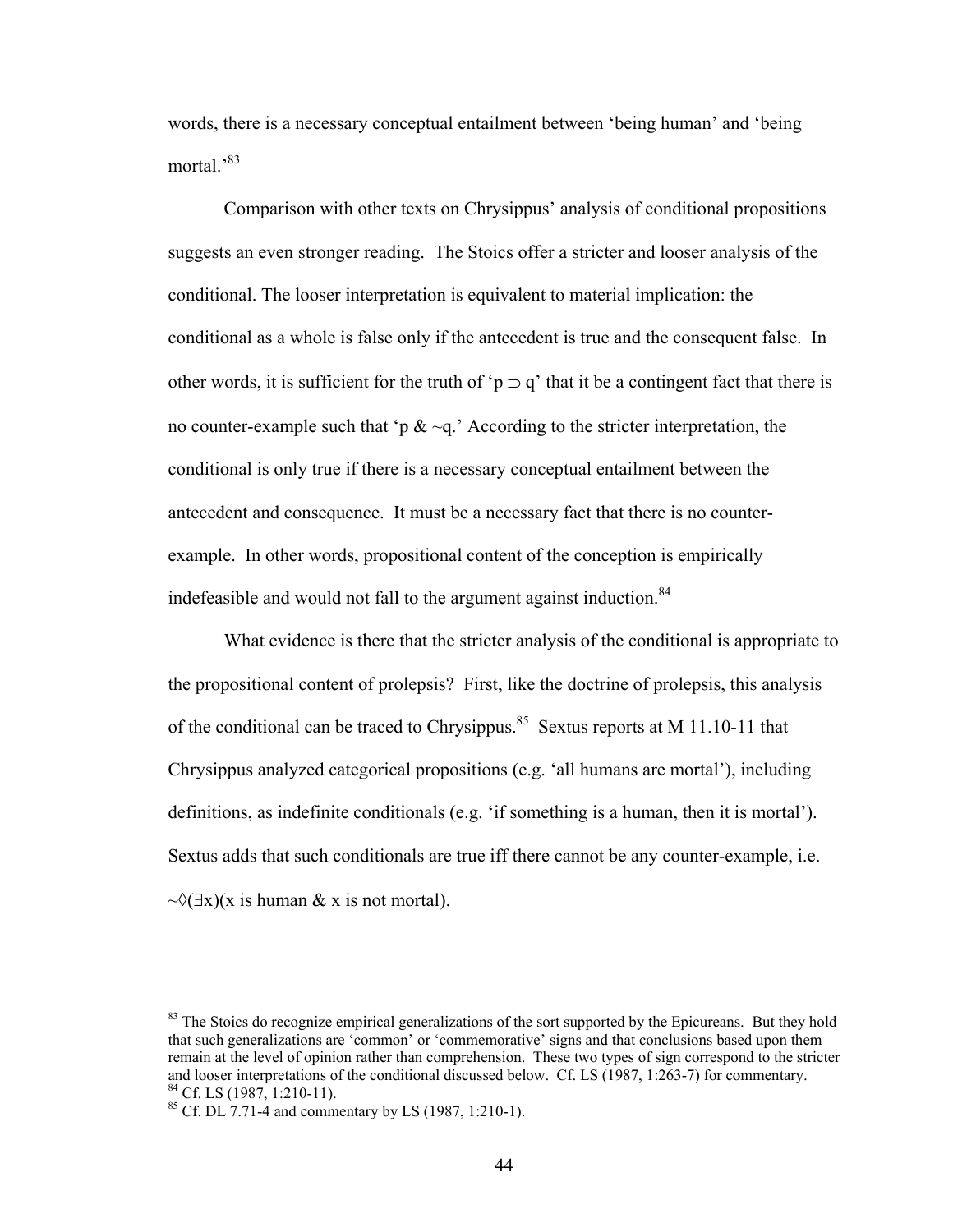In conclusion, then, since Chrysippus holds that prolepsis is a type of comprehension, he must have applied the strict interpretation of the conditional to the propositional content of prolepses. And since the Stoics (most likely Chrysippus himself) criticized the Epicureans for relying on empirical generalization to support such conditionals, it is unlikely that they held that prolepses are empirical generalizations or offered induction as the method by which prolepses are derived from sense-perception.

# **2.4 Criticism of the Causal Reading**

The final possibility to be considered is that sense-perception plays an essential role in the justification of prolepsis, but that this justification is causal and noninferential. The idea that prolepses are guaranteed to be true by the causal processes through which they come about has been most fully developed in several papers by Frede.<sup>86</sup> This interpretation of prolepses has recently been connected with the empiricist reading of Stoic epistemology by Hankinson.<sup>87</sup>

Frede originally developed his causal reading as an account of comprehensible presentations, taking sense-perception as their paradigm.<sup>88</sup> He attempts to explain how the Stoics can avoid certain skeptical arguments. The arguments presuppose that a knower must be able to consciously distinguish between comprehensible and noncomprehensible presentations; and, in general, that in order for a presentation to be comprehensible one must actually know that it is comprehensible. Rather, Frede argues

<u>.</u>

<span id="page-50-0"></span> $^{86}$ Frede (1986) and (1999). Frede does not, however, link his causal account to an empiricist reading of Stoic epistemology. On the contrary, he explicitly criticizes the empiricist reading and characterizes the Stoics as rationalists Frede (1994, 55-6), quoted below. I think that Frede's interpretation relies on a distinction between psychological and epistemological dependence similar to the one I advocate in this chapter.<br><sup>87</sup> Hankinson (2003, 63).<br><sup>88</sup> Frede (1986b). Frede (1999) holds that there are non-sensory comprehensible presentations.

<span id="page-50-1"></span>

<span id="page-50-2"></span>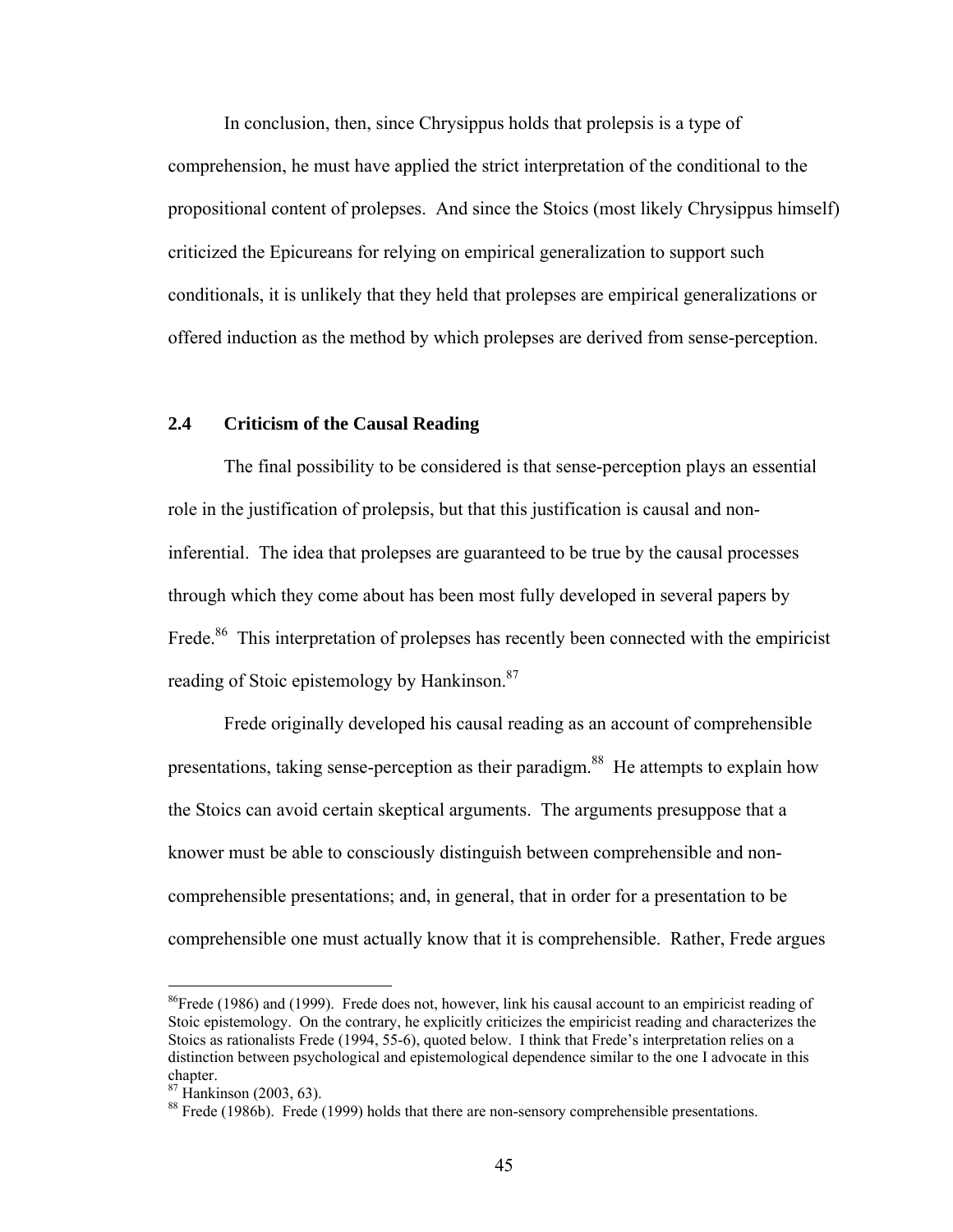that comprehensibility is an objective feature possessed by the presentation due to the causal history linking it to its corresponding state of affairs. In short, it is one in which no external or internal obstacle has introduced a distortion or source of error into the phenomenological presentation of the object. Frede argues that the human mind is naturally sensitive to comprehensible presentations and that they produce a certain determinate, causal effect. One effect is that they cause the mind to conceptualize them in a certain way. It is this effect that guarantees that the propositional content of the presentation is true. A second effect is that the comprehensible presentation commands the mind's assent.<sup>89</sup> The resulting cognitive state is a comprehension regardless of one's reflective awareness of this fact. Indeed, it is most likely the Stoics' doctrine that the majority of our sense-perceptions are comprehensions.

A third causal effect on the mind is that comprehensible presentations activate the cognitive mechanisms that generate prolepses. The primary text is Cicero Acad. 2.30:

> The mind itself, which is the source of the senses and is even identical with the senses, has a natural force which it applies to things by which it is activated. So it seizes some impressions in order to make immediate use of them, others, which are the source of memory, it stores away so to speak, while all the rest it arranges by their likenesses, and thereby conceptions of things are produced, which the Greeks call sometimes ennoiai and sometimes prolepses.<sup>90</sup>

<span id="page-51-0"></span> $89$  Sextus M 7.275(?). The caveat seems to be that there are certain situations in which the mind can refuse to assent even to a comprehensible presentation because of its commitment to other, conflicting beliefs. Sextus' example is the myth of Menelaus returning from Troy to find the real Helen waiting in Sparta (the war having been fought over a phantom). He refuses to countenance the presentation despite the fact that there is no external impediment. It is not clear how we should regard this example. The Stoics might hold that it is not a comprehensible presentation at all since there is an internal impediment. Or, the Stoics might hold that although the presentation initially commanded Menelaus' assent, upon further reflection he was dissuaded by the force of his conflicting beliefs. The latter interpretation is supported by the Stoic distinction between comprehension and scientific knowledge: whereas comprehension is a firm grasp, it can be dissuaded by argument.<br><sup>90</sup> Note the similarity of these stages to those presented at Ps-Plutarch 4.11.1-4.

<span id="page-51-1"></span>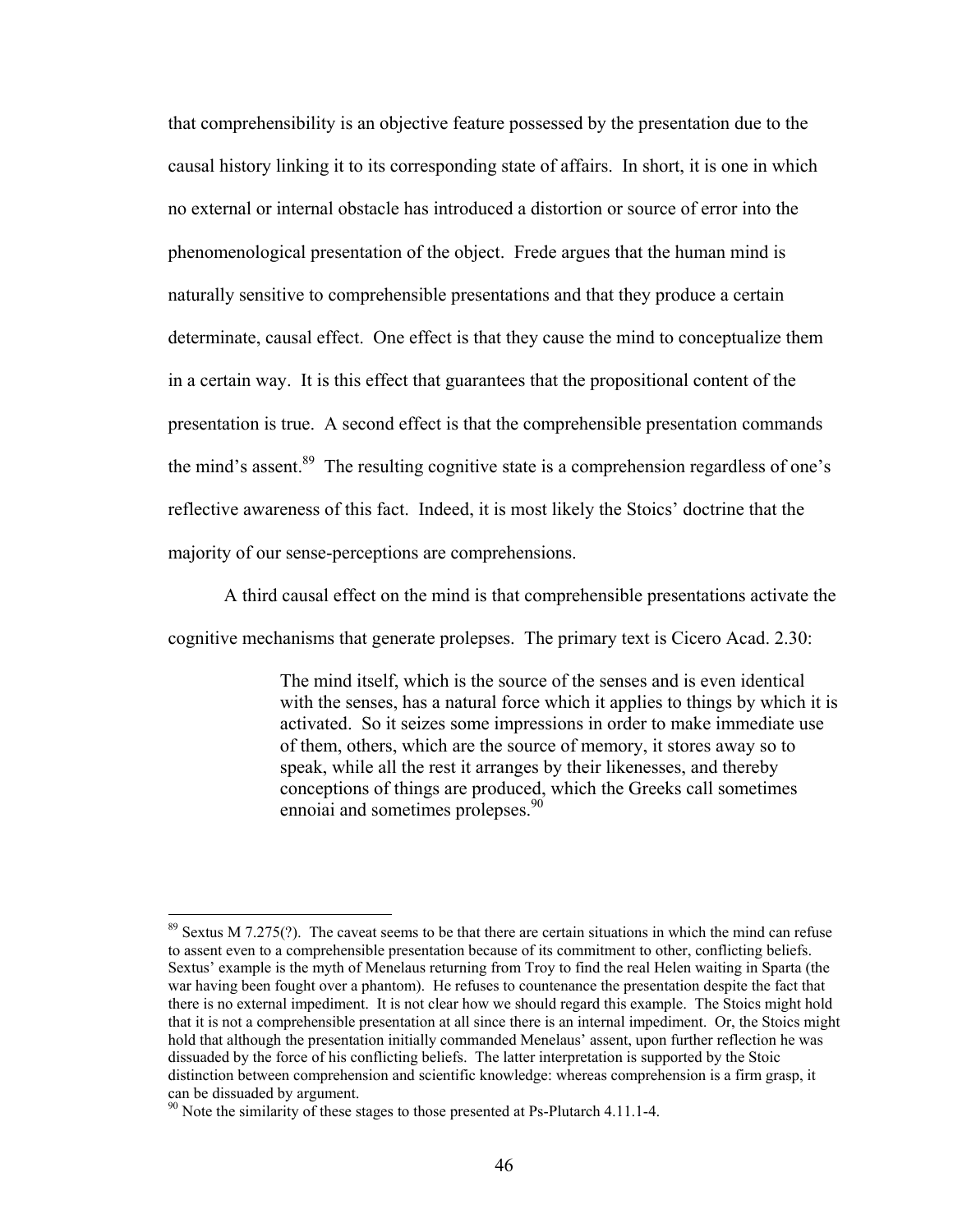Indeed, Frede proposes that these mechanisms are only activated by comprehensible presentations. In this way they act as a filtering mechanism that guarantees that prolepses only develop on the basis of true presentations. The process, however, should not be reconstructed on the model of deductive inference, with the comprehensible presentations providing the analogue of true premises. Rather, the prolepsis is produced by the mind through an accretion of similar presentations and collation of their common content. This cognitive process is essentially an extension of the causal link between the mind and world mediated by the senses.

One very attractive aspect of Frede's causal reading is that it provides a single account of comprehension that can be applied to both sense-perception and prolepsis. Frede defines comprehension as a cognitive state that is guaranteed to be true by the way that it comes about. Different types of comprehension can be specified by the ways that they come about – let us call these the 'canonical ways' that cognitive states come about. As explained above, unhindered sense-perception is one of the canonical ways. The natural development of prolepses is another. A third is deduction. Frede asserts that theorems are comprehensions because deduction is one of the canonical ways. Sound deductions begin with premises that are themselves either perceptual or rational comprehensions.<sup>91</sup> The steps of the argument are valid and thus do not introduce the possibility of error. The mental process of moving through the steps corresponds to a physical chain of events that produce the mental state which grasps the conclusion. The soundness of the argument corresponds to that of the causal process.

This definition of the canonical ways that comprehensions come about allows us to rephrase the argument against the inferential reading of prolepsis development. The

<span id="page-52-0"></span> $91$  Cf. Brunschwig (1980).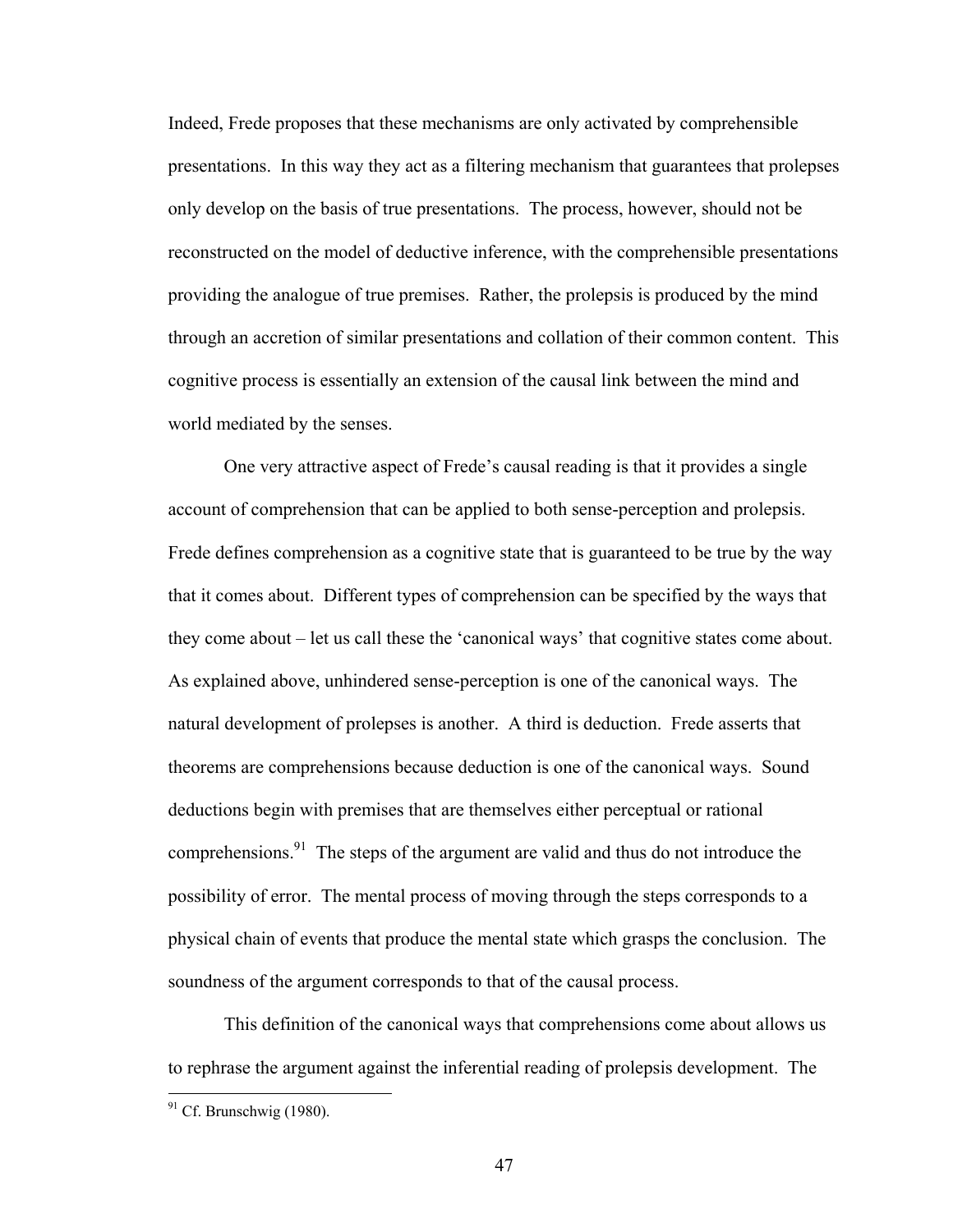inferential reading fails because of the formal insufficiency of inductive inference. If we think of this process as being like deduction, where the logical progression of steps provides the justification for the conclusion, we see that it cannot be among the canonical ways that comprehensions come about. This is precisely because it is possible to arrive at a false conclusion even when beginning from comprehensible premises. Even if we construe the premises as perceptual comprehensions (and so as guaranteed to be true in themselves), the inference from these particular facts cannot support comprehension of the universal propositional content of the prolepsis. It is clear from our texts, however, that prolepses are comprehensions. Thus, we must count the process by which they come about as one of the canonical ways and reject the comparison between this and formal deduction.

Frede proposes that one of the reasons that prolepses are guaranteed to be true is precisely because their development is non-inferential. The process is not sensitive to our other beliefs and interests, which may be sources of error in inferential reasoning. When the content of prolepses does go beyond that of the sense-presentations by which they are stimulated, these follow simple and universal patterns (DL 7.53). It is clear that other beliefs and conceptions will be formed by conscious inference. Some of these will be true and others will be false. Their truth or falsity will depend on the cognitive status of the initial premises and whether or not the canons of valid deduction are adhered to. It seems likely that other conceptions will also develop through unconscious accretion, but will lack the status of comprehensions either because they come about from noncomprehensible presentations or because there is some aberration in their formation. Precisely because of this fact, however, their content will be subject to a wide array of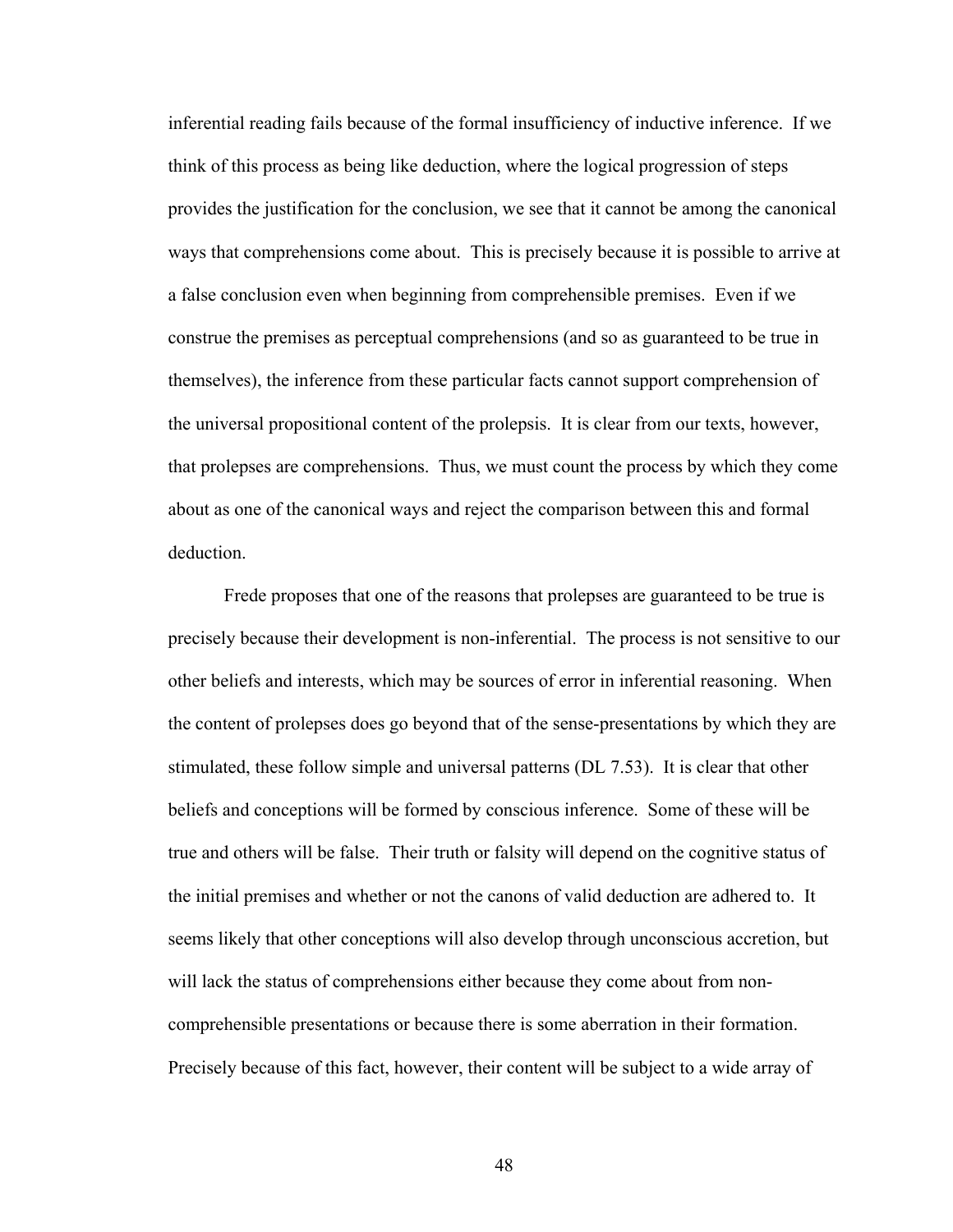variety. Since prolepses come about naturally, on the other hand, they will be identical in all humans.<sup>92</sup> The commonality of prolepses is also taken as evidence that the prolepses represent the stock of true conceptions that nature intends for humans to form. Like all causal processes in the world, according to the Stoics, the development of prolepses is providentially guided. Prolepses form the basic set of conceptions that are required for rationality and the development of virtue. It would, thus, be irrational for nature to design human beings in such a way that they naturally went wrong.

Frede specifically opposes this interpretation of prolepses to empiricist readings of Stoics epistemology. He writes:

> It is quite true that the Stoics assume that it is ultimately perception which gives rise to the natural notions and the knowledge embodied in them.<sup>93</sup> But this knowledge is not arrived at by inference from what we have perceived. Nor does it owe its epistemic status to the fact that it stands in the appropriate epistemic relation of justification or confirmation to the data of observation. It, according to the Stoics, rather owes its epistemic status to the fact that nature has constructed human beings in such a way as to arrive at these notions and the assumptions they involve. So, in this sense, the basic knowledge embodied in the natural notions is not empirical, but a priori. And correspondingly the knowledge arrived at by reasoning from what we know by nature is a priori. So in this sense the Stoic position clearly is rationalist.<sup>94</sup>

Frede's criticism of the empiricist reading, however, seems to unfairly imply that it must offer an inferential account of the cognitive status of prolepses. This criticism does not consider the possibility that the causal process itself may be considered a non-inferential justification for the epistemic status of prolepses. Indeed, this seems to be the position that Hankinson suggests.

<span id="page-54-0"></span><sup>92</sup> Thus the prolepses are identical with the so-called 'common conceptions' (*koinai ennoiai*) and 'natural conceptions' (*phusikai ennoiai*). Cf. Dyson (2004).<br><sup>93</sup> Frede provides Sextus M 8.56 as an example.<br><sup>94</sup> Frede (1994, 55-6).

<span id="page-54-1"></span>

<span id="page-54-2"></span>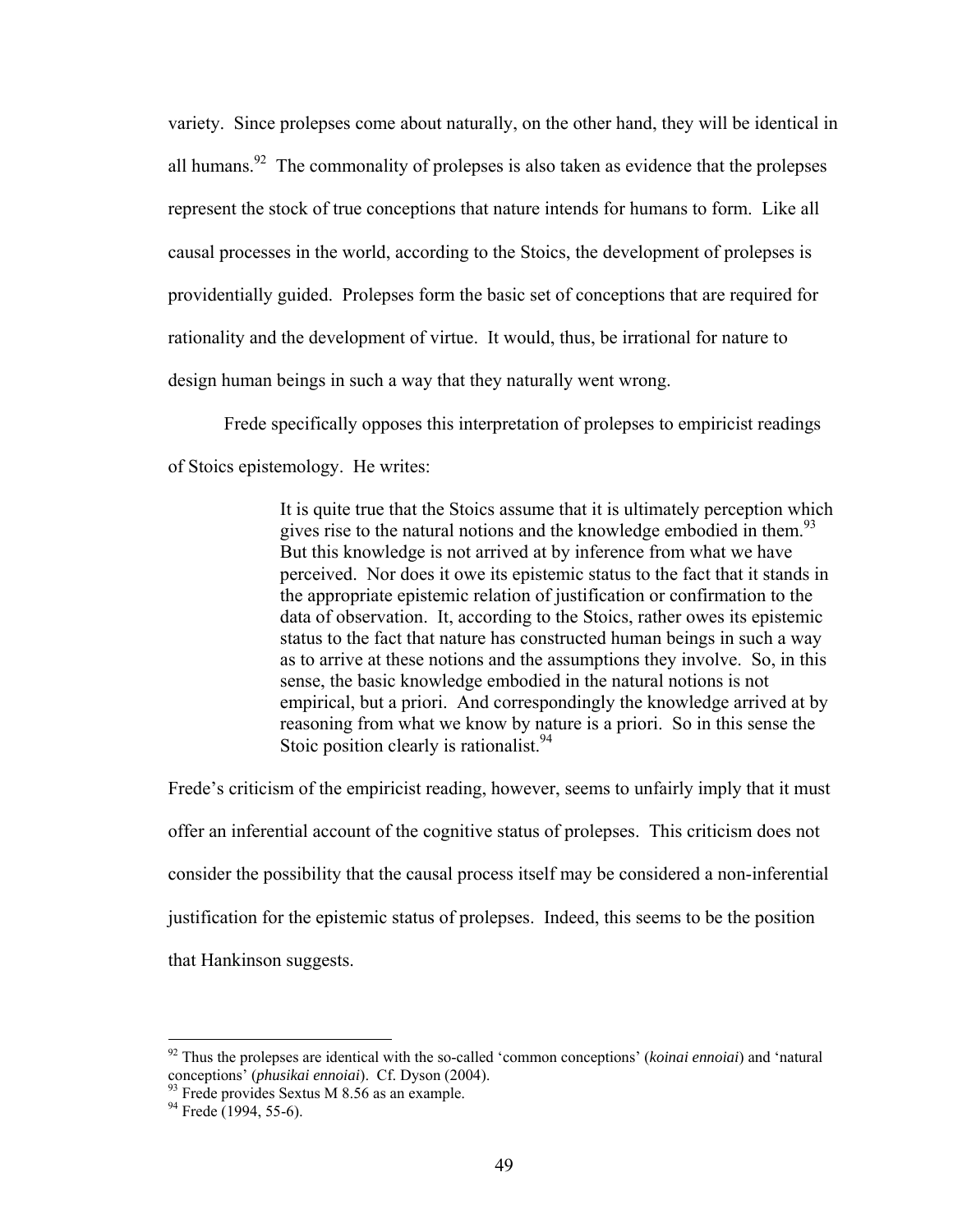It should be noted that the same argument could be made concerning comprehensible presentations. In other words, one could regard the causal history linking the presentation and the corresponding state of affairs as providing a non-inferential justification of the cognitive status of the resulting perceptual comprehension. This causal history is what distinguishes comprehension from mere true belief and guarantees that its truth is not accidental. This reading takes the Stoics' position to be similar to certain contemporary externalist theories. One interpretation of the Stoics' debate with the Academics is that the latter pressed certain objections that exploited the presumption that a usable criterion of truth must be consciously available to the knower.<sup>95</sup> In other words, the debate provides an antecedent to contemporary debates between externalists and internalists.

One hindrance for determining whether the Stoics thought of the causal history of the comprehensible impression as a kind of justification is the lack of any explicit discussion of these issues in our sources. The Stoic who seems to have been most interested in justification is Antipater, to whom it fell to respond to the attacks of Carneades. It is interesting to note, however, that some Stoics criticized Antipater for attempting to offer a justification of comprehension. Cicero records the following difference of opinion:

> But the undertaking upon which we are now entering, the refutation of the Academics, was entirely ruled out by some of the philosophers, and those indeed men of no inconsiderable standing, and they held that there was really no sense in arguing with thinkers who sanctioned nothing as proved, and they criticized the Stoic Antipater for spending much time in this; and they also asserted that there was no need to define the essential nature of knowledge or perception or (if we wish to give a literal translation) comprehension, the Stoics term *katalêpsis*, and maintained that those who

<span id="page-55-0"></span><sup>&</sup>lt;sup>95</sup> Annas (1991) offers this reading of the history of debate. Frede's revised version of the causal reading in (1999) can in many ways be seen as a response to Annas.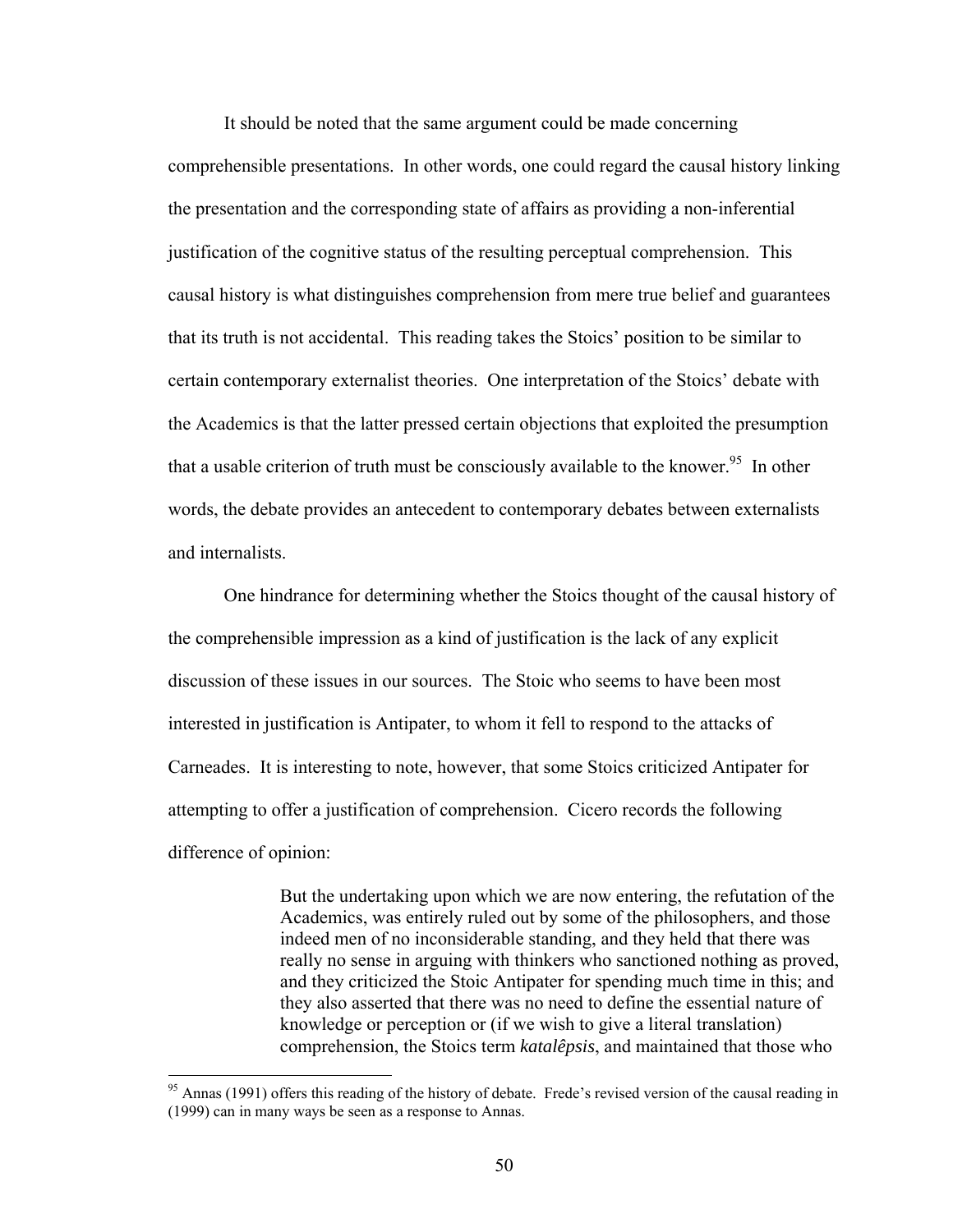tried to prove that there is something that can be grasped and perceived were acting unscientifically because there is nothing clearer than *enargeia* …; they thought that no argument could be discovered that was clearer than evidentness itself, and they deemed that truths so manifest did not need defining. But others said that they would not have opened proceedings with any speech in defense of this evidentness, but held that the proper course was for argument to be directed to answering the case for the prosecution, so that they might not be somehow taken it. Still a good many of them do not object to definitions even of evident things themselves, and they think that any fact is a suitable matter for investigation and that human beings deserve to have their views discussed<sup>96</sup>

The Stoics who opposed Antipater complained that comprehensions are self-evident. No further support can be offered of evident facts, they argue, since there is nothing more convincing than evidence itself. Antipater's response seems to indicate that he is not attempting to provide a justification for comprehensions – as least, not if we take a justification to be something like a reason for believing them to be true (either individually or collectively). Rather, he says that he is merely removing skeptical counter-arguments. The Stoics hold that the difference between comprehension and scientific understanding is that the former can be dissuaded by argument whereas the latter cannot. The position seems to be that, although comprehensible impressions command the mind's assent when they are actually received, they may be out-flanked by skeptical arguments that exploit other weaknesses in one's belief system. Scientific understanding is immune to such attacks because it is the sole possession of the wise person, all of whose convictions are comprehensions. Skeptical arguments can thus gain no foothold. Similarly, the sciences are defined as a mutually supporting system of comprehensions in a certain area. Antipater's response seems to be that he is not providing arguments that are supposed to convince us that any given beliefs are

<span id="page-56-0"></span><sup>&</sup>lt;sup>96</sup> Trans. Rackham (1933).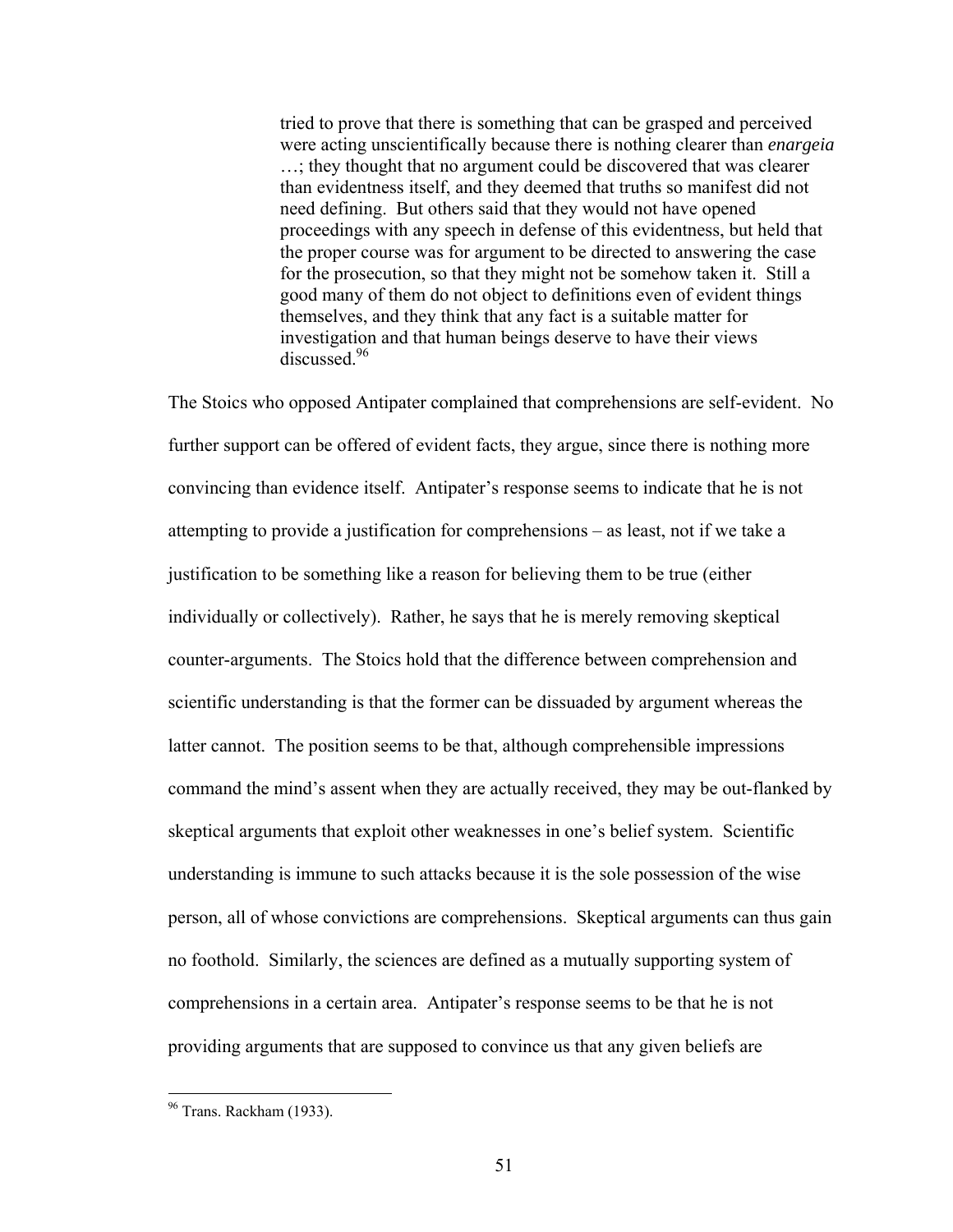comprehensions (and so should be given assent). Their own self-evidence is sufficient to guarantee their cognitive status as comprehensions and thus that one is justified in giving assent to them. Rather, Antipater is removing the possibility that skeptical arguments will out-flank the mind's assent to such evident presentations by exploiting the weakness of our understanding of the physical process of comprehension. He is, in effect, working towards scientific understanding of comprehension.

It is clear from Plutarch SR 1051f that Antipater regarded prolepsis as self-evident (*enargês*) as well. Thus, any attempt to provide a justification for prolepses must face the same criticism. I propose that this shows that we should not take the Stoic account of how prolepses come about from comprehensible presentations as a justification of their status as comprehensions. Rather, we should take this account as an attempt to bolster our understanding by providing an explanation of the relevant causal process. Again, the contrast with deduction is helpful. In the case of deduction the fact that the conclusion can be validly inferred from initial premises that are themselves comprehensions is what provides the reason for holding the conclusion to be true. The grasp of one who understands the deduction is thus a comprehension whereas someone else may have mere belief or opinion about the same proposition. This is not the case with prolepses. The definitions and axioms that are grasped by prolepsis are necessary truths. All that is required for comprehension is that they be grasped in a particular way. Specifically, one recognizes that they are necessarily true because of one's understanding of their constituent terms. One's understanding of these terms is made possible by the possession of the corresponding prolepses; and these, in turn, exist and have the propositional content that they do because they developed from comprehensible presentations. But this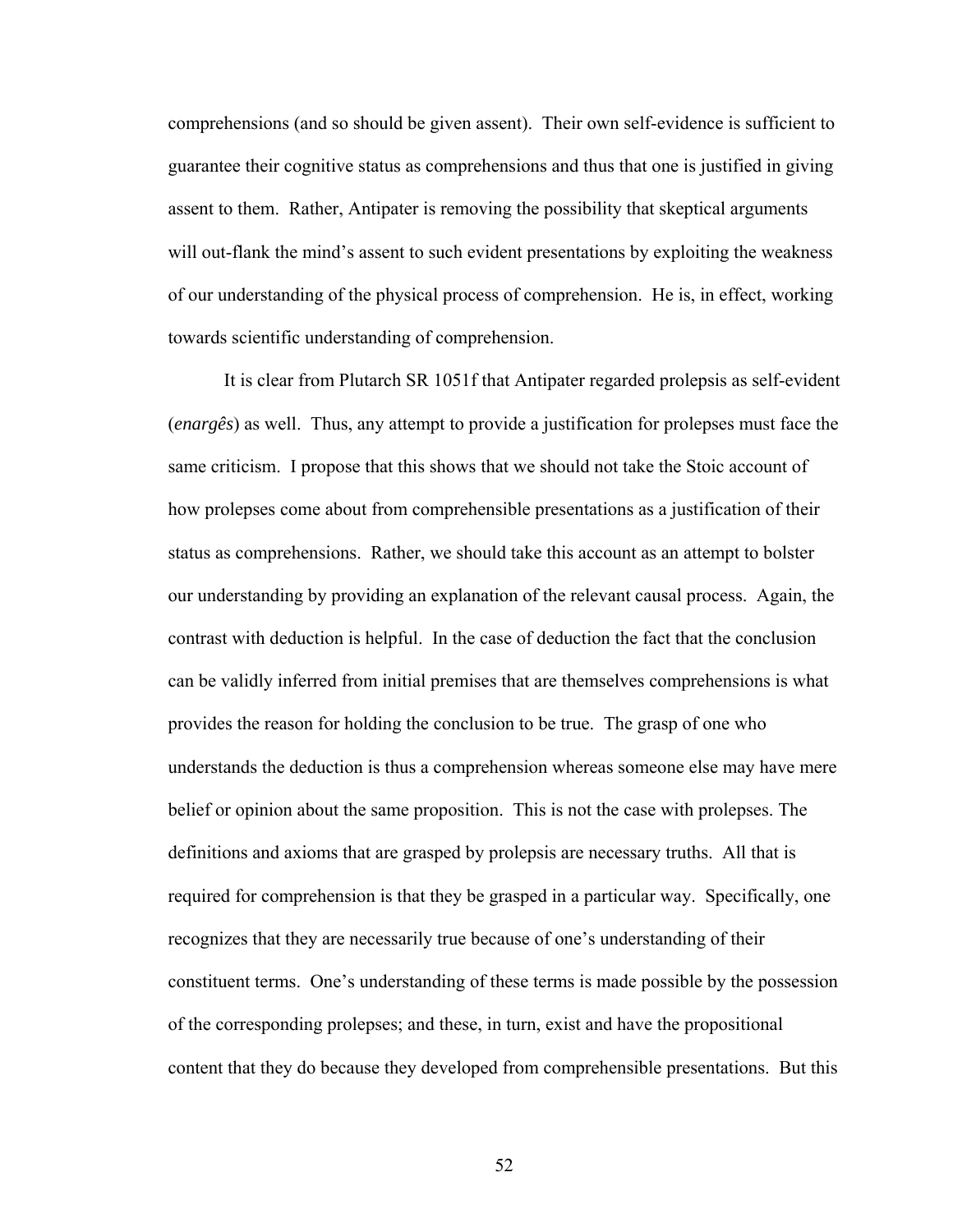process of development does not explain why the definition or axiom is true. Neither does it provide a reason for believing that it is true. Sufficient reason is provided by the simple fact that one understands its necessity. Rather, the causal process explains how it is possible for a human being to grasp the necessary truth of the proposition – in other words, how one has cognitive access to this truth. Similarly, understanding the causal process or knowing that it is providentially secured does not provide any additional reason for believing that the proposition is true. It may, however, remove possible sources of doubt about the powers of human cognition that would lead one to question what is plainly self-evident.

In summary, then, my response to the causal reading is that this is a correct account of the way that prolepses come about, but this does not support the claim that the Stoics are empiricists. Rather, we should re-assert the distinction between psychological and epistemological dependence. The rational comprehension of definitions and axioms by means of prolepsis is psychologically dependent on sense-perception insofar as this is necessary for the development of prolepsis, but it is not epistemologically dependent since the recognition of a necessary truth is sufficient in and of itself to justify the corresponding cognitive state.

Something like this distinction seems to be presupposed by the numerous Stoic texts that treat prolepses as starting-points for deductive arguments without providing any further justification for their contents. It is admittedly difficult, however, to find a passage that explicitly expresses the distinction between psychological and epistemological dependence. One source of textual support is provided by a survey of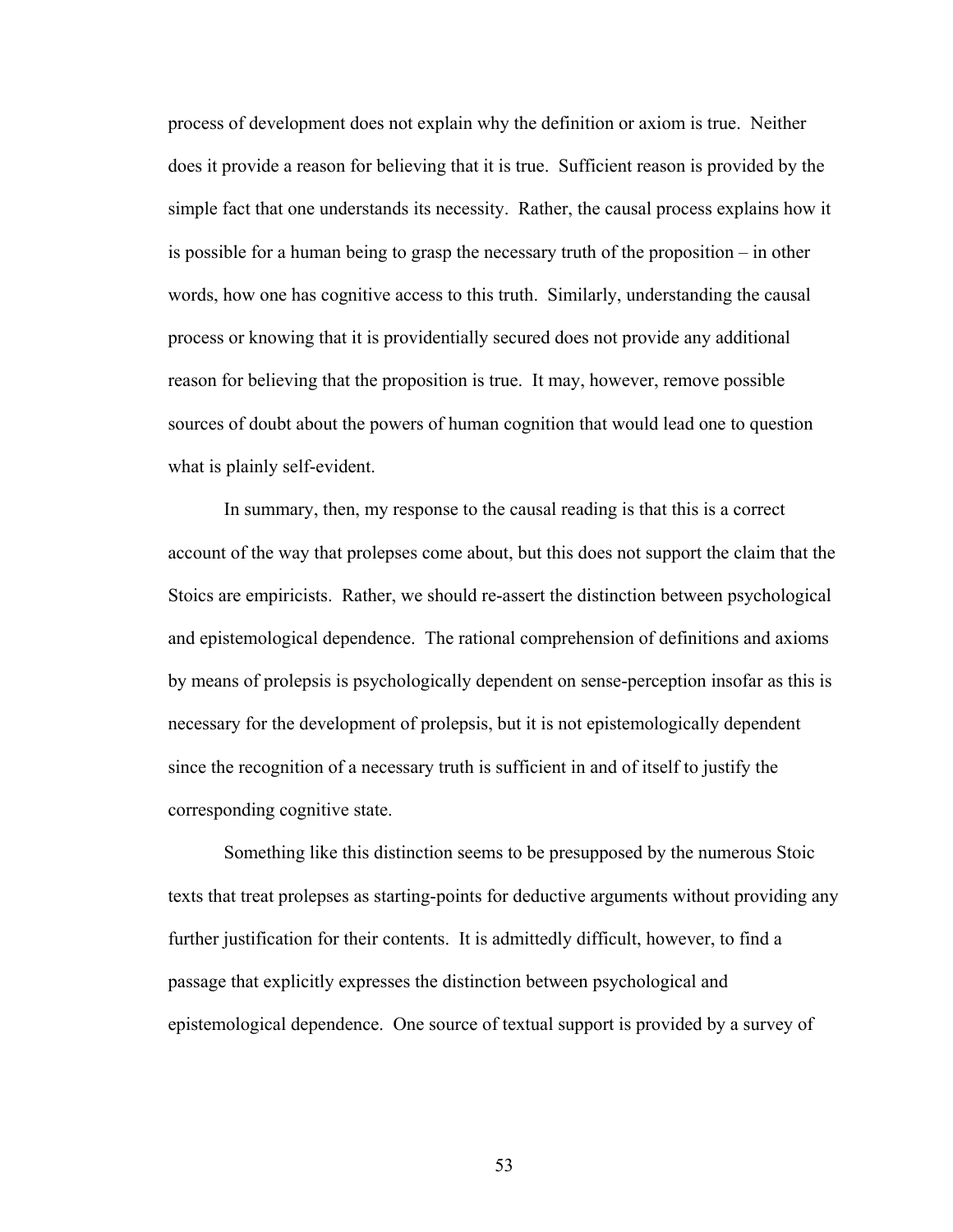the arguments that follow this introduction in Cicero's text. Many of the arguments share what might be described as a 'transcendental' structure $97$ :

- (1) If there were no comprehensible presentations, then cognitive activity X would be impossible.
- (2) However, X is possible.
- (3) Therefore, there are comprehensible presentations.

The argument that was put forward in section 2.2 fits this pattern. The argument is:

- (1a) If there were no comprehensible presentations, the prolepses could not be used as criteria of truth.
- (2a) However, prolepses are used as criteria of truth.
- (3a) Therefore, there are comprehensible presentations.

On our first reading the argument lent support to the thesis that prolepsis is a posteriori because its epistemic status depends upon its being derived from comprehensible impressions. What Cicero argues is that if prolepsis is a form of comprehension, prolepses are derived from comprehensible impressions. In other words, the argument makes the fact that prolepses are derived from comprehensible impressions a necessary condition for prolepsis being a form of comprehension. But this is consistent with the causal history of prolepses being a psychological necessity for prolepsis. More importantly, the actual course of Cicero's argument makes use of the fact that the criterial status of prolepsis is a sufficient condition for the existence of comprehensible impressions. This becomes clearer if we give the contrapositive of (1a):

> (1b) If prolepses can be used as criteria of truth, then there are comprehensible presentations.

Cicero's argument assumes that we are able to grasp necessary truths. He takes it to be self-evident that reason is able to comprehend the truth of certain propositions in a way. The truth of this premise does not require further justification. By making clear the

<span id="page-59-0"></span> $97$  Cf. Schofield (1980).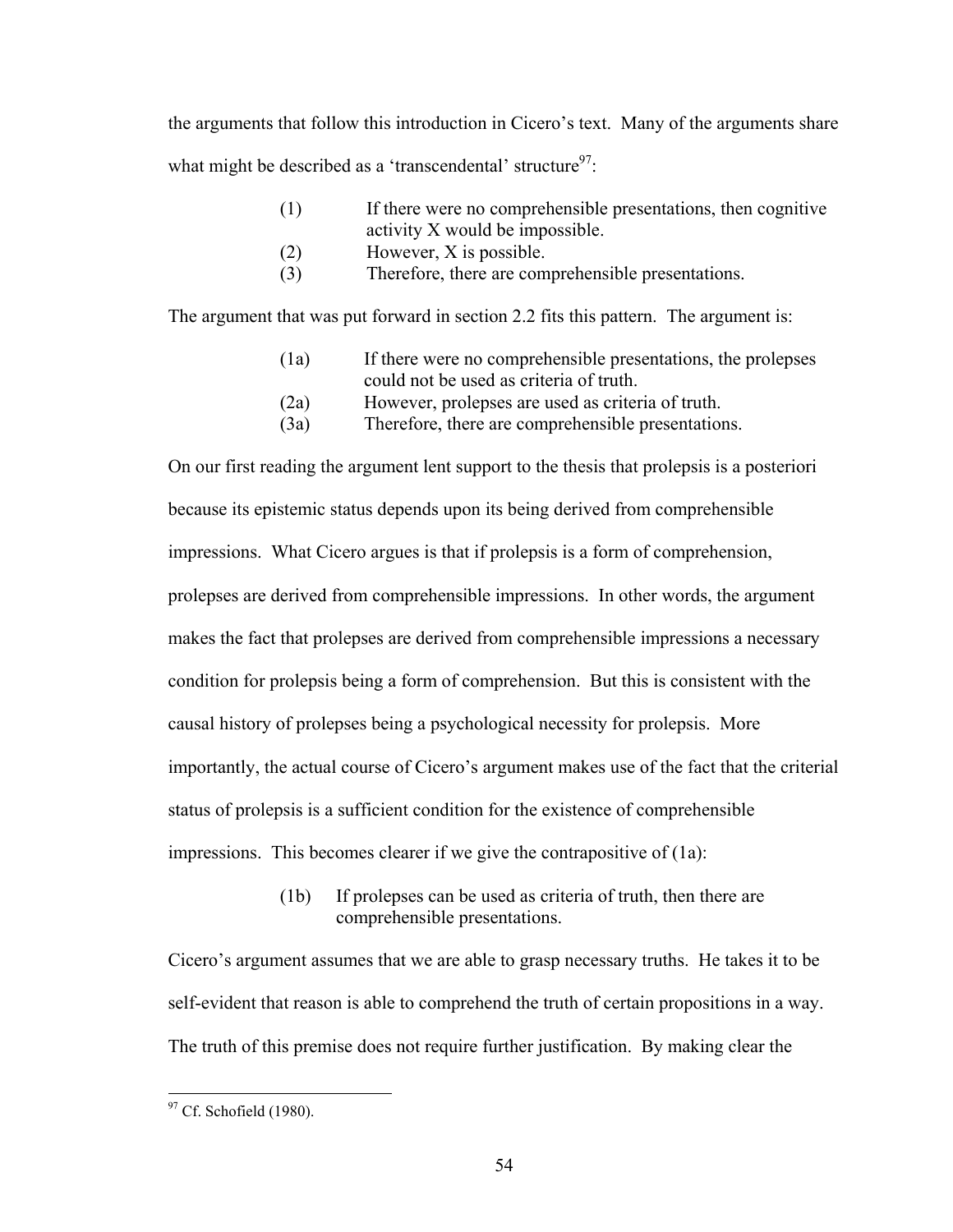entailment relation between the two doctrines, however, Cicero places them within a mutually supporting system of comprehensions.

We can also build a strong circumstantial case for attributing the distinction between psychological and epistemological dependence to the Stoics. We can begin by noting that this distinction is clearly expressed in Aristotle. Aristotle identifies knowledge properly speaking with the systematic understanding that comes about through demonstration. He is clear that demonstration depends on the existence of primitive and immediate first principles. Since these are the starting-points for demonstration, they cannot themselves be known through demonstration. Thus, he writes at APo. 1.3, 72b24: "we say also that there is not only understanding, but also some principle of understanding by which we become familiar with the definitions."<sup>98</sup> Similar statements in APo. 1.9 and 1.10 give as examples the definitions of a line and the theorem, 'if equals are taken from equals, the remainders are equals'.<sup>99</sup> In APo. 1.18 and 2.19 Aristotle famously holds that knowledge of first principles comes about from senseperception. This is clearly a statement of psychological dependence. At APo. 1.31 87b30-35 Aristotle asserts that one cannot know the universal through perception since its scope extends only to individuals. Only a few lines down, however, at 88a9-15 he writes:

> So it is evident that is impossible by perceiving to understand anything demonstrable – unless someone calls this perceiving: having understanding through demonstration. Yet some of our problems are referred to want of perception; for in some cases if we saw we should not seek – not on grounds that we knew by seeing, but that we grasped the universal from seeing.

<u>.</u>

<span id="page-60-0"></span><sup>98</sup> Similarly at APo. 1.22 84a30-35: "And if this is the case, it is now clear too that of necessity there are principles of demonstrations and there is not demonstration of everything." All translations from Aristotle's APo. are from Barnes (1995c).

<span id="page-60-1"></span><sup>&</sup>lt;sup>99</sup> APo. 1.9 75b36-40, 76a16-18, and1.10 76a30-35.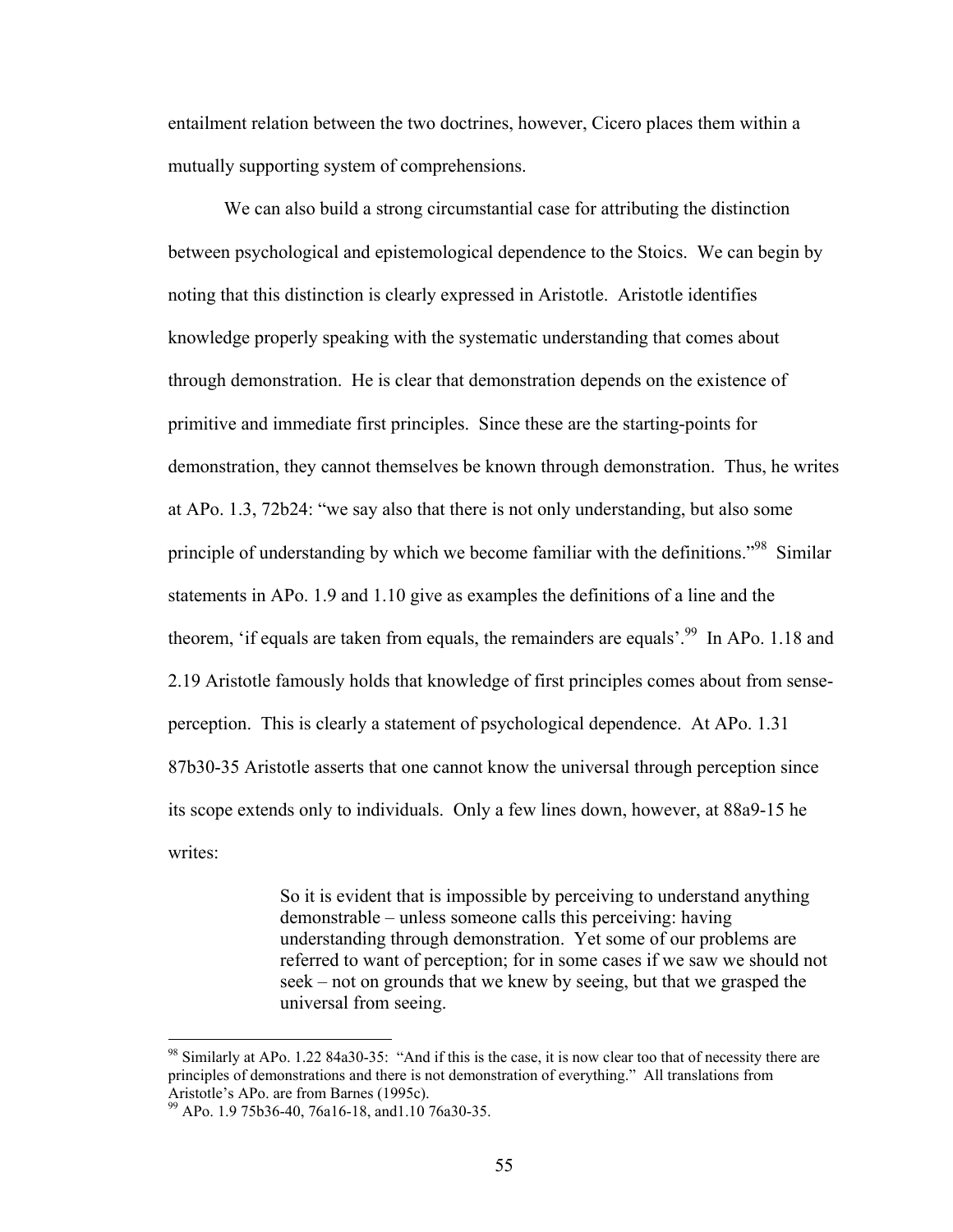That knowledge of first principles cannot be epistemologically dependent on senseperception is also clear from the following. Aristotle denies that it is possible to have demonstrative knowledge of individuals since truths concerning them are not necessary, but merely accidental.<sup>100</sup> Knowledge of first principles, however, has an even greater epistemic status than that of demonstration. He writes at APo.1.2 72a25-29:

> Since one should both be convinced of and know the object by having a deduction of the sort we call a demonstration, and since this is the case when these things on which the deduction depends are the case, it is necessary not only to be already aware of the primitives (either all or some of them) but actually to be better aware of them.

A few lines down at APo. 1.2 72a36-72b4 he continues:

Anyone who is going to have understanding through demonstration must not only be familiar with the principles and be better convinced of them than of what is being proved, but also there must be no other thing more convincing to him or more familiar among the opposites of the principles on which a deduction of the contrary error may depend – if, that is, anyone who understands simpliciter must be unpersuadable.

Similar statements are repeated in his consideration of the name of the cognitive state that

knows first principles at APo. 2.19 100b5-17, which follows immediately after Aristotle's

rejection of recollection in favor of a developmental account of concept-formation.

These considerations minimally show that the distinction between psychological

and epistemological dependence was present in ancient philosophy. Moreover, it was

made in the context of a response to Platonic forms.<sup>101</sup> Did Aristotle's distinction

influence the Stoics? The availability of Aristotle's works during the Hellenistic period

<u>.</u>

<span id="page-61-0"></span><sup>&</sup>lt;sup>100</sup> APo. 1.8 75b21-7: "There is therefore no demonstration of perishable things, nor understanding of them simpliciter but only accidentally, because it does not hold of it universally, but at some time and in some way."<br><sup>101</sup> Cf. APo. 2.19 99b24-34 which is a clear rejection of Platonic recollection.

<span id="page-61-1"></span>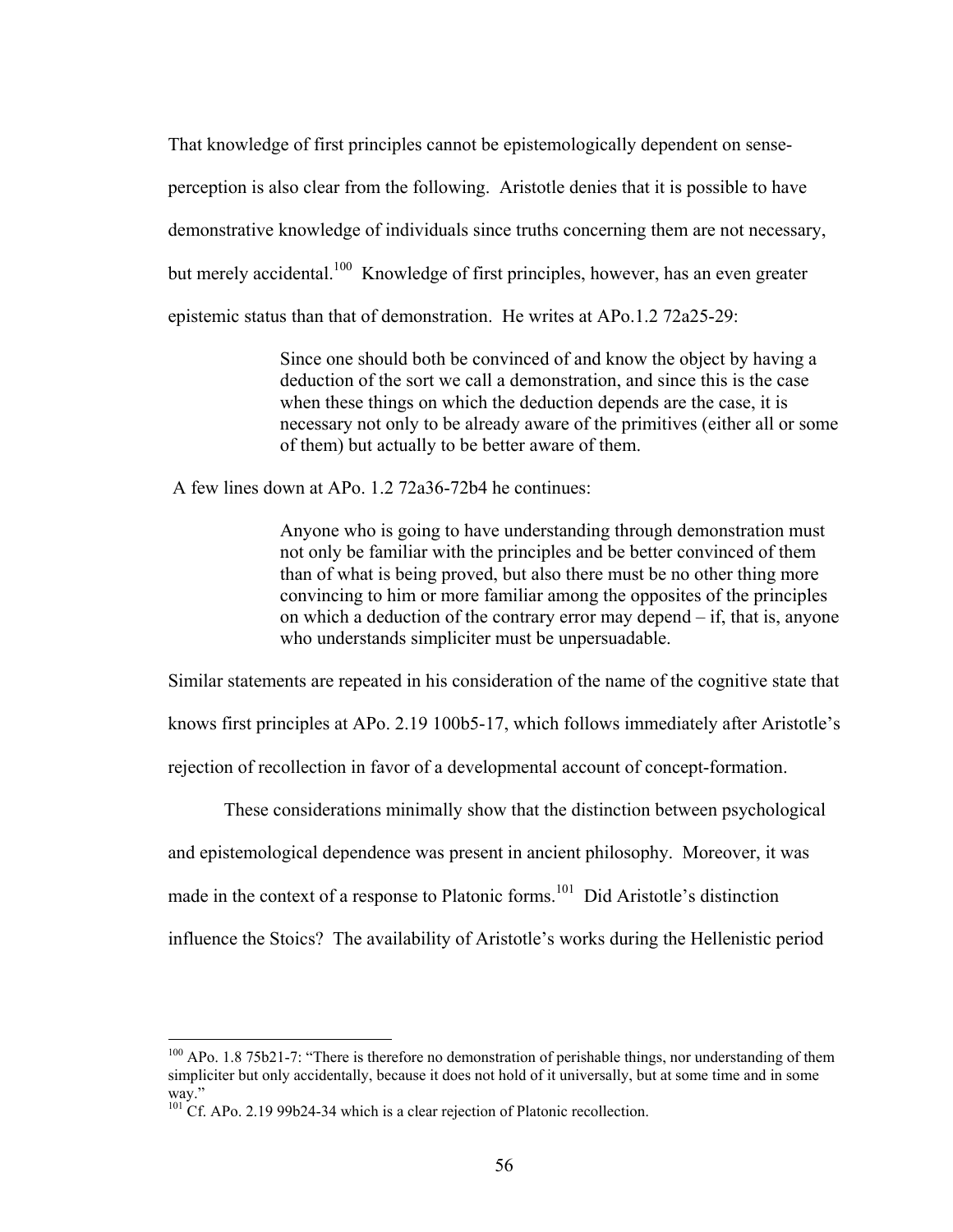is controversial.<sup>102</sup> The similarity between Aristotle's account of concept-formation at APo. 2.19 and the Stoic account at Ps-Plutarch 4.11.1-4 may be textual evidence for direct influence.<sup>103</sup> It is also possible that Aristotle's views were available to the Stoics through later Peripatetics such as Theophrastus. It is likely that the much more detailed account of concept-formation reported by Sextus at M 7.217-26 – which bears even closer terminological similarities to Stoic psychology – should be attributed to Theophrastus.<sup>104</sup> In both cases, however, it is possible that that these similarities are the result of later doxographical assimilation.

 A much stronger possibility is that Epicurus' epistemology was a conduit for these views. The influence of Aristotle on Epicurus is much more securely established and it is likely that this Epicurean doctrine was inspired by Aristotle's remarks on deduction. Similarly, the influence of Epicurus on Stoic epistemology in general, and the Stoic doctrine of prolepsis in particular, is well established. DL 10.37-8 preserves the following quotation from Epicurus' *Letter to Herodotus*:

> First, Herodotus, we need to have grasped what is denoted by our words, so that by referring to what they denote we can make decisions about the objects of opinion, investigation, or puzzlement and so that all of these things will not remain undecided, [as they would] if we tried to give an infinitely long demonstration, and so that our words will not be empty. For it is necessary that we look to the primary conception corresponding to each word and that it stand in no need of demonstration, if, that is, we are going to have something to which we can refer the object of search or puzzlement and opinion. Again, it is also necessary to observe all things in accordance with one's sense-perception.<sup>105</sup>

<span id="page-62-0"></span> $102$  Cf. Sandbach (1989), although I think the tide of scholarly opinion has started to turn away from this opinion.<br><sup>103</sup> Cf. LS (1987, 2) and Sandbach (1989).<br><sup>104</sup> Cf. Hankinson (2003, 76n.23). For doubts about Theophrastus' influence on the Stoics, however, cf.

<span id="page-62-1"></span>

<span id="page-62-2"></span>Long (1996f).<br><sup>105</sup> Trans. IG. That the 'primary conceptions' mentioned in this passage are prolepses is made clear by the

<span id="page-62-3"></span>parallel to DL 10.31-33.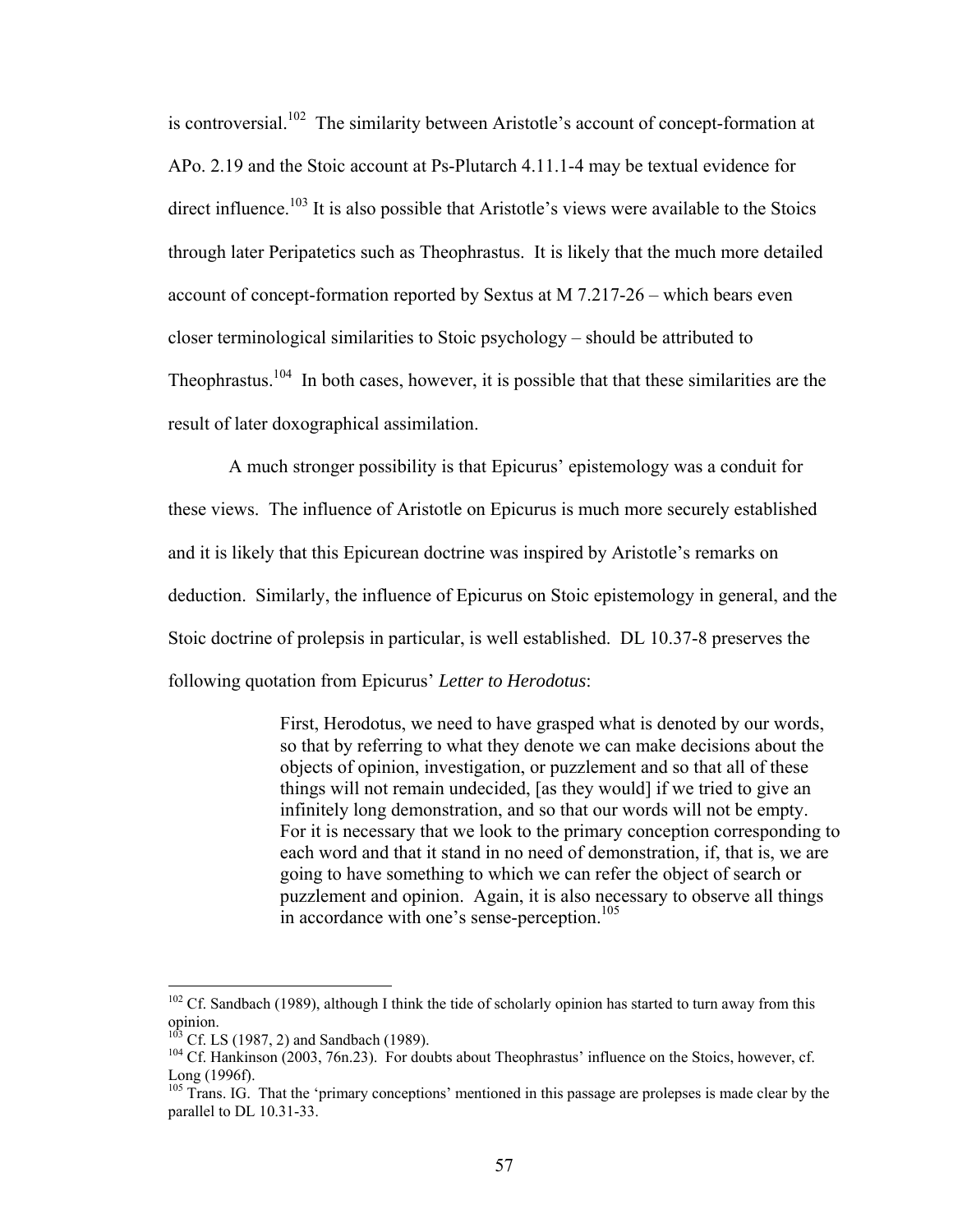From this passage we can see that Epicurus clearly holds that prolepses are startingpoints for deduction that do not admit of further support.<sup>106</sup> Similar views are attributed to "the dogmatists" in Sextus' discussion of demonstrations at M 8.362-84. Specifically, we are told that demonstrations cannot be infinite, but rather must begin from certain assumptions that are self-evident. It is clear from the context that these remarks are meant to apply both to sensibles and intelligibles. Unfortunately, Sextus does not specify that the doctrines under discussion are specifically Stoic. We can see from the Stoics who criticized Antipater, however, that at least some members of the school were influenced by this position.

Like Aristotle and Epicurus, the Stoics reject Platonic innatism in favor of the psychological development of universal conceptions from sense-perception. The Stoic position, however, seems to more closely resemble Aristotle's doctrine since the Stoics also emphasize that prolepses are necessary truths. As a final possibility we should consider that the views expressed by Aristotle concerning the starting-points of demonstration were common in the Academy of the late  $4<sup>th</sup>$  century and stemmed from discussion of Plato's method of hypothesis. Aristotle makes clear in several parenthetical remarks that he is responding to rival views. Thus, there need not be any direct line of influence from Aristotle to the Stoics. It is likely that the distinction between psychological and epistemological dependence was commonly viewed as a necessary assumption for any philosopher who wished to oppose a developmental account of concept-formation to the Platonic theory of recollection, and yet hold onto the basic view of deduction from necessary first principles. To characterize the Stoics as empiricists obscures the importance of the latter influence in their epistemology.

<span id="page-63-0"></span><sup>&</sup>lt;sup>106</sup> It is not clear how we should reconcile these views with the inductive account criticized by the Stoics in Philodemus' *On Signs*.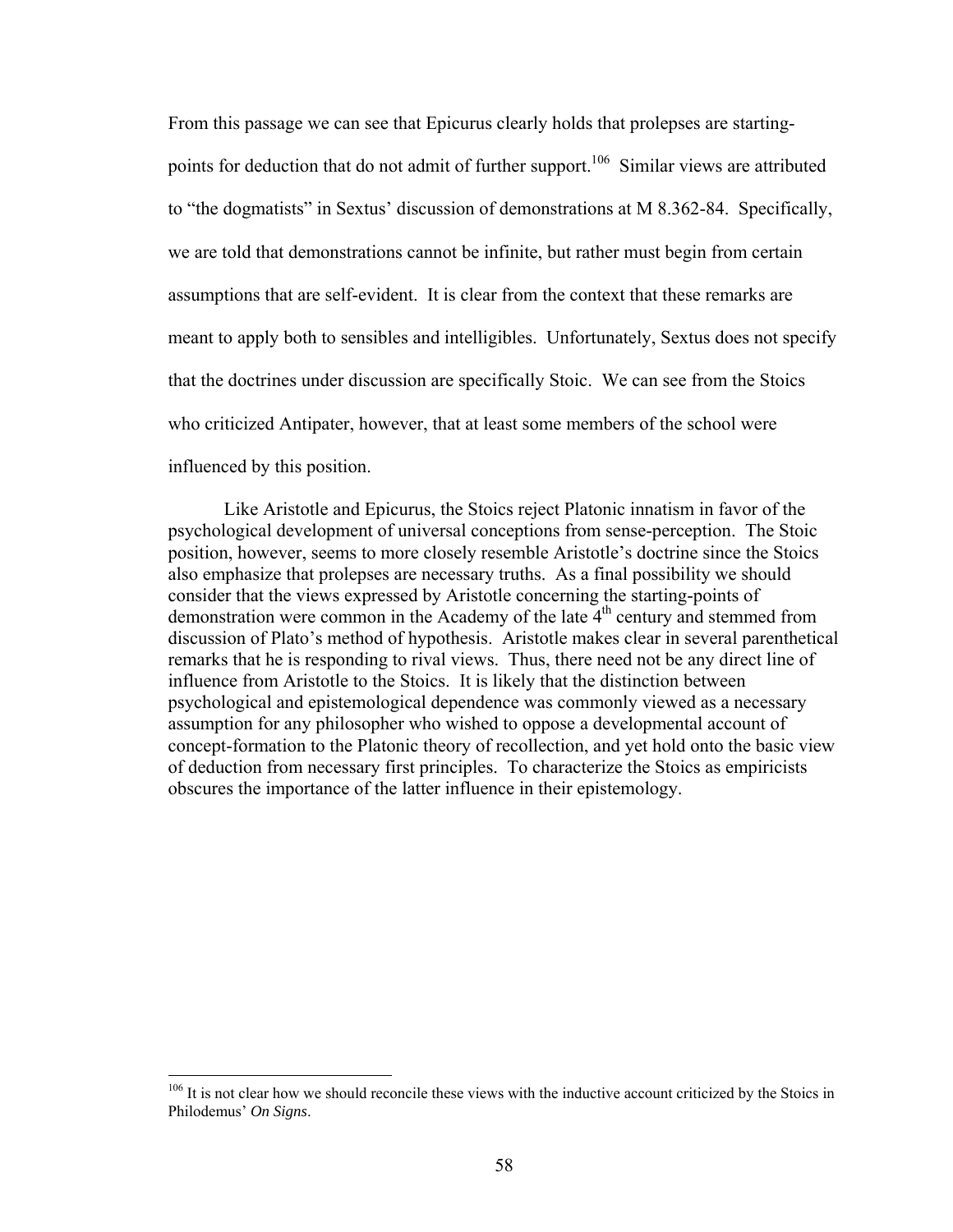### **CHAPTER THREE: PROLEPSIS AND A PRIORI KNOWLEDGE IN STOICISM**

The conclusion of my argument in chapter two was that the Stoics must be considered epistemological rationalists since they hold that a priori knowledge is essential to the development of scientific understanding. I argued that the Stoics distinguish between perceptual and rational comprehension. Rational comprehension includes the recognition of self-evident definitions and axioms, as well as the theorems that follow deductively from them. I also argued that Chrysippus names prolepsis as the criterion of truth for rational comprehension. Each of the above types of comprehension involves the recognition that certain propositions are necessarily true in virtue of the meaning of their constituent terms and logical connectives. Prolepsis is a criterion of truth because it provides the definitions of terms and that make this recognition possible.

The purpose of this chapter is to give an account of prolepsis that supports this last claim. I begin in sections 3.1 and 3.2 with a discussion of the Stoics' psychological terminology. I argue that it is important to make a distinction between two senses of the Stoic term *'ennoia'* corresponding to our notions of a concept and a conception. A concept is a mental item that represents a way that a corporeal object may be commonly qualified (e.g. being human or rational). Concepts provide the meanings of appellatives (i.e. terms such as 'human' and 'rational' that may be applied to multiple subjects in speech). Conceptions, on the other hand, are mental states that embody connections between concepts and so have a complex structure that may be expressed in a proposition (e.g. 'if something is human, then it is a rational mortal animal'). Both concepts and conceptions should be distinguished from *ennoêmata* or 'conceptual objects.' Section 3.3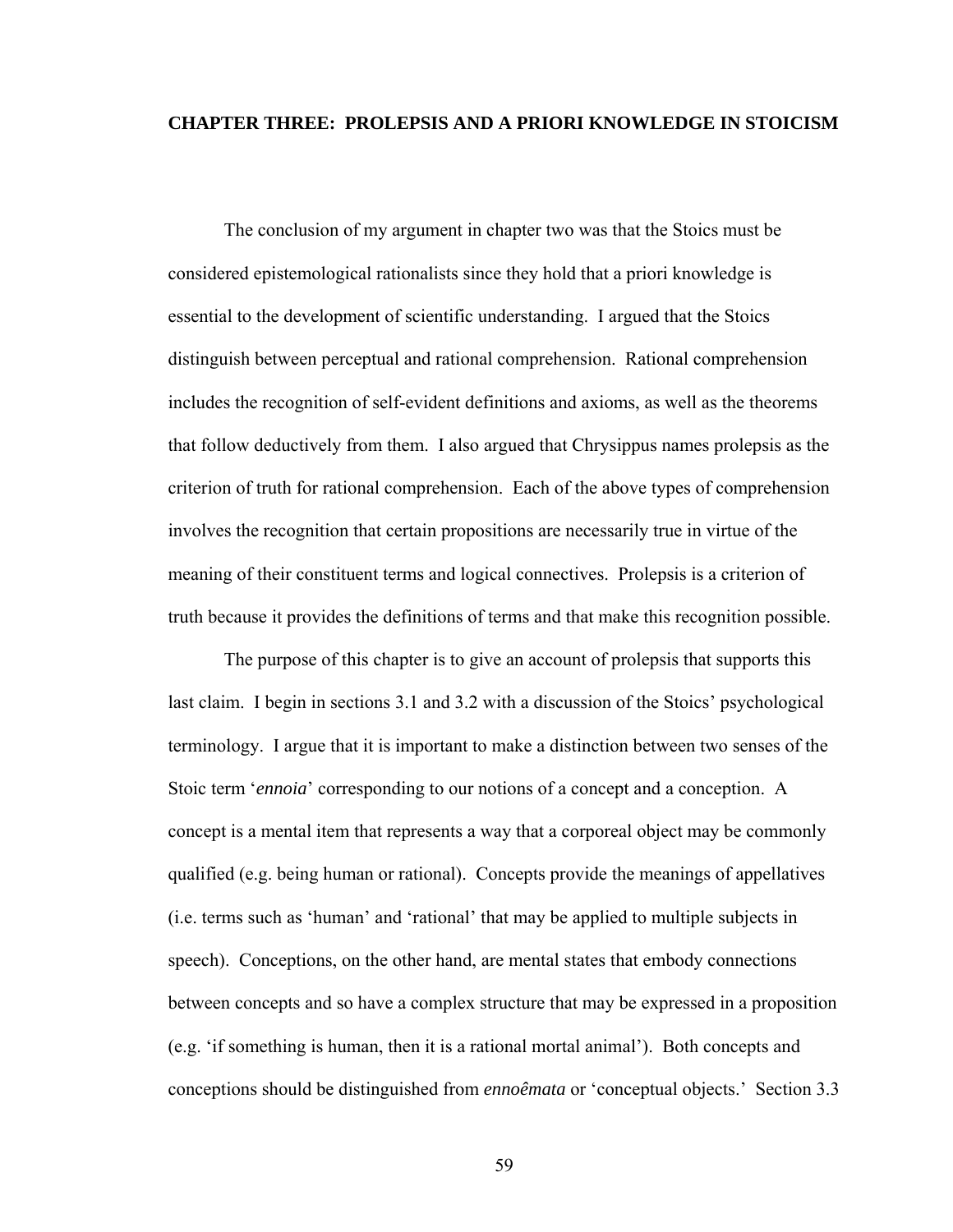discusses the formation of concepts, conceptions, and conceptual objects. All three are formed as the result of sense-perception. The formation of concepts and conceptions, however, should be distinguished from the retention, reproduction, and manipulation of mental images in the imagination. This is crucial because the scope of the propositional content of conceptions can extend far beyond individual sense-experience. (The conditional proposition cited above, for example, is true for the set of all possible human beings.) I propose that the standard list of ways things are conceived – reported at DL 7.53 – applies primarily to the formation of such mental images.

Section 3.4 discusses the role of conceptions in Stoic psychology. Since they form connections between concepts, conceptions provide the basis for transitions in thought. Deduction and demonstration are species of such transitions. They take as their premises the conditional propositions that express the propositional content of conceptions. The possession of prolepses makes is possible able to grasp that certain propositions are necessarily true. Prolepses thus function as a form of tacit knowledge. Although they are functional in the psychology of all humans, their content is often not available to consciousness because of their dispositional nature and the obscuring effects of other suppositions and beliefs. The articulation and refinement of prolepses in the form of essential definitions, their employment in demonstrations, and their criterial use in the removal of false suppositions are essential to the perfection of reason as scientific understanding. The final section 3.5 distinguishes two types of conception. Suppositions are conceptions that express contingent conceptual connections; prolepses are conceptions that express necessary connections. The latter provide the essential definitions of terms in ordinary language.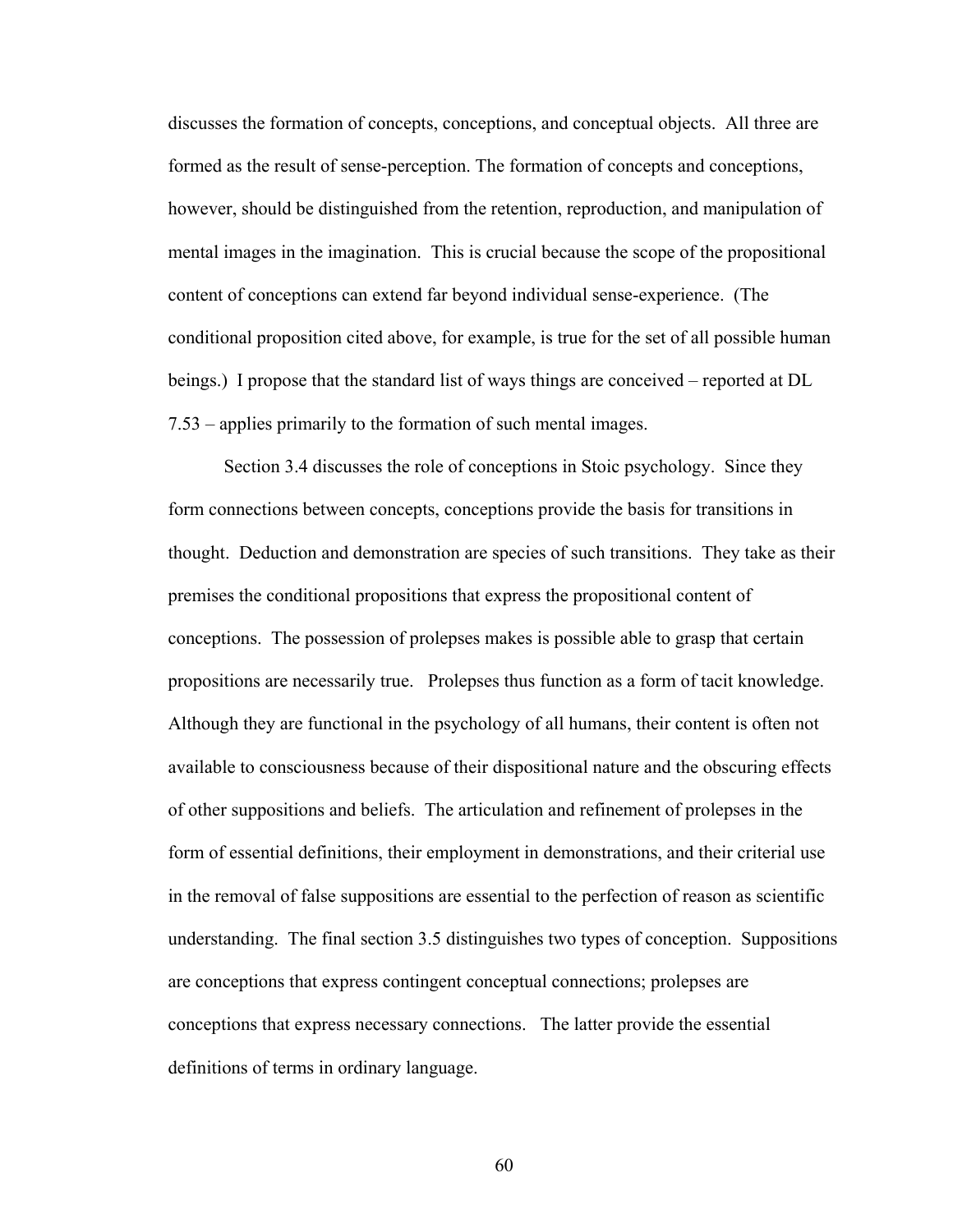#### **3.1 Concepts and Conceptions**

The terms '*prolêpsis*' and '*ennoia*' are commonly translated as 'preconception' and 'conception.' The English terms connote the type of beliefs or assumptions that one might have of something (e.g. in the phrases 'my conception of goodness' or 'my preconceptions about horses.') These beliefs and assumptions have as their logical content certain propositions (e.g. I might believe 'pleasure is a good thing' or 'horses are smarter than dogs'). Often, however, scholars regard prolepses and *ennoiai* as general concepts (i.e. the representational items that compose such thoughts).<sup>107</sup> This has led to a controversy concerning their proper logical analysis. Consider, for example, Cicero's statement at Acad. 2.21:

> Those characteristics which belong to the things we describe as being cognized by the senses are equally characteristic of that further set of things we said to be cognized not by the senses directly but by them in a certain respect. For example, 'this is white,' 'this is sweet,' 'that is melodious,' 'this is fragrant,' 'this is bitter.' Our cognition of these is secured by the mind, not the senses. Next, 'that is a horse,' 'that a dog.' The rest of the series then follows, connecting bigger items which virtually include complete cognition of things, like 'if it is a human being, it is a mortal rational animal.' From this class conceptions (*notitiae* = *ennoiai*) of things are imprinted on us, without which [conceptions] there can be no understanding or investigation or discussion of anything.

LS hold that the phrase, 'this class,' refers to the whole series of things that are cognized by the mind.<sup>108</sup> This list, however, includes two very different sorts of mental items. The definite proposition, 'this is a human,' predicates the concept 'human' of an object presented to the mind by the senses. The indefinite conditional proposition – 'if something is human, then it is a rational mortal animal' – on the other hand, sets out the

<span id="page-66-0"></span><sup>&</sup>lt;sup>107</sup> Cf. Schofield (1980, 293-5), Long (1974, 127-8), Frede (1994) and (1999) <sup>108</sup> LS (1987, 2)

<span id="page-66-1"></span>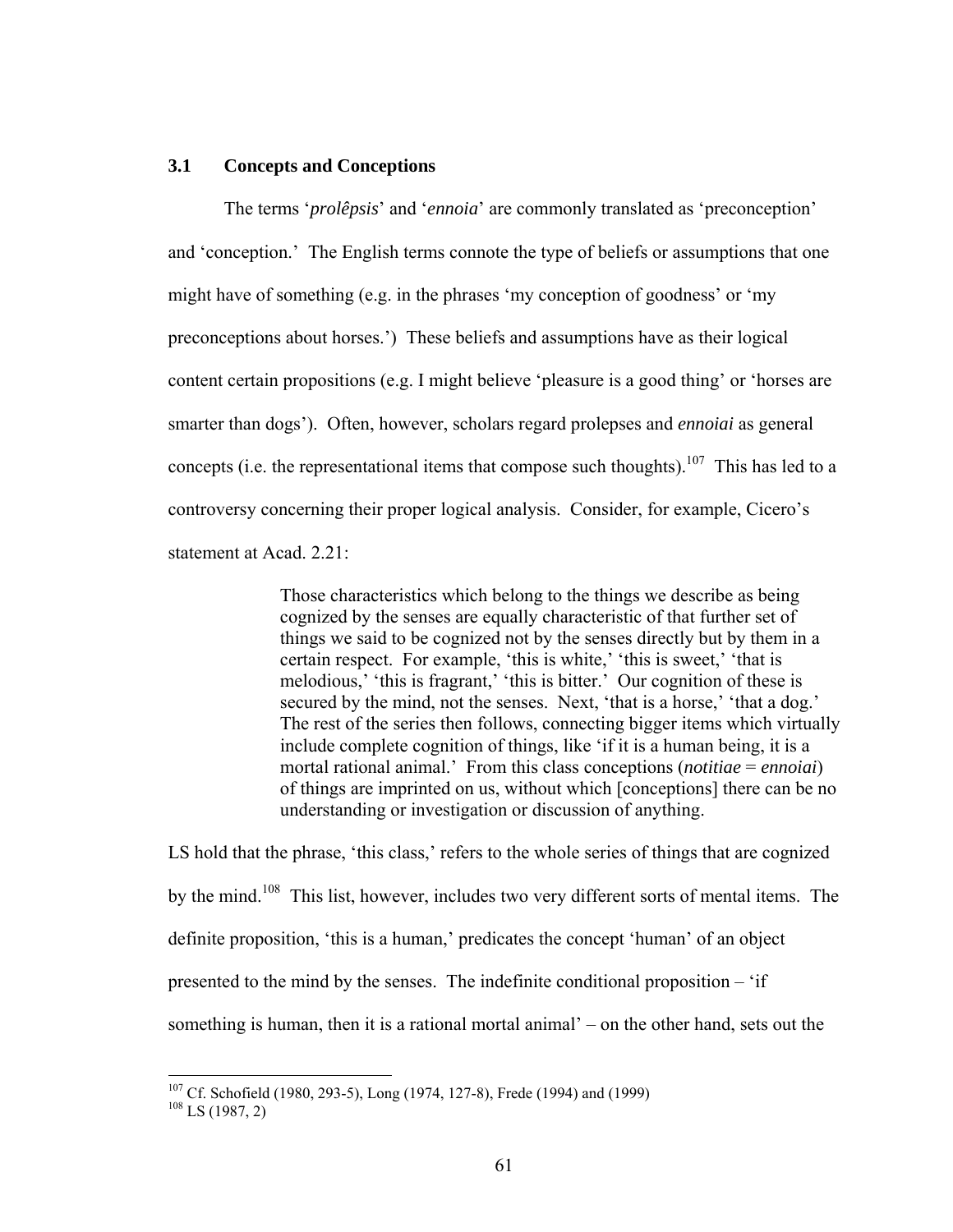definition of the concept 'human.' The question, then, is whether we should take the *ennoiai* to be the individual representational items that underlie predicates like 'human'; or, should we say that an *ennoia* is the mental state corresponding to the entire proposition, 'if something is a human being, it is a rational mortal animal'? The first type of representational item corresponds more closely to our notion of a concept, the latter to our notion of a conception? $109$ 

In the majority of its appearances the term '*ennoia*' refers to a mental item with propositional content and should be translated 'conception.' It is clear, however, that Stoic psychology also makes use of representational items answering to our notion of concept. Unfortunately, the Stoic term for such an item also appears to be '*ennoia*.' The Stoics often use a single term for two or more distinct logical notions in this way. This often leads to confusion both in the ancient sources and in contemporary scholarship. It will be convenient, therefore, to use the English terms 'concept' and 'conception' to translate these two senses of '*ennoia*.'

At CN 1084f-1085a Plutarch offers the following definition of conception:

Conception is a kind of presentation (*phantasia*) and presentation is a printing (*typôsis*) in the soul… They define conceptions as certain stored thoughts (*enapokeimenas noêseis*) and memories (*mnêmas*) as permanent and static printings.

'Presentation' is the Stoics' most generic term for a representational item in the mind.<sup>110</sup> It is an impression or alteration of the pneumatic tension of the leading-part of the soul.<sup>111</sup>

<span id="page-67-0"></span> $109$  Cf. Higginbotham (1998).

<span id="page-67-1"></span> $110$  I will use 'mind' to translate the Stoic term 'hegemonikon.' This is the commanding part of the soul located, as the Stoics infamously claimed, in the heart. The word 'mind,' however, should not be taken to imply incorporeality. The Stoics are very clear about the corporality of the mind. Cf. Annas (1996) and Long (1996a).<br><sup>111</sup> Sextus M 7.230: "[Chrysippus] himself, therefore, suspected that the term 'impression' (*typôsin*) was

<span id="page-67-2"></span>used in the sense of 'alteration' (*heteroiôseôs*), so that the definition runs like this 'presentation is an alteration of the soul." Trans. Bury (1936).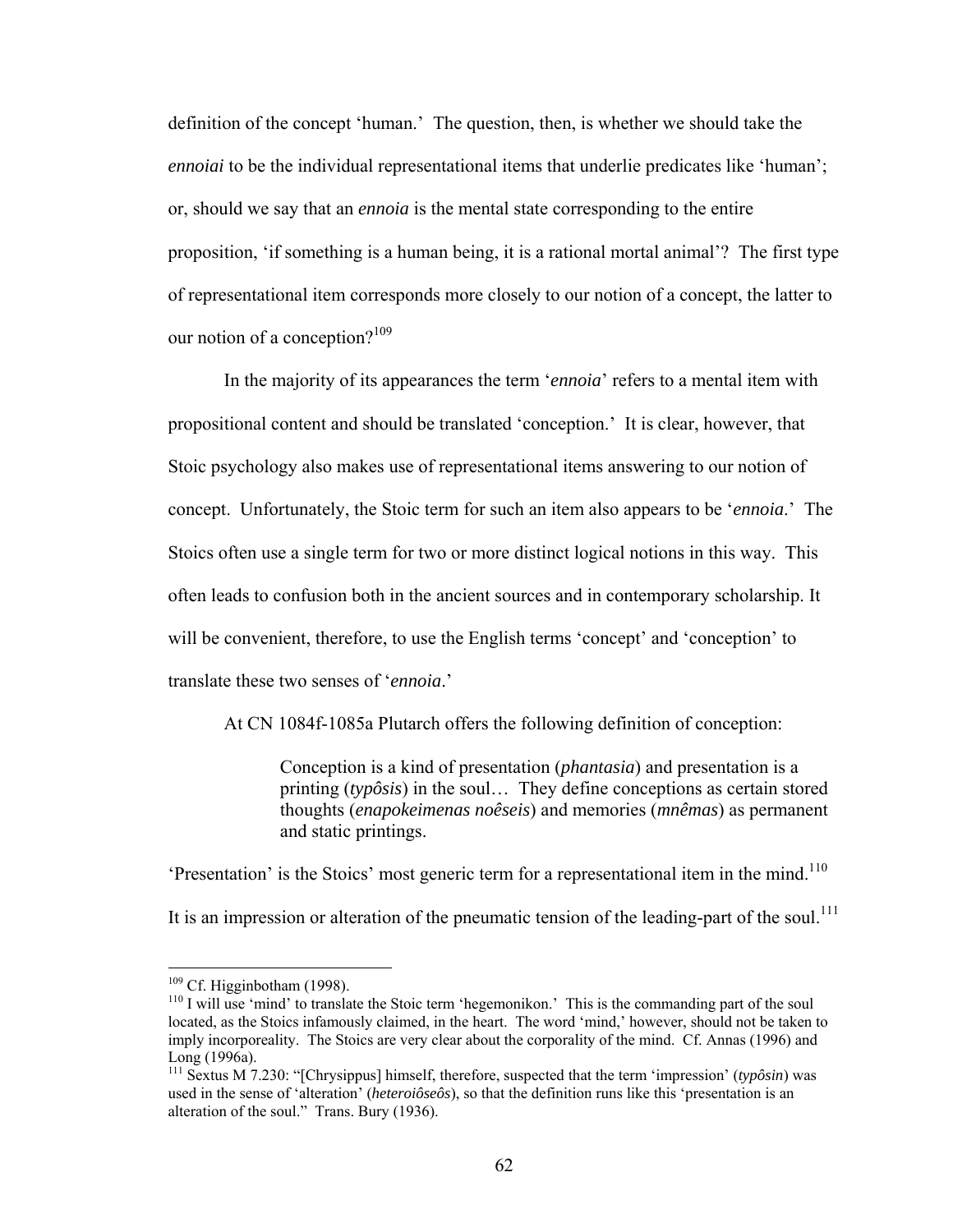Plutarch says that conception falls under the genus of presentation, but more specifically under the genus of thought. That thought is itself a species of presentation is made clear by DL 7.51:

> Furthermore, some presentations are rational (*logikai*) and others are nonrational (*alogoi*). Those of rational animals are rational, while those of non-rational animals are non-rational. Rational impressions are thoughts  $(no\hat{e}seis)$ ; irrational ones are nameless.<sup>112</sup>

At M 8.70 Sextus gives the following definition of a rational presentation:

[The Stoics] say that a 'sayable' (*lekton*) is what subsists in accordance with a rational presentation and a rational presentation is one in which what is presented (*to phantasthen*) can be exhibited in language.<sup>[113](#page-68-1)</sup>

Since presentations may be true or false, it is clear that the type of 'sayable' to which Sextus refers is a proposition (*axiôma*). Every presentation that is received in the mind of a rational animal (i.e. humans and gods) has as its logical content a proposition. Thus, all rational presentations are also thoughts. Nevertheless, the Stoics more commonly use the generic term 'presentation.'

At CN 1084f-1085a Plutarch distinguishes conceptions and memories as stored thoughts (*noêseis*) and stored impressions (*typôseis*) respectively. Comparison with M 7.227, however, makes it clear that all presentations – and thus all thoughts – are impressions  $(typ\delta seis)$ .<sup>114</sup> Moreover, we have already seen that all rational presentations – and thus all memories – are thoughts. This may be why Plutarch says that conceptions are "a kind of stored thought" (*enapokeimenas noêseis tinas*). It is likely that by

<span id="page-68-0"></span><sup>112</sup> Trans. IG

<span id="page-68-1"></span><sup>&</sup>lt;sup>113</sup> Similarly Diogenes Laertius 7.63: "They say that a sayable is what subsists in accordance with a rational impression." Cf. also Seneca EM 117.13<br><sup>114</sup> This might also be inferred from Plutarch's own statement, but the context of Sextus' remark makes it

<span id="page-68-2"></span>clear that he means 'presentation' in its most generic sense. He writes at M 7.227: "What this [i.e. the apprehensive presentation] is we shall understand when we have first learnt what, in their view, presentation is and what are its specific differences. Presentation then, according to them, is an impression on the soul (*typôsis en psychêi*)."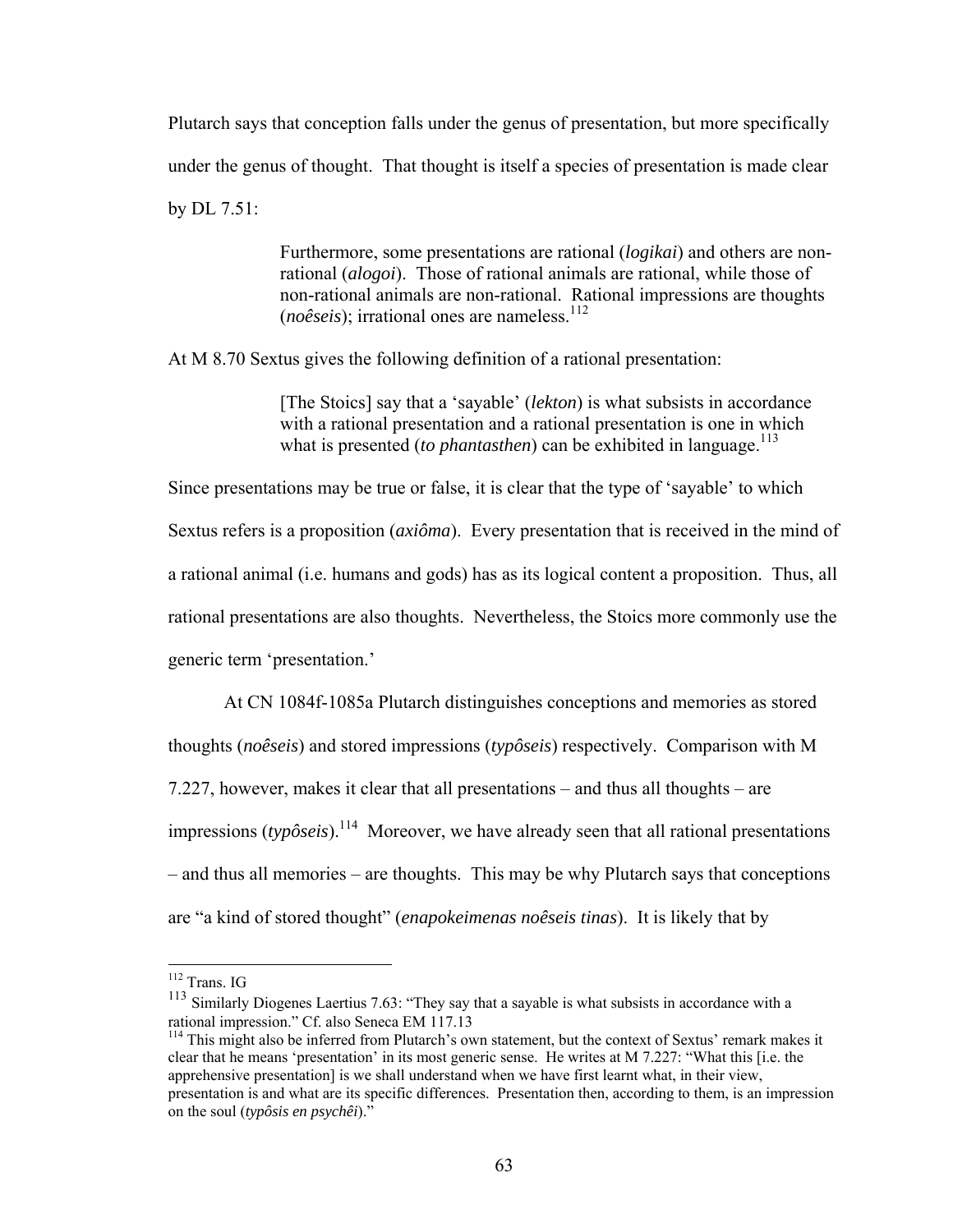contrasting them as 'thoughts' and 'impressions' Plutarch means to distinguish conceptions and memories as generic and particular representational items respectively. As we can see from Ps-Plutarch 4.11.3, memories are presentations of particular objects that have been printed upon the mind by sense-perception and subsequently stored away. Conceptions, on the other hand, are general thoughts stored in the mind as a result of the accumulation of particular memories and experience. In other words, whereas memories represent particular things (e.g. Dion), conceptions represent kinds of things (e.g. human beings). This is consistent with Diogenes' statement that prolepsis is a natural conception of things "according to the universal" (*ennoia tôn katholou*).

Both memories and conceptions are said by Plutarch to be stored away. This metaphor can be explained by comparison with the distinction that Plutarch makes at SA 961c:

> Likewise also, of course, the things concerning thoughts (*noêseis*), which they call 'conceptions' (*ennoiai*) when they are stored up and 'thoughts' (*dianoêseis*) when they are activated.

Here again Plutarch seems to be using 'thoughts' in the sense of 'generic thoughts.' The distinction he draws is between an occurent thought process and the disposition to form that occurent thought. For example, the present thought – 'human beings are rational mortal animals' – and the disposition to form this thought (e.g. in response to someone asking what you mean by the word 'human'). According to Plutarch, the conception properly speaking is the disposition to form this thought. The same distinction can be made in the case of memories. Comparison with CN 1084f-1085a suggests that the memory is technically the disposition to re-form the original presentation. In practice,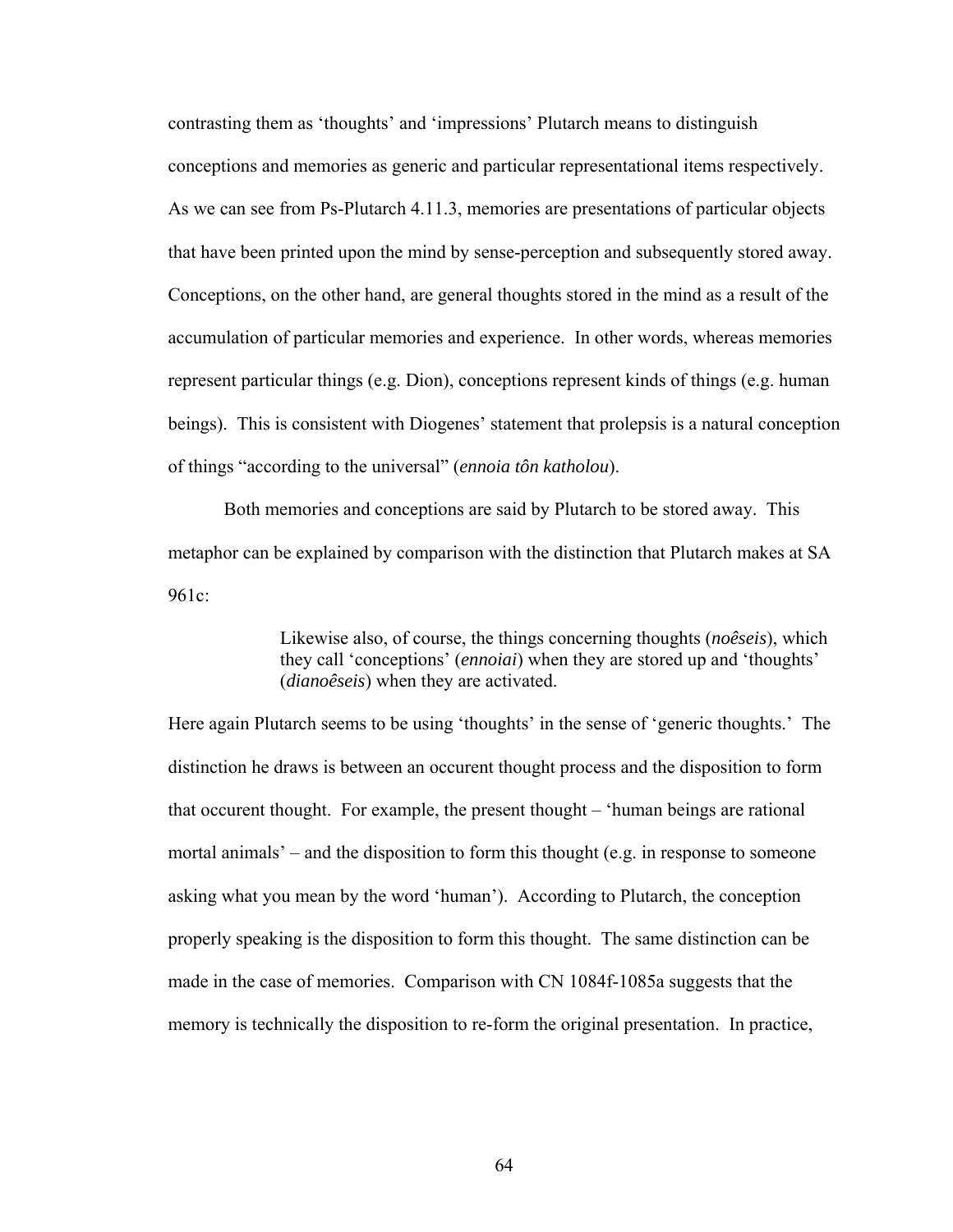however, the Stoics often refer to occurent thoughts and presentations formed on the basis of dispositions as 'conceptions' and 'memories.'

A similar ambiguity surrounds the terms 'prolepsis' and 'conception.' DL 7.54 defines a prolepsis as "a natural conception of things according to the universal" (*ennoia phusikê tôn katholou*). That prolepsis is a species of conception is confirmed by Ps-Plutarch 4.11.2-3.

> When a man is born, the Stoics say, he has the commanding-part of his soul like a sheet of paper ready for writing upon. On this he inscribes each one of his conceptions. The method of inscription is through the senses. For by perceiving something, e.g. white, they have a memory (*mnêmên*) of it when it has departed. And when many memories of a similar kind have occurred, we then say we have experience. For the plurality of similar impressions (*phantasiôn*) is experience. Some conceptions arise naturally in the aforesaid ways and undesignedly, others through our own instruction and attention. The latter are called 'conceptions' only, the former are called 'prolepses' as well.

Here again we see that 'conception' is used in two distinct senses: it refers both to the genus of conception and one of its two species, conception and prolepsis.[115](#page-70-0) To avoid confusion I will translate 'conception' in the specific sense contrasted with prolepsis as 'technical conception.' The distinction between prolepses and technical conceptions will be discussed below. For now it is sufficient to note that whatever account holds for conception in the generic sense will also hold for prolepsis and technical conception.

Putting all these distinctions together, we get the following division. Presentation is the most generic term for a representational item in the mind. A presentation is an impression or alteration of the mind. Presentation can be divided into rational and nonrational presentation. Thought in the generic sense is identical with rational presentation.

<span id="page-70-0"></span><sup>&</sup>lt;sup>115</sup> Indeed, in many cases the Stoics use the generic term 'conception' where 'prolepsis' would be more precise. Cf. Cherniss (1976). The terminological issues surrounding the Stoic theory of prolepsis are discussed in greater detail in Dyson (2004).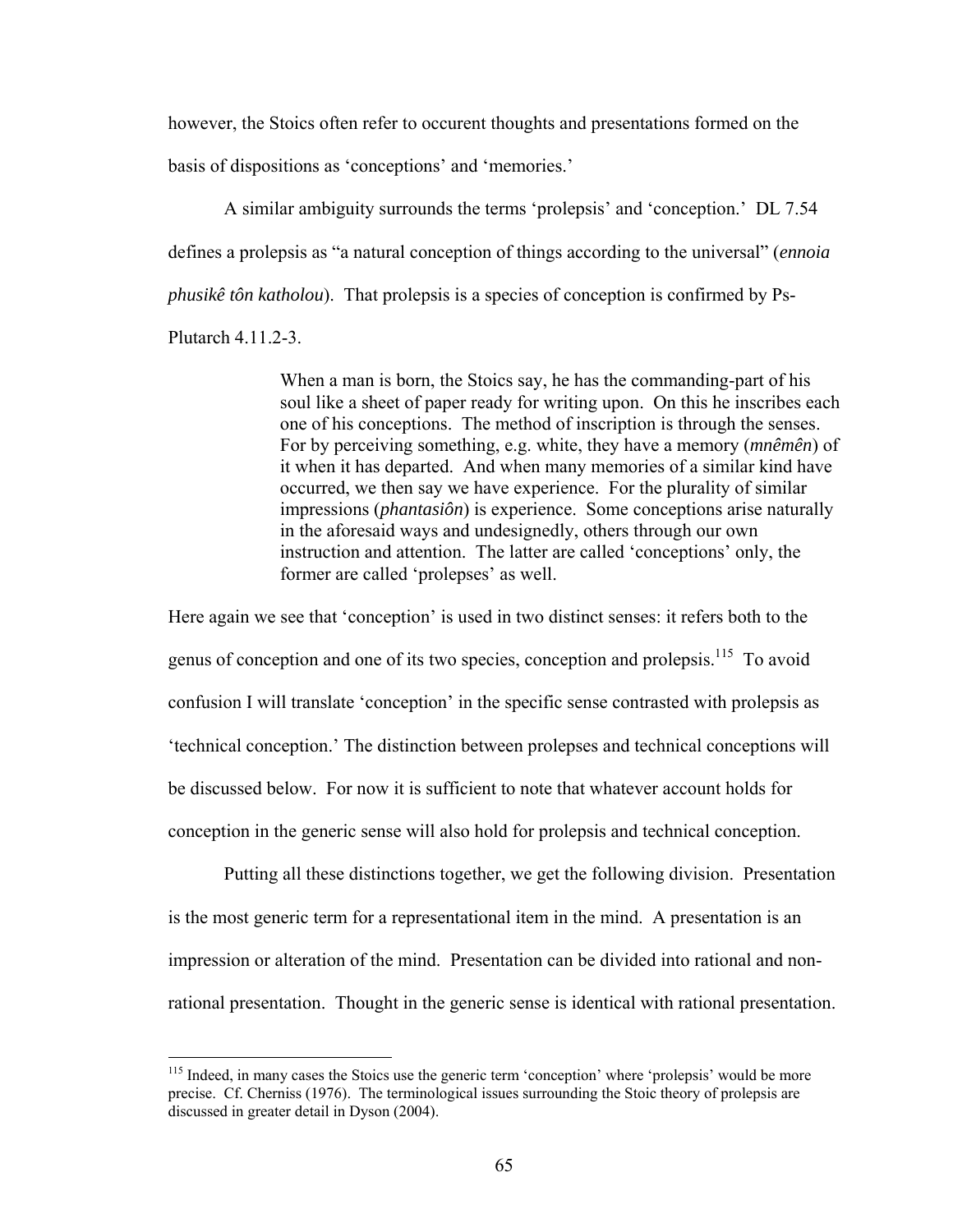Thought can be divided into generic and particular thought. Generic thoughts are typically called 'thoughts,' whereas particular thoughts are typically called 'presentations' or 'impressions.' Each of these can be further subdivided into occurent thoughts and stored thoughts or dispositions. Memories are dispositions to re-form particular presentations. Conceptions are dispositions to re-form generic thoughts. The presentations and thoughts that are formed on the basis of such dispositions are usually themselves called 'memories' and 'presentations.'

This division of the Stoics' psychological terminology provides the basis for thinking that prolepses have propositions rather than predicates as their content. Our analysis has shown that conception falls with the genus of thoughts or rational presentations. As we noted above, presentations can be either true or false depending on the truth or falsity of the sayable (*lekton*) that supervenes upon them. [116](#page-71-0) Thus, it is clear that this sayable is a proposition  $(axiôma)$ <sup>117</sup> Whereas the presentation itself is corporeal, the proposition is incorporeal.<sup>118</sup> I will refer to the incorporeal sayable that supervenes on a presentation as its propositional content. Since conception falls under the genus of rational presentation, it follows that a conception has propositional content.

 Indeed, these distinctions give us good ground for thinking that the propositional contents of conceptions will take a very specific logical form. Since conceptions are generic thoughts, this content will take the form of a generic or universal proposition (*to* 

<span id="page-71-1"></span><span id="page-71-0"></span><sup>&</sup>lt;sup>116</sup> Cf. Sextus M 7.244-6 and 8.11. The Stoic theory of saybles is discussed in greater detail below.<br><sup>117</sup> Cf. DL 7.63-6 for division of types of sayables.<br><sup>118</sup> Cf. Seneca EM 117,13: "There are [the Stoic says] bodily

<span id="page-71-2"></span>is a horse. These are accompanied by movements of thought which can make enunciations about bodies. These movements have a property peculiar to themselves, which is separate from bodies. For example, I see Cato walking: sense-perception has revealed this, and my mind has believed it. What I see is a body, and it is to a body that I have directed my eyes and my mind. Then I say, 'Cato is walking.' What I now utter (Chrysippus says) is not a body, but a certain enunciation about a body which some call a proposition, others a thing enunciated, and others a thing said."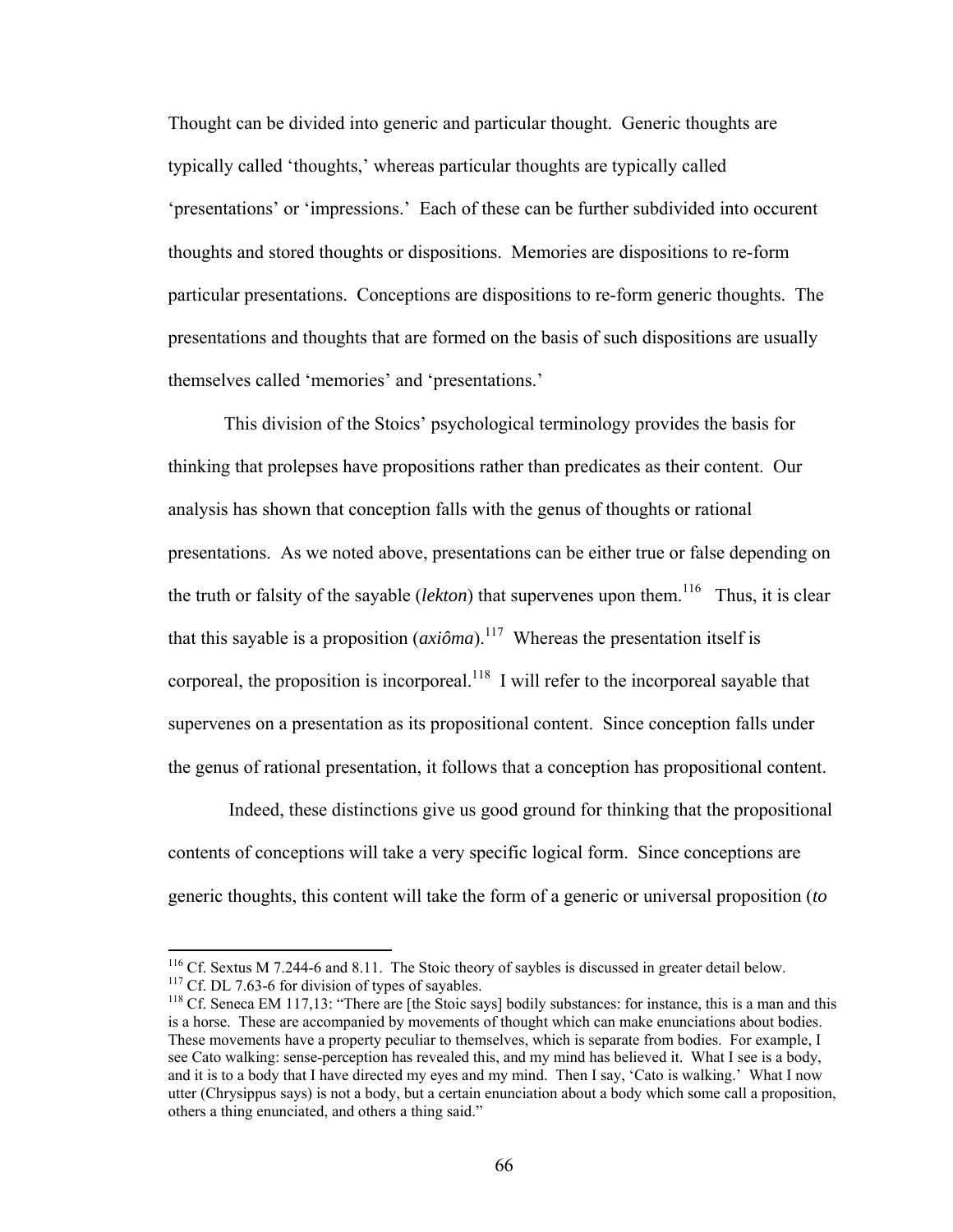*katholikon*). As noted above, this is what Diogenes means when he defines a prolepsis as a natural conception of things according to the universal (*katholou*). This is confirmed by several texts that associate conceptions with definitions.<sup>119</sup> Definitions are often expressed as categorical or universal statements (e.g. 'all human beings are rational mortal animals'). Sextus M 11.8-11 tells us that Chrysippus gave the following analysis of universal statements:

> For the definition, according to the authors of technical handbooks, differs from the universal statement in nothing by syntax, and is identical in meaning. This is reasonable. For whoever says, 'Man is a rational mortal animal' says the same thing in meaning as whoever says 'If something is a man, that thing is a rational mortal animal,' although it is verbally different. That this is so is clear, because not only does the universal statement range over all particular cases, but the definition also extends to all the specific instances of the thing represented – that of man to all specific men, that of horse to all horses. And both the universal statement and the definition are vitiated by the subsumption of a single false instance[.120](#page-72-1)

That this analysis of the definition is the proper logical form of the propositional content of conception of a human being is confirmed by above quote from Cicero's Acad. 2.21. In summary, then, a conception is the representational mental item (specifically a dispositionally stored thought) with an indefinite conditional proposition as its logical content. Since prolepsis is a species of conception, it will also have this type of

<span id="page-72-0"></span><sup>&</sup>lt;sup>119</sup> For example, at Med. Def. 19.348,17-349,4 Galen defines a definition as "that which by a brief reminder brings us to a conception (*ennoian*) of the things underlying words." Similarly, at CD 8.7Augustine writes: "[The Stoics say that from the senses] the mind forms conceptions – *ennoiai* as they call them – of those things, that is, which they articulate by definition. The entire method of learning and teaching, they say, stems and spreads from here."

<span id="page-72-1"></span> $120$  That this is Chrysippus' doctrine is made clear in the continuation of the passage: "Now just as these differ verbally but are identical in meaning, so too, they say, the complete division is universal in meaning but differs from the universalized proposition in syntax…The statement 'Of existing things, some are good, some bad, some intermediate' is, according to Chrysippus, in meaning a universalized proposition of the form 'If somethings are existents, they are either good or bad or indifferent.' Such a universalized proposition is, however, false if a single false instance is subsumed under it."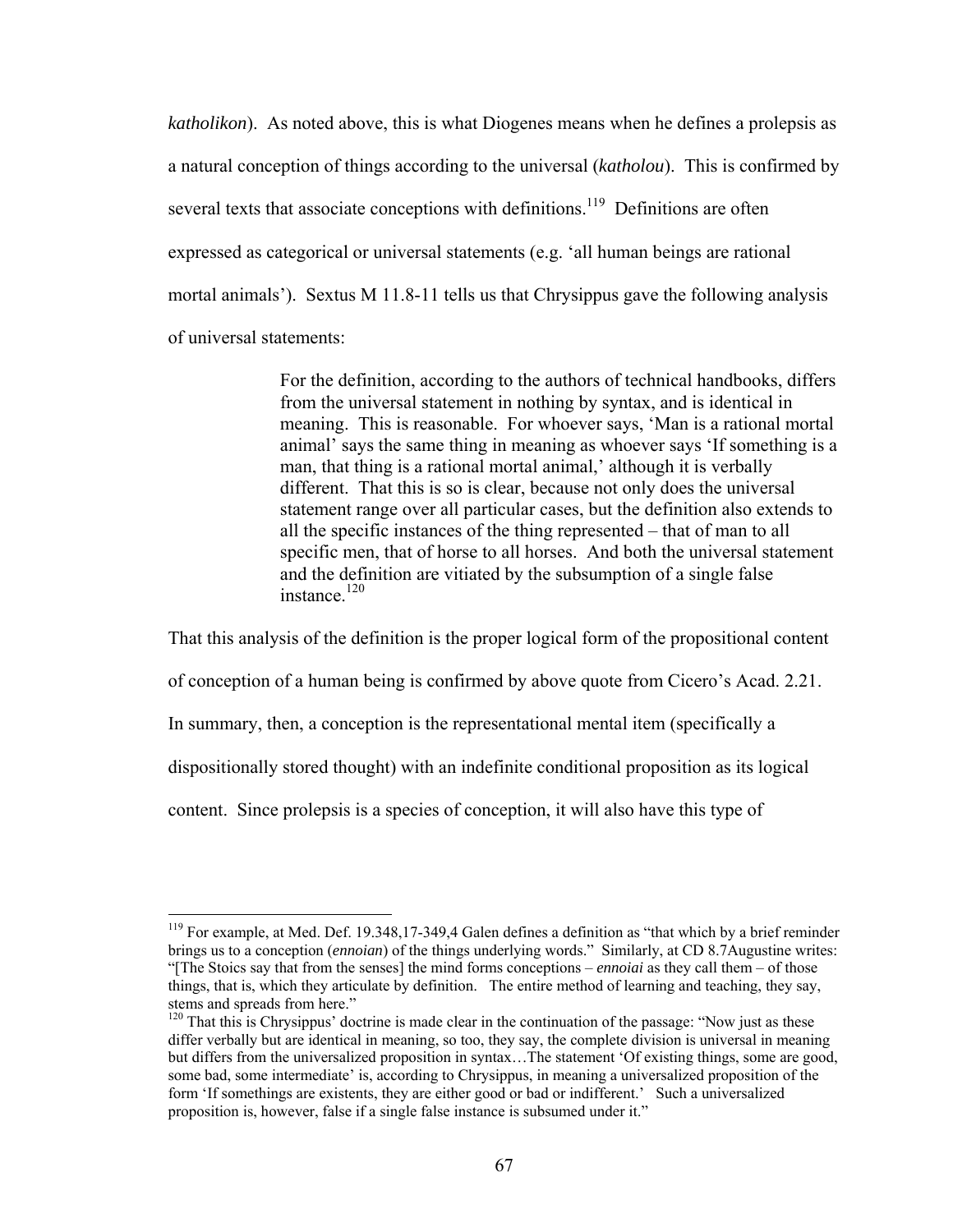propositional content. Thus, it is proper to take prolepses as generic thoughts and not as general concepts.

# **3.2 Concepts and Conceptual Objects**

Having determined the nature of a conception, let us now proceed to the nature of

the concept. This requires that we examine more closely the structure of the various

levels of thought and speech in Stoic psychology. Sextus M 8.11-2 reports that the Stoics

make the following divisions:

[The Stoics say that] that three things are linked together, 'the signification,' 'the signifier,' and 'the name-bearer.' The signifier is an utterance, for instance, 'Dion'; the signification is the actual state of affairs revealed by an utterance, and which we apprehend as it subsists in accordance with our thought, whereas it is not understood by those whose language is different although they hear the utterance; the name-bearer is the external object, for instance, Dion himself. Of these, two are bodies – the utterance and the name-bearer; but one is incorporeal – the state of affairs signified and sayable, which is true or false.

Consider the following example. Theon sees Dion walking towards him in the street and

utters aloud the sentence, 'Dion is a human being.' In this passage the Stoics distinguish

between three levels:

- (1) The utterance, 'Dion is a human being,' is a corporeal modification of the air exhaled from Theon's mouth.
- (2) The signification or meaning is the incorporeal sayable that supervenes on the physical structure of the utterance. This is what is grasped by the hearer when his mind receives the report of the utterance from his ears.
- (3) The name-bearer is the corporeal object, Dion, who is the referent of the utterance.

It is clear from other passages that we should add to this division a fourth level.

(4) Theon's thought that Dion is a human being is the corporeal modification of Theon's *pneuma* that produces the utterance.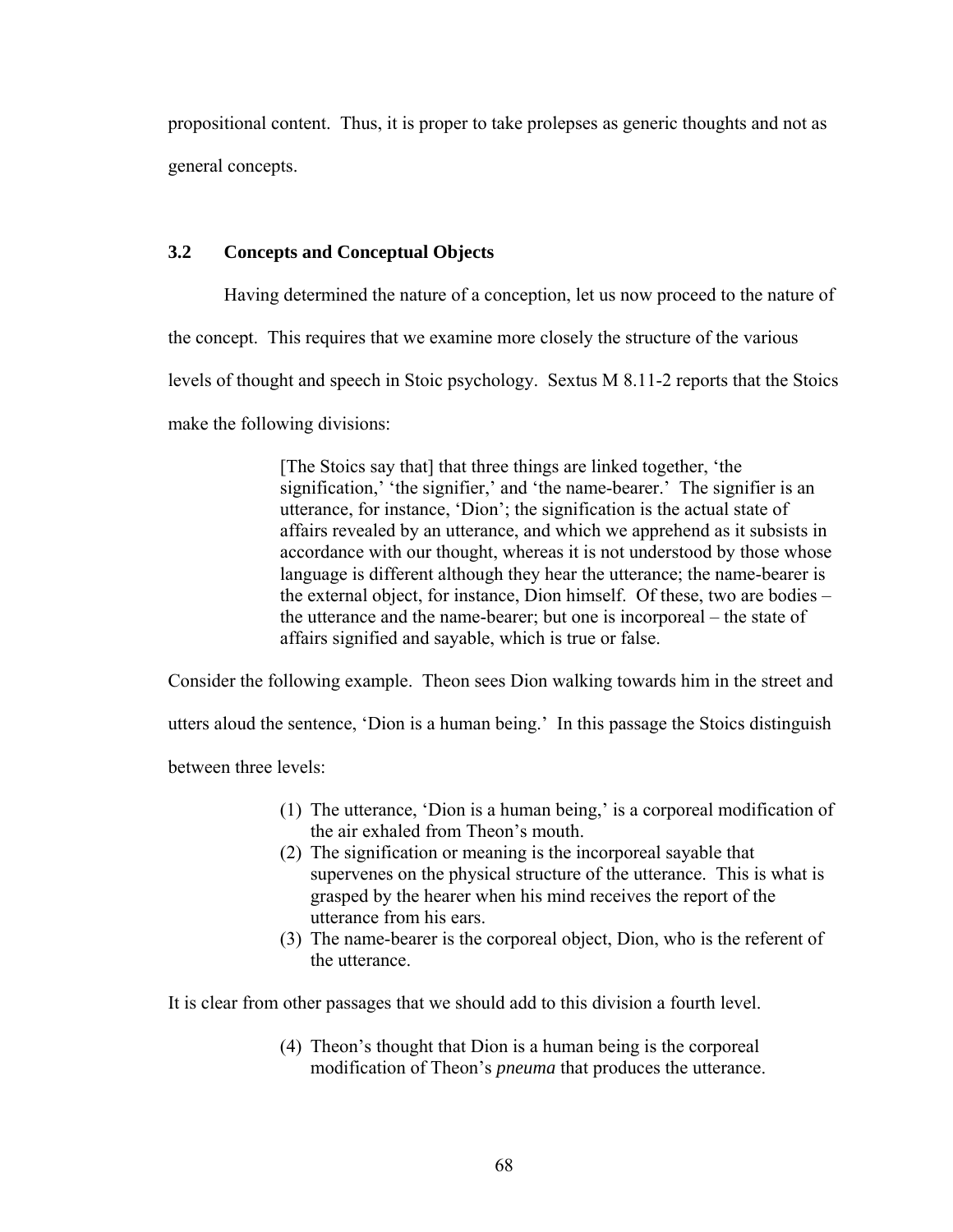The same incorporeal sayable that supervenes on the physical structure of the utterance also supervenes on the physical structure of the thought. Indeed, the thought has this propositional content whether it is actually voiced in speech or not. When it is spoken the utterance has the meaning that it does because it is imprinted with the same physical structure as the thought. Galen, reporting the views of Diogenes of Babylon, writes at PHP 2.5.9-13:

> But this too is certainly true, namely that language has its source in thought; for some people actually define language as meaningful utterance sent out from thought. It is also credible that language is sent out imprinted, and stamped as it were, by the conceptions present in thought (*dianoia*), and that it is temporally co-extensive with both the act of thinking and the activity of speaking.

Similarly, as we have seen from M 8.70 quoted above, the corporeal thought has the propositional content that it does because its internal structure – what is presented in the presentation – has a structure that is capable of being expressed in language. In other words, the thought is compositional: it is composed of parts that are isomorphic with the parts of the corresponding proposition. These parts will, in turn, be functionally similar to those which compose the utterance.<sup>121</sup> We can learn about the components of propositions at level (2) and thoughts at level (4) by studying the structure of language at level (1). Finally, note that the thought is a representation of a certain states of affairs (e.g. the fact that an object is qualified in a particular way). This representational relation is possible because the components of the thought stand in the same relation to one

<span id="page-74-0"></span> $121$  I say 'functionally similar' because, as we can see from Sextus M 11.8-11, utterances with different syntactical structure can express identical propositions. Indeed, utterances in different languages can convey the same proposition. I think in this case we should say that the thought and the proposition have the same structure and that different utterances are capable of conveying this meaning to the hearer. Indeed, what it means to say that syntactically different sentences mean the same thing is that competent language-speakers will understand the same thing – i.e. form thoughts with the same propositional content – upon hearing each of them.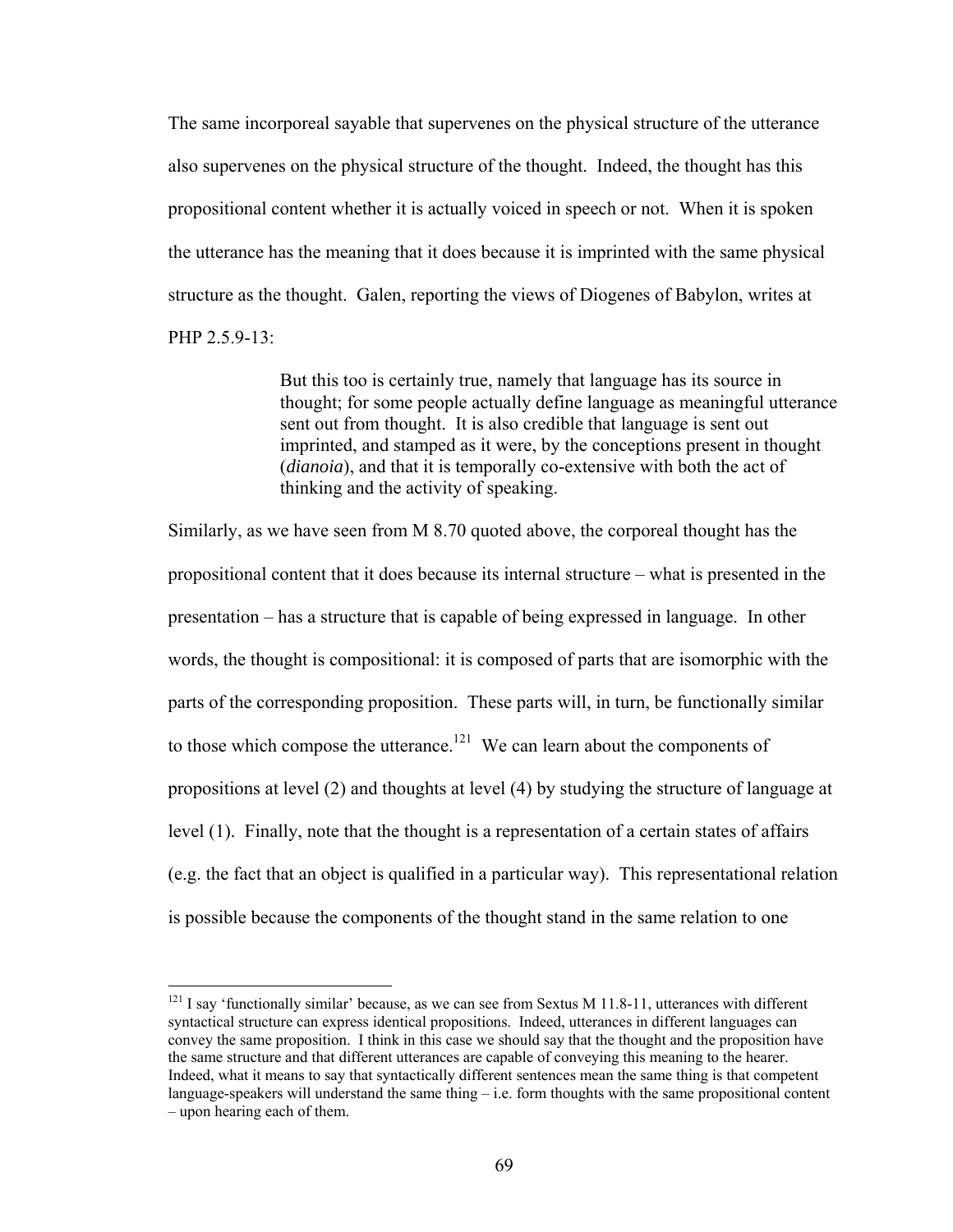another as the corresponding aspects of the object's physical structure. In other words, the same structure observed on levels (1), (2), and (4) will also exist at level (3).

At level (1) Theon's utterance is composed of the following parts: a name ('Dion'), the copula ('is'), and an appellative ('human being'). Since the utterance is declarative, at level (2) the corresponding sayable is a proposition. It is composed of the incomplete *lekton* or predicate 'is a human being' and a logical analogue to the name.<sup>122</sup> At level (3) the referent of the utterance is Dion himself. He is a corporeal entity qualified in various ways. The correspondence between levels  $(1)$  and  $(3)$  is given at DL 7.58:

> According to Diogenes [of Babylon] an appellative is a part of language which signifies a common quality, e.g. 'man,' 'horse.' A name is a part of language which indicates a peculiar quality, e.g. 'Diogenes,' 'Socrates.'

The Stoics say that every entity is peculiarly qualified in a way that makes it the unique substance that it is.<sup>123</sup> This peculiar quality is a particular configuration of the pneumatic tension that makes the substance a unified thing persisting through time. In the utterance, 'Dion is a human being,' the name 'Dion' refers to him as this particular peculiarly qualified thing. There are all sorts of other ways in which Dion is qualified, each of which is likewise a configuration of his pneumatic tension. One way is as a human being. The Stoics say that considered in this way Dion is a commonly qualified thing. In the utterance, 'Dion is a human being,' the appellative 'human being' refers to Dion as something qualified in a way similar that in which all other human beings are

<span id="page-75-0"></span><sup>&</sup>lt;sup>122</sup> Cf. Shields (1993).

<span id="page-75-1"></span><sup>&</sup>lt;sup>123</sup> Simplicius In An.  $217,36-218,2$ : "…if in the case of compound entities there exists individual form – with reference to which the Stoics speak of something peculiarly qualified, which both is gained, and lost again, all together, and remains the same throughout the compound entity's life even though its constituent parts come to be and are destroyed at different times."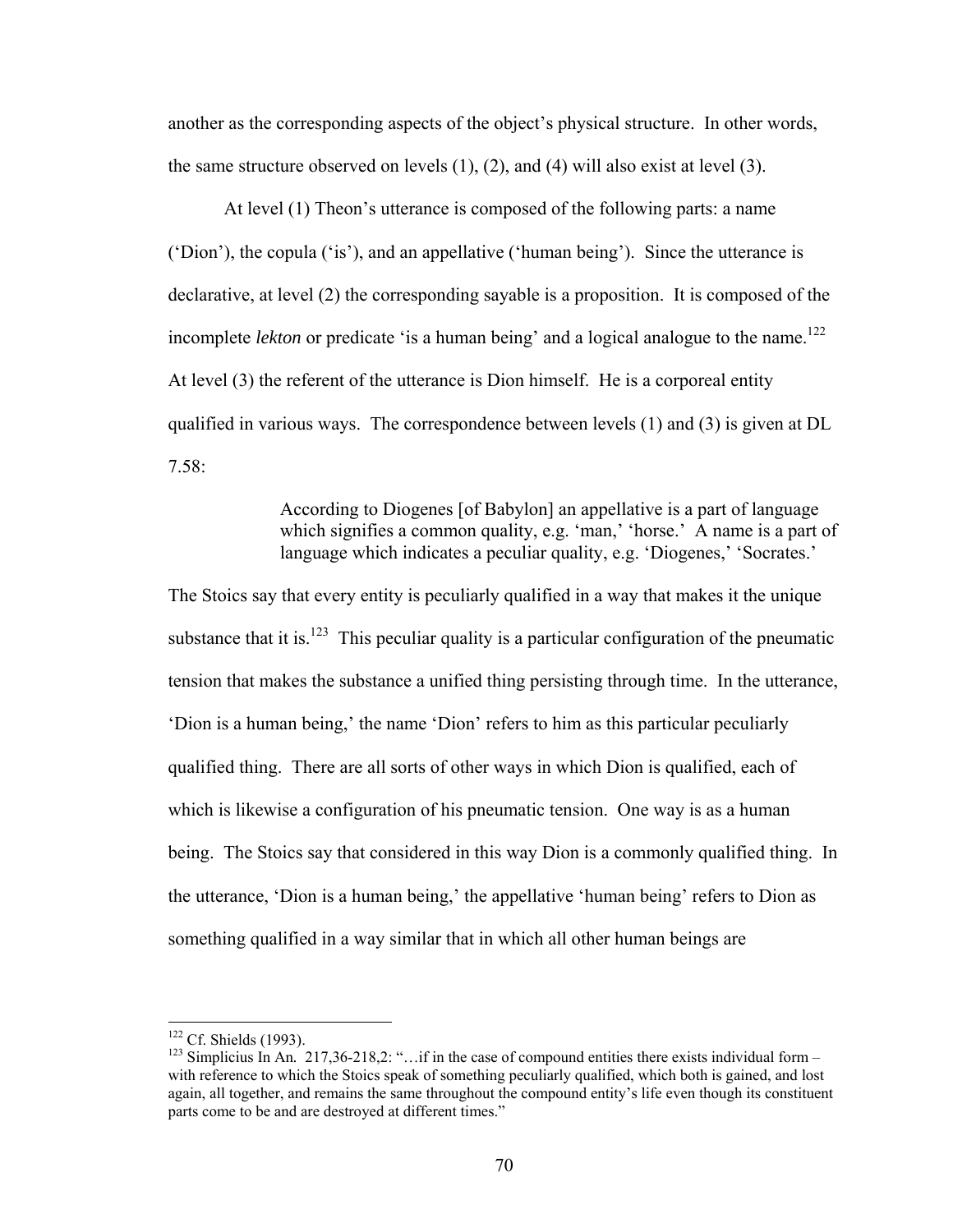qualified.[124](#page-76-0) In other words, all human beings have a certain similar pneumatic tension in virtue of which they display similar characteristic functions and activities. For this reason humans form a natural kind.<sup>125</sup>

The Stoics say that the predicate 'is a human being' supervenes on Dion's physical structure. This predicate is the incomplete sayable that corresponds at level (2) to the appellative at level  $(1)$ .<sup>126</sup> This predicate supervenes on Dion's physical structure even if there is no human mind present to form the thought or utterance with the corresponding propositional content. Just as Theon's thought has its propositional content regardless of whether this actually voiced in speech, so too Dion's body has a complex structure that is capable of being expressed in language independently of whether it is actually expressed. Indeed, at any give time Dion's body is qualified in an indefinite number of ways. Thus, the Stoics say that there is an indefinite number of other predicates that also supervene on his physical state at any given moment. Theon's statement in the above example is true because it expresses one of these predicates.<sup>127</sup> The same is true at level (4). Theon's thought is true because it has as its content a proposition that predicates of Dion 'this is a human being.' Furthermore, both at levels (1) and (4) the utterance and thought are capable of expressing this proposition because

 $\overline{a}$ 

<sup>124</sup> Cf. Simplicius In Cat. 222,30-2 and Syrianus In Met. 28,18-9.<br><sup>125</sup> The Stoics speak of the kind 'human being' as a set of commonly qualified things because they deny that there is any universal quality that is identical in each of member of the species. Only individual human beings exist; the species is a grouping created by the mind based on the objective similarities of humans as commonly qualified things. The same is true of all other species and genera. Cf. DL 7.60-1.

<span id="page-76-1"></span><span id="page-76-0"></span>

<span id="page-76-2"></span><sup>&</sup>lt;sup>126</sup> DL 7.64: "A predicate is what is asserted of something, or a state of affairs attachable to something or some things, as Appollodorus says, or an incomplete sayable attachable to a nominative case for generating a proposition." Cf. Frede (1994).

<span id="page-76-3"></span> $127$  Sextus writes at M 8.100: "The definite proposition such as 'this one is sitting' or 'this one is walking' is said by [the dialecticians] to be true whenever the predicate, such as 'sitting' or 'walking,' belongs to the thing which falls under the demonstrative reference."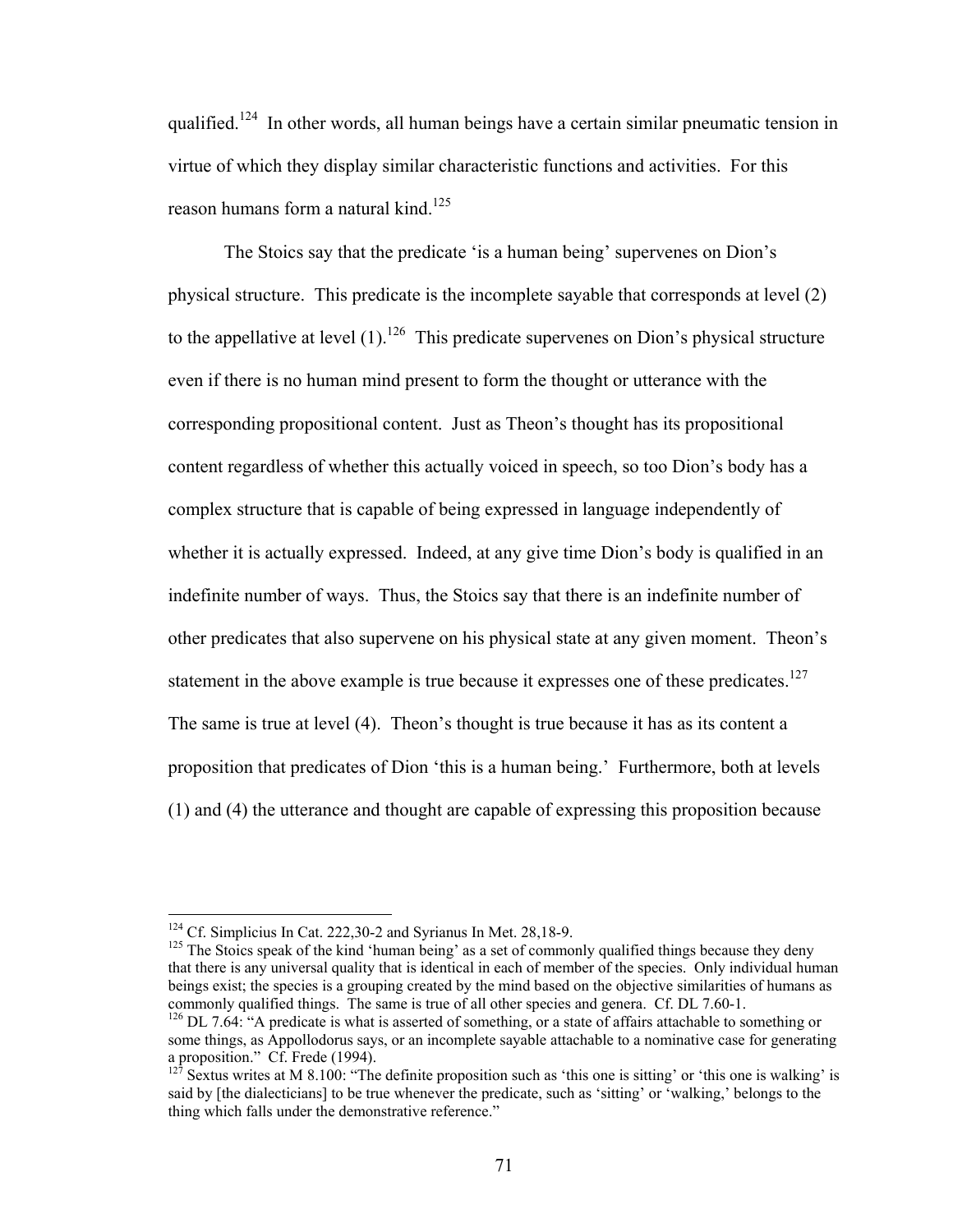they are compositional: they have parts that are arranged in such as way as to represent the fact that Dion is qualified in this way.

With this analysis of the compositionality of utterances, propositions, and objects we can give the following specification of what a concept is in Stoic psychology. A concept is the compositional representational element of thought at level (4) that corresponds to an appellative at level (1) and the predicate at level (2). It is thus the element of thought that represents the way that something is commonly qualified at level (3). Because it represents a way of being commonly qualified, the concept can represent any commonly qualified thing falling under the corresponding natural kind.<sup>128</sup>

The Stoic term '*ennoêma*' is often translated as 'concept.'<sup>129</sup> It is clear, however, that the Stoics draw a distinction between *ennoiai* and *ennoêmata*. The two most important passages on the *ennoêmata* are from Stobaeus and Diogenes Laertius.

Stobaeus writes at 1.136,21-137,6:

1

(Zeno's Doctrine) They say that *ennoêmata* are neither somethings nor qualified, but figments (*phantasmata*) of the soul which are quasisomethings (*hôsanei tina*) and quasi-qualified (*hôsanei poia*). These, they say, are what the old philosophers called Ideas.<sup>130</sup> For the Ideas are of the things which are classified under the *ennoêmata*, such as men, horses, and in general all the animals and other things of which they say that there are Ideas. The Stoic philosophers say that there are no Ideas, and that what we 'participate in' is the *ennoêmata*, while what we 'bear' is those cases which they call 'appellatives.'

Similarly, Diogenes Laertius writes at DL 7.60-1:

A genus is a collection of a plurality of inseparable *ennoêmata*, such as animal. For this embraces all the distinct animals. An *ennoêma* is a figment of the mind (*phantasma tês dianoias*), which is neither something

<span id="page-77-0"></span> $128$  Again, the Stoics deny that there is any incorporeal thing – either a transcendent Platonic form or immanent Aristotelian universal – that is present in each corporeal object and which is represented by the concept.<br><sup>129</sup> E.g. by Schofield (1980), LS (1986, 169 and 179) and Caston (1999).<br><sup>130</sup> Cf. also Ps-Plutarch 1.10.5: The Stoics of Zeno's school said that the Ideas were our own *ennoêmata*.

<span id="page-77-1"></span>

<span id="page-77-2"></span>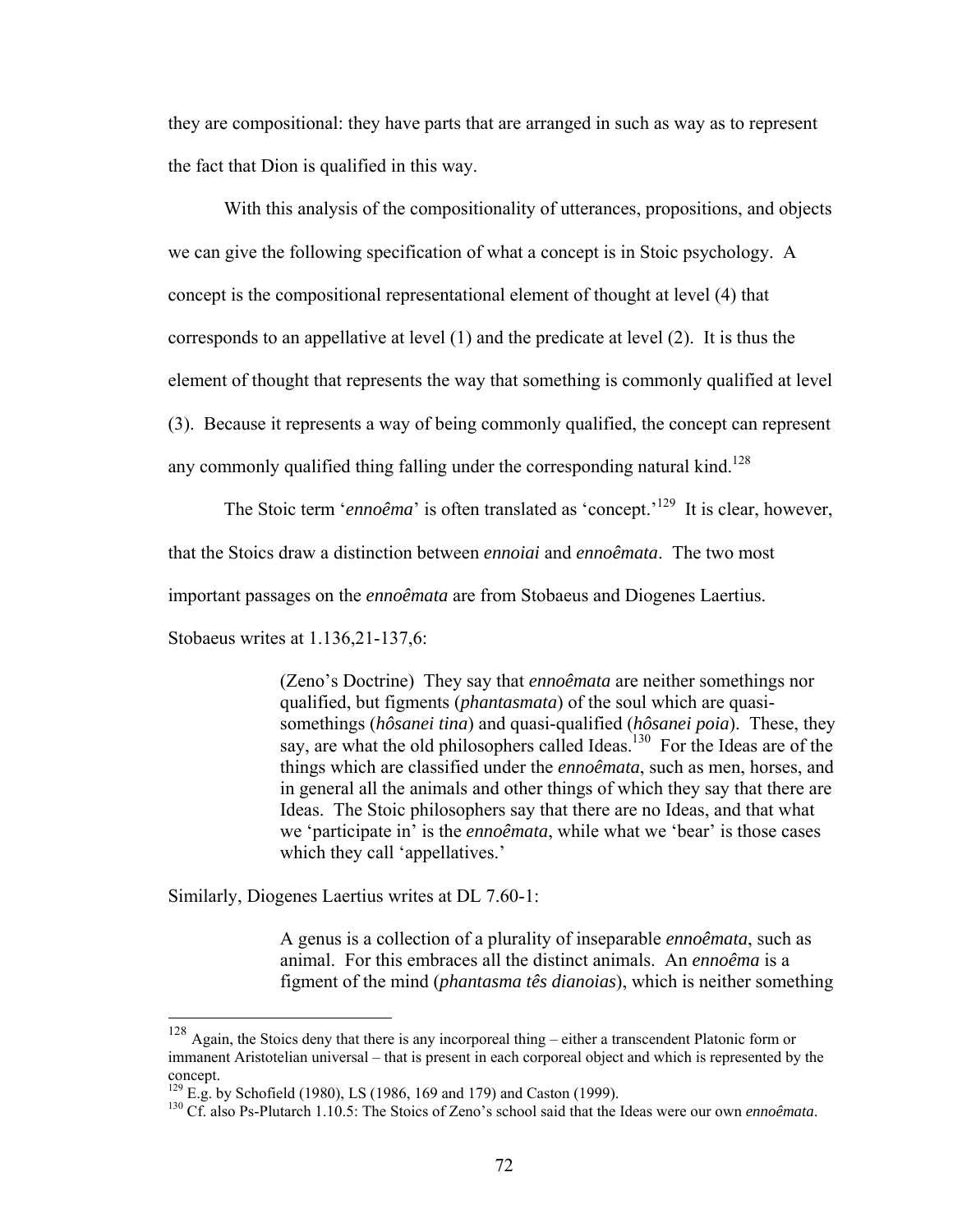nor qualified, but a quasi-something and quasi-qualified, in the way that the pattern (*anatypôma*) of a horse arises even though none is present. A species is that which is contained within a genus, as man is contained within animal.

These passages show that an *ennoêma* is not a concept in the sense of a component of thought. Rather, the parallel with the Platonic forms shows that *ennoêmata* are the objects of thoughts about natural kinds. It is the parallel to the corporeal object of a particular sense-impression. I will translate the term as 'conceptual object.'

Consider, for example, the following utterance: 'Dion is a rational mortal animal.' The Stoics claim that the meaning of this utterance is an intermediate proposition.<sup>131</sup> It can be analyzed into the following definite propositions: (a) 'This is Dion' and (b) 'This is rational and mortal and animal.' Proposition (a) expresses the fact that Dion is a certain peculiarly qualified thing. Proposition (b) expresses the fact that he is also commonly qualified in each of these ways. Consider, however, the statement 'Man is a rational mortal animal.<sup>'132</sup> We might offer a similar analysis: (c) 'This is Man' and (d) 'This is rational and mortal and animal.' According to the Platonist, proposition (c) names the form of Man. Indeed, the form of Man is the proper name-bearer of 'man' even in the sentence 'Dion is a man.' The Platonist explains this predication as Dion being called by the name 'man' because he participates in the form of Man. Similarly, proposition (d) states that the form of Man displays the qualities of rationality, mortality, and animality. According to *Soph.* 252b, the form of Man bears the names 'rational,' 'mortal,' and 'animal' because it participates in the forms that are their proper namebearers. The demonstrative form of the sentence reflects the fact that the mind has some

1

<span id="page-78-1"></span><span id="page-78-0"></span>

<sup>&</sup>lt;sup>131</sup> Cf. Sextus M 8.93-8.<br><sup>132</sup> I use the gender-specific term 'man' here for 'human being' since it more closely matches the semantics of the Greek.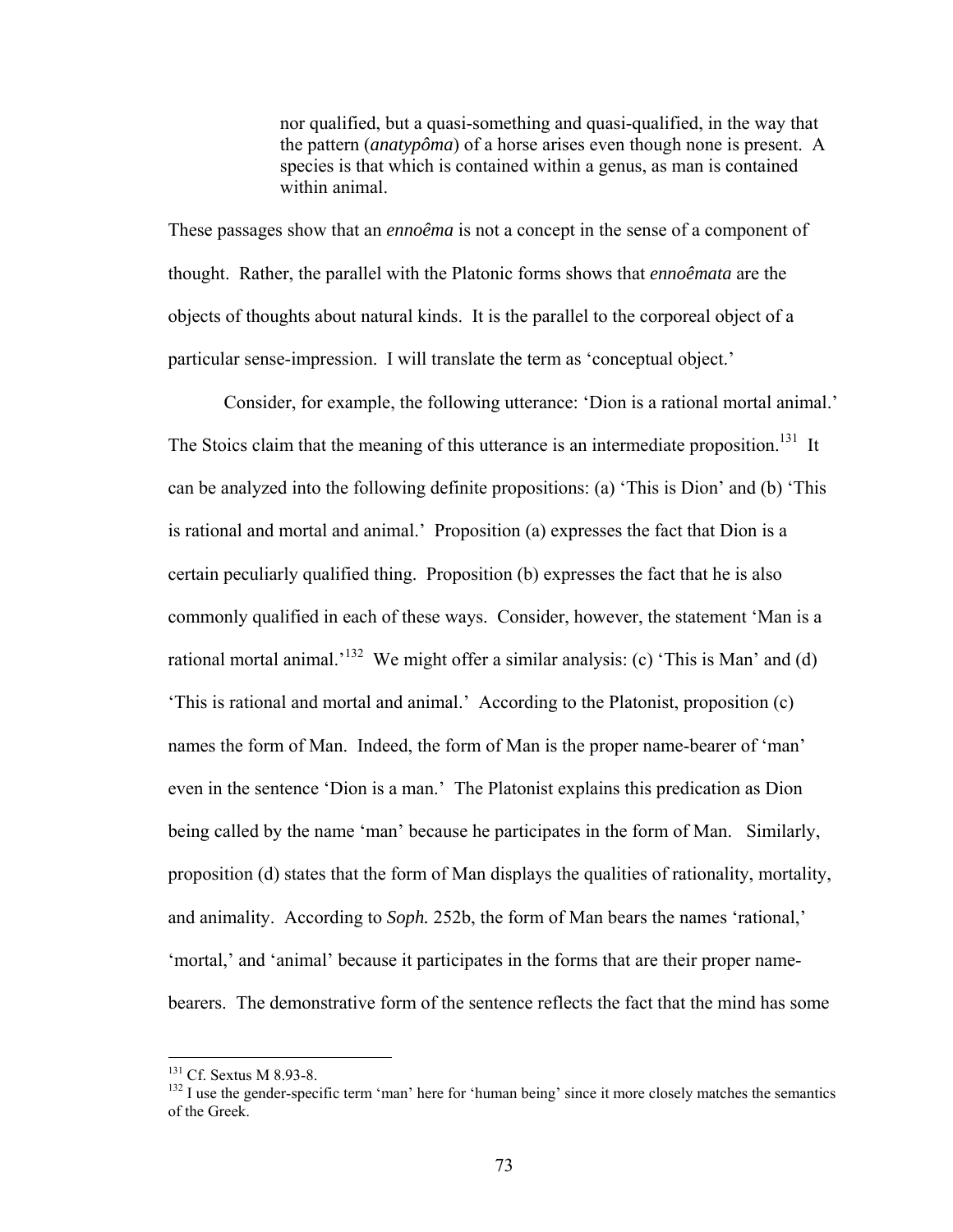faculty corresponding to sense-perception by which it has direct acquaintance with the forms. The Platonist holds that the definition of 'man' is known by recollection from the soul's prenatal existence. At *Phdr.* 250b-c, however, the soul's prenatal knowledge is explained in terms of its direct acquaintance with the form of Man in the intelligible realm.

The above passages suggest that Zeno and the early Stoics offered a similar analysis.<sup>133</sup> Instead of a transcendent form, however, the Stoics hold that the conceptual object Man is something that the mind itself generates and exists only in thought.<sup>134</sup> It is clear that the conceptual object does not have the same sort of existence as the corporeal object of a sense-perception[.135](#page-79-2) Rather, it is only 'as if' (*hôsanei*) there were an object answering to the name 'Man.' Likewise, the conceptual object is not really commonly qualified in same way as a real human being (i.e. by having its pneumatic tension modified in a certain way). One merely pretends 'as if' the object one is thinking about displays the characteristics and functions associated with human beings. The conceptual object has no causal efficacy and so does not play the explanatory role which Plato assigns to forms. What makes Dion a human being is that his pneumatic tension is qualified in this way. And his being qualified in this way is explained in terms of a series of antecedent physical causes and not by his participation in a metaphysical form of Man. The role of the conceptual object is limited to logical and semantic functions of Platonic

1

<span id="page-79-0"></span><sup>133</sup> Caston (1999) argues that the doctrine of *ennoêmata* was held by Zeno and his followers, but rejected by Chrysippus and the later Stoics because of its inherent logical and ontological difficulties. In the first place, it is not clear whether we should regard the *ennoêma* as a corporeal or incorporeal entity. In either case, Caston argues, Chrysippus would have to reject it since as a generic object propositions concerning an *ennoêma* would provide counter-examples to the principle of bivalence.<br><sup>134</sup> Caston (1999) suggests that this is derived from the young Socrates' suggestion at *Parmenides* 132b.<br><sup>135</sup> It is unclear what ontological statu

<span id="page-79-1"></span>

<span id="page-79-2"></span>among the incorporeal; however, they do not appear on other standard lists of incorporeals (e.g. DL 7.53) and the orthodoxy of Seneca' position has been questioned by Caston (1999). This issue is discussed in more detail below.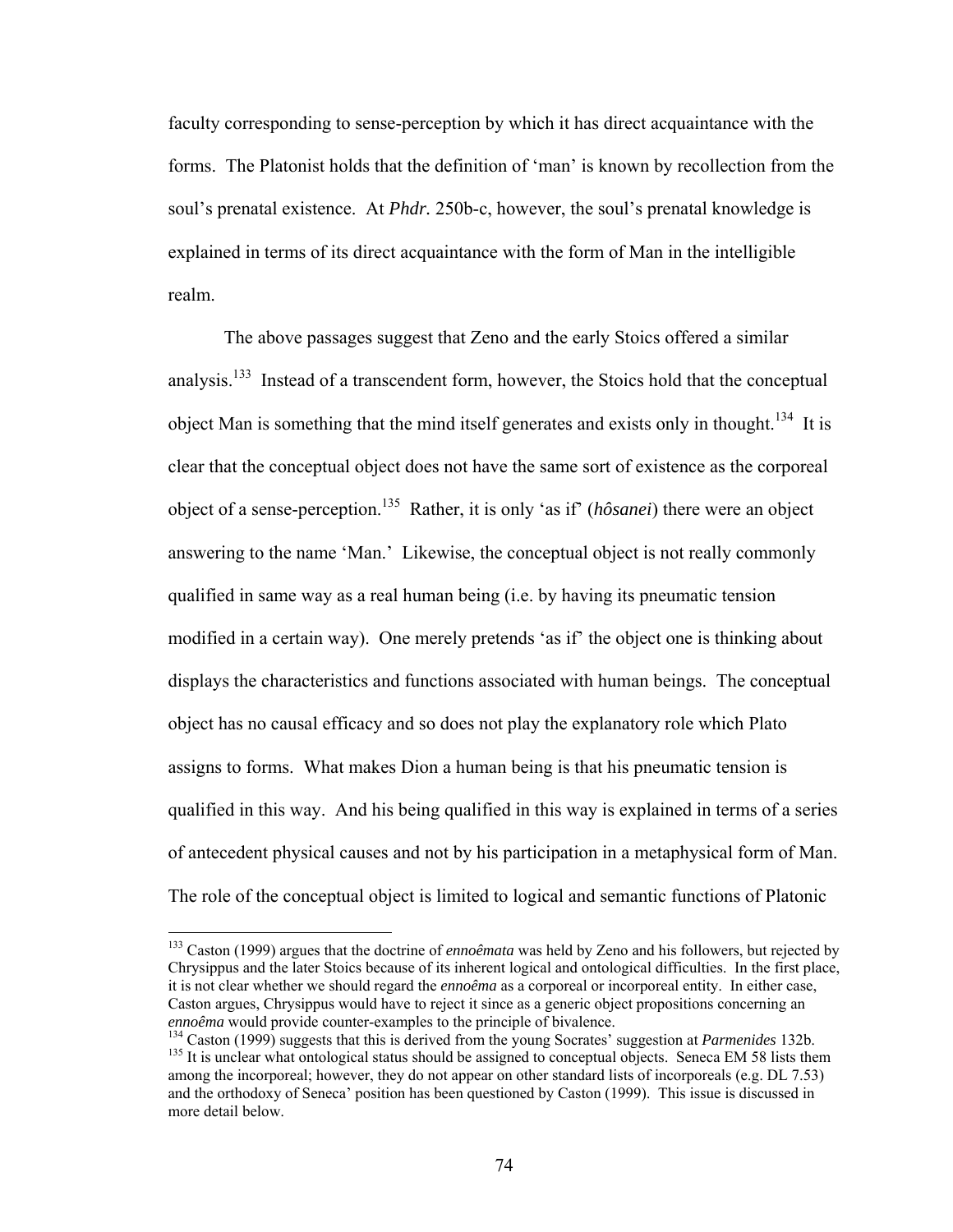forms. The *ennoêma* of Man is that which stands as one-over-many to all the various commonly qualified things of which it is true to say 'this is a man.' This relationship of being named after the conceptual object is the Zenonian account of 'participation.'

Diogenes offers as an illustration of a conceptual object the way that an image (*anatupôma*) of a horse arises before the eyes even when none is present. It is unlikely that Zeno limited conceptual objects to mental images since it is difficult to see how this account could be extended to appellatives such as 'just' or 'good.' Nevertheless, it seems that mental images provided a paradigmatic example. This suggests that Zeno also believed that appellative such as 'man' are defined by direct acquaintance with the corresponding conceptual objects. This is certainly the case with Epicurus, from whom Zeno seems to have borrowed his account. Consider the perceptual language used in Diogenes' account of the Epicurean doctrine of prolepsis at DL 10.33:

> For as soon as 'man' is uttered, immediately one has an idea of the general outline of man, according to our prolepsis, following the lead of our senses. Therefore, what is primarily denoted by every word is something clear; and we could never have inquired into an object if we had not first been aware of it. For example, 'is what is standing far off a horse or a cow?' For one must at some time have been aware of the shape of a horse and cow according to prolepsis. Nor would we have given a name to something if we had not first learned its general outline according to a prolepsis. Therefore, our prolepses are clear. And an object of opinion depends on something prior and clear, by referring to which we speak [of it], for example, 'on what basis do we know if this is a man?'

Again, it is unlikely that Epicurus limited his notion of mental representation to images. But, as with Zeno and the early Stoics, sense-perception seems to have provided the paradigmatic example. Both philosophers hold that, just as names denoting peculiarly qualified things are known by direct acquaintance with their objects, so too appellatives denoting kinds of things are known by direct acquaintance with conceptual objects.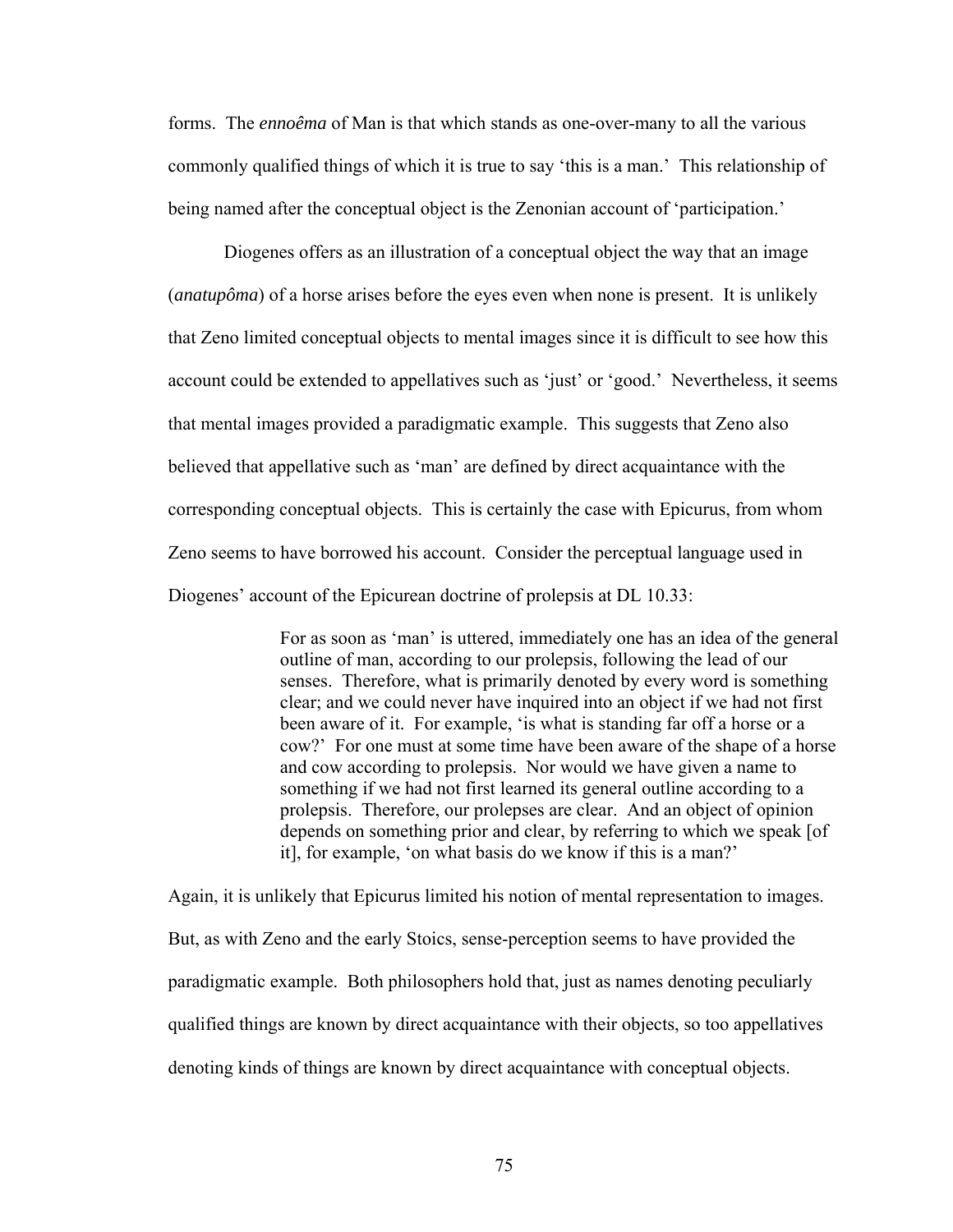In summary, then, it seems that *ennoêmata* should be taken as the objects of conceptual thoughts and not as concepts themselves. Conceptual objects do represent commonly qualified things in a way, namely as the objects of statements about the corresponding kind. This is not the type of representation, however, that corresponds to the role of the appellative at level (1) or predicate at level (2). As stated above, the Stoics seem to use the term '*ennoia*' to refer to the representational items that play this compositional role at level (4).

# **3.3 The Formation of Concepts, Conceptions, and Conceptual Objects**

The interpretation of *ennoêmata* as conceptual objects is supported by the fact that both Stobaeus and Diogenes identify them with figments of imagination. The best evidence for figments comes from Ps-Plutarch 4.12.1-5:

> Chrysippus says that these four [i.e. impression (*phantasia*), impressor (*phantaston*), imagination (*phantastikon*), figment (*phantasma*)] are all different. An impression is an affection occurring in the soul which reveals itself and its cause. Thus, when through sight we observe something white, the affection is what is engendered in the soul through vision; and it is this affection which enables us to say that there is a white object which activates us. Likewise when we perceive through touch and smell. ... The cause of an impression is an impressor: e.g. something white or cold or everything capable of activating the soul. Imagination is an empty attraction, an affection in the soul which arises from no impressor, as when someone shadow-boxes or strikes his hands against thin air; for an impression has some impressor as its object, but imagination has none. A figment is that to which we are attracted in the empty attraction of imagination (*eph' ho helkometha kata ton phantastikon diakenon helkusmon*); it occurs in people who are melancholic and mad.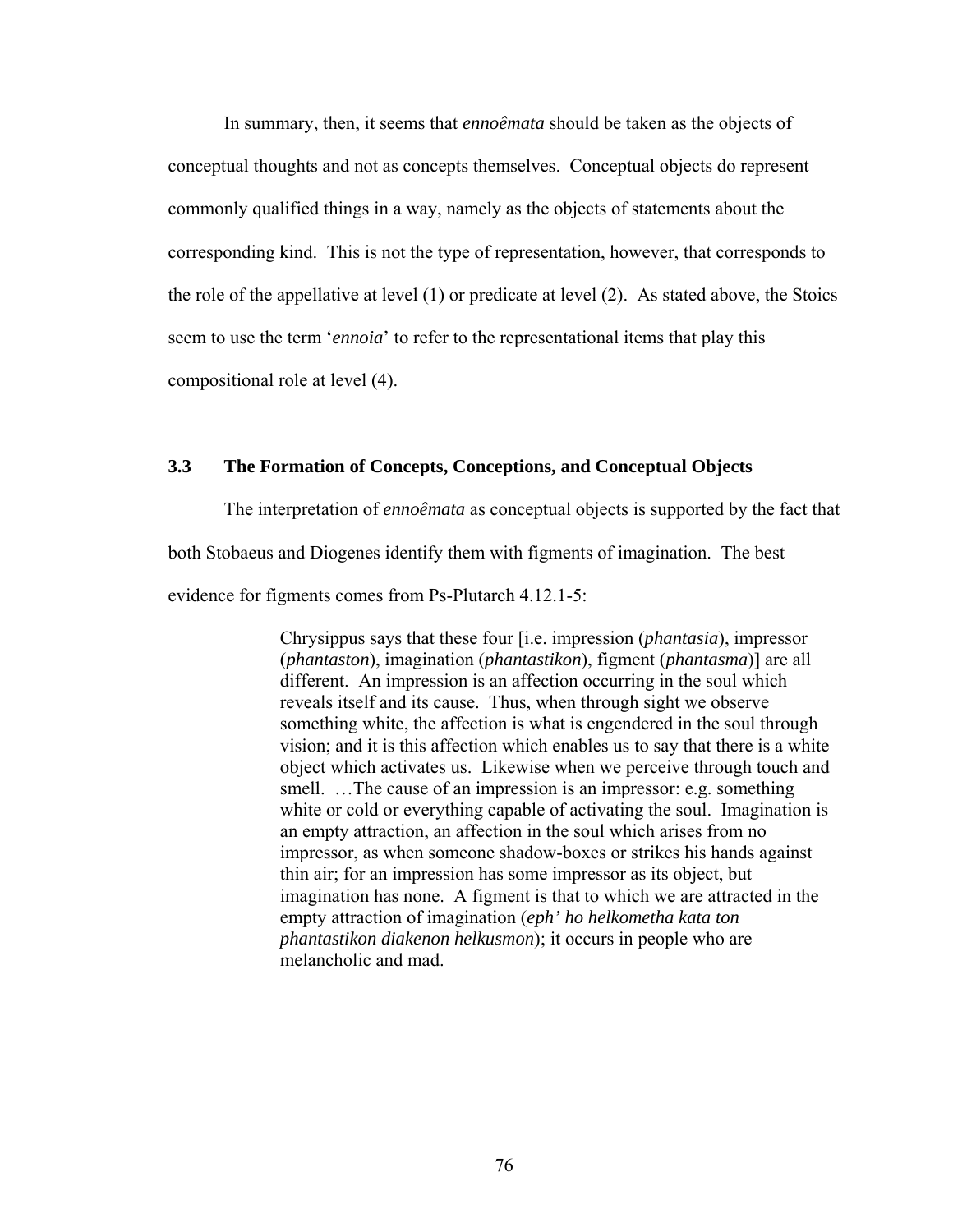In the example given above, Dion is that impressor at level (3) of Theon's impression at level  $(4)$ .<sup>136</sup> The Stoics extend a similar analysis to cases of imagination. The imaginary opponent is the figment or presentational object (*phantasma*) of the shadow-boxer's act of imagination at level (4). It is not clear if we should say in this scenario that there is a real shadow that exists at level (3) as an impressor, but that the shadow-boxer pretends as if the shadow is a real human being; or if we should say that there is no impressor at all in this case, but only the mind-generated figment of a real human opponent. The following examples from Sextus at M 7.246 suggest that both interpretations are possible:

> True and false [presentations] are ones like the presentation Orestes had of Electra in his madness: in so far as he had an impression of an existing thing it was true – for Electra existed –but in so far as he had a presentation of a Fury it was false – for there was no Fury. So too a dreamer's false and vacuous attraction (*pseudê kai diakenon helkusmon*) when his presentation of Dion, who is alive, of Dion's actual presence.

The case of Orestes' madness suggests the first interpretation. It is clear that there is clearly a real object at level  $(3)$  – Electra herself – that stands as impressor of an impression that is received by Orestes' senses. Due to his distorted state, however, Orestes' mind misinterprets the report of the senses and he sees Electra as if she were a Fury. The image of a Fury thus interposes itself as the immediate object at level (3a) of Orestes' act of imagination at level (4).

The example of the dreamer's image of Dion suggests the latter interpretation. Sextus clearly adds that Dion is alive in order to provide an example of a presentation that is true in one way, but false in another. Sextus says that the presentation is true in that it does have an existing entity as its mediate object, namely Dion; it is false in its

<span id="page-82-0"></span><sup>136</sup> In the following paragraphs I translate *phantasia* as 'impression' since in the case of actual senseperception the *phantasia* is a *typôsis* or 'printing.' I take this to mean that it is a physical representation of the object's being qualified in certain ways. Cf. Sextus M 7.228ff. for a warning against taking the metaphor of printing too literally.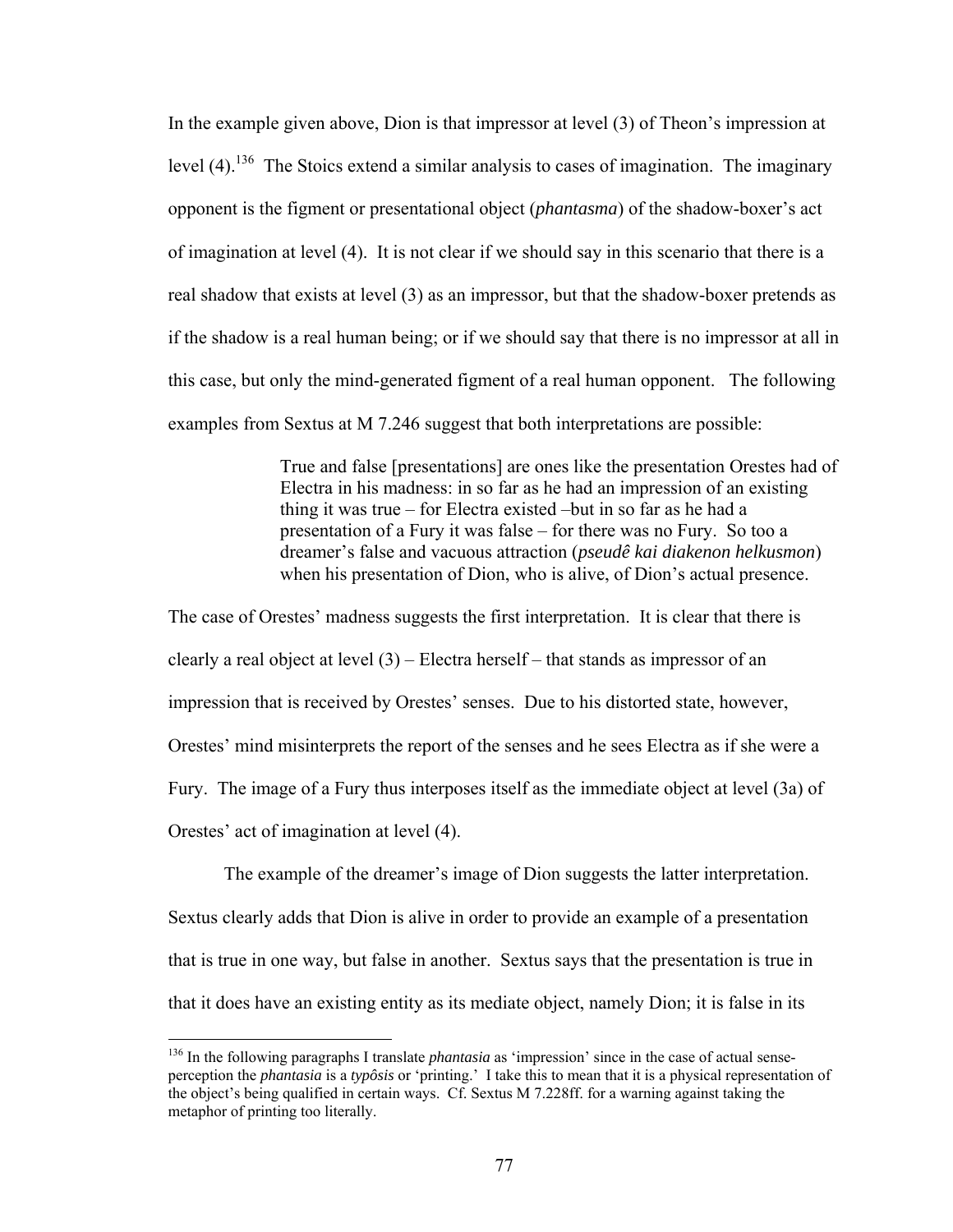representation of the object, namely that Dion is actually present. The scenario differs from the case of Orestes' madness in that Dion is not the immediate impressor at level (3) to an impression received by the dreamer's senses. Rather, due to his relaxed state of mind, the dreamer conjures up a figment of the Dion as a spontaneous object of his imagination. Presumably this is possible because the dreamer has at some point actually perceived Dion. The materials for his imagination are memories, i.e. stored impressions that had Dion as their impressor. This is the sense in which the figment is an imagination *of Dion* and the explanation for why Dion is the mediate object of the dreamer's act of imagination. It is clear that the same analysis could be given for the scenario in which Theon dreams of Dion after his death. In this case the figment of Theon's imagination is also generated by his mind on the basis of stored impressions of Dion while he was alive. In this scenario, however, there is no actually existing object that is the mediate object of Theon's dream-image since Dion himself is now dead.

DL 7.52-3 gives a list of ways that things are conceived. The list is repeated in several places with only minor variations and seems to have been standard in the Stoa.<sup>137</sup> Diogenes writes:

> For of the things that are conceived (*tôn nooumenôn*), some are conceived on the basis of direct experience (*kata periptôsin*), some on the basis of similarity, some on the basis of analogy, <some on the basis of transposition>, some on the basis of composition and some on the basis of opposition. Sensibles are conceived on the basis of direct experience; on the basis of similarity are conceived things [known] from something which is at hand – as Socrates is conceived of on the basis of his statue; on the basis of analogy things are conceived by expansion, for example, Tityos and the Cyclops, and by shrinking, for example, a Pygmy. And the centre of the earth is conceived through analogy with smaller spheres. On the basis of transposition, for example, eyes in the chest. On the basis of composition the Hippocentaur is conceived of; and death on the basis of

<span id="page-83-0"></span><sup>&</sup>lt;sup>137</sup> Cf. Sextus M 3.40-2, 8.56-60, 9.393-6, 11.250-2, and Cicero Fin. 3.33-4. The same basic list also attributed to Epicurus at DL 10.32.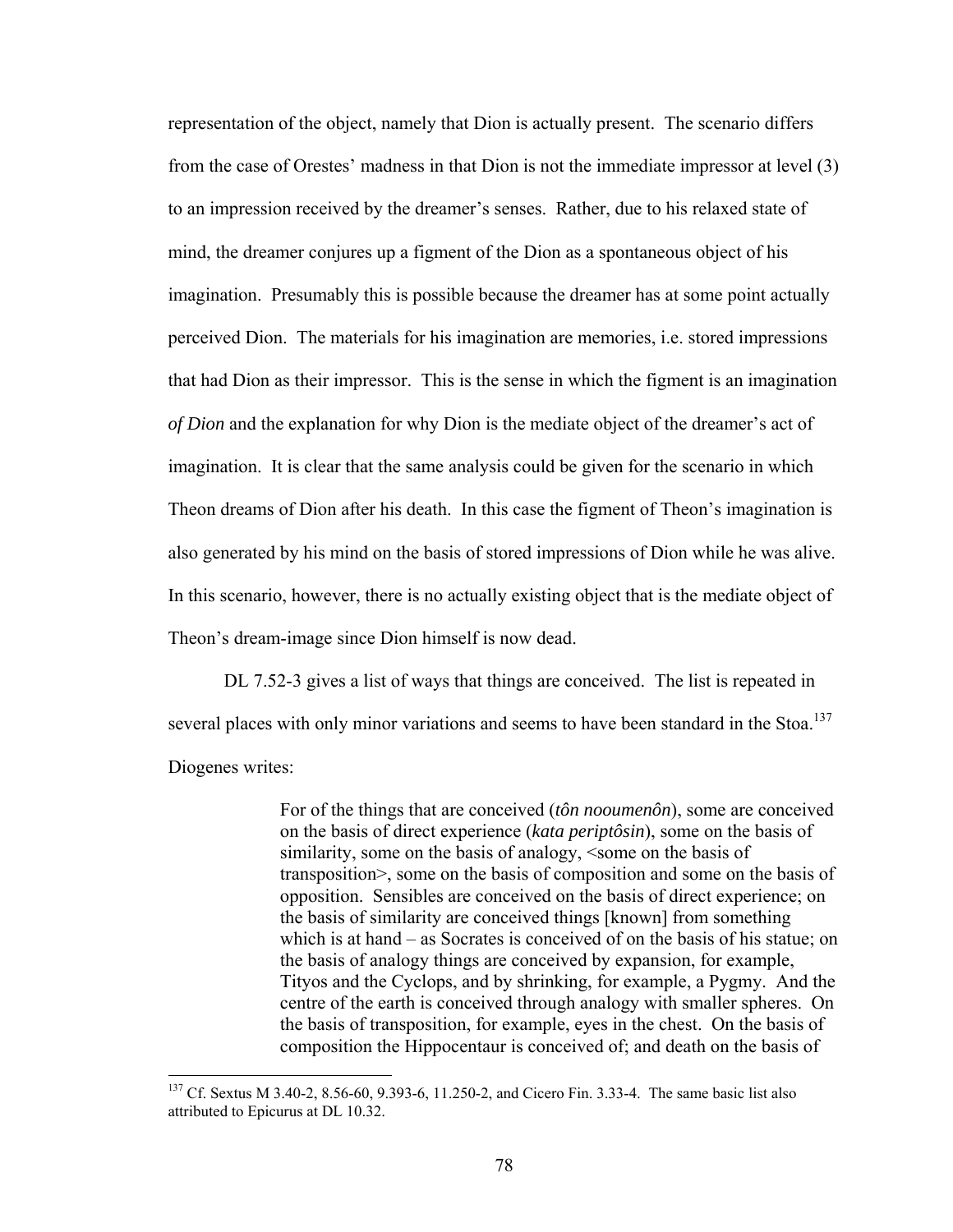opposition [to life]. Some things too are conceived of on the basis of transference, for example, the things said (*lekta*) and place. And there is a natural origin too for the conception of something just and good. Also on the basis of privation, for example, a man without a hand.<sup>138</sup>

Each of the examples in this list conforms to one of the models sketched above. In the case of sensible things, the mind conceives of them by way of an impression (*typôsis*) formed by direct contact (*kata periptôsin*). Such cases conform to the impressorimpression model. The remaining ways things are conceived deal with objects with which the mind does not have direct contact. Various reasons might be offered for this lack of direct contact: either because they never existed (e.g. Tityos, the Cyclops, and the Hippocentaur), or because they no longer exist (e.g. Socrates), or because they are corporeal objects that are inaccessible to the senses (e.g. the center of the earth), or because they are incorporeal and so incapable of any causal interaction (e.g. void and sayables), or simply by accident (e.g. a man with no hands). It seems that the objects of such acts of conceiving must be considered figments. The sense of conceive (*noein*) in these cases is, therefore, 'to imagine.'

As with Diogenes' illustration of an *ennoêma*, the paradigm seems to be the formation of a mental image. Thus, for example, Theon can conceive of Socrates in the sense that he forms a mental image of Socrates by analogy to a bust that he presently sees. The scenario might be analyzed as follows. The statue is the impressor at level (3) of Theon's sense-impression at level (4); however, Theon forms in his mind an image of Socrates as if he really existed. This act of conceiving is an imagination and takes as its object a *phantasma* at level (3a). A similar analysis can be given in terms of mental images for the Cyclops, Hippocentaur, Tityos, the Pygmy, men with eyes on the chests,

<span id="page-84-0"></span><sup>138</sup> Trans. IG.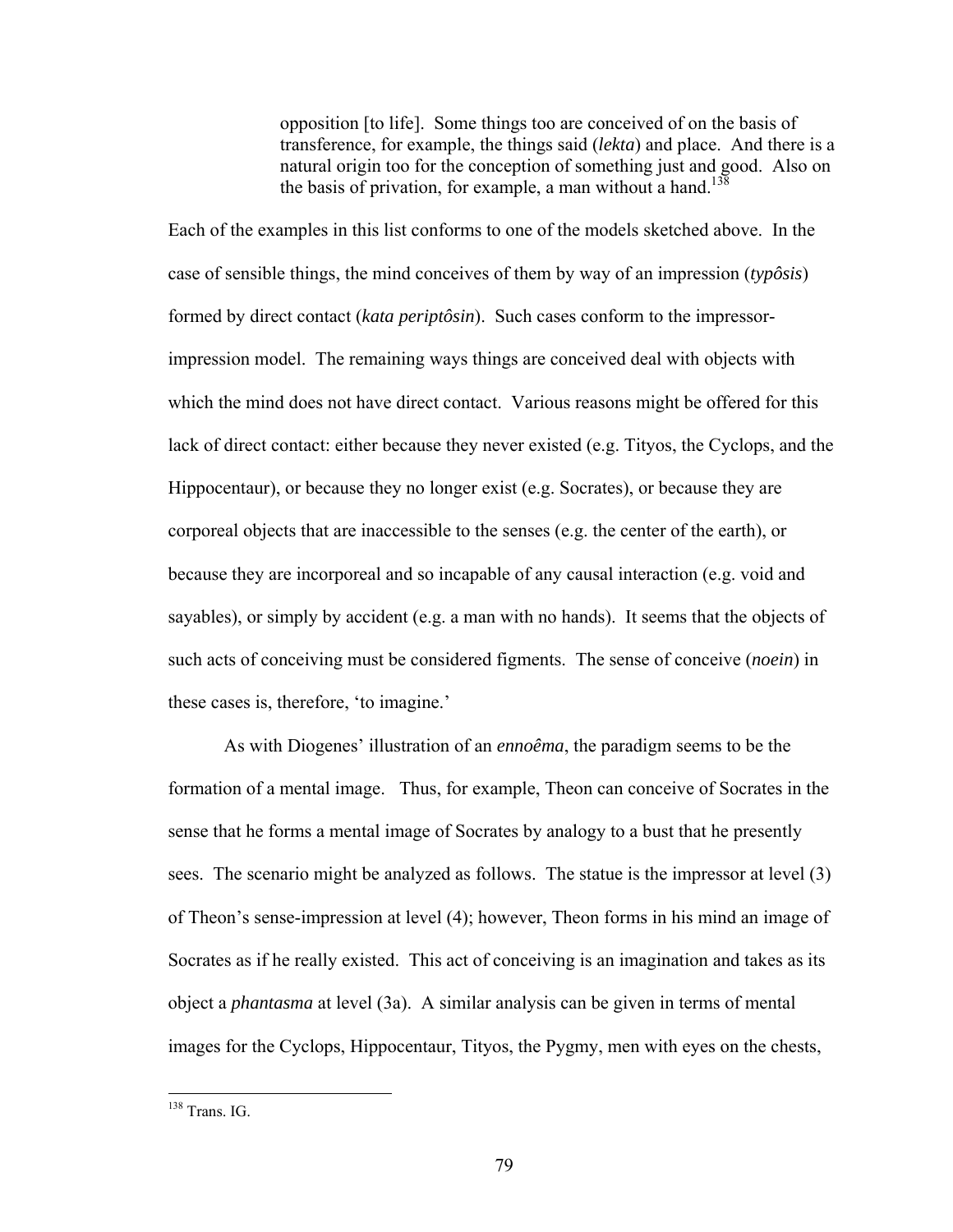and a man without a hand. In each case the mind forms a mental representation of these non-existent objects by re-arranging the memory images that it has stored up from senseperception. The paradigm of mental images does not fit quite as well with other examples offered, such as death, sayables, something just, and something good. Here the act of conceiving is the formation of a mental representation, but not one that is readily explained in terms of mental images.

The standard view is that conceptual objects are incorporeal.<sup>139</sup> The identification of conceptual objects and mental images, however, provides at least some reason for thinking that they may be corporeal. It is clear that impressions and memories are physical modifications of the pneumatic tension of the hegemonikon and so exist on level (4). This is also true of the mental acts by which things are conceived based on the rearrangement of mental representations. The mind stores away memories which represent particular objects that are peculiarly and commonly qualified in various ways. The elements of these memories represent the various ways that their objects are qualified. The mind conceives of new things by re-arranging the elements of these representations to form new representations. In some cases the elements of these memories will be readily represented in terms of images. The standard view might be maintained by making a distinction between the incorporeal memory-image and the corporeal act of remembering. On this interpretation when the mind recalls such things it generates a figment as the intentional object of the memory. A more ontologically conservative interpretation would identify the physical memory-image with the corporeal act of remembering. In either case, it seems that a similar analysis should be give to acts of conceiving by means of analogy, similarity, etc. When Theon conceives of Socrates or

<u>.</u>

<span id="page-85-0"></span> $139$  E.g. Seneca EM 58.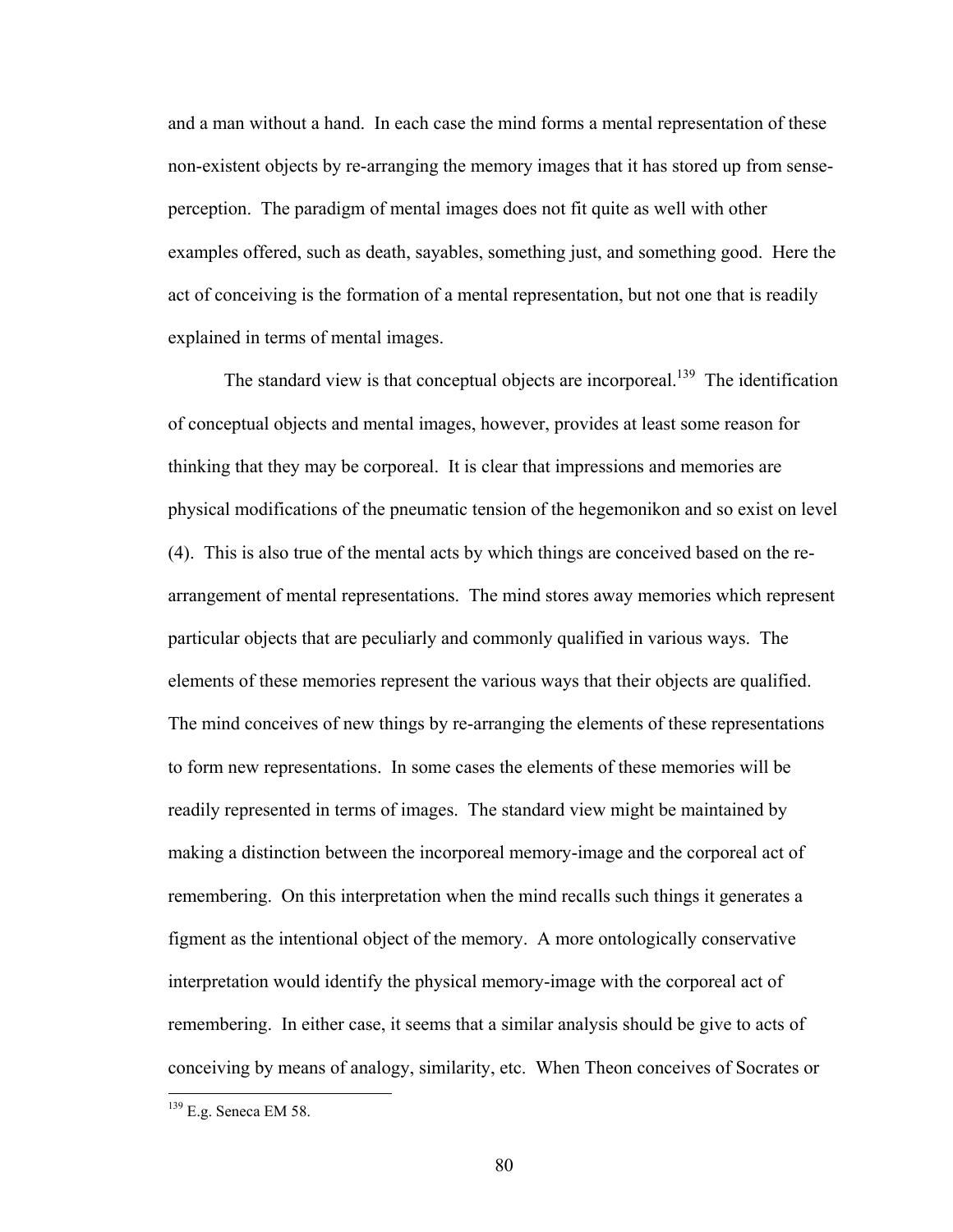the Cyclops he re-arranges the elements of his stored mental representations in such a way that on the basis of the new mental representation his mind is able to generate a figment of Socrates or the Cyclops.

It was noted above that this list of ways things are conceived is cited in numerous texts. The most frequent and most important citations occur in Sextus.<sup>140</sup> He uses the list to support the assertion that every presentation occurs either from sense-perception or not without sense-perception. At M 8.56-60 the list is cited in support of the assertion that it is impossible to conceive of anything without some prior sense-perception. This is one of the texts most often cited in favor of empiricist readings of Stoic epistemology.<sup>141</sup> Sextus uses the list to show that presentations that are not derived directly from senseperceptions are nevertheless dependent upon sense-perception for their materials. Thinking of representation in terms of mental images provides Sextus' argument with the greatest intuitive appeal. It is at least *prima facie* plausible that we cannot form a mental image of anything except by recombining images stored up from past experience. Past experience thus puts a limit on what can be conceived in this way. It is clear from certain passages that Sextus relies on this very literal way of understanding the standard list as a basis for his criticism.<sup>142</sup> Specifically, his criticism takes aim at the Epicurean and Zenonian doctrine that appellatives are defined by direct acquaintance with *ennoêmata*. This type of definition assumes that conceptual objects are logically prior to the corresponding conceptions. Since the resources by which the mind generates such

<span id="page-86-1"></span><span id="page-86-0"></span>

<sup>&</sup>lt;sup>140</sup> Cf. Sextus M 3.40-2, 8.56-60, 9.393-6, and 11.250-2.<br><sup>141</sup> E.g. by Hankinson (2003, 64) who identifies it with the medieval slogan *'nil in intellectu quod non prius in sensibus*.'

<span id="page-86-2"></span><sup>&</sup>lt;sup>142</sup> Cf. especially his criticism of geometrical definitions at 3.40-2 which depend on the assertion that we cannot image 'breadth without width' but only 'breadth with the smallest imaginable width.' The arguments bear interesting comparison with parallel arguments by Hume in the first book of the *Treatise*.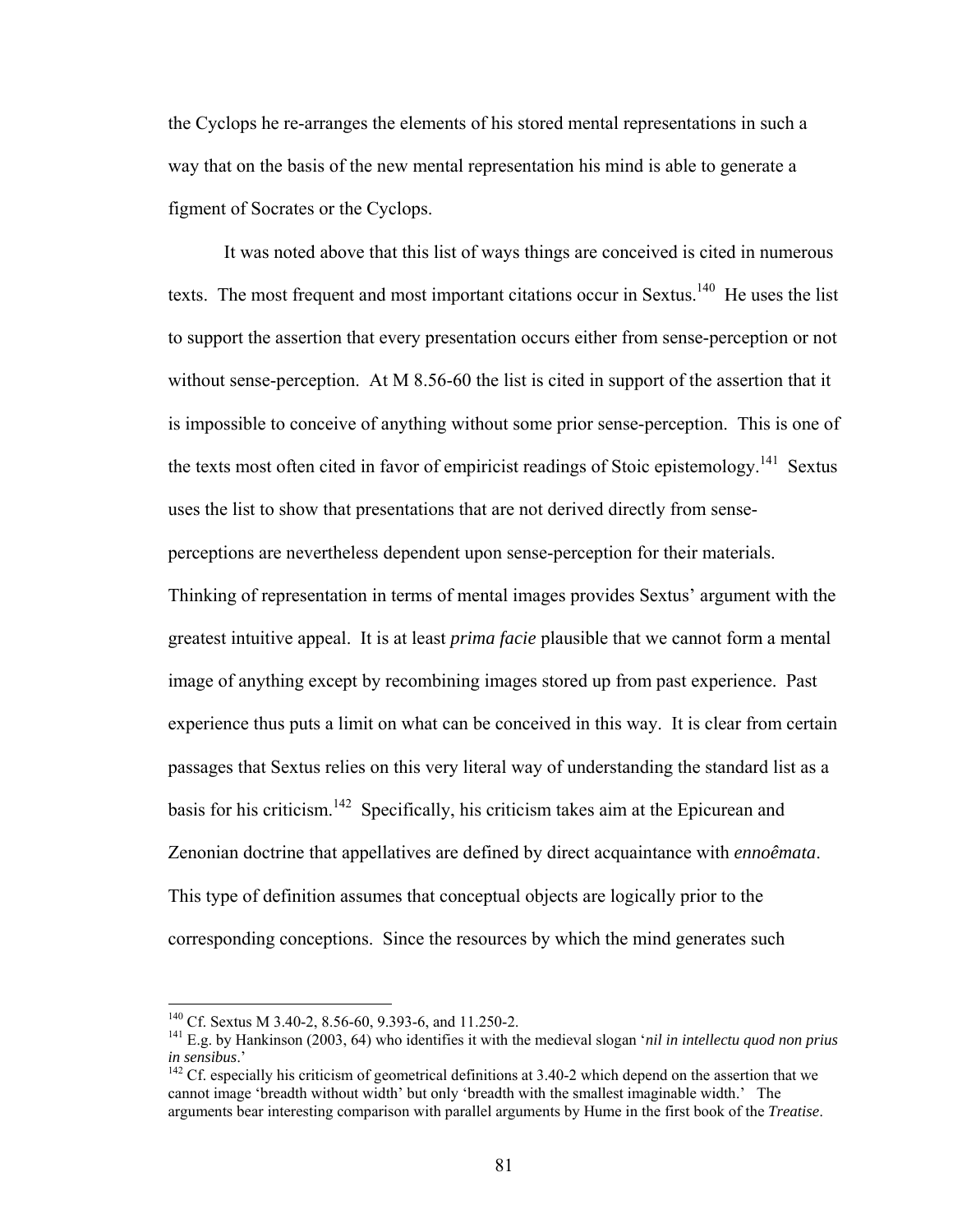*ennoêmata* are limited by the materials provided by sense-perception, the Stoics cannot account for the type of conceptions upon which their theories depend.

It seems that Chrysippus originally introduced the Stoic doctrine of prolepsis in response to the criticisms of Arcesilaus because he realized that the Zenonian account was insufficient. I propose that Chrysippus' response included a move away from the imagistic notion of conception towards a model that focuses on the propositional content of presentations. This non-imagistic way of conceiving of things can be called 'rational conception' since it places emphasis on the propositional content that is unique to rational presentations. It is in the context of rational conception that the sense of *ennoia* as a concept proper (i.e. a representational component of propositional thought) first emerges and replaces the Zenonian emphasis on conceptual objects.

In one way rational conception is also limited by the scope of sense-perception. The concepts that represent the ways that things are commonly qualified are derived either (a) from sense-perceptions of things that are qualified in this way, or (b) by performing one or more of the listed mental operations on items that are derived in this way.<sup>143</sup> The concept of death is a good example. It seems from DL 7.54 that the Stoic position is that this quality is represented as 'not-alive.' Whereas our concept of what it is to be commonly qualified as 'alive' is taken from our sense-experience of various living things, our concept of what it is to be dead is simply the negation of the former representation.[144](#page-87-1) 

<span id="page-87-0"></span><sup>&</sup>lt;sup>143</sup> This seems to be Frede's understanding of the list at (1999, 320).

<span id="page-87-1"></span><sup>&</sup>lt;sup>144</sup> I must admit that I am not certain why the Stoics hold that death must be represented in this indirect way and not derived directly from our experience of various dead things. They idea may be, however, that 'being dead' is not a genuine way of being commonly qualified since there is no particular pneumatic tensioning that corresponds to this state of affairs. Rather, dead things are only a kind insofar as they all like the requisite pneumatic tension for 'being alive.' In other words, the kind is the class of things that are all 'not-alive.'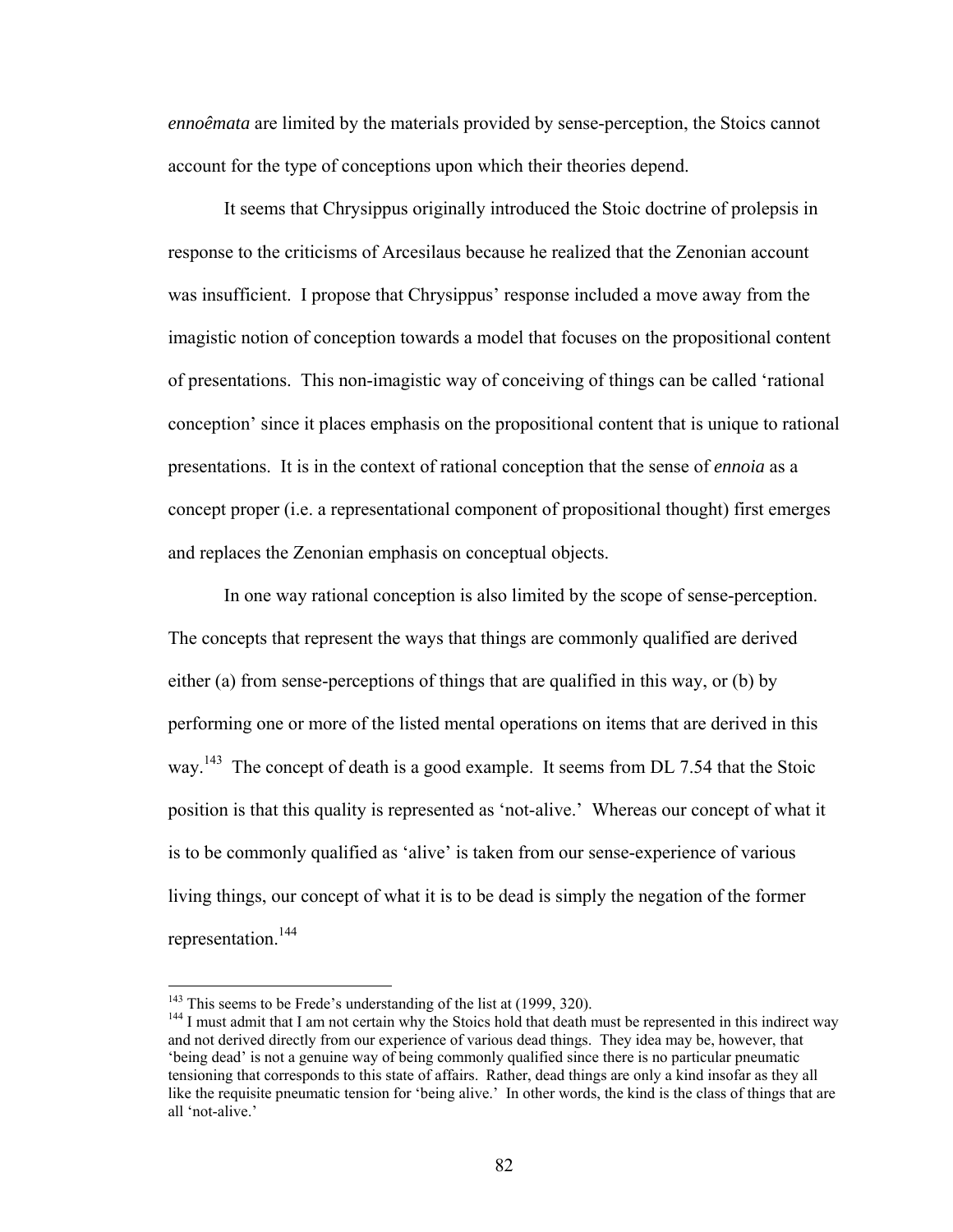There is another sense, however, in which rational conception is not limited by past sense-perception – namely, our powers of conception are not limited by our ability to form a mental image. For example, it is possible to form a distinct conception of a line by understanding the definition 'width without breadth' even if it is not possible to form an entirely accurate mental image of a line (i.e. because every imaginable line will have some degree of breadth). It is likely that some mental image will be associated with this act of conception. But this does not undermine the definition of the line because there is a way of defining the conception that is prior to the mind's generation of the mental image.<sup>145</sup> It is not the case, as Sextus seems to hold,<sup>146</sup> that the mind must first generate a mental image and then define the appellative by direct acquaintance with a conceptual object. The same is true of other conceptions. Each will presumably be associated with some mental image. These will either be drawn directly from past experience or be composed by the mind's associative powers. Such mental images, however, do not put a limit on the range of things that can be defined by rational conception.

Rational conception depends essentially on the relation between compositional mental items and the propositional content of the resulting mental state. The mind is able to functionally arrange concepts in such a way that the supervening proposition provides the definition of the corresponding kind. For example, the mind is able to arrange the concepts that represent the ways of being commonly qualified as a human being, a rational being, a mortal, and an animals so that the proposition – 'if something is human, then it is a rational mortal animal' – supervenes on the resulting mental state. The

<span id="page-88-0"></span><sup>&</sup>lt;sup>145</sup> Similarly, it is possible to form distinct representations of a 100-sided geometrical figure and a 99-sided geometrical figure by combination of the mental representation of 'multi-sided geometrical figure' with that of '100' and '99' respectively, even if it is not possible to form mental images of them that are accurate enough to be distinguished. 146 E.g. at M 3.40-2.

<span id="page-88-1"></span>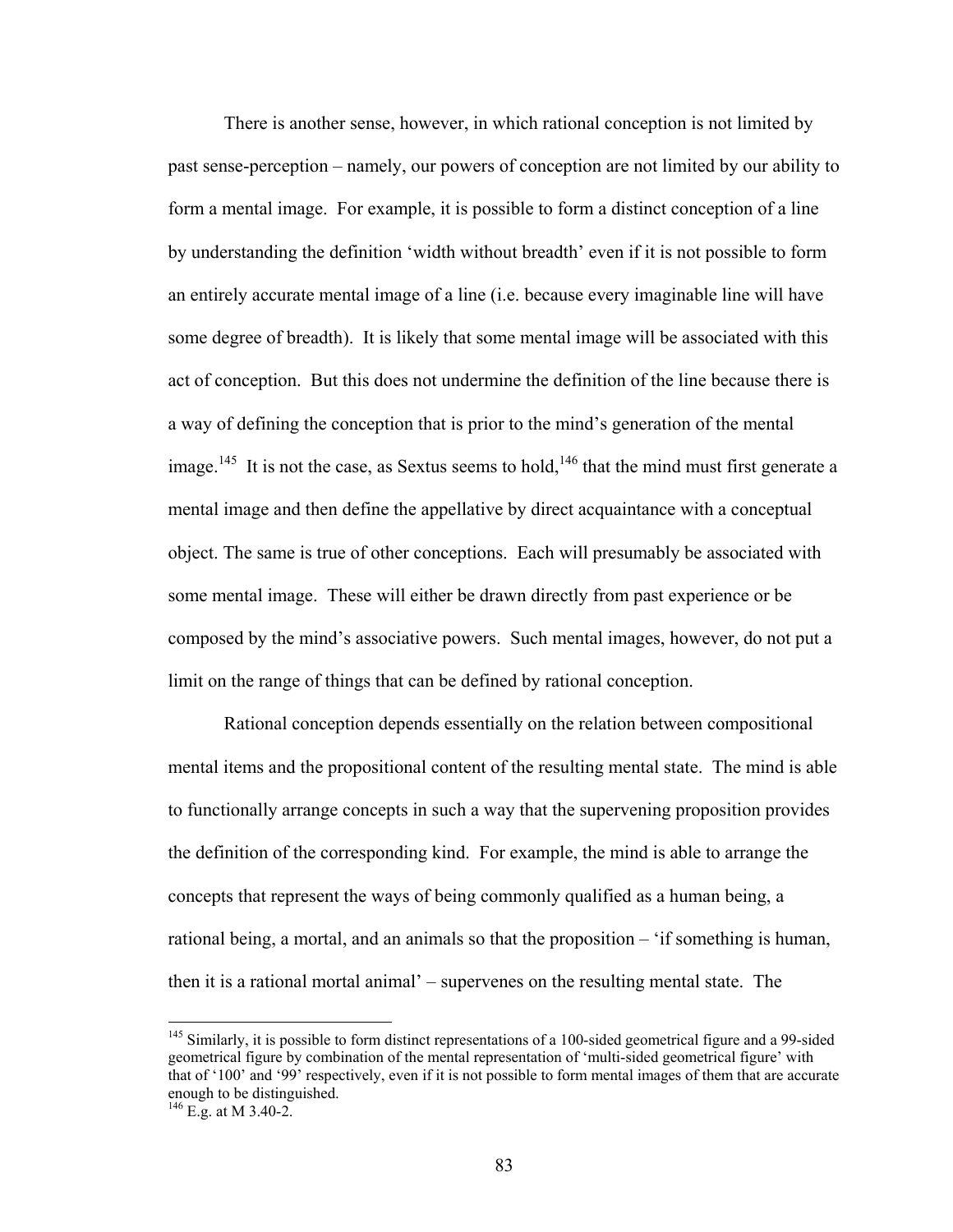individual concepts from which the conception is composed are derived from senseperceptions representing objects that are commonly qualified in each of these ways. Such sense-perceptions have definite propositional content (e.g. 'this is human,' 'this is rational,' etc.). The form of the indefinite conditional, however, acts like a universal quantifier and gives the propositional content of the conception itself a scope that extends far beyond the limits of past sense-experience. It is in virtue of being able to arrange concepts in such a way as to support the supervenience of such propositions that the mind is able to conceive of things beyond the scope of sense-perception.

Our texts on the Stoic theory of concept-formation do not clearly distinguish between the ways that things are imagined and the ways that things are rationally conceived. Acad. 2.21 is perhaps our only textual account that clearly represents this Chrysippean account of rational conception (although it is likely that Acad. 2.30 and Ps-Plutarch 4.11.1-4 should be read in this way as well). We can offer the following explanation for this lack of distinction. Even after Chrysippus developed this more sophisticated account of concept-formation, the standard list of ways things are imagined continued to be used in the school. The passage on *phantasmata* from Ps-Plutarch 4.12.1-5 shows that Chrysippus continued to appeal to mind-dependent mental objects as one element of psychological explanation. Chrysippus' position allows that even abstract thoughts defined in terms of indefinite conditional propositions may have some associated mental image.<sup>147</sup> This will be derived from memory images in the way described by the standard list. What Chrysippus denies is that the concepts that underlie

<span id="page-89-0"></span> $147$  The separation of such mental images from the act of definition removes the indefiniteness of such mental objects. Chrysippus' definition of a human being may be mentally associated with the image of a Greek man, for example, without undermining the universal scope of its propositional content. The accidental nature of this association removes the logical difficulties that Caston attributes to universal conceptual object, namely that they would generate exceptions to the principle of bivalence.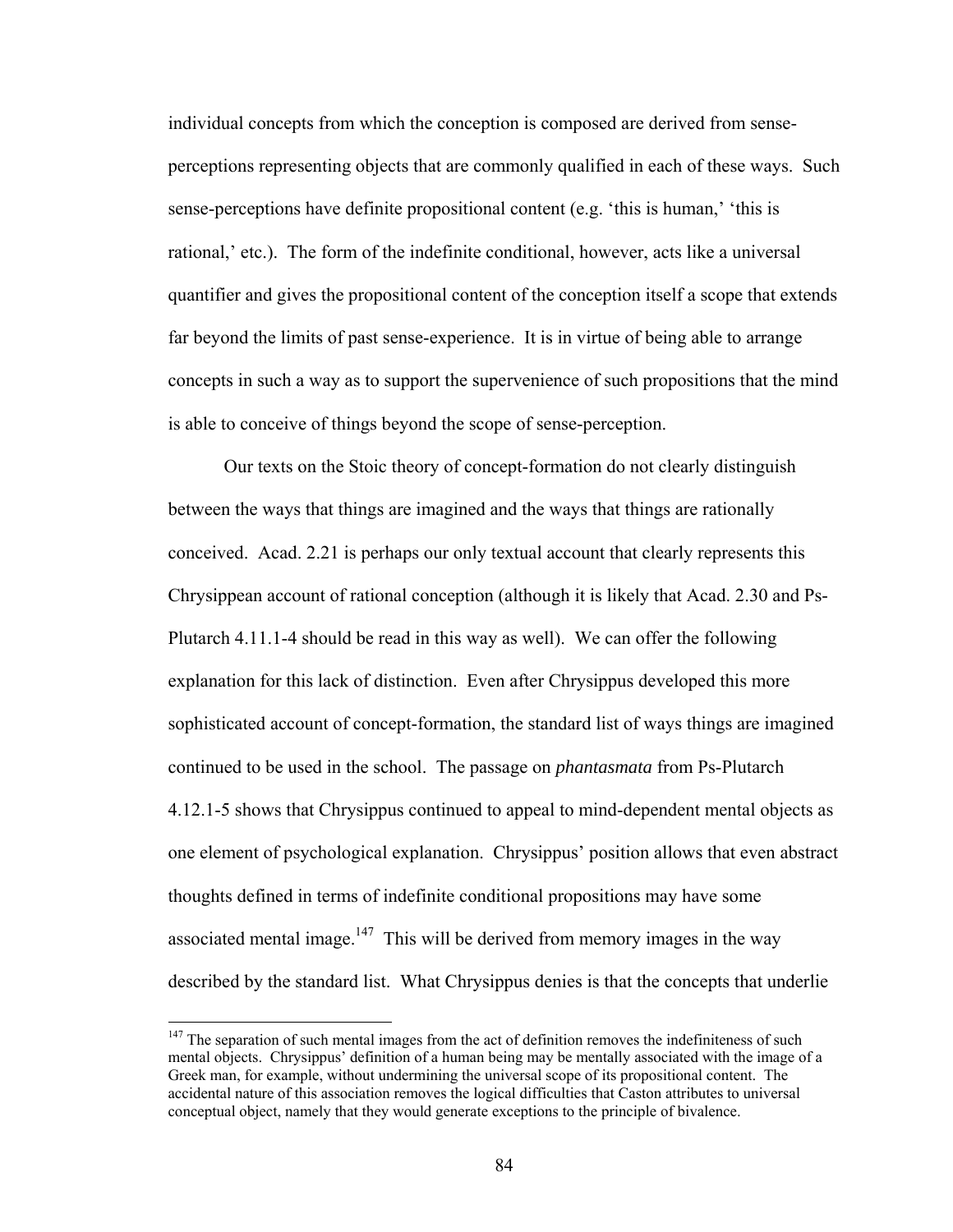appellatives are defined by direct acquaintance with such mental images, or indeed with any conceptual object.

In summary, then, concepts are mental items that stand for ways that things are commonly qualified. They are naturally formed by the mind as the result of repeated sense-perception of things that are qualified in this way. Conceptions are mental states that conjoin concepts in certain ways. They are formed either naturally by experience of the relations between ways that things are commonly qualified in the world (e.g. the fact that everything that the mind encounters that is human is also mortal); or by natural associative processes; or by intentional efforts to define things outside the realm of experience (e.g. mathematical objects). Thus, concepts have the reference that they do in virtue of their causal history. Their meaning, however, comes from the incomplete sayable that supervenes upon them as the result of the way they are combined with other concepts. The presentation that expresses this meaning is a conception. Its propositional content is an indefinite conditional in which the *defeniendum* is the predicate in the antecedent and the *definiens* is the conjunction of predicates in the consequent. The mind also stores up images from sense-perception. These may be combined in various ways to produce new mental images called figments. Figments may be associated with general concepts; however, the concepts are not defined by direct acquaintance with such images. Since concepts are defined by the propositional content of their corresponding conception, their scope is able to extend beyond that of sense-perception.

85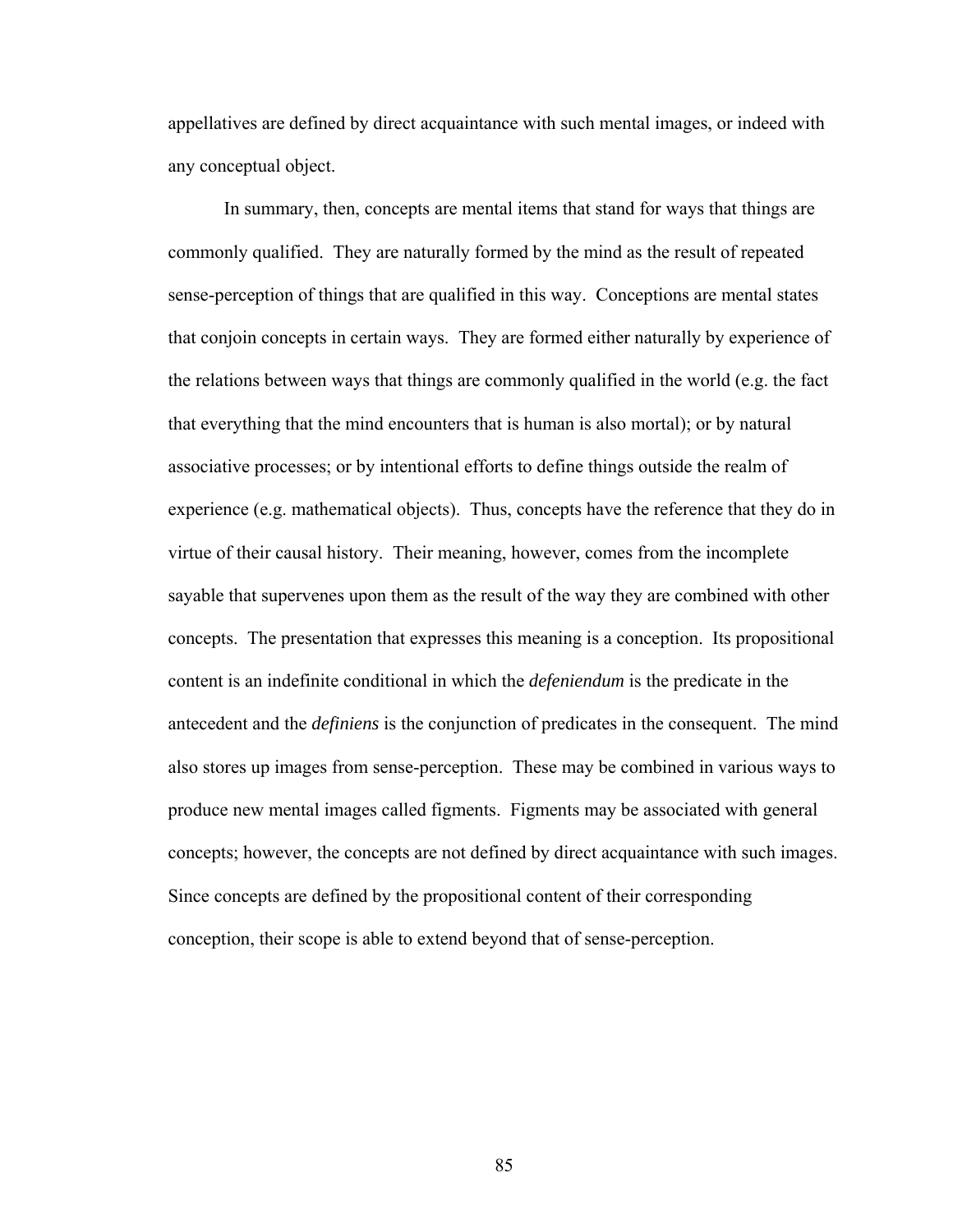## **3.4 The Tacit Function of Conceptions in Human Rationality**

In the previous sections of this chapter we have distinguished conceptions (i.e. generic thoughts with propositional content) from concepts (i.e. the representational items from which conceptions are composed). Concepts are formed on the basis of senseperceptions of the way things are commonly qualified. Conceptions are formed by dispositionally linking together concepts in such a way that an indefinite conditional proposition comes to supervene on the resulting structure. To have a conception of a natural kind is to have disposition with this propositional content. We called the formation of such conceptions rational conception. This was distinguished from conceptions in the sense of imagination. The materials for the formation of mental images are also drawn from sense-perception, but these images should not be identified with concepts. I suggest that Zeno (following Epicurus) thought of natural kinds as being defined by direct acquaintance with a conceptual object and treated the formation of mental images as paradigmatic. In other words, he failed to clearly distinguish between imagination and rational conception. At the very least, he left this distinction vague enough to be exploited by the Academics. In responding to Arcesilaus, Chrysippus more clearly distinguished rational conception and imagination and gave priority to the former.

In the following sections I will briefly explain how conceptions function in Stoic psychology. Specifically, I will show how they provide the meaning for appellatives in ordinary discourse and how this understanding is related to the rational comprehension of certain a priori truths. Let me begin with a very short thematic sketch and then examine the textual evidence in more detail.

86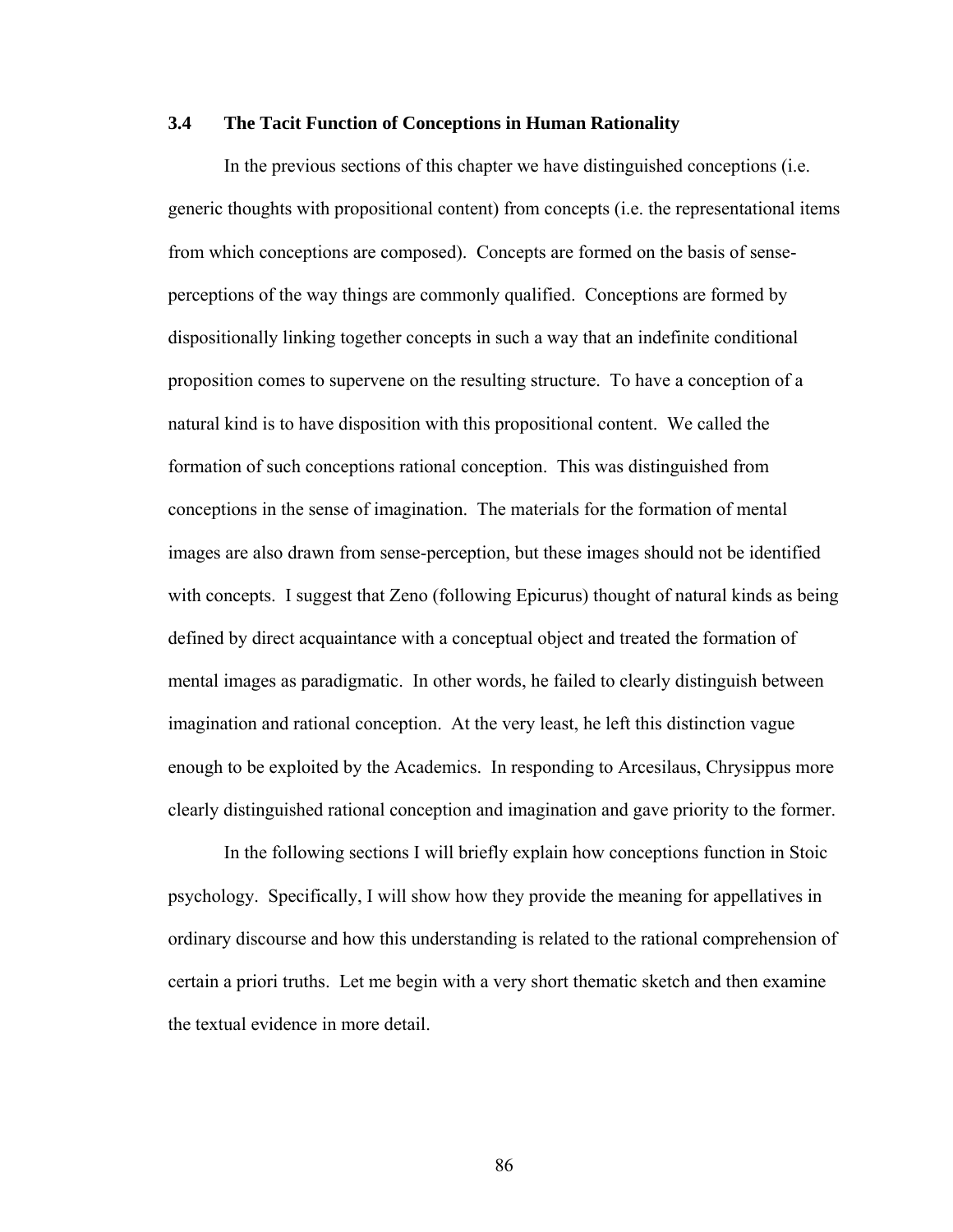According to Galen at PHP 5.3.1, Chrysippus defined reason as "a collection of prolepses and conceptions." Frede has shown that this definition implies that reason is constituted by the possession of a sufficient stock of general concepts to account for the production of rational impressions.<sup>148</sup> Rationality requires that humans have the ability to recognize individual objects as falling into natural kinds or as being commonly qualified. This ability is accounted for by their possession of concepts that are representational items of these common qualities. The presentation of an object that is commonly qualified in a particular way will stimulate the mind to represent the object in terms of the corresponding concept. This causal interaction between the initial presentation from the sense-organ and reason gives rise to a rational presentation with propositional content (e.g. 'this is human'). Frede also claims that the possession of reason implies a certain tacit knowledge of the essential relations between natural kinds. Our previous analysis explains why this is the case. Reason is not only the possession of a stock of concepts, but the possession of certain conceptions – in other words, an interlocking web of dispositional connections between concepts. Conceptions are links between two or more concepts that can be expressed as conditional propositions. In virtue of these connections, the mind is disposed to make certain transitions in thoughts. In other words, just as the presentation of an object that is commonly qualified in a certain way stimulates the mind to apply the corresponding concept (e.g. 'this is human'), so too the application of this concept stimulates the mind to apply one or more of the many other concepts with which it is dispositionally linked (e.g. 'this is mortal' and/or 'this is rational' and/or 'this is animal'). Some of these connections are essential in the sense that they hold true of every possible object that falls under the initial concept; other

<span id="page-92-0"></span> $148$  Frede (1994) and (1999).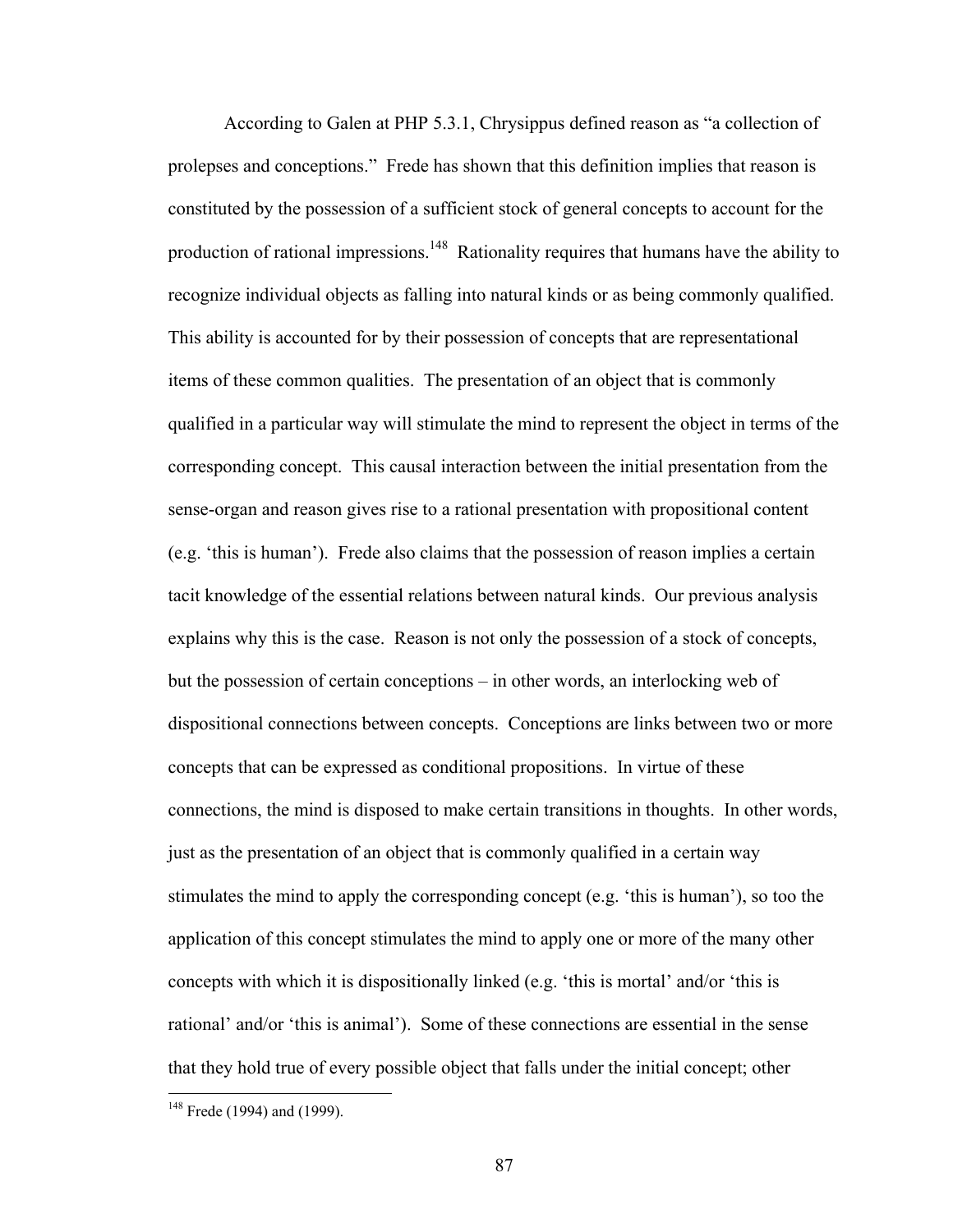connections will be accidental and only apply to some objects. We may think of the concept as being defined by its place in the overall web of essentially connected concepts. In virtue of its possession of these defining conceptions, reason has a tacit knowledge of the necessary truths (e.g. that all humans are rational, mortal, and animal). One of the chief ways that one progresses towards scientific understanding is through the articulation and systematization of these dispositional conceptions.

Textual evidence for this interpretation can be found in Sextus at M 8.275-6:

They [the dogmatists] say that it is not uttered speech but internal speech by which man differs from non-rational animals; for crows and parrots and jays utter articulate sounds. Nor is it by the merely simple impulse that he differs (for they too receive presentations), but by presentations produced by inference and combination. This amounts to his possessing the conception of 'following' and directly grasping, on account of 'following,' the idea of a sign. For sign is itself of the kind, 'if this, then that.' Therefore, the existence of signs follows from man's nature and constitution.

According to our previous analysis, conceptions are essentially disposition connections between concepts that are expressed by conditional propositions. The Stoics identify these conditional propositions with signs. Sextus tells us that what distinguishes rational and non-rational animals is the ability to link together concepts to form the mental states upon which signs supervene. The possession of these signs, in turn, gives rational animals the ability to form new presentations that are not immediately tied to senseperception. In terms of our previous example, when Theon sees Dion in the street and forms the thought 'this is human,' he has a disposition to form the thought 'this is mortal.' This disposition is explained by Theon's possessing a dispositional conception with the form 'if something is a human, then it is mortal.'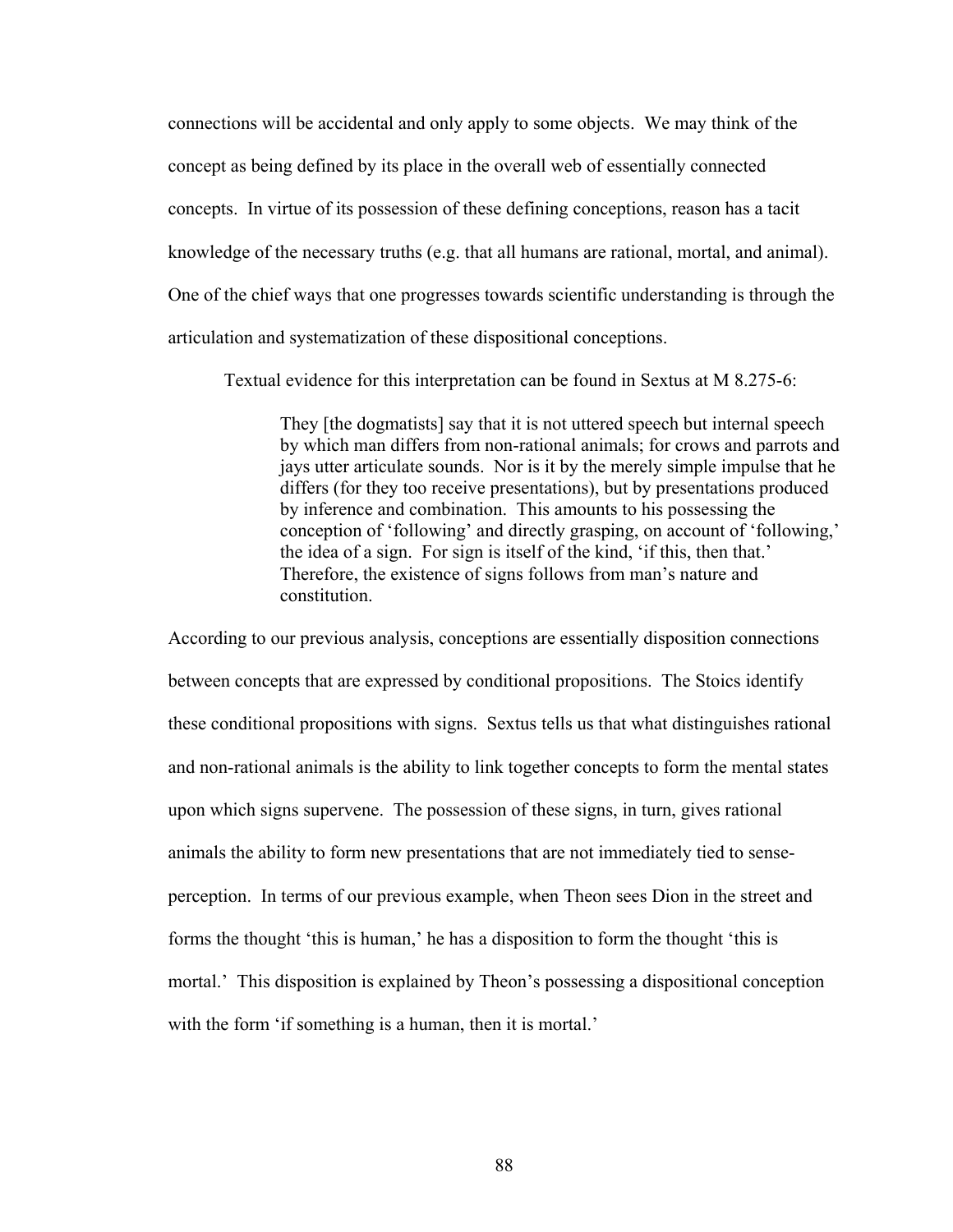We can set out the propositional contents of such transitions as syllogistic

arguments. Thus, consider the following passage from Epictetus:

Prolepses are common to all humans and one prolepsis does not contradict another. For, who of us does not assume that the good is advantageous and what we should choose and in all circumstances seek and pursue? And which of us does not assume that justice is fair and becoming? Whence, then, arises the conflict? In applying these prolepses to particular cases. As when one person cries, 'He acted well, he is a courageous man' and another 'No, he is out of his sense.' Here arises the conflict of men with one another. This is the conflict between Jew and Syrians and Egyptians and Romans, not whether holiness should be honored above all else and pursued in all circumstances, but whether eating swine's flesh be consistent with holiness or not.<sup>149</sup>

The scenarios that Epictetus presents can be analyzed into a number of separate

presentations. Take the scenario of a Roman and a Jew who disagree over whether or not

it is pious to eat pork. We can very roughly characterize their disagreement as follows.

The Roman believes:

- (1a) Eating pork is pious (i.e. consistent with piety).
- (2a) If something is pious, then it is appropriate.
- (3a) Thus, eating pork is appropriate.

The Jew believes:

- (1b) Eating pork is impious (i.e. inconsistent with piety).
- (2b) If something is impious, then it is not appropriate.
- (3b) Thus, eating pork is not appropriate.

Of course, an accurate description of their thought process would involve a much more

detailed analysis. Epictetus' point is that both the Roman and Jew are essentially in

agreement about the second premise. Indeed, premise (2a) and (2b) could be derived

from the following bi-conditional:

(2c) Something is appropriate iff pious.

<span id="page-94-0"></span><sup>&</sup>lt;sup>149</sup> Trans. Hard (1995).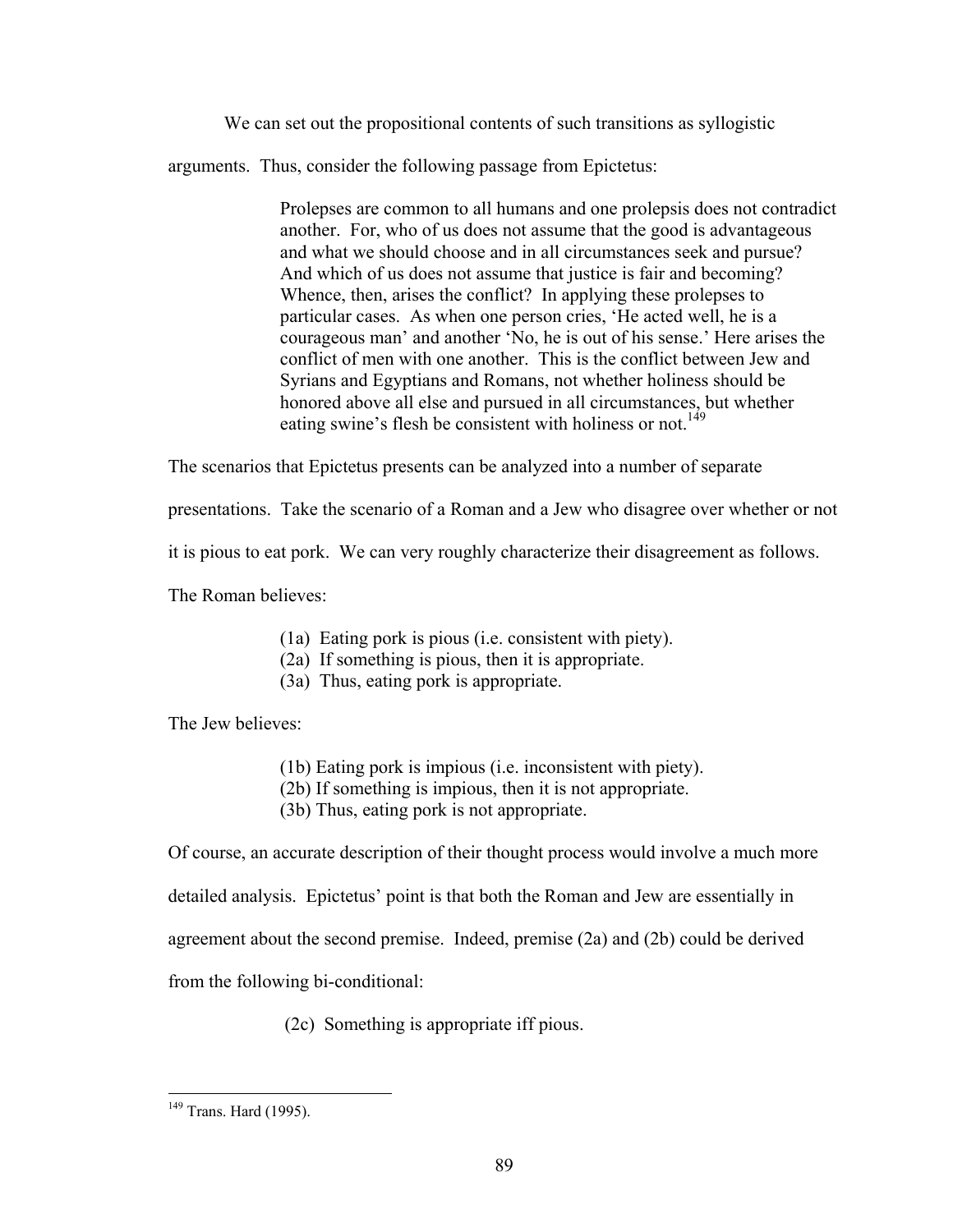A great deal more could be said about this very interesting passage. It is sufficient for our present purposes, however, to note that the transitions in each person's thoughts can be explained in terms of their possession of general conceptions with conditional content. The Stoic position is that such transitions are the real mechanism of human psychology. Although these transitions can be articulated as syllogistic arguments, the vast majority of them take place below the level of conscious awareness. The conscious consideration of such arguments and argument-types is a process in which humans articulate their own thought processes.

Next, consider the following objection by Sextus at M 8.269-70:

To these [objections] it should be added that those who champion this opinion are in conflict with evident facts. For if the sign is a proposition and an antecedent in a sound conditional, those who have no conception at all of a proposition and have made no study of logical technicalities ought to have been wholly incapable of interpreting by signs. But this is not the case; for often illiterate pilots and farmers unskilled in logical theorems interpret by signs excellently – the former on the sea  $\leq$  prognosticating  $\geq$ squalls and calms, stormy weather and fair, and the latter on the farm  $\le$  foretelling  $\ge$  good crops and bad crops, droughts and rainfalls.<sup>[150](#page-95-0)</sup>

Sextus' objection turns on the implicit assumption that if signs have the logical structure that the Stoics' propose, then the ability to articulate the Stoics' logical doctrine is a necessary condition for sign-inference. The Stoic answer is suggested by M 8.275-6. The Stoics hold that a natural conception of following possessed by all humans as the basis for transitions in thought. The Stoics logical doctrine of the sign is a set of technical conceptions which articulates the nature and function of this natural conception of following. It is the natural conception of following that is the basis for sign-inference in everyday thought. The ability of sailors and farmers to predict the weather is just one manifestation of this general ability. It might take something like the following form:

<span id="page-95-0"></span> $150$  Trans. Bury (1936).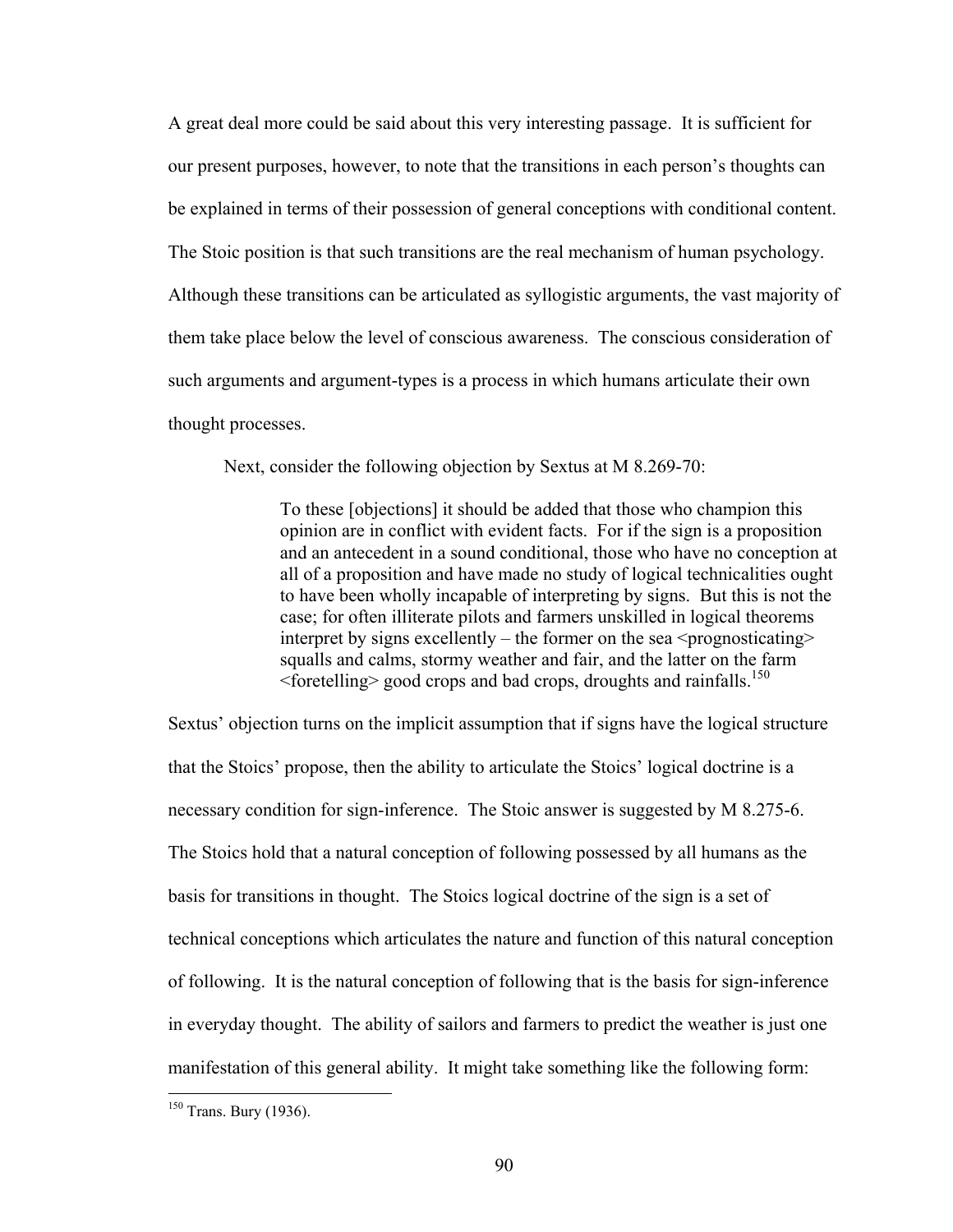- (1) There is a ring around the moon tonight.
- (2) If there is a ring around the moon at night, then there will be rain the next day.
- (3) Therefore, there will be rain tomorrow.

The Stoic first indemonstrable form – i.e.  $[(P \supset Q) \& P] \supset Q$  – is the articulation of the type of valid transition embodied in such thoughts. The Stoic doctrine is an articulation of this natural ability. It is clear, however, that the natural ability does not rest on being able to articulate or defend such logical doctrines.

The Stoics hold a similar position with regard to the meaning of terms. Consider

the following objection considered by Epictetus at Diss. 2.17,5-10:

But the mass of people are deluded in the same way as Theopompus the orator, who goes so far as to reproach Plato for wishing to define each individual term. Now what did he say? – 'Did none of us before you came along use the words 'good' and 'just,' or did we utter them as empty and inarticulate sounds, without understanding what each of them meant?' Why, who told you, Theopompus, that we did not have natural ideas and prolepses of each of these? But is it not possible to adapt prolepses to the corresponding realities, without having minutely distinguished them, and having examined precisely which reality is to be ranged under each prolepsis. You could, for instance, make a similar remark to the physicians. For who of us did not use the words 'healthy' and 'unhealthy' before Hippocrates was born? Or did we utter them as empty noises? for we have some prolepsis of the healthy too; but we are incapable of applying it. This is why one person says, 'Eat no food' and another, 'Give him food'; one says 'Let him be bled,' and another, 'Apply cuppingglasses.' And what is the reason, except an inability to apply the prolepsis of the healthy to particular cases? Thus, too, in life; who of us does not talk of good and evil, advantageous and disadvantageous: for who of us has not a prolepsis of each of these? But is it properly classified and complete? … In general, then, if none of us who use these terms, either utter them without meaning, or need to devote any care to differentiating our prolepses, why do we differ? Why do we engage in polemics and criticize one another?

Theopompus' objection is that inquiry into the definitions of appellatives is unnecessary.

People already understand the meanings of these words, as we can see from the fact that

they use them competently in everyday speech. It is important to note that Epictetus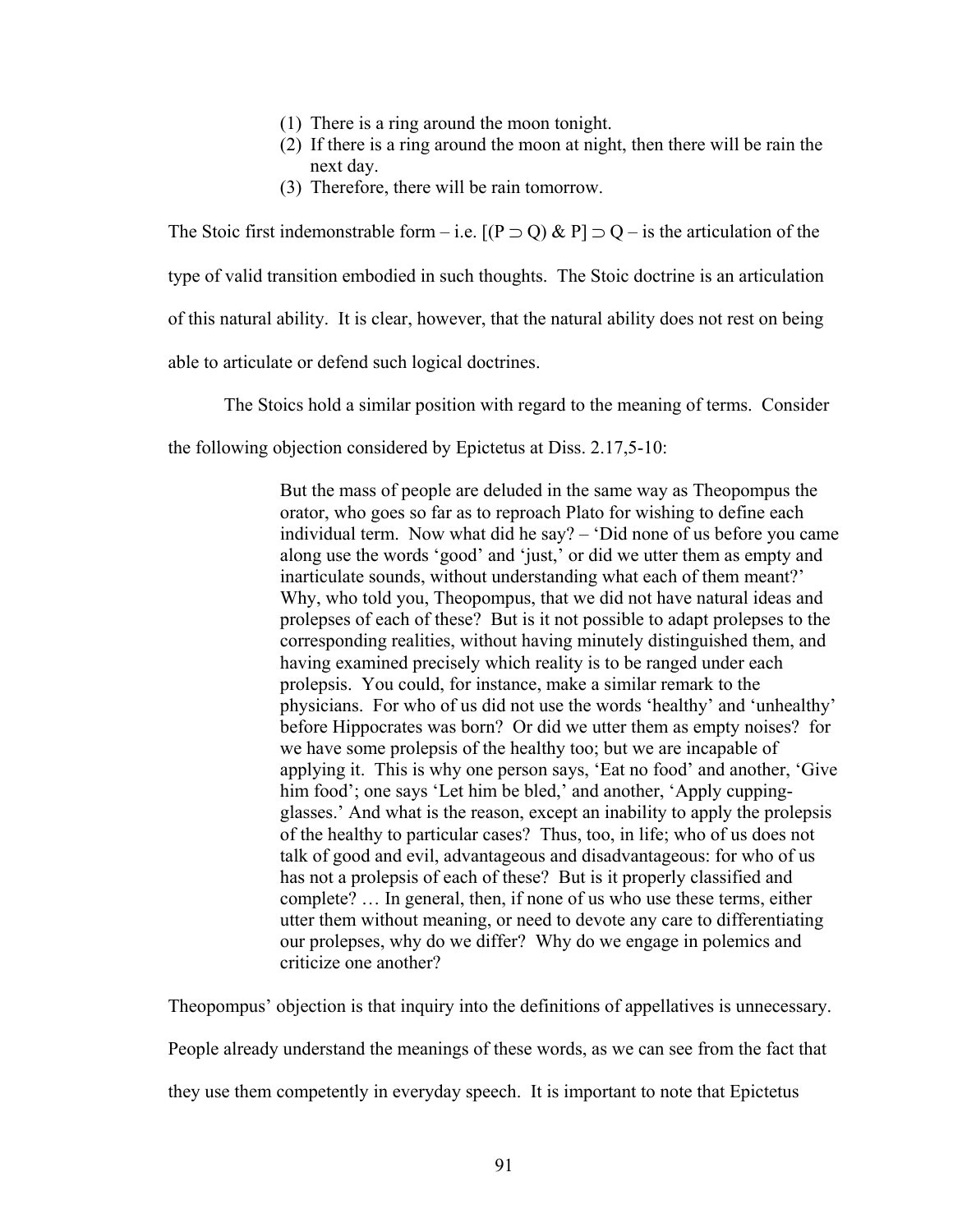agrees with this last statement. Indeed, Epictetus himself cites linguistic competence as evidence for the universal possession of prolepses. Prolepses are the conceptions that provide the definitions of these appellatives. As suggested above, we can think of these as nodes in a web of interlocking conceptions. The concept, and thus the appellative, is defined by the conjunction of conceptions that express its necessary connections to other concepts. For example, 'human' is defined by a necessary relation to 'rational,' 'mortal,' and 'animal.' According to several texts, 'good' is at least partially defined by a necessary connection with 'beneficial.' Epictetus holds that all humans possess the same basic web of conceptions. This can be observed by their natural tendencies to make certain assumptions and transitions in discourse. Despite the universal possession of these prolepses, however, very few people have the ability to articulate or defend an accurate definition of these terms upon demand.

The metaphor of the web is taken from contemporary philosophy. We do find the notion of reason as an interlocking structure, however, expressed in Seneca by the metaphor of an arch. At EM 118.16 Seneca writes:

> There are other [things], however, which, after many increments, are altered by the last addition; there is stamped upon them a new character, different from the one they possessed before. One stone makes an archway – the stone which wedges the leaning sides and holds the arch together by its position in the middle. And why does the last addition, although very slight, make a great deal of difference? Because it does not increase; it fills up. Some things, through development, put off their former shape and are altered into a new figure.<sup>151</sup>

In this passage Seneca is searching for an adequate metaphor by which to explain a *prima facie* difficulty concerning the growth of reason. The Stoics hold that there is a qualitative difference between rational and non-rational beings. It seems that a

<span id="page-97-0"></span> $151$  Trans. Gummere (1920).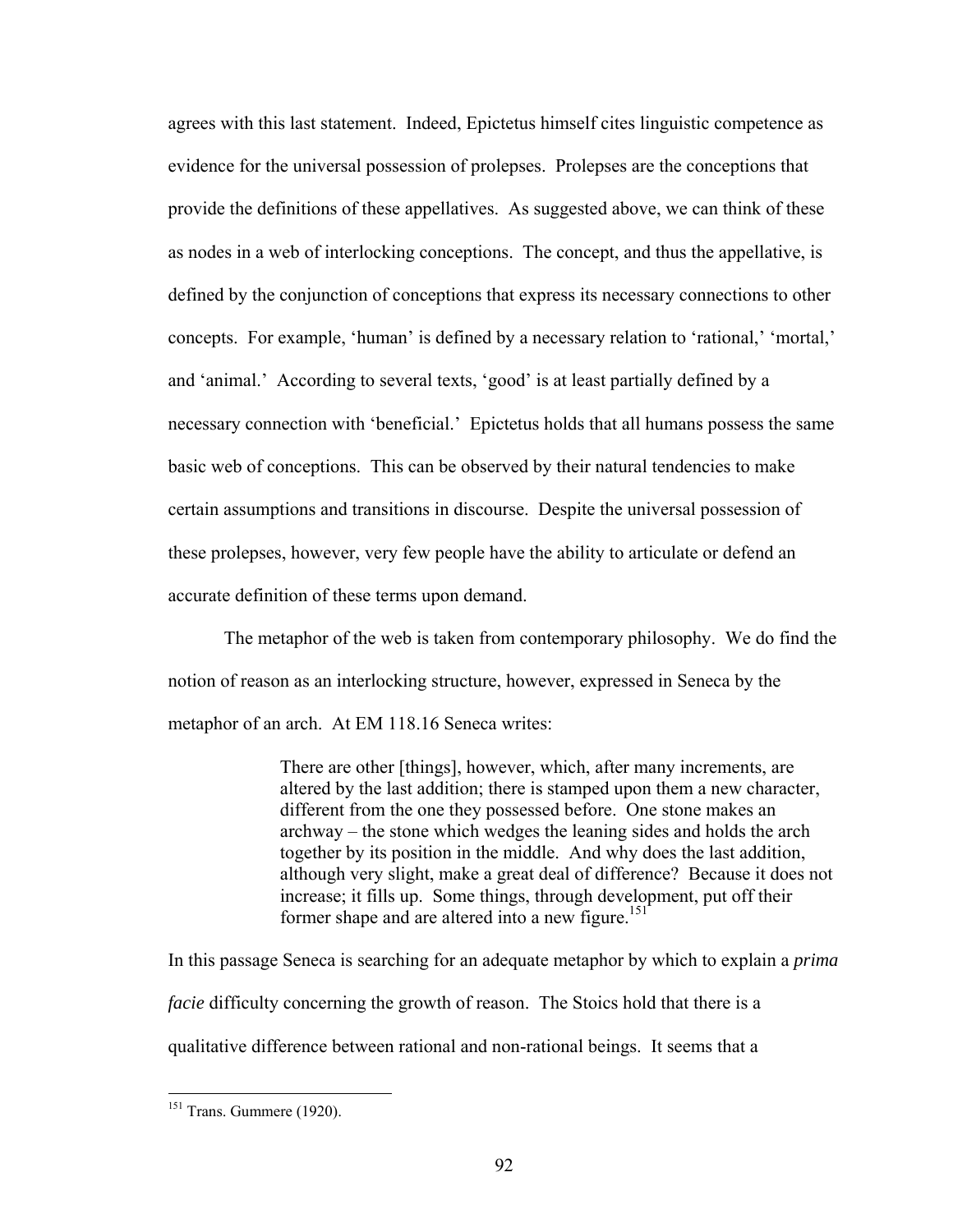qualitative change between two mutually exclusive states must come at an instant. The Stoics also hold, however, that children develop rationality over time through the formation of concepts and conceptions on the basis of experience. Seneca explains that in certain cases the final addition to a series makes a qualitative change to the whole. His example is that the stones of an arch are laid one after another, but that it is only with the addition of the capstone that the whole structure is transformed into an arch properly speaking. Similarly, children progress towards rationality by forming concepts and conceptions one after another on the basis of sense-perception. It is only with the addition of the last connection that completes the interlocking structure of mutually defining conceptions that the child may be called rational.

Further support for this interpretation can be found in the Stoics' odd doctrine that children do not really possess language until the age of fourteen. This doctrine is reported at DL  $7.55$ 

> While the voice or cry of an animal is just a percussion of air brought about by natural impulse, human voice is articulate and, as Diogenes puts it, an utterance of reason, having the quality of coming to maturity at the age of fourteen.[152](#page-98-0)

As they develop, children learn to use the words associated with them with certain concepts. The meanings of these words, however, are the propositions that supervene on physical structure of the mutually defining web of conceptions that constitutes reason. This physical structure is not complete and does not have its essential character – i.e. the supervenience of propositional content – until the last conceptual element is put into place. With the addition of this element the character of the youth's soul is radically altered and her use of words takes on meaning. This radical transformation is not always

<span id="page-98-0"></span><sup>&</sup>lt;sup>152</sup> Trans. IG.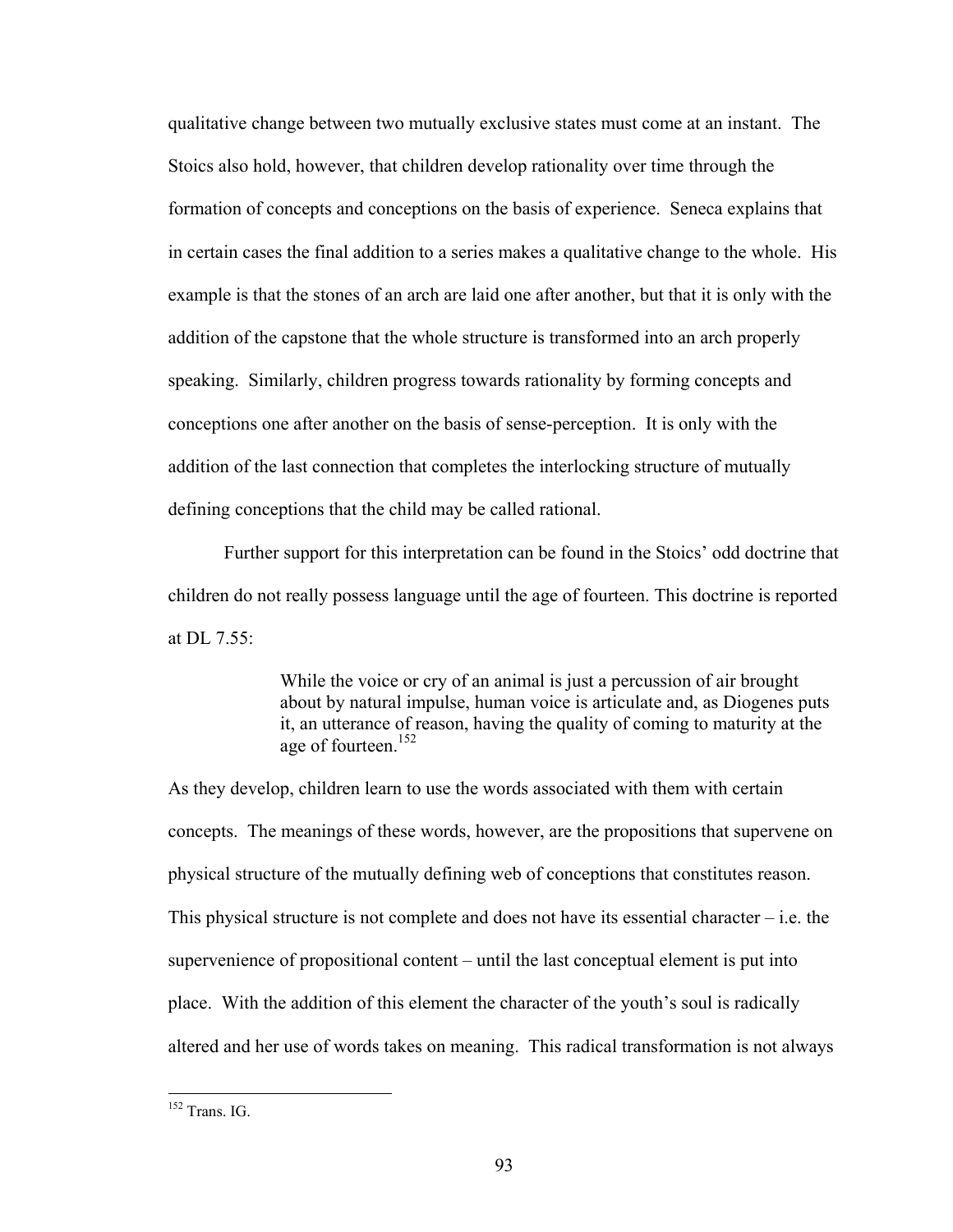apparent. Most children learn appear to use language competently before their speech technically has meaning. Similarly, most adult humans use words competently in discourse, but they are for the most part unaware of the real meanings of these words. That they have the natural conceptions that provide these meanings can be inferred from their use. In virtue of their position of these conceptions they may even be said to have a certain comprehension of these meanings, just as one may assent to comprehensible sense-presentations without being reflectively aware of them. In most adult humans the comprehension of the meanings of words is tacit because of the dispositional status of these conceptions has not been brought to conscious awareness. As Epictetus explains, Inquiry into essential definitions is necessary, in order to articulate and perfect one's understanding of these terms. Once articulated, further progress towards scientific understanding can be made by mutually linking them together into deductive systems. Before turning to the Stoics' account of this process, however, we must pause to make one final set of distinctions between types of conceptions.

### **3.5 Two Types of Conceptions: Prolepses and Suppositions**

My examples of conceptions in the previous sections were all definitions and axioms. It is clear, however, that the scope of conceptions extends beyond such essential conceptions. This seems to be entailed by the way that conceptions come about.<sup>153</sup> Conceptions are initially formed by contiguity in perception. As we have noted, concepts are caused by the perception of commonly qualified things. Given that objects commonly qualified in one way are also commonly qualified in other related ways, the perception of them causes the mind to perceive these qualities as themselves connected.

<span id="page-99-0"></span> $153$  Cf. Sandbach (1930).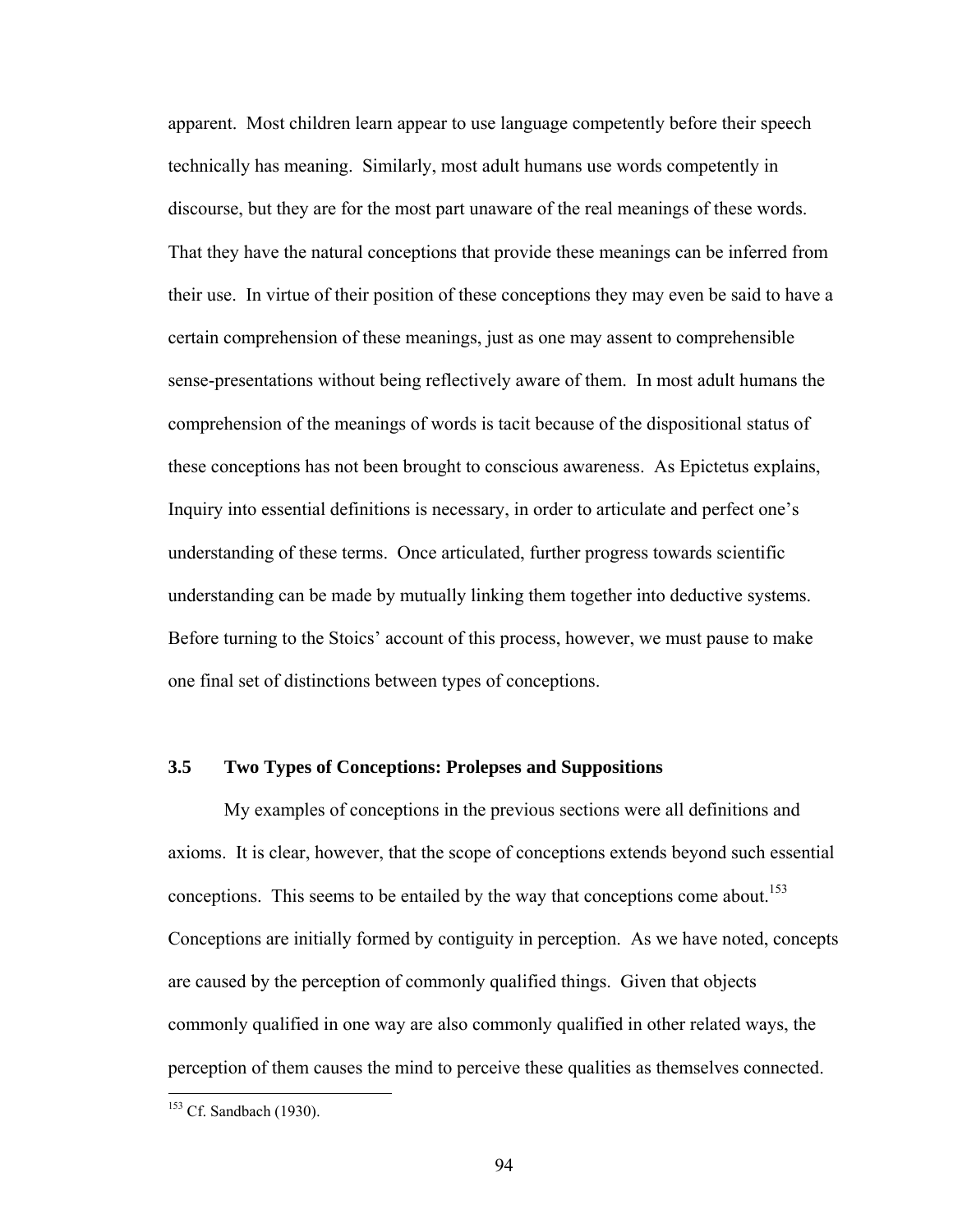Given that things do possess objective similarities, some of these conceptual connections will be founded on necessary connections between ways that objects are qualified in nature. Other conceptual connections will be culturally determined, and still other will be purely idiosyncratic and the result of one's personal experience and character. For example, the conception of a human being is often taken to include perceptual predicates such as 'two-legged.' We can imagine also that children growing up in certain geographical regions will believe that all humans are dark-skinned. Such conceptions will have the conditional structure of 'common' or 'commemorative' signs.<sup>154</sup> In other words, 'if something is a human being, then it is two-legged and dark-skinned.' In a loose sense, we might say that one's conception of a human being is the sum total of such thoughts one is disposed to think about humans. These dispositions are grounded in stronger and weaker conceptual connections in the total web of one's conceptions.

This looser sense of conception corresponds to the looser sense of the meaning of a term. This might be identified with what the speaker consciously intends by the term or, perhaps, what the speaker is disposed to say when asked she means. Conceptions in this looser sense are not essential to the corresponding natural kind. Nor are they the essential meaning of the term. We can realize this by a kind of off-line reflection of the type described by Peacocke in his account of a priori knowledge.<sup>155</sup> Reflecting on certain hypothetical situations in which the antecedent is true and consequent false – e.g. if one were to see a one-legged or light-skinned man – reveals that neither of these ways of being qualified is essential to being human. We might say that they are 'not truthconducive' in the sense that given the input of true premises from sense-perception, they

<span id="page-100-0"></span><sup>&</sup>lt;sup>154</sup> Cf. Philodemus 1.2-4.13.

<span id="page-100-1"></span> $155$  Cf. Peacocke (2000), described above in chapter one.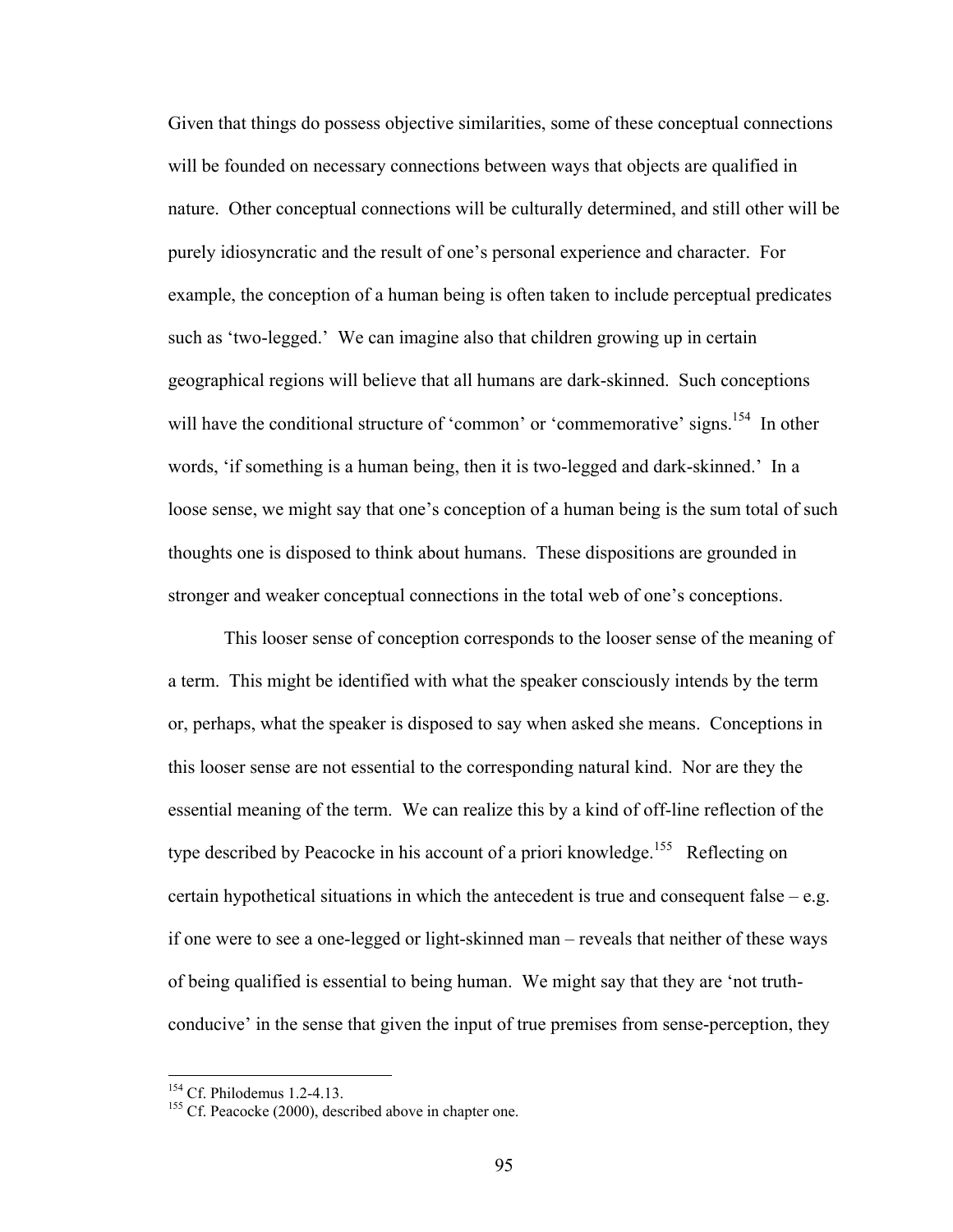will not always yield true conclusions.<sup>156</sup> At best such conceptions hold for the most part; at worst they are purely idiosyncratic and misleading. In either case they are open to empirical falsification.

This is not the case with propositions such as 'if human, then rational mortal animal.' The Stoics hold that it would be impossible for the counter-example  $-$  i.e. 'this is immortal and human' – to obtain (*huparchein*) since the very fact that something is immortal is sufficient to disqualify it from being human. Moreover, this is not merely a matter of the conventional meanings of the words 'human' and 'mortal' or stipulated by our conceptions. Rather, the Stoics hold that it is an objective reality that something's being commonly qualified as human is inconsistent with its being qualified as immortal. Thus, it is necessarily the case that anything that is qualified in such a way that it displays the characteristics of being human – i.e. it has this particular pneumatic tensioning – will die. The fact that we possess certain conceptions that are related to one another in a particular way merely allows us to grasp this necessary truth about the world. We have, then, two types of conceptions: those with propositional content that is necessarily true and those with propositional content that is contingently true or false. The first type of conceptions is called 'prolepses' by the Stoics. It seems that the term for the second type of conception is 'supposition' (*hupolêpseis*). Stobaeus defines supposition as "weak assent because it accepts as true a proposition that may be either

<u>.</u>

<span id="page-101-0"></span><sup>&</sup>lt;sup>156</sup> The Stoic position seems to be that the truth value of such conditionals changes: they are false when a counter-example obtain and true when it does not. This might be accounted for by distinguishing between propositional types and tokens. Cf. Shields (1993). I thank Brian Kierland for the much more convenient description of them as non truth-conducive.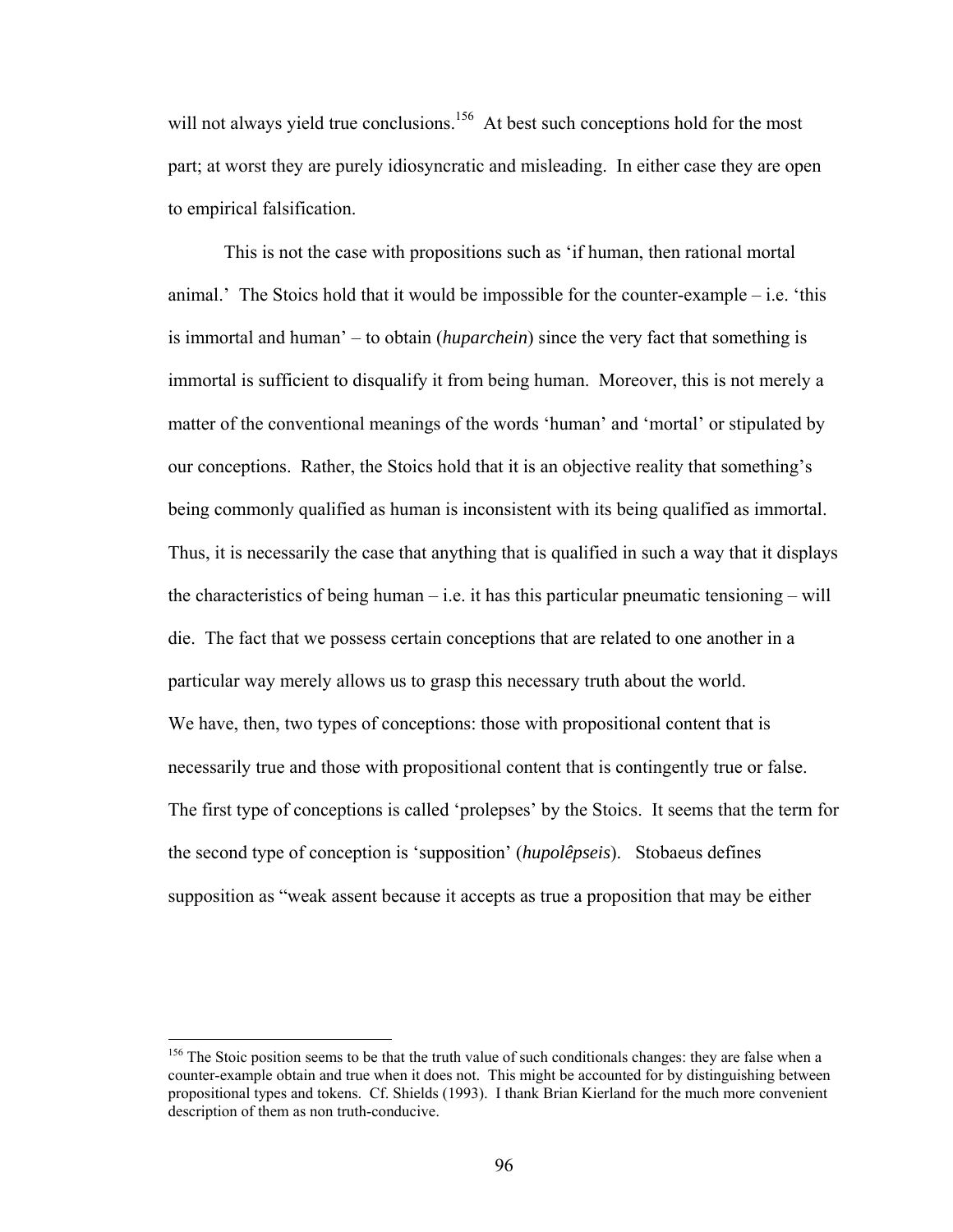true or false."[157](#page-102-0) This use of the term can also be found in Epicurus. Consider the following passage from his *Letter to Meneoceus* (quoted at DL 10.123-4)

> First, believe that god is an indestructible and blessed animal, in accordance with the general conception of god commonly held, and do not ascribe to god anything foreign to his indestructibility or repugnant to his blessedness. Believe of him everything which is able to preserve his blessedness and indestructibility. For the gods do exist since we have clear knowledge of them. But they are not such as the many believe them to be. For they do not adhere to their own views about the gods. The man who denies the gods of the many is not impious, but rather he who ascribes to the gods the opinions of the many. For the pronouncements of the many about the gods are not prolepses by false suppositions (*hupolêpseis*).

In this passage we observe the criterial use of prolepses familiar from Stoicism.<sup>158</sup>

Indeed, it is commonly accepted that the Stoics (most likely Chrysippus) adopted this criterion from Epicurus. Epicurus and the Stoics face the same criticism from the skeptics, namely that many people do not consciously agree with the conception of the gods that he claims to be universal.<sup>159</sup> It is clear from the passage that Epicurus does not back down from this claim. Rather, he claims, such people are at odds with their own beliefs. They possess the prolepsis that the gods are blessed, but they fail to realize that their own beliefs about the gods are at odds with this prolepsis. Epicurus claims, moreover, that they would agree with his position if they articulated their own prolepses

1

<span id="page-102-0"></span> $157$  Cf. the Epicurean description of supposition at DL 10.34: "And they also say that opinion is a supposition (*hupolêpsis*), and that it can be true or false. For if it is testified for or not testified against, it is true. But if it is not testified for or is testified against, it turns out false. Hence they introduced the idea of 'what await confirmation.' For example, one awaits confirmation of and comes nearer to a tower, to learn how it appears up close" (Trans. IG).<br><sup>158</sup> In this passage suppositions are equated with pronouncements. Presumably, however, such

<span id="page-102-1"></span>pronouncements are grounded in dispositional conceptions about the gods. Indeed, it precisely because such beliefs are so deeply ingrained that the Epicurean therapy of fear of the gods is both necessary and difficult. We can observe a similar ambiguity concerning the status of supposition in Stoicism. Assent to such presentations is the source of the contingent and misleading conceptions identified as suppositions above. Here again we see the Stoic tendency to call dispositional and occurent presentations by the same name.<br><sup>159</sup> Cf. Sextus M 8.331a-332a. Numerous examples of this argument pattern can be found in Plutarch's CN.

<span id="page-102-2"></span>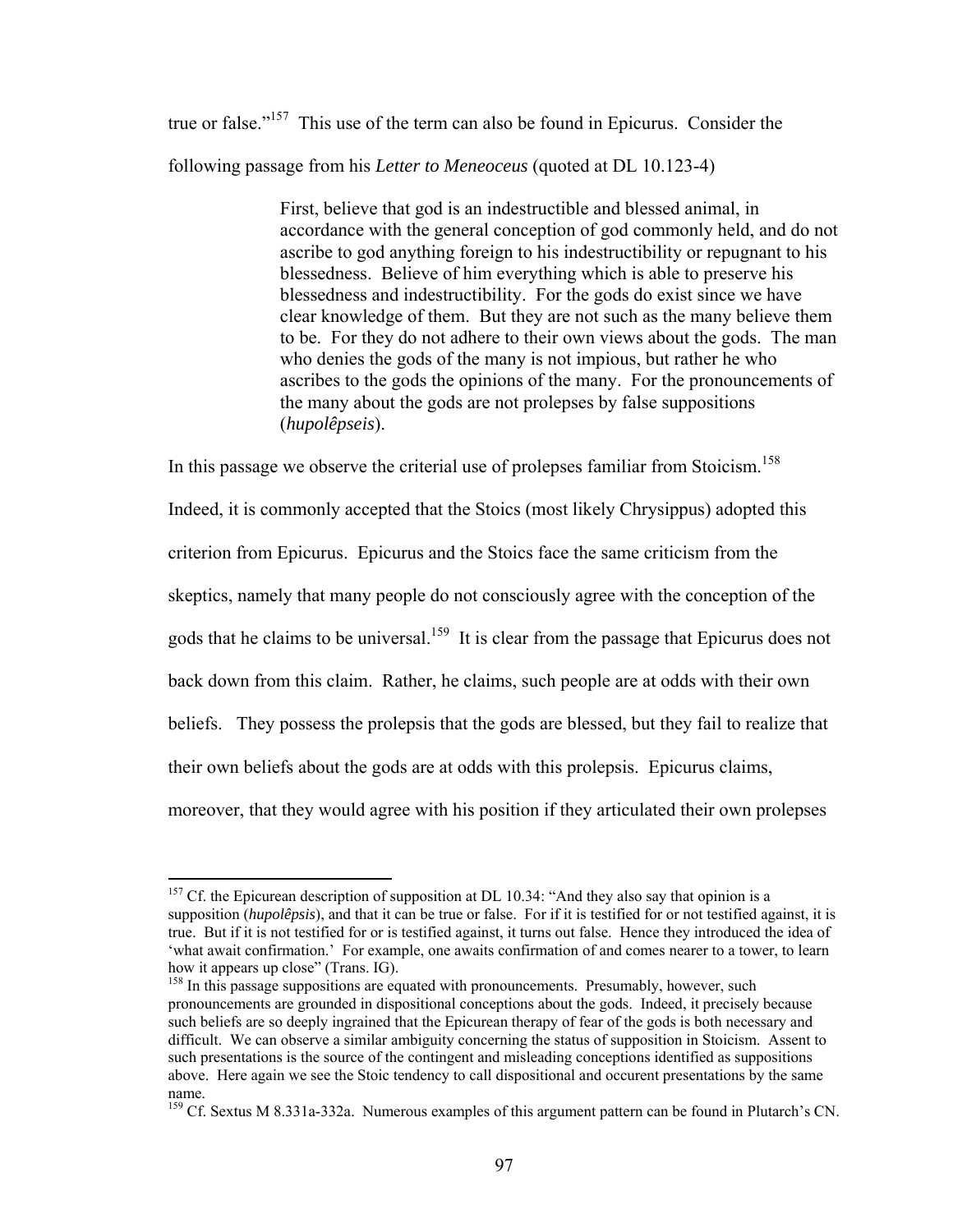and distinguished them from such suppositions. Again, we can see a parallel with the criterial use of prolepses in Epictetus.

Epicurus distinguishes prolepses and suppositions as natural and artificial conceptions. The assumption is that conceptions that come about naturally will be true and common to all humans, whereas artificial conceptions will not be universal and liable to error. We have already seen that the Stoics also adopt this language and often refer to prolepses as natural conceptions. The distinction between prolepses and suppositions, however, should not be confused with the distinction between prolepses and technical conceptions reported at Ps-Plutarch 4.11.3-4. Prolepses and technical conceptions are distinguished by the way that they come about. Prolepses come about 'naturally and without design'; technical conceptions come about 'through our own effort and learning.' Epictetus seems to have this latter distinction in mind in the following passage at Diss. 2.11,2-6:

> For we came into the world without any innate conception of a righttriangle, or of a quarter-tone or half-tone; but we learn what each of these is by some kind of systematic instruction, and for that reason those who have no knowledge of them do not imagine that they know what they are. But whoever came into the world without an innate conception of what is good and evil, honorable and base, becoming and unbecoming, what happiness and misery are, and what is appropriate to us and forms our lot in life, and what we ought to do and ought not to do?  $160$

Epictetus' point is that geometrical and musical conceptions do not come about naturally. Rather, they are stipulated and learned first through conscious awareness and only later internalized. They are contrasted with our natural conceptions of good and evil, etc. which are first learned unconsciously and only later articulated as precise definitions. It

<span id="page-103-0"></span><sup>&</sup>lt;sup>160</sup> Trans. Hard (1995). The innatist description of prolepses in Epictetus is criticized by Sandbach and widely taken to be un-orthodox. Minimally we should take it as indicating that such prolepses are naturally formed and universally possessed.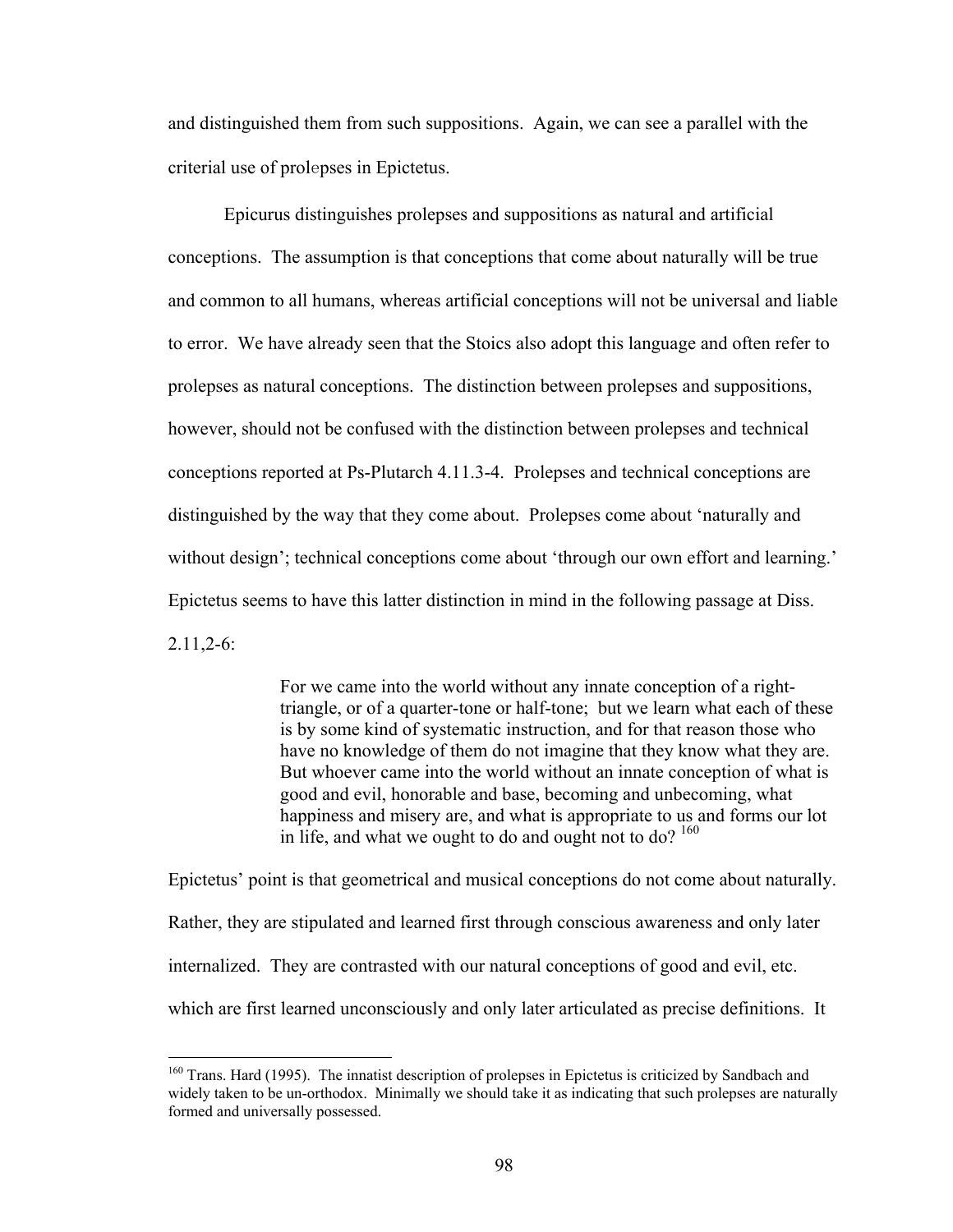is clear, however, that geometrical and musical notions can be given precise and essential definitions. In this sense they do not answer to suppositions. Nor can it be the Stoic position that all the conceptions that we form unconsciously are prolepses. Thus, it seems that the distinction between prolepses and suppositions cuts across that between prolepses and technical conceptions.

Finally, it is clear that both the Stoics and Epicureans identify prolepses with common conceptions (i.e. those possessed by all humans). The skeptics point out that there is much disagreement about what is commonly believed, that many people have no explicit conceptions whatsoever of the matters the Stoics discuss, and that the Stoics doctrines are highly revisionist. As we can see from the above passages from Epicurus and Epictetus, the agreement here is tacit and ideal.<sup>161</sup> All humans really do have these conceptions, but they are not articulated.

The need to articulate one's prolepses is a constant theme is Epicurus. He assumes his reader's familiarity with the doctrine and does not elaborate on the procedure. Although prolepses tacitly function as a criterion of truth even without one's conscious awareness of them, they must be articulated and refined in order to be more effectively used to judge the truth and falsity of presentations. At Diss. 2.11.19-21 Epictetus explains the basic procedure. The argument assumes that we have comprehension of the propositions (a) 'good  $\supset$  trustworthy' and (b) 'trustworthy  $\supset$ stable.' For those familiar with the writings of the ancient moralists, such statements sound like platitudes. In one sense the Stoics agree. All humans make such assumptions in their everyday use of moral terms. Just as often, however, they rely on other

<u>.</u>

<span id="page-104-0"></span> $161$  Cf. Obbink (1992) and Brittain (forthcoming).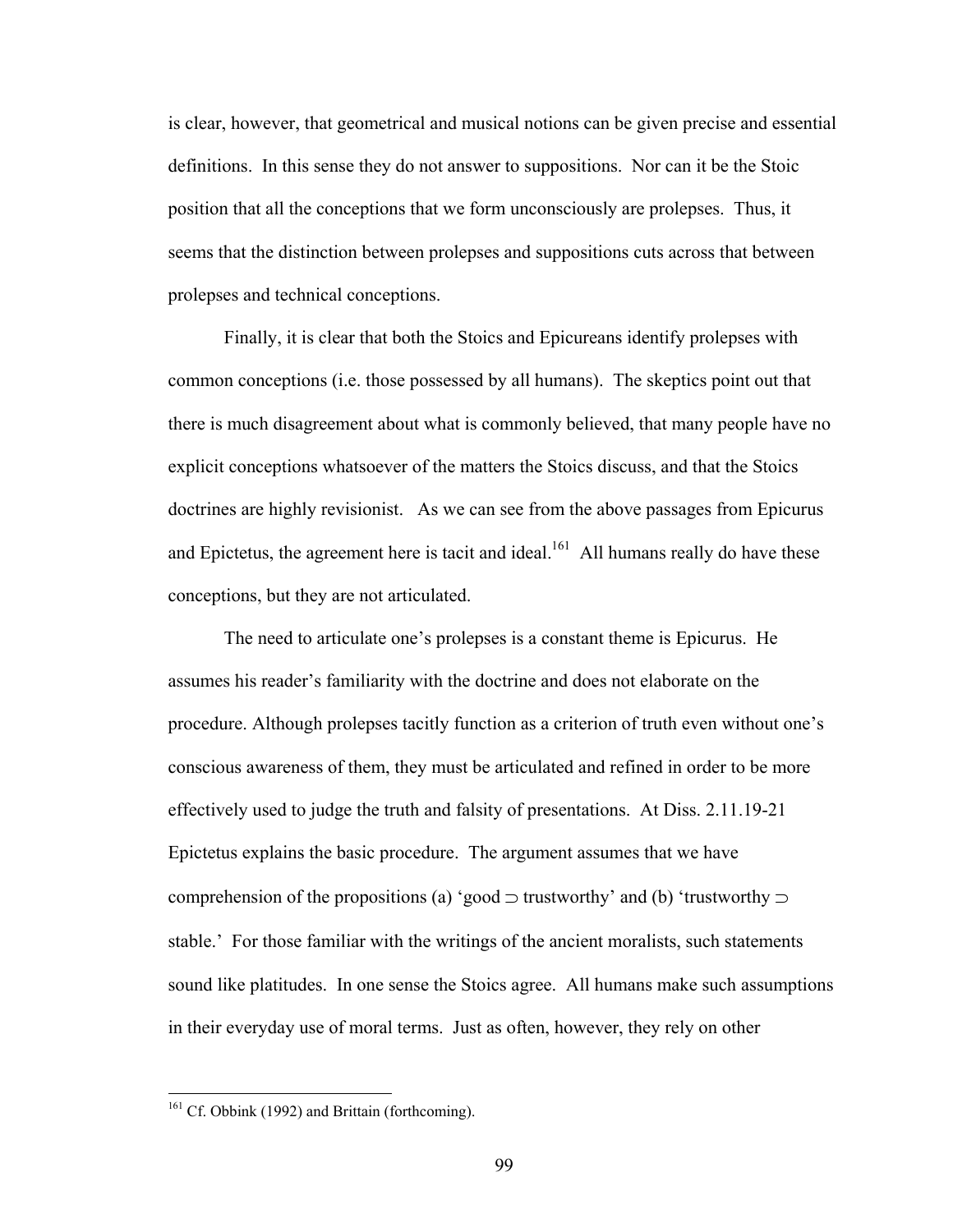assumptions that would appear to be platitudinous, e.g. 'healthy ⊃ good.' The Stoics hold that this belief is a supposition because it does not always hold true. There are cases in which health does harm rather than benefit.<sup>162</sup> And since 'good ⊃ beneficial' is a prolepsis, we can recognize that 'healthy  $\supset$  good' does not always hold true. Rather, the proposition is plausible since health is a something to be preferred and sought when rationally appropriate. The explanation of this distinction requires further articulation of the definitions of 'good,' 'beneficial,' 'appropriate,' etc. It also requires that we be able to test our intuitions about various cases in a kind of off-line simulation. The possession of prolepses explains how these activities are possible. The testing of various intuitions by simulated scenarios brings to conscious awareness the dispositions that guide one's actions in everyday life.

The same is true for testing the linguistic boundaries of the terms used in moral discourse. Our intuitions about the circumstances in which it would or would not be appropriate to use a particular term reveal the various connections between this and other concepts. The articulation of these connections and distinction between prolepses and suppositions is how one makes progress towards knowledge. The possession of prolepses insures that humans have the basic starting-points that insure the success of such inquiry. All humans possess the correct intuitions, although these are often obscured and easily confused with suppositions. It is clear that this search for the essential definitions of moral terms is fundamentally a priori. Although occasional appeals to experience may be practically beneficial, humans already possess the basic

<u>.</u>

<span id="page-105-0"></span><sup>162</sup> Cf. DL 7.103.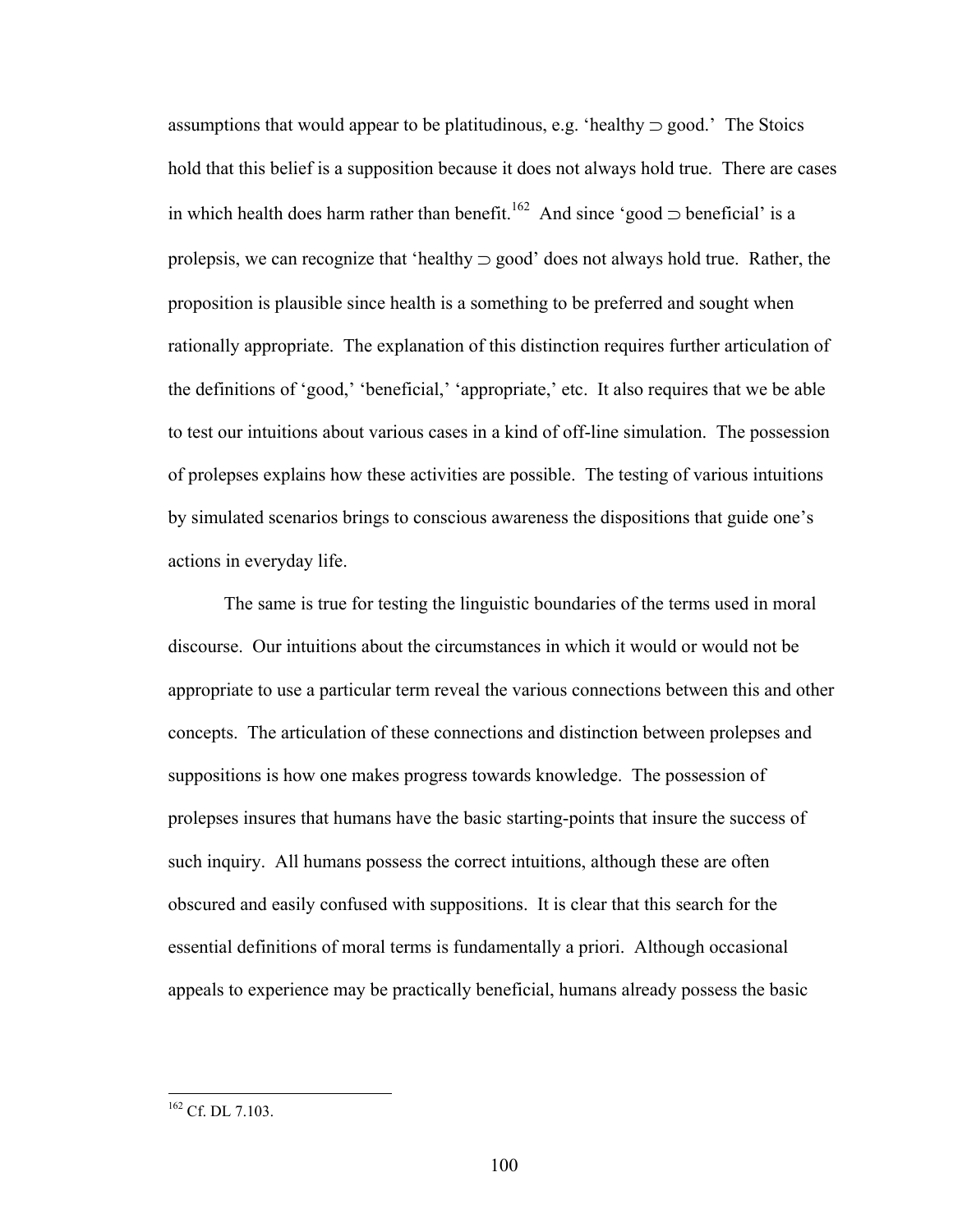stock of implicit conceptions necessary that make the process possible and constitute its final court of appeal.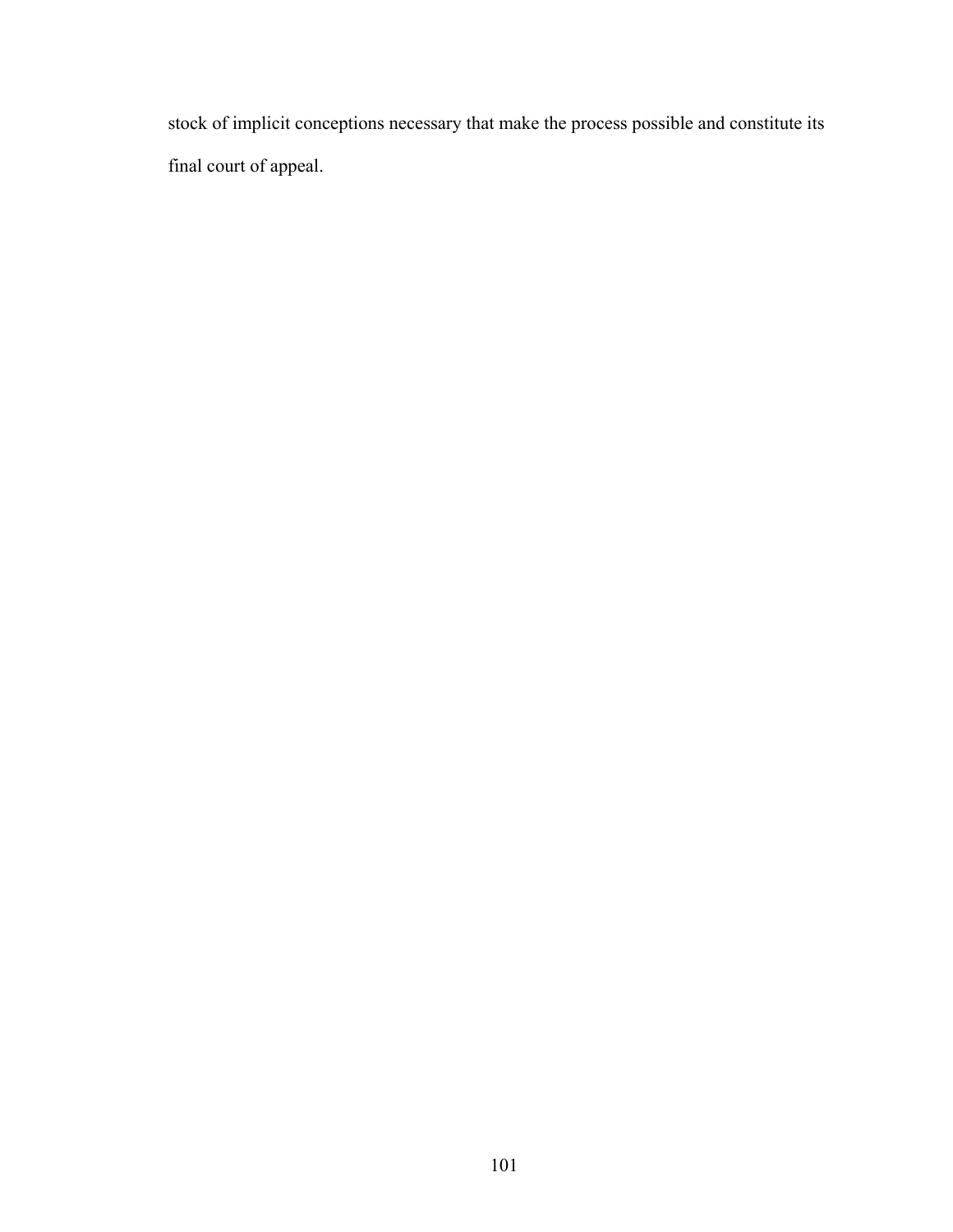### **CONCLUSION: THE HISTORICAL PLACE OF STOIC EPISTEMOLOGY**

Epictetus connects the articulation of prolepses with Socrates' search for universal definitions.<sup>163</sup> The Socratic element of his doctrine has recently been elaborated by Long who suggests that Epictetus is attempting to account for what Vlastos calls the "problem of the elenchus.["164](#page-107-1) The problem, in brief, is to explain how the apparently purely negative practice of refuting others' views provides Socrates with grounds for asserting that his own views are true. According to Vlastos, Socrates assumes that his interlocutors already have a tacit knowledge of moral truth. This knowledge is operative in their actions, in their everyday use of moral terms, in the answers they feel inclined to give when questioned, and even in non-verbal manifestations such as blushing.<sup>165</sup> Their awareness of this knowledge, however, is obscured by lack of reflection and other false beliefs. The purpose of the elenchus is to jar them out of their complacency, remove the obscuring false suppositions, and stimulate them to articulate this tacit knowledge and "tie it down" with an account. According to Long, Epictetus offers prolepsis as the explanation for the universal possession of this tacit knowledge.

The standard interpretation holds that the doctrine of prolepsis that we find in Epictetus should not be attributed to the early Stoics. [166](#page-107-3) In perhaps the most influential article on Stoic prolepsis Sandbach gives an extended criticism of Bonhöffer on precisely this point. Sandbach's primary objection is that Epictetus' innatism is inconsistent with

1

<span id="page-107-3"></span><span id="page-107-2"></span><span id="page-107-1"></span>

<span id="page-107-0"></span><sup>&</sup>lt;sup>163</sup> E.g. Diss. 2.12.5-11.<br><sup>164</sup> Long (2002, 80-5) and Vlastos (1991).<br><sup>165</sup> The most important passage is Gorg. 474b where Socrates tells Polus: "For I do believe that you and I and everyone else consider doing what's unjust worse than suffering it, and not paying what is due worse than paying it." Cf. Kahn's similar analysis of the role of shame in the dialogue (1996, 138-42). <sup>166</sup> Cf. Long (2002, 83), Dobbin (1998, 188-94), and Sandbach (1930).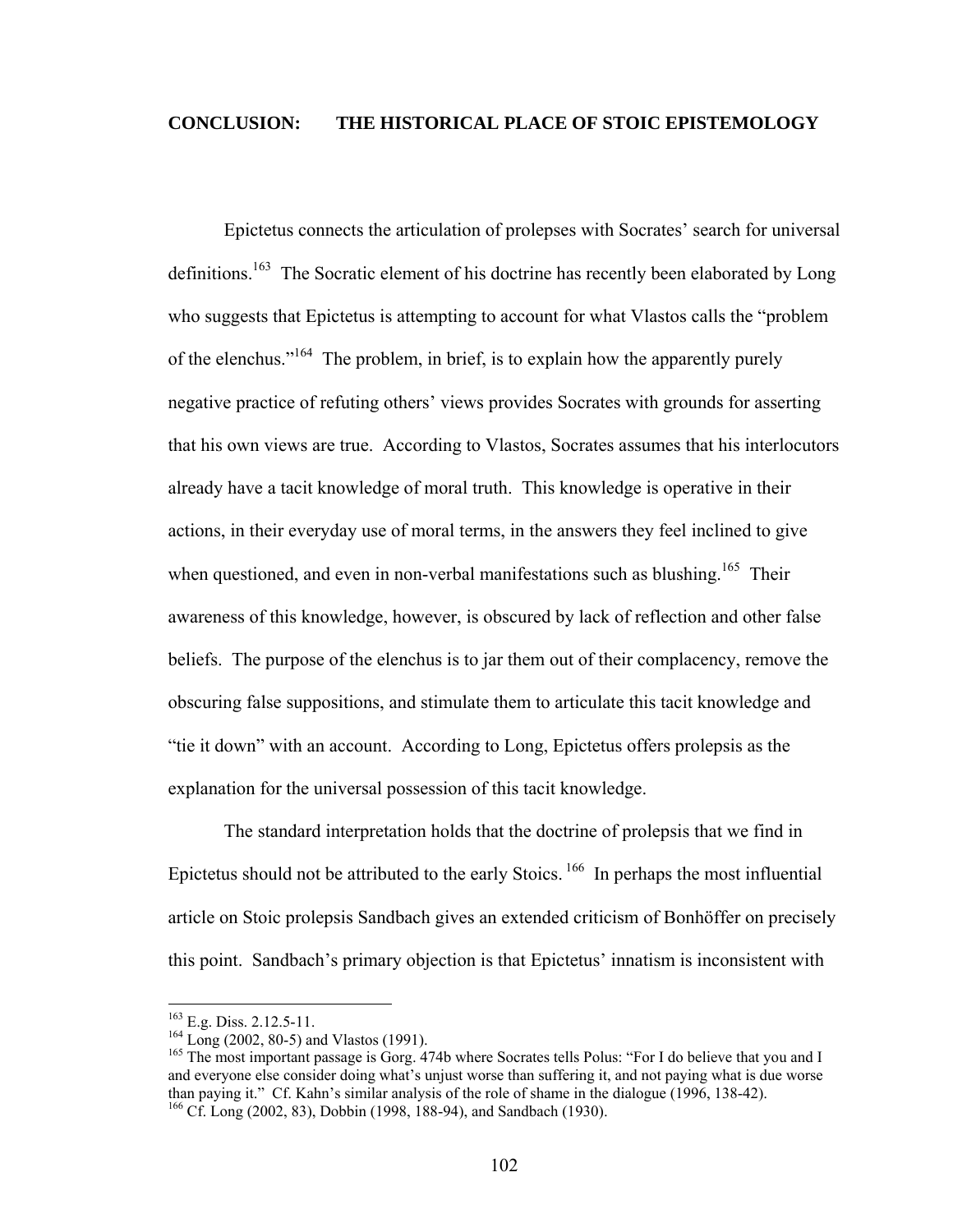the psychological empiricism espoused by Zeno and Chrysippus; however, he also rejects the idea that prolepses embody a tacit or latent knowledge of essential definitions. Rather, he holds that prolepses are "preconceptions" that correspond to nominal definitions or empirical generalizations.<sup>167</sup> These preconceptions make further inquiry possible by insuring that our words have some meaning; but essential definitions are gained only as a result of empirical investigation. Like his innatism, Sandbach argues, Epictetus' appeal to tacit knowledge is due to influence from the Platonic theory of recollection. During the first century BCE the orthodox theory of prolepsis and Platonic recollection were syncretically assimilated by Platonizing Stoics such as Posidonius and Stoicizing Platonists such as Antiochus of Ascalon. The influence of these figures can be observed in Cicero.<sup>168</sup>

Sandbach's preconception reading of Stoic prolepsis has been very influential upon the empiricist readings of Stoic epistemology. I have argued on textual grounds that Sandbach's interpretation of prolepsis is not correct and that we should regard the Epictetan doctrine as orthodox.<sup>169</sup> The most important pieces of evidence are a number of texts linking articulation (*diarthrôsis*) to the early Stoics in general and Chrysippus in particular. For example, Augustine CD 8.7 reports:

> [According to the Stoics] "the mind forms conceptions – *ennoiai* as they call them – [from the senses] of those things, that is, which they articulate by definition. The entire method of learning and teaching, they say, stems and spread from here.

<span id="page-108-0"></span> $167$  Sandbach (1930, 49). For prolepses as nominal concepts, cf. Hankinson (2003, 83). For prolepses as empirical generalizations, cf. Todd (1973).<br><sup>168</sup> E.g. Tusc. 4.53, Off. 3.76 and 3.81.<br><sup>169</sup> Cf. Dyson (2004).

<span id="page-108-1"></span>

<span id="page-108-2"></span>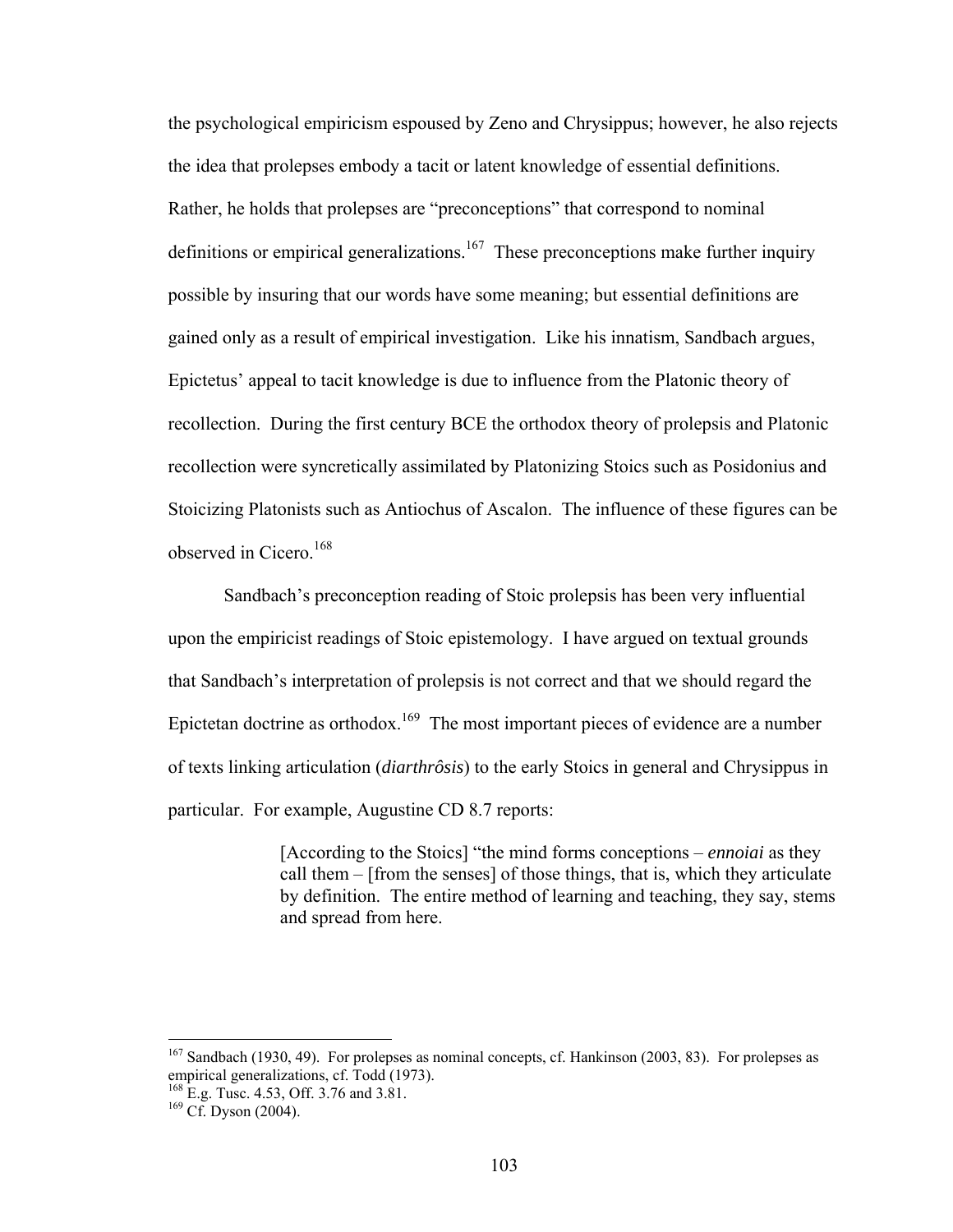Augustine does not attribute this doctrine to any particular Stoic.<sup>170</sup> At DL 7.199 Diogenes connects the term directly with Chrysippus. He lists a number of Chrysippus' treatises under the heading "Ethical theory concerning the articulation of ethical conceptions." The list includes treatises with such titles as *An Outline Account of Reason*, *Definitions of the Intermediates*, *Definitions of What Belongs to the Superior and Inferior Person*, as well as what appear to be technical treatises *On Definitions*, *On Genera and Species*, and *On Etymological Matters*. A similar heading at DL 7.201 – "Ethical Topics Concerning the Common Reason and the Science and Virtues that Arise from It" – contains treatises such as *On Reason* (to which the definition of prolepsis at DL 7.54 and of reason at PHP 5.3.1 are attributed), *How We Name Each Thing and Form a Conception of It*, *On Conceptions*, *On Suppositions*, and *On Comprehension*, *Scientific Understanding, and Ignorance*. One can imagine that much of the technical theory that we must piece together from the remaining fragmentary evidence of this thesis was spelled out by Chrysippus in such treatises.

The most important piece of evidence, however, comes from Plutarch CN 1059c. He writes:

> One Stoic said that in his opinion it was not by chance but by divine providence that Chrysippus came after Arcesilaus and before Carneades, the former of whom initiated the violence and offence against common sense, while the latter was the most productive of the Academics. For by coming between them, Chrysippus with his rejoinders to Arcesilaus also fenced in the cleverness of Carneades; he left sense-perception many reinforcements, for it to stand siege as it were, and entirely removed the confusion regarding the prolepses and conceptions by articulating each one and assigning it to its proper place.

<span id="page-109-0"></span><sup>&</sup>lt;sup>170</sup> The statement is reminiscent of Cicero's report at Acad 1.41 that according to Zeno the conceptions developed from sense-perception provide "not only first principles, but also certain broader roads to the discovery of reasoned truth" (Trans. Rackham, 1933).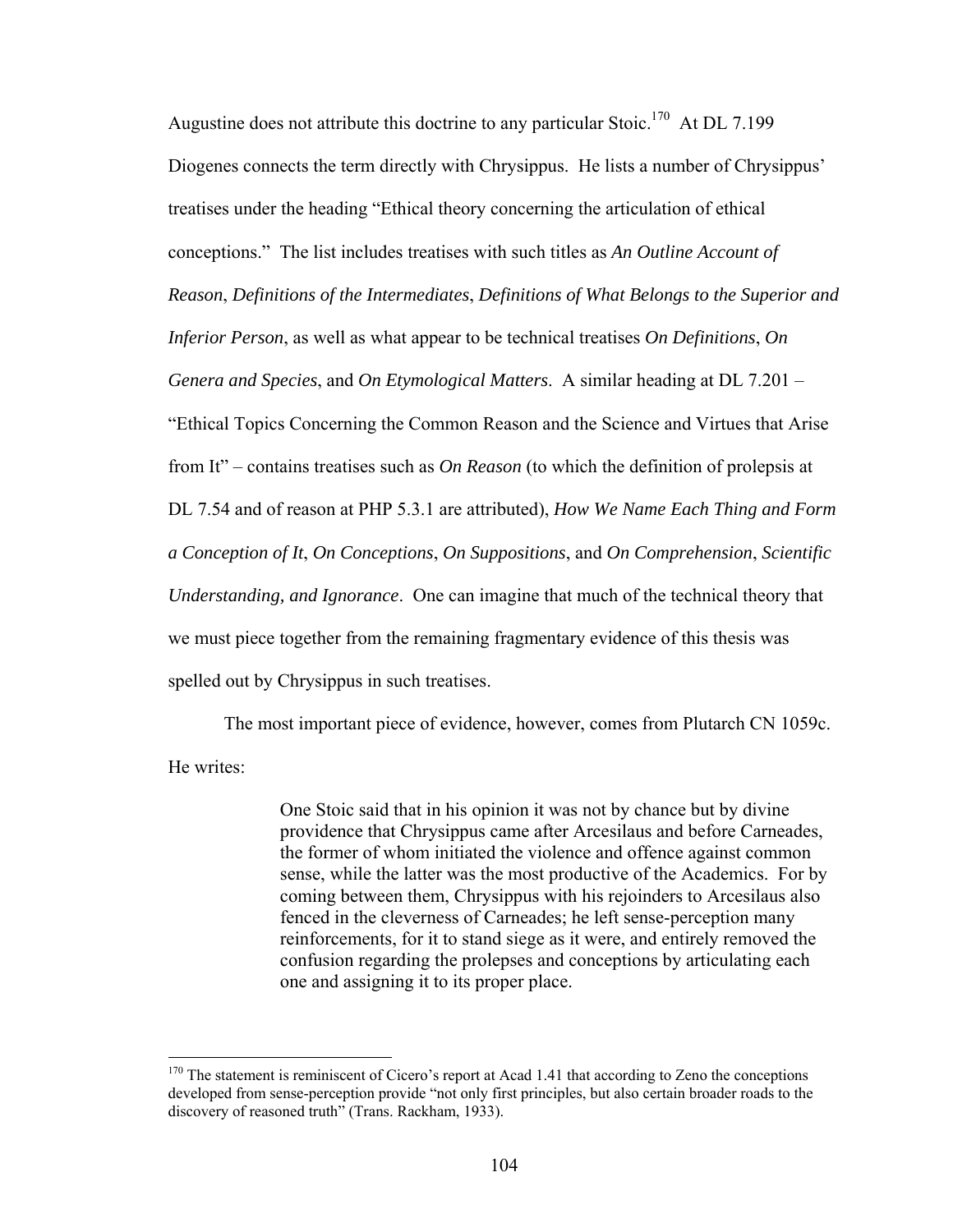Recognition of the importance of this passage has been undercut by a misinterpretation by Sandbach. He interprets Plutarch as saying that Chrysippus made a distinction between the technical definitions of a prolepsis and a conception.<sup>171</sup> The correct reading of the passage, however, is given by Cherniss[.172](#page-110-1) Plutarch is not saying that Chrysippus distinguished the technical definitions of prolepsis and conception (although he certainly did this as well). Rather, the passage says that Chrysippus responded to Arcesilaus' skeptical attack by articulating each one of our prolepses and common conceptions, assigning each of these conceptions to its proper place in the web of essential definitions that constitutes reason. The Stoic claim, in short, is that we can find in Chrysippus' works the kind of articulation and refinement that Epictetus claims is necessary for prolepses to function properly as a criterion of truth.

The attack by Arcesilaus to which Chrysippus responded was presumably similar to the one given by Sextus at M 8.331a-332a:

> It is agreed that a prolepsis and conception must precede every object of investigation. For how can anyone even investigate without some conception of the object of investigation? … We grant this, then, and are so far from denying that we have a conception of the object of investigation that, on the contrary, we claim to have many conceptions and prolepses of it, and that we come round to suspension of judgment and indecision owing to our inability to discriminate between these and to discover the most authoritative of them.

Humans possess so many conceptions about things, the Stoics argue, that even if it granted that some of them meet the Stoic requirements for prolepses, others will surely be suppositions and it is impossible to adequately distinguish one from another. This argument parallels the skeptical argument that, even if comprehensible sense-

<span id="page-110-0"></span> $171$  Sandbach (1930, 44). Sandbach cites the passage as evidence against the orthodoxy of Epictetus who apparently identifies prolepsis and common conception (e.g. at Diss. 1.22.1). Cf. Dyson (2004) for the contrary argument that the early Stoics did identify prolepses and common conceptions. 172 Cherniss (1976, 664-5n.a)

<span id="page-110-1"></span>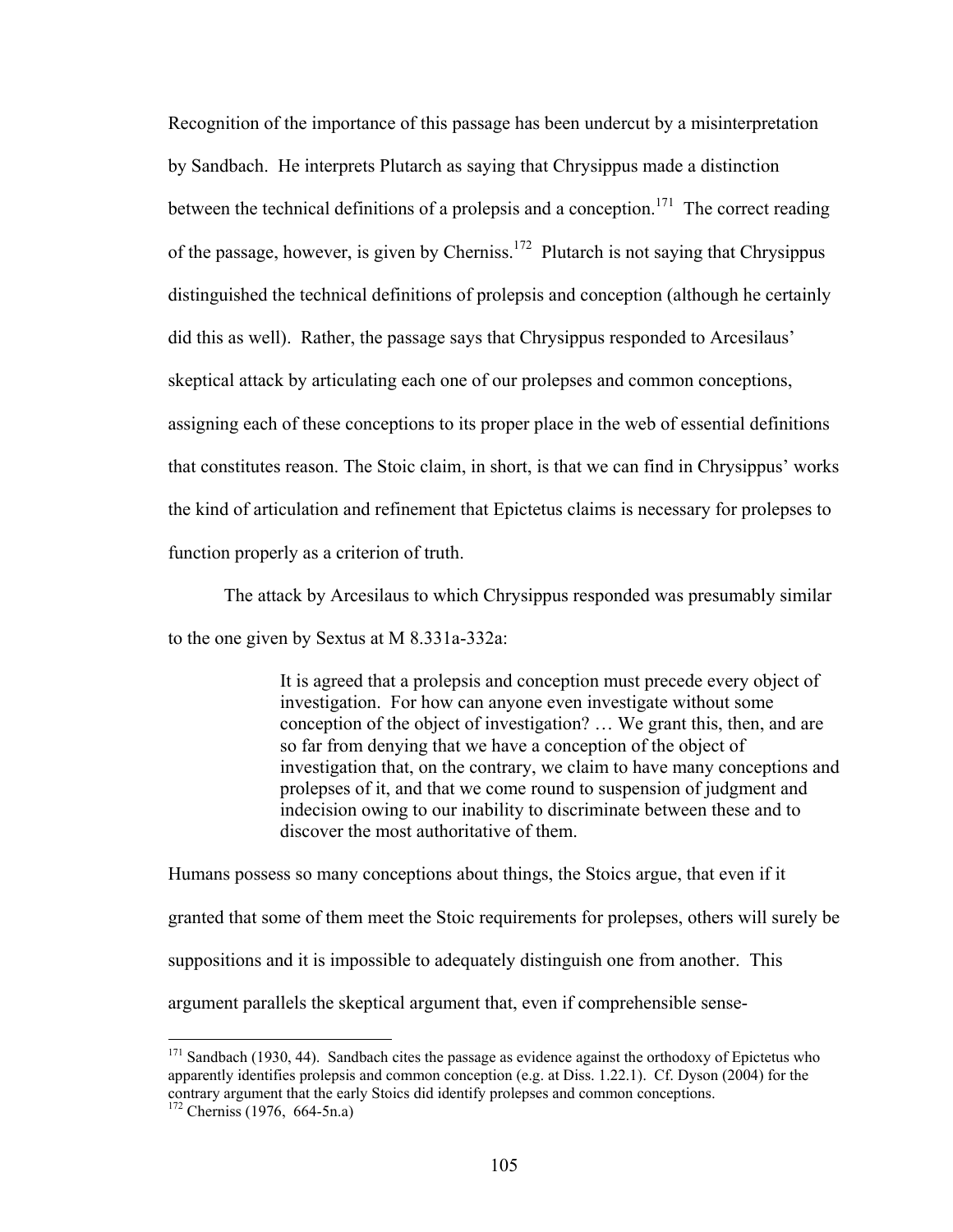presentations exist, they cannot be adequately distinguished from similar noncomprehensible ones. Chrysippus' response seems to have involved (a) actually distinguishing various definitions and (b) developing strategies for identifying these with the prolepses all humans naturally form. One common strategy was to point to the universality of such beliefs as evidence of their natural origin. Like Socrates, Chrysippus does not believe that all people are consciously aware of such beliefs. On the contrary, they often espouse contradictory beliefs because they are confused about the nature of their own conceptions. Nevertheless, their true views can be inferred from their statements and actions.<sup>173</sup> Here we see the same style of argument that is found in the Epictetan doctrine of prolepsis and associated with his reading of Socrates.

The similarity between the Epictetan and Chrysippean doctrines has unfortunately been obscured by several skeptically influenced texts. As we can see from Plutarch's CN, Carneades' response to the above arguments was to point out that in many cases the Stoics' articulated definitions are in conflict with what the majority of humanity believes. This argument relies on uncharitably interpreting Stoic prolepses as equivalent to beliefs that are consciously held by all humans. This seems to be the origin of the later view that prolepses are identical with nominal definitions.<sup>174</sup>

Sextus' presentation of the Stoic doctrine of the criterion has had a similarly obscuring effect. Comparison with the survey of views on the criterion of truth at Sextus M 7.46-262 shows that Stoic epistemology clearly belongs to a family of dual-criteria

<span id="page-111-0"></span><sup>&</sup>lt;sup>173</sup>The extent to which Chrysippus was willing to take such arguments are reported by Galen in PHP 3.1. Chrysippus argues that we can infer the universality – and thus the naturalness and truth – of the belief that the heart is the seat of the soul from people's common sayings and even from the tendency to gesture towards the chest when referring to one's self.<br><sup>174</sup> Cf. Brittain (forthcoming) on the origins of common sense in Cicero's adaptation of this doctrine in his

<span id="page-111-1"></span>rhetorical works.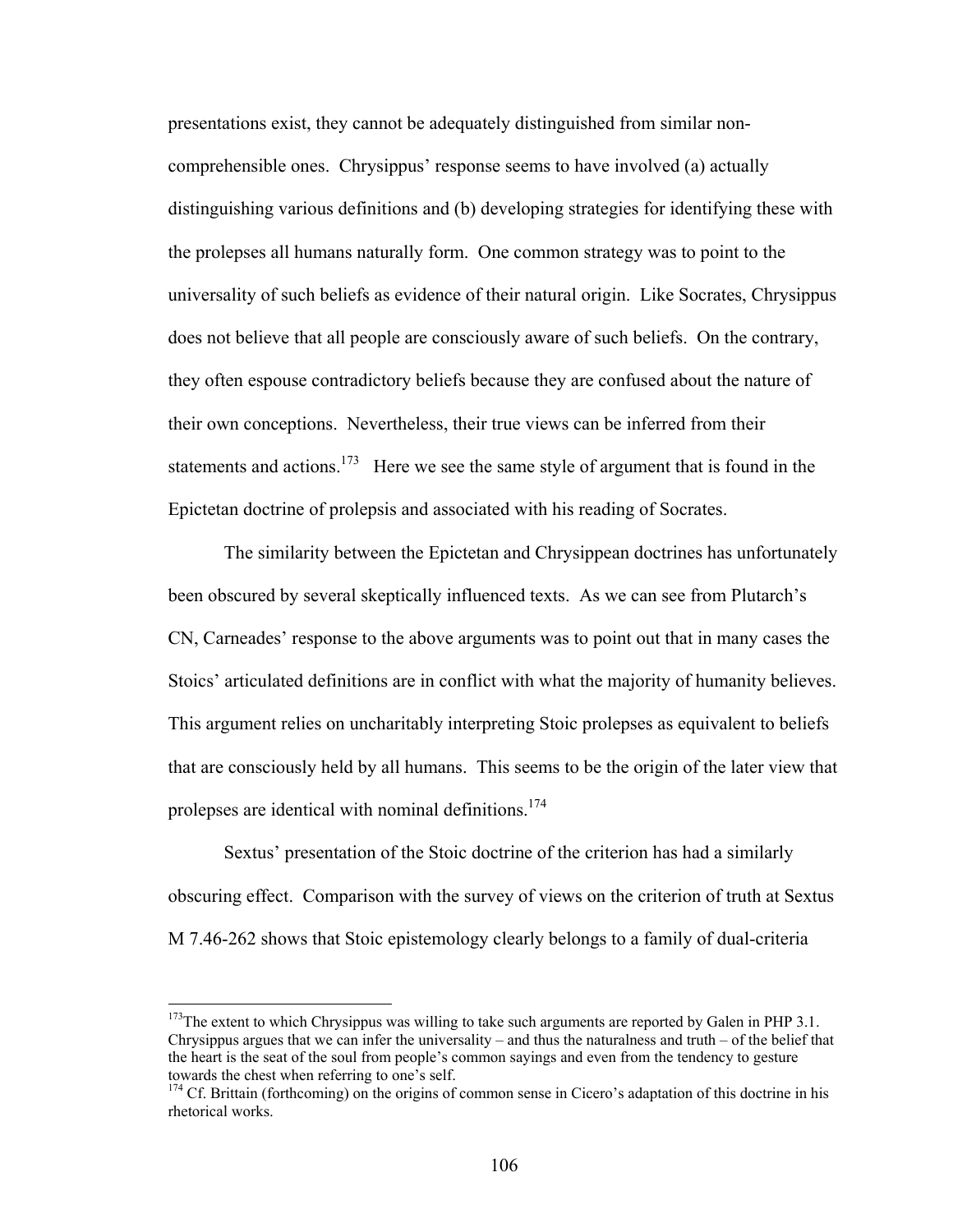theories in the late  $4<sup>th</sup>$  and early  $3<sup>rd</sup>$  centuries. Sextus' discussion is organized around the following distinction at M 7.46: some of the dogmatists say that the criterion of truth belongs to reason, other to the evidence of irrational sense-perception, and others to both. Unfortunately, Sextus' actual presentation is not well organized and often derailed by historical tangents. He begins with a long discussion of those who rejected the existence of a criterion altogether (7.48-88). He then turns to the early Physicists who rejected sense-perception in favor of reason (7.89-140). With Plato he begins the discussion of those who posit both reason and sense-perception as criteria of truth. He writes:

> Plato, then, in his *Timaeus*, after dividing things into intelligibles and sensibles and stating that the intelligibles are apprehensible by reason whereas the sensibles are the objects of opinion, plainly specified reason as the criterion of the knowledge of things, though he included along with it the clear evidence (*enargeian*) of sense-perception.<sup>[175](#page-112-0)</sup>

In the views of Speusippus and Xenocrates the emphasis on two criteria of truth becomes even more prominent. Sextus then breaks off this line of discussion to give an account of the views of the Academic skeptics starting with Arcesilaus (7.150-189). After this long digression he begins his account of those who place the criterion in irrational senseperception alone, beginning with the Cyrenaics (7.190-201). Sextus implies that the Epicureans (7.203-16) also belong to this camp (although from Epicurus' statement that prolepsis and sense-perception are both criteria of truth it is clear that his doctrine more accurately falls within the dual-criterion division). By the time Sextus returns to the Peripatetics at 7.217-226 it is clear that his discussion is back to this division. Theophrastus is said to have admitted "a two-fold criterion, sense-perception of things

sensible and thought (*dianoia*) of things intelligible, which common to both, [he says] is the self-evident (*to enarges*)." One is reminded here of the cluster of Stoic distinctions at

<span id="page-112-0"></span> $175$  Trans. Bury (1935).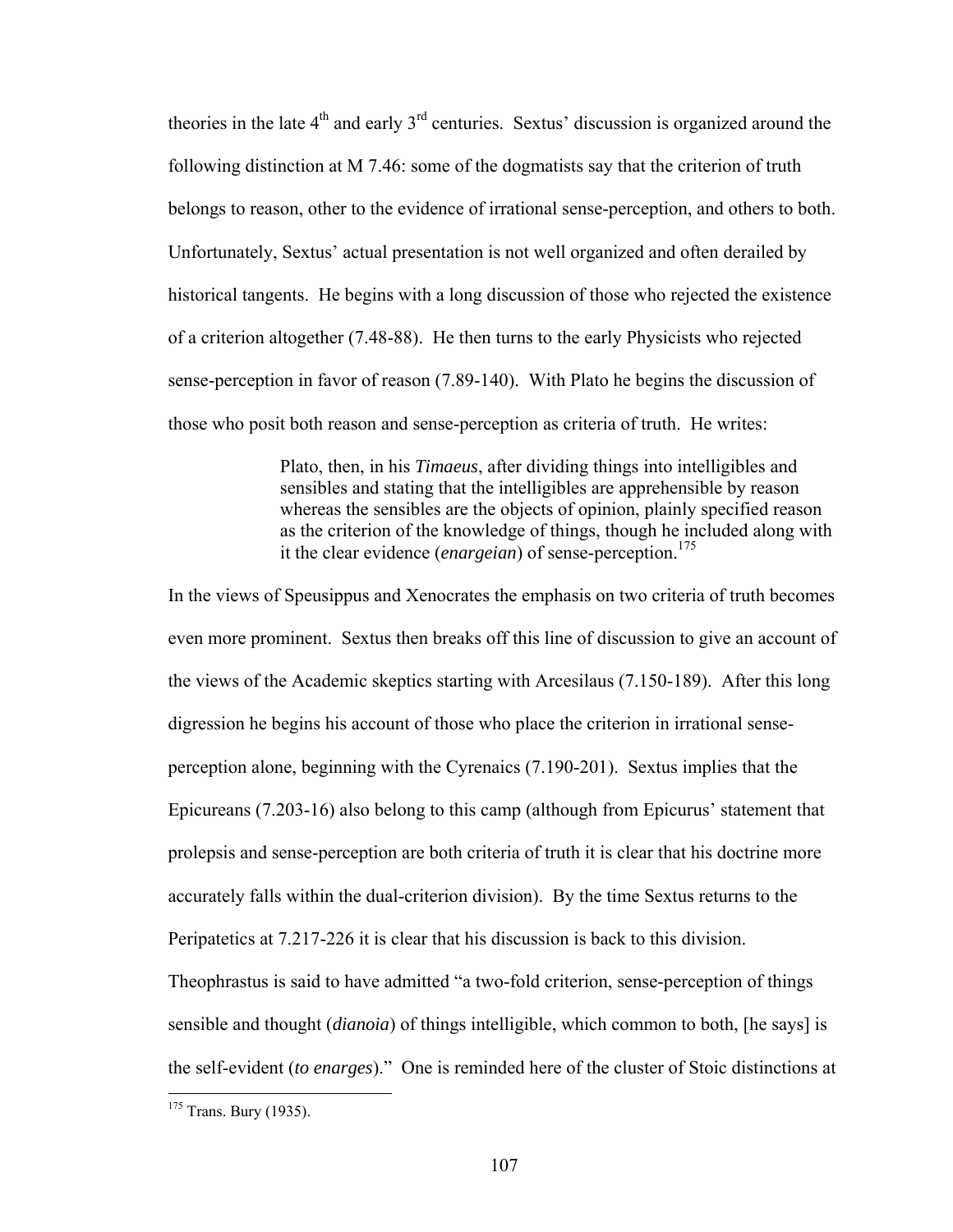listed at DL 7.49-52: between sensory and non-sensory presentations (closely associated with the incorporeals and said to be grasped by thought), between perceptual and rational comprehension, and between sense-perception and prolepsis. That the Stoics themselves would have associated these distinctions with a division between the sensible and intelligible is suggested by Chrysippus' own distinction between the sensible particular sweet and the intelligible generic sweet.

It is clear, then, that the Stoics also belong to the tradition of those who posited a dual criterion of truth. Unfortunately, this fact is obscured by yet another digression in Sextus' presentation. He begins his account of the Stoic doctrine at 7.227 by stating that the comprehensible presentation is their criterion of truth. Sextus then embarks on an extended discussion of the definition of presentation that lasts until 7.247. He returns to the comprehensible presentation at 7.248-60 and provides a sketch both of the Stoic doctrine and of the skeptical counter-arguments. Sextus' account ends without specifying to which division the Stoic doctrine belongs. Throughout both his discussion of presentation and the debate concerning the comprehensible presentation, Sextus uses sense-perception as the paradigmatic example. He does not mention, as he does elsewhere, the criterion of prolepsis or the skeptical attacks on the Stoics' use of common conceptions. This has given the misleading impression that the Stoics belong to those who place the criterion of truth in sense-perception alone.

It might be objected that the outlines of Stoic epistemology in Cicero and Diogenes Laertius also places heavy emphasis on sense-perception. It makes a great deal of difference, however, if we view this emphasis with the context of the other dualcriteria theories of the late  $4<sup>th</sup>$  and early  $3<sup>rd</sup>$  centuries. As we can see from Aristotle, these

108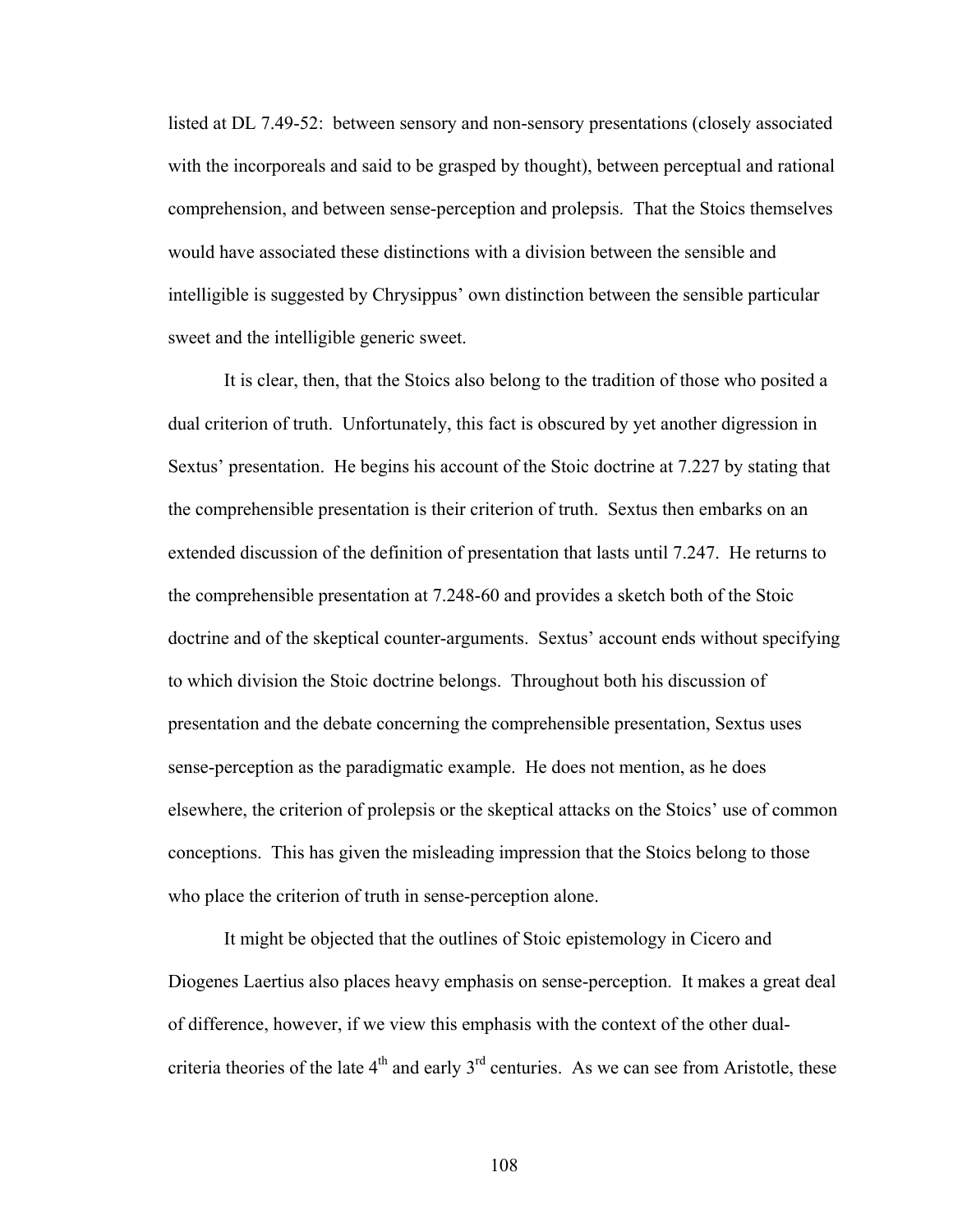dual-criteria theories balance the claim that sense-perception is the source of conceptions with the distinction between psychological and epistemological dependence. In epistemology they continue to operate with largely Platonic assumptions about the systematic nature of knowledge, the requirements for deductive certainty, and comprehension of universal and necessary first principles by reason itself. In short, they view universal knowledge of the world as being fundamentally a priori. I have suggested that the same is true of the Stoics' notion of scientific understanding. In keeping with their ontological rejection of Platonic forms, the Stoics offer a naturalized account of how such understanding is possible that avoids such metaphysical excesses. Nevertheless, they see themselves as belonging to the same tradition as the Platonists. Even Zeno's insistence that sense-perception must be counted as a form of comprehension, although it clearly contradicts the views put forward by Plato in the *Republic*, nevertheless had predecessors within the Platonic school.

The standard division between Hellenistic empiricism and Platonic rationalism gives the impression that the Stoics belong (and see themselves as belonging) to a separate tradition that is consciously opposed to Platonism, that they have more in common with the Epicureans and Academic skeptics than with Plato.<sup>176</sup> A more accurate description is that the Stoics see themselves as rivals to the Platonists within a common Socratic tradition. Despite their ontological differences, the Stoics see themselves as having more in common with the Platonists than the other philosophers with whom we group them as "Hellenistic philosophers."

<span id="page-114-0"></span><sup>&</sup>lt;sup>176</sup> Frede has remarked that "the Stoics are primarily trying to account for the type of knowledge that Socrates sought. If we keep this in mind, an empiricist reading is highly unlikely."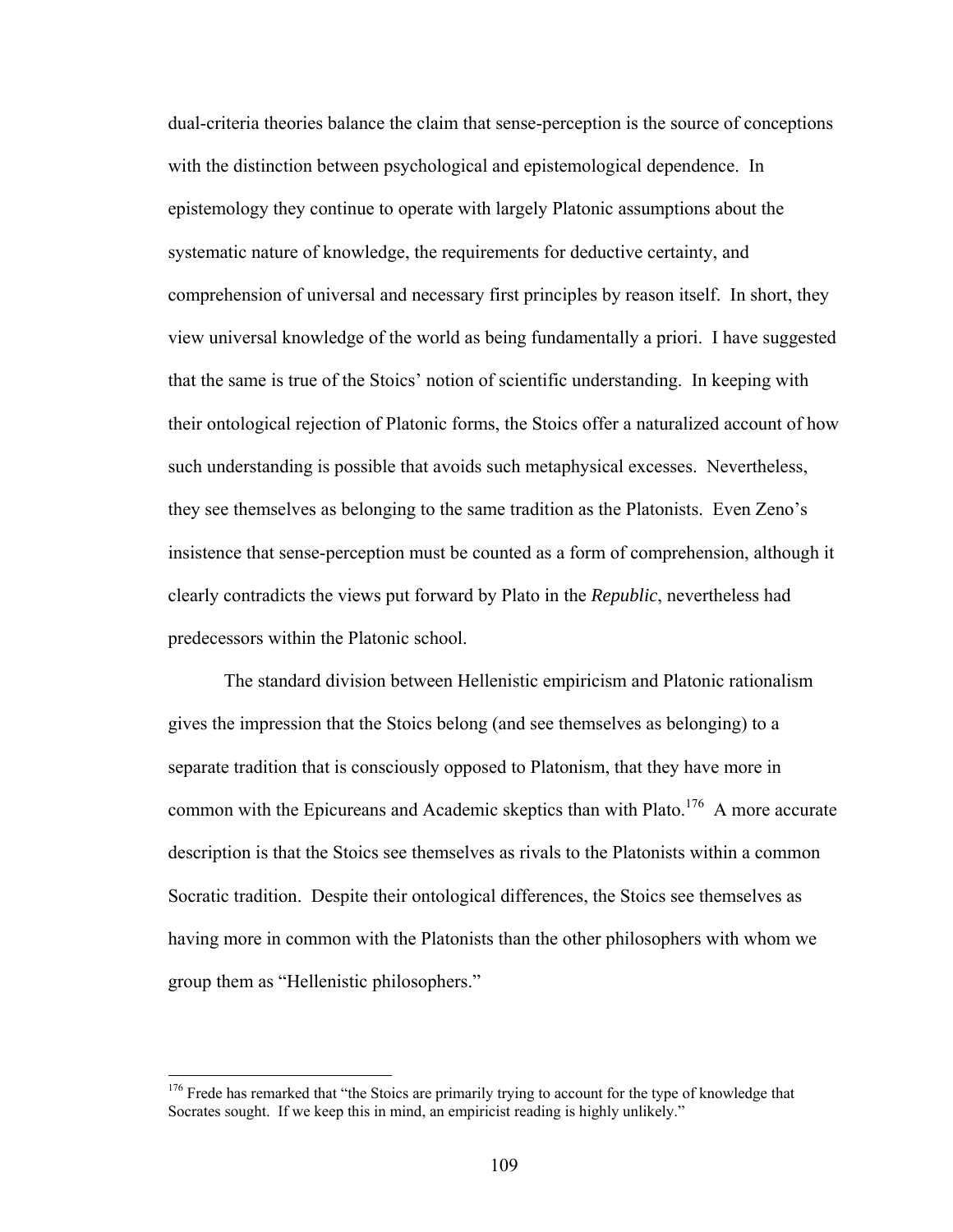Long has shown that the best way to understand Zeno's doctrine is in the context of competing claims about the legacy of Socrates in the late  $4<sup>th</sup>$  century.<sup>177</sup> This context includes self-proclaimed Socratics on the one hand (i.e. Plato and Cynics) and critics of Socrates on the other (i.e. Peripatetics and Epicureans). In matters of ethics and moral psychology, Zeno tends to side with the Cynics. His view of Socrates is in this respect heavily influenced by such as Antisthenes and Xenocrates. In viewing theoretical knowledge in physics and dialectic as necessary for ethics, however, Zeno sides with Plato and against the Cynics. He even carries on an internal debate with one of his Cynicizing students, Aristo of Chios, on precisely this topic. In drawing evidence for Socrates' views about physics and dialectic Zeno often turns to the Platonic dialogues.

This ambiguity towards the Platonic Socrates leads to the following strategy. Zeno and the Stoics often read Plato dialogues for philosophical inspiration and hints about Socrates' views. They make a distinction, however, between Socrates as he speaks for himself in the dialogues and Socrates as a spokesperson for Plato. Where Plato's doctrines seem to differ from those of the historical Socrates – either as portrayed in other Platonic dialogues or in authors such as Antisthenes – the Stoics attempt to reformulate an argument to defend the 'authentic' Stoic position. Recent scholarship has traced a number of Stoic doctrines to specific passages in Plato's dialogues. Perhaps the most perspicuous is the Stoics' rejection of the Platonic tripartite soul in favor of a unitarian, intellectualist psychology. This seems to be a defense of the views attributed to Socrates in a number of early Platonic dialogues including the *Prot*. 329d-333e and  $345e-358d^{178}$ 

1

<span id="page-115-1"></span>

<span id="page-115-0"></span><sup>&</sup>lt;sup>177</sup> Long (1996b).<br><sup>178</sup> Cf. Frede (1994) and Striker (1994).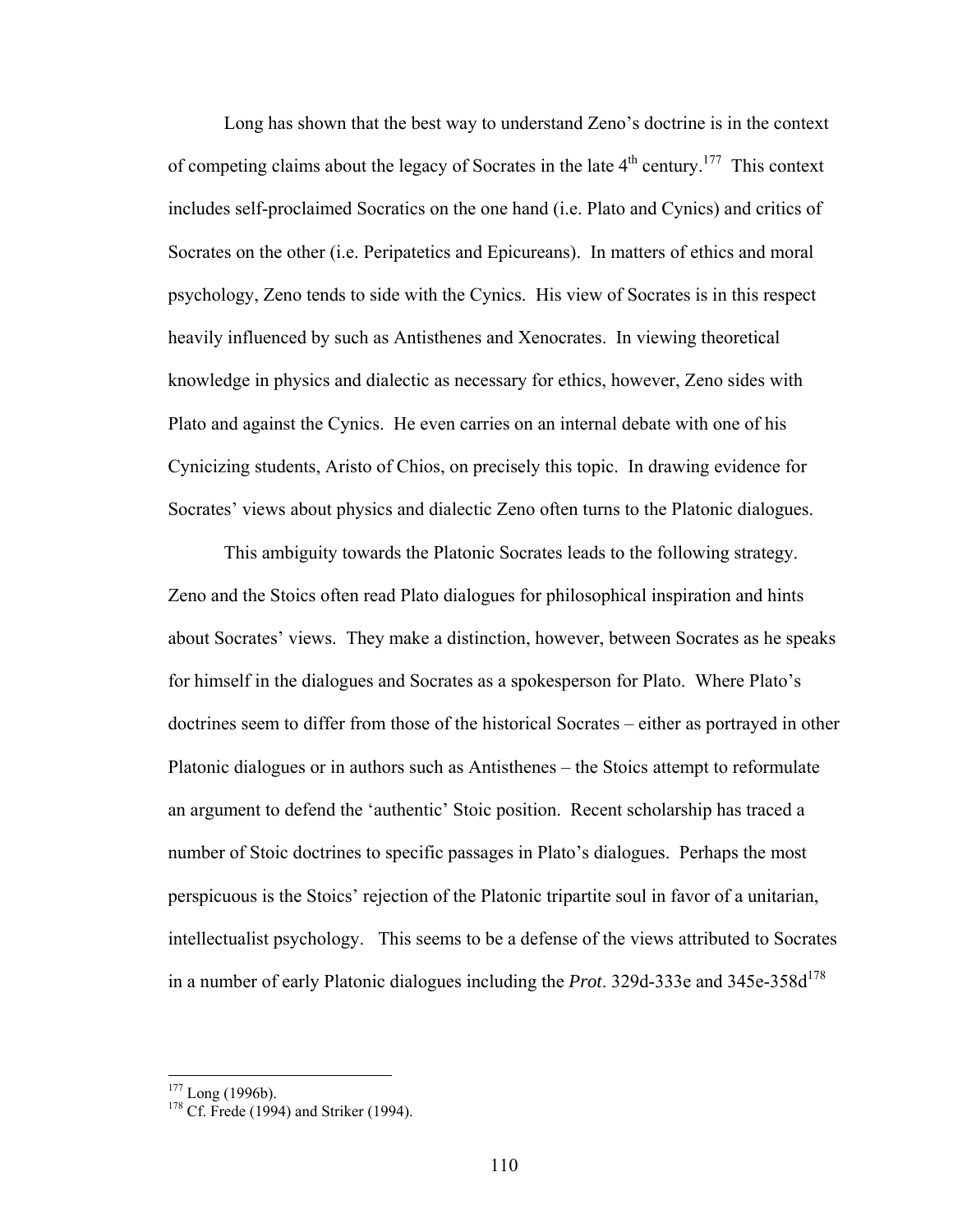The same is true of many of the Stoics' famous paradoxes in ethics.<sup>179</sup> Nor are the examples limited to moral philosophy. Brunschwig has convincingly argued that in postulating their causal criterion for existence the Stoics are self-consciously taking the side of the Giants against the Friends of the Forms at Soph. 246a-248a.<sup>180</sup> Caston has similarly argued that Zeno's doctrine of *ennoêmata* is derived from the suggestion of the young Socrates at Parm. 132b that the forms are thoughts and exist only in the soul.<sup>181</sup> Finally, Long has argued that Chrysippus drew his understanding of dialectic – defined as the science of what really is – from the *Republic*. [182](#page-116-3)

I suggest that the doctrine of prolepsis is similarly derived from consideration of a Platonic passage. Specifically, it seems to be derived as an alternative 'Socratic' response to the paradox of inquiry presented in *Meno* 80d-e. Textual indications that the Stoics thought of prolepsis as a solution to Meno's paradox can be found in several sources – most importantly Plutarch Fr. 115f.<sup>183</sup> Plutarch indicates that a number of Hellenistic schools offered solutions to this paradox. His suggestion is supported by textual hints in both Aristotle and Epicurus.<sup>184</sup> It is likely that the paradox had a general circulation and even a number of different formulations. On the basis of the pattern of appropriation illustrated above, however, it seems reasonable to believe that the Stoic version is very closely tied with the version presented by Plato. Indeed, I propose that the doctrine of prolepsis which I have reconstructed in this thesis can be viewed as an attempt to reformulate much of what Plato says about knowledge, both in the *Meno* itself

<span id="page-116-0"></span>

<span id="page-116-1"></span>

<span id="page-116-2"></span>

<span id="page-116-4"></span><span id="page-116-3"></span>

<sup>&</sup>lt;sup>179</sup> Cf. Striker (1994) and Long (1996b).<br><sup>180</sup> Brunschwig (1994b).<br><sup>181</sup> Caston (1999).<br><sup>181</sup> Long (1996d).<br><sup>182</sup> Long (1996d).<br><sup>183</sup> Cf. also Augustine CD 8.7, Cicero Acad. 1.42, and Sextus M 8.331a-332a.<br><sup>184</sup> Cf. Ari

<span id="page-116-5"></span>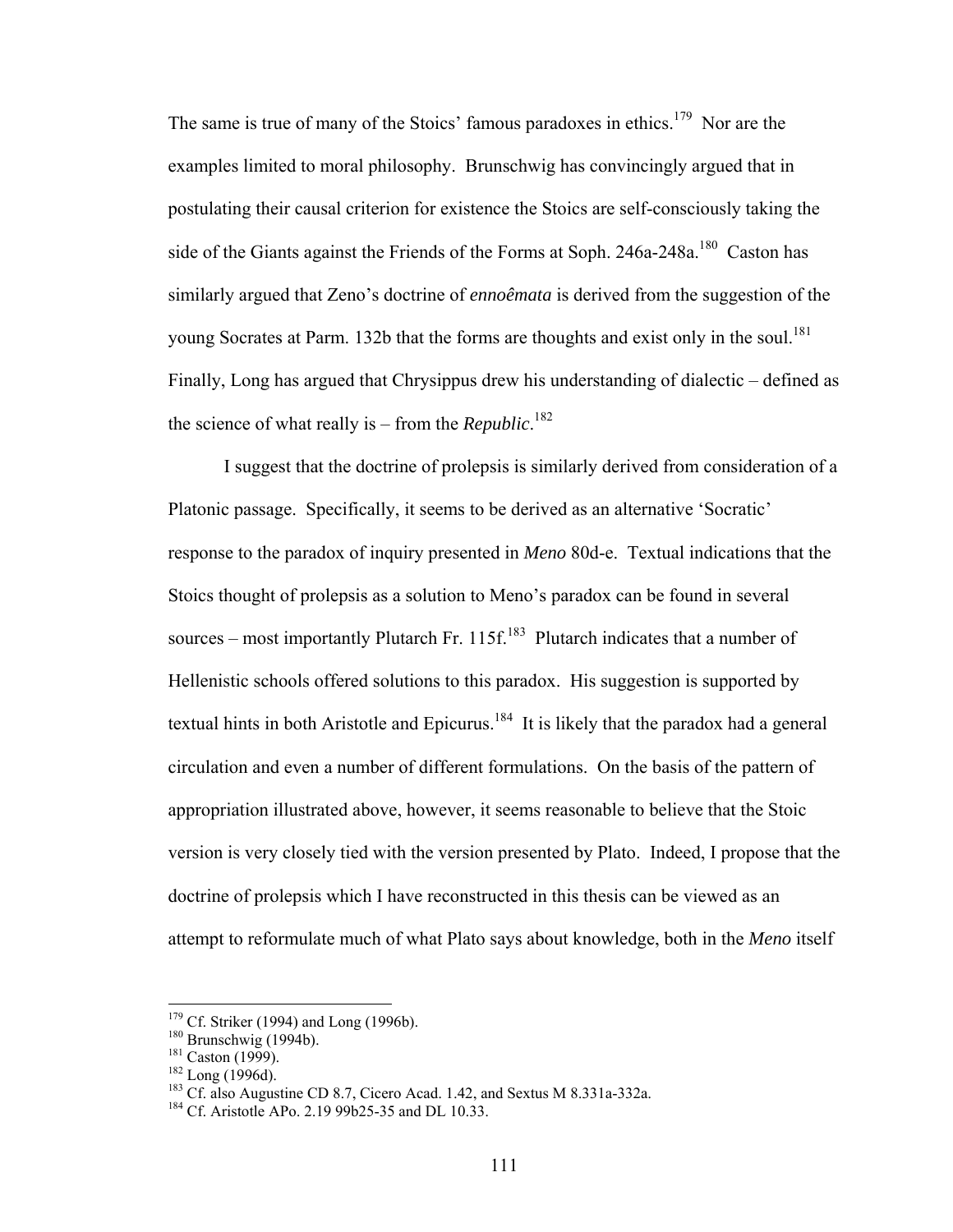and in other dialogues, in terms of this naturalistic explanation for knowledge of universals.

Finally, we should note that recognition of the extent to which the early Stoics were already influenced by Plato also affects the way we view the assimilation of Platonism and Stoicism in the  $1<sup>st</sup>$  century BCE. Certainly Antiochus' claim that there is no real deviation between the Stoics and Plato is an exaggeration. There are important differences between the Stoics and Platonists in ethics, ontology, and epistemology. I believe that Antiochus is correct, however, to see these differences as akin to a family squabble. The Stoics and Platonists, for all their differences, fundamentally belong to the same tradition. It is instructive to see how smoothly Antiochus is able to incorporate Stoic epistemology into a Platonic framework.<sup>185</sup> The analysis of prolepsis presented here suggests that he was able to do so with much less violence to the orthodox Stoic positions than is generally assumed.

<span id="page-117-0"></span> $185$  Cf. Dillon (1996, 63-9 and 91-6).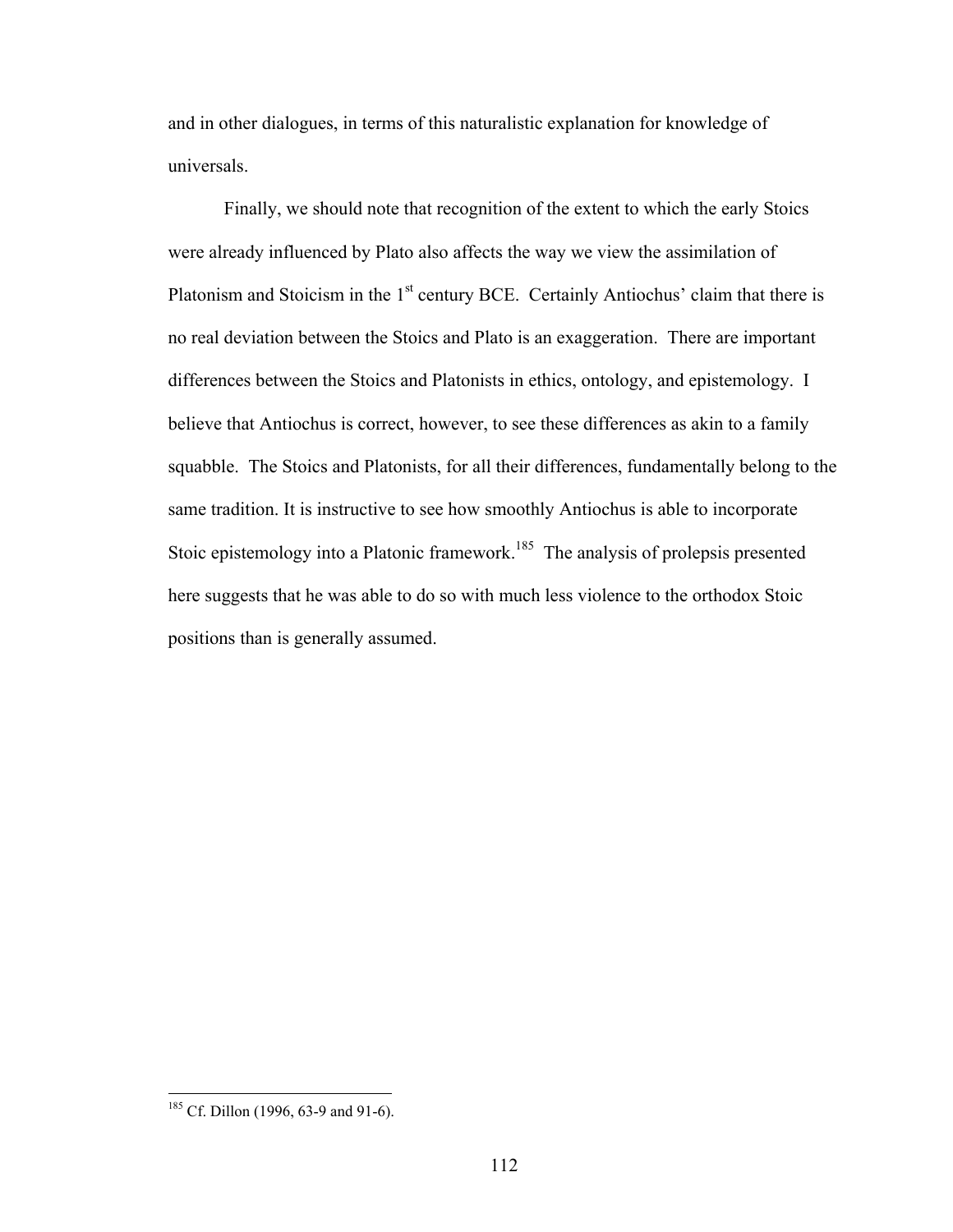## **BIBLIOGRAPHY**

Algra, K. (2003). "Stoic Theology" in Inwood (2003), 153-78.

Algra, K et al. (1999). *The Cambridge History of Hellenistic Philosophy*. (Cambridge: Cabridge University Press).

Annas, J. (1992). *Hellenistic Philosophy of Mind*. (Berkeley, CA: University of California Press).

Annas, J. (1990). "Stoic Epistemology" in Everson (1990), 184-203.

Annas, J. (1980). "Truth and Knowledge" in Schofield, et. al. (1980).

Audi, R. (ed.) (1999). *The Cambridge Dictionary of Philosophy, 2nd Edition*. (Cambridge: Cambridge University Press).

Barnes, J. (1980). "Proof Destroyed" in Schofield, et. al. (1980).

Barnes, J. (ed.) (1995a). *The Cambridge Companion to Aristotle*. (Cambridge: Cambridge University Press).

Barnes, J. (1995b). "Life and Work" in Barnes (1995a), 1-26.

Barnes, J. (1995c) *The Complete Works of Aristotle: The Revised Oxford Translation*. (Princeton, NJ: Bolligen Series LXXI -2).

Berti, E. (1981). *Aristotle on Science* (Padua).

Boghossian, P. and C. Peacocke (eds.) (1998a). *New Essays on the A Priori*. (Oxford: Clarendon Press)

Boghossian, P. and C. Peacocke (1998b). "Introduction" in Boghossian and Peacocke (1998a), 1-10.

BonJour, L. (1998). *In Defense of Pure Reason*. (Cambridge: Cambridge University Press)

Bonhöffer, A. (1890). *Epictet und die Stoa: Untersuchungen zur Stoischen Philosophie*. (Stuttgart)

Boudouris, K. (ed.) (1999). *Hellenistic Philosophy*, Vol. 2. (Athens: International Center for Greek Philosophy and Culture), 50-63.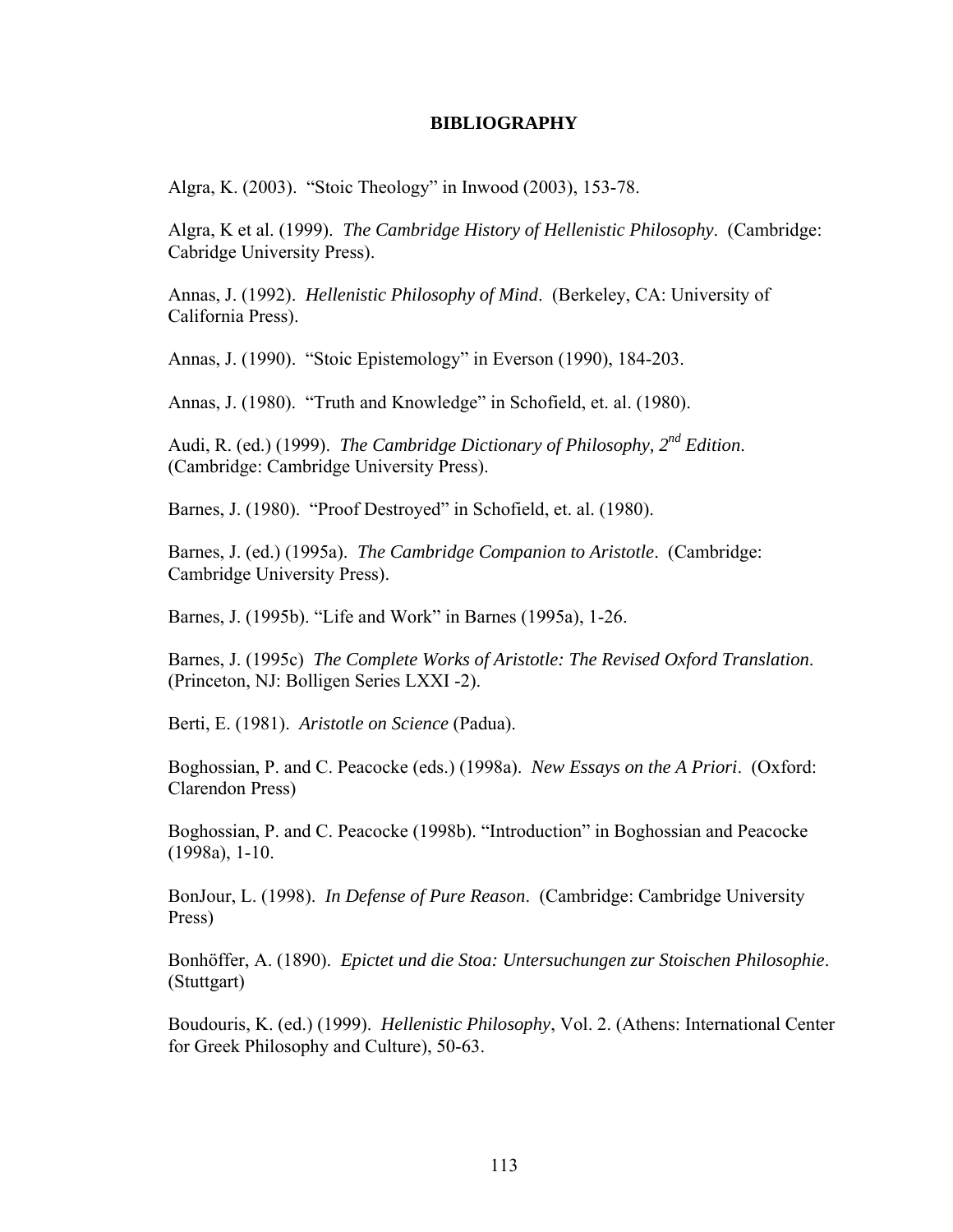Brittain, C. (forthcoming) "Common Sense: Concepts, Definitions, and Meaning in and out of the Stoa"

Brunschwig, J. (1980). "Proof Defined" in Schofield, et. al. (1980).

Brunschwig, J (1994a). *Papers in Hellenistic Philosophy*. Trans. J. Lloyd. (Cambridge: Cambridge University Press).

Brunschwig, J. (1994b). "The Stoic Theory of the Supreme Genus and Platonic Ontology" in Brunschwig (1994a), 92-157.

Burnyeat, M. (1981). "Aristotle on Understanding Knowledge" in Berti (1981).

Cassam, Q. (1998). "Rationalism, Empiricism, and the A Priori" in Boghossian and Peacocke (1998a), 43-64.

Caston, V. (1999). "Something and Nothing: The Stoics on Concepts and Universals," *Oxford Studies in Ancient Philosophy*, 17, 145-213.

Curley, E. (1992). "Rationalism" in Dancy and Sosa (1992), 411-15.

Dancy, J. and E. Sosa. (1992). *A Companion to Epistemology*. (Cambridge, MA: Blackwell Publishers, Ltd.)

Dillon, J. (1996). *The Middle Platonists*. (Ithaca, NY: Cornell University Press).

Dobbin, R.F. (1998). *Epictetus: Dicourses Book I*. (Oxford: Clarendon Press)

Dyson, H. (2004). *Prolepsis and Koinai Ennoiai in the Early Stoa*. A Doctoral Dissertation for Emory University (Ann Arbor, MI: University Microfilms, Inc.).

Everson, S. (1990). *Epistemology. Cambridge Companions to Ancient Thought 1* (Cambridge: Cambridge University Press)

Everson, S. (1994). *Language. Cambridge Companions to Ancient Thought 3*. (Cambridge: Cambridge University Press)

Frede, M. (1999a). "Stoic Epistemology" in Algra, et al. (1999), 295-322.

Frede, M. (1999b). "The Stoic Conception of Reason" in Boudouris (1999)

Frede, M. (1996a). "Aristotle's Rationalism" in Frede and Striker (2000), 157-74.

Frede, M. (1996b). "Introduction" in Frede and Striker (2000), 1-28.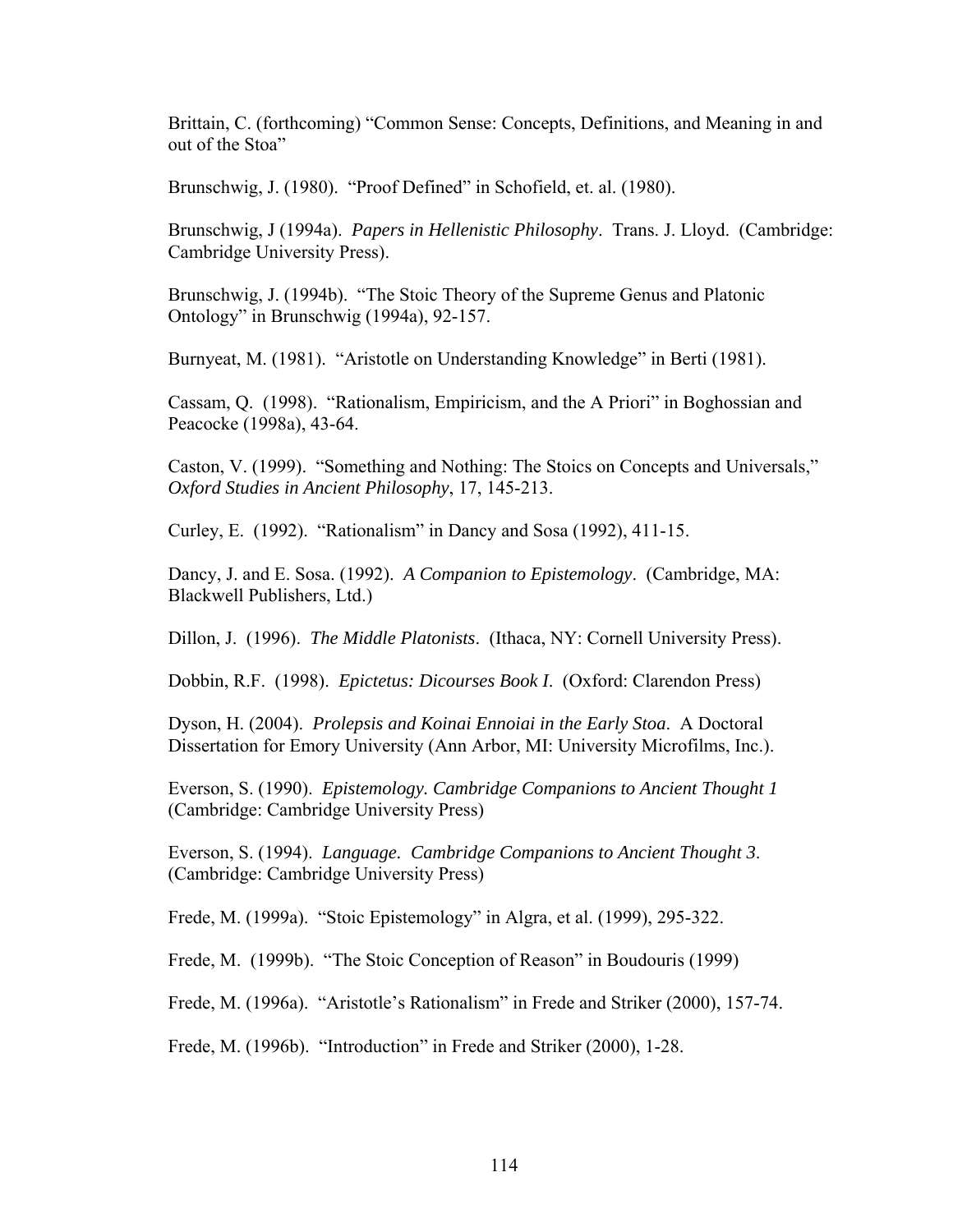Frede, M. (1994). "The Stoic Notion of a *Lekton*" in Everson (1994), 109-29.

Frede, M. (1986a). *Essays in Ancient Philosophy*. (Minneapolis, MN: University of Minnesota Press).

Frede, M (1986b). "Stoics and Skeptics on Clear and Distinct Impressions" in Frede (1986a), 151-78.

Frede, M (1986c). "Principles of Stoic Grammar" in Frede (1986a), 301-37.

Frede, M. and G. Striker. (eds.) (1996). *Rationality in Greek Thought*. (Oxford: Oxford University Press).

Garber, D. (1999). "Rationalism" in Audi (1999), 771-2.

Glidden, D. (1994). "Parrots, Pyrrhonists, and Native Speakers" in Everson (1994), 129- 48.

Glidden, D. (1985). "Epicurean Prolepsis," *Oxford Studies in Ancient Philosophy*, 3, 175-215.

Hankinson, R.J. (2003). "Stoic Epistemology" in Inwood (2003), 59-84.

Hicks, R. D. (1910). *Stoic and Epicurean*. (New York: Charles Scribner's Sons)

Higginbotham, J. (1998). "Conceptual Competence" in Villanueva (1998), 149-62.

Inwood, B. (ed.) (2003). *The Cambridge Companion to the Stoics*. (Cambridge: Cambridge University Press).

Ierodiakonou, K. (ed.) (1999a). *Topics in Stoic Philosophy*. (Oxford: Clarendon Press)

Ierodiakonou, K. (1999b). "Introduction. The Study of Stoicism: Its Decline and Revival" in Ierodiakonou (1999a), 1-22.

Loeb, L. (1981). *From Descartes to Hume*. (Ithaca, NY: Cornell University Press)

Long, A.A. (1974). *Hellenistic Philosophy: Stoics, Epicureans, and Skeptics*. (London: Gerald Duckworth & Company)

Long, A.A. (1971). *Problems in Stoicism*. (London: Athlone Press).

Long, A. A. (1996a). *Stoic Studies*. (Berkeley, CA: University of California Press).

Long, A. A. (1996b). "Socrates in Hellenistic Philosophy" in Long (1996a), 1-34.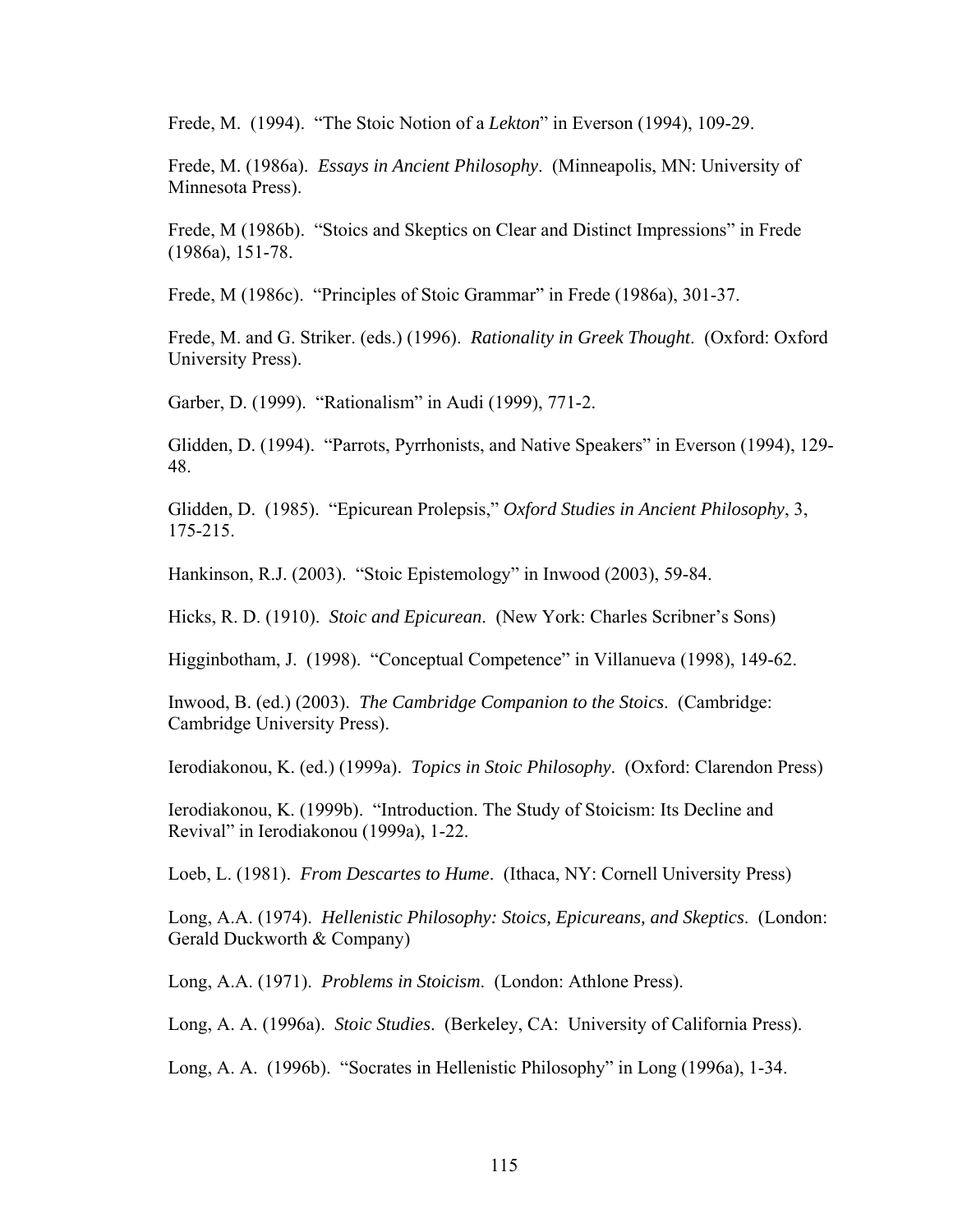Long, A. A. (1996c). "The Logical Basis of Stoic Ethics" in Long (1996a), 134-55.

Long, A. A. (1996d). "Dialectic and the Stoic Sage" in Long (1996a), 85-106.

Long, A. A. (1996e). "Soul and Body in Stoicism" in Long (1996a), 224-249.

Long, A.A. (1996f). "Theophrastus and the Stoa" in Raalte and Ophuijsen (1996):

Long, A.A. (2002). *Epictetus: A Stoic and Socratic Guide to Life*. (Oxford Press)

Long, A. A. and D. N. Sedley (1987). *The Hellenistic Philosophers*, vols. 1 and 2 (Cambridge: University of Cambridge Press).

Lowe, E.J. (1995). *Locke on Human Understanding*. Routledge Philosophy Guidebooks. (New York: Routledge Press)

Noonan, H.W. (1999). *Hume on Knowledge*. Routledge Philosophy Guidebooks. (New York: Routledge Press)

Obbink, D. (1992). "What All Men Believe – Must be True: Koinai Ennoai and Consensio Omnium in Aristotle and Hellenistic Philosophy," *Oxford Studies in Ancient Philosophy*, 10, 193-231.

Peacocke, C. (1998a). "Implicit Conceptions, Understanding, and Rationality," *Philosophical Issues*, 9: 45-88.

Peacocke, C. (1998b). "Implicit Conceptions, the A Priori, and the Identity of Concepts," *Philosophical Issues*, 9: 121-41.

Peacocke, C. (2004). *The Realm of Reason*. (Oxford: Clarendon Press)

Raalte and Ophuijsen (eds.) (1996). *Reappraising the Sources for Theophrastus*. (New Brunswick/London)

Rackham, H. (1933). *Cicero: De Natura Deorum and Academica*. Loeb Classical Series. (Cambridge, MA: Harvard University Press).

Sandbach, F.H. (1930). "*Ennoia* and *Prolêpsis* in the Early Stoic Theory of Knowledge" *Classical Quarterly*, 44-51. Reprinted in Long (1971)

Schofield, M. (1980). "Preconception, Argument, and God" in Schofield, et. al. (1980).

Schofield, M., M.F. Burnyeat, and J. Barnes (eds.) (1980). *Doubt and Dogmatism: Studies in Hellenistic Epistemology*. (Oxford: Clarendon Press)